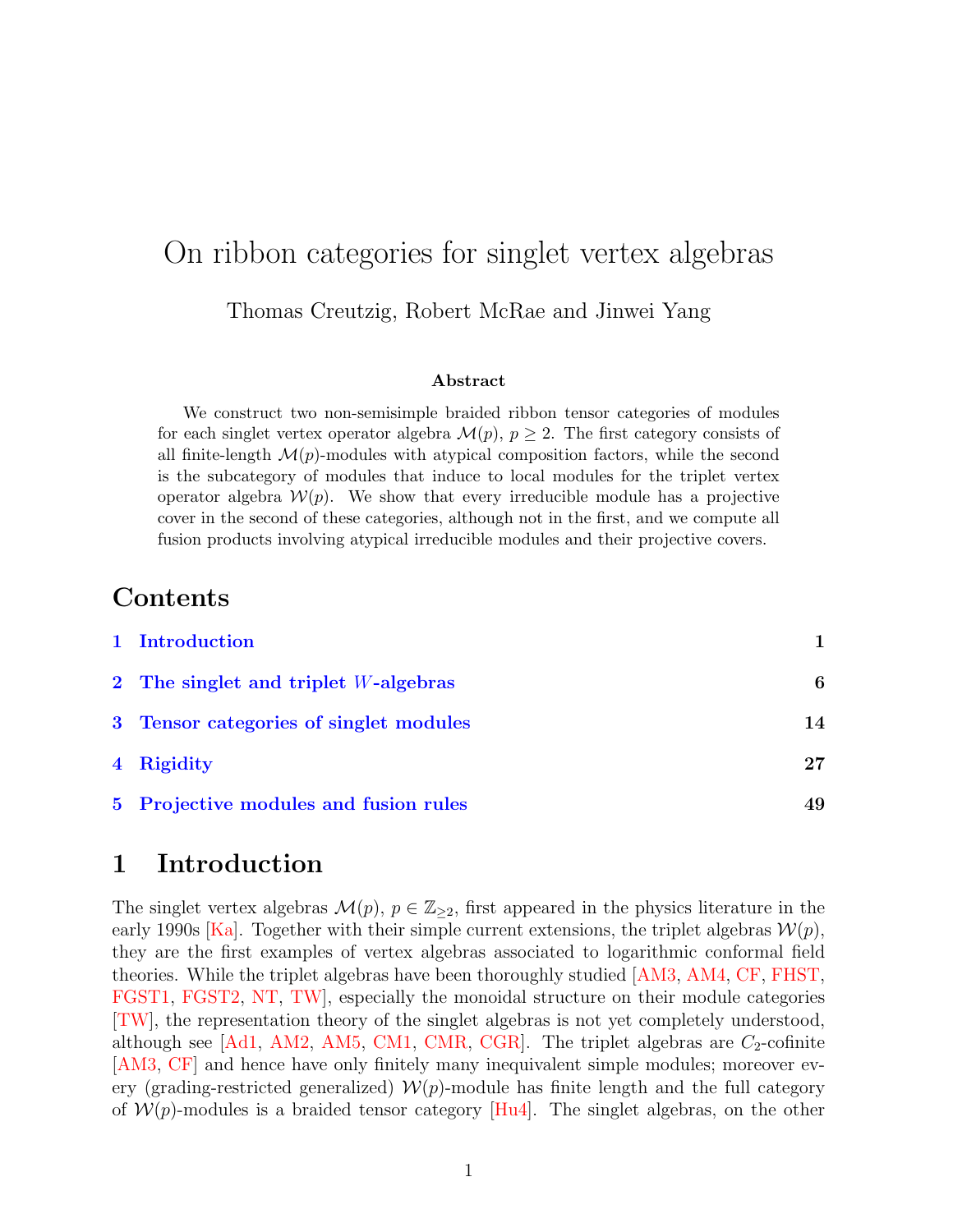hand, are not  $C_2$ -cofinite. They have uncountably many inequivalent simple modules, and indecomposable modules do not necessarily have finite length. These properties make understanding the representation theory of the singlet algebras a rather challenging problem. This problem is not only interesting in its own right: representation categories of singlet algebras have important connections and applications to higher-dimensional supersymmetric gauge theories, subregular W-algebras at admissible levels, and 3-manifold invariants. We now describe our main results and then comment on the implications of our work to these applications.

## 1.1 Main results

In this paper, we study two locally-finite categories of grading-restricted generalized  $\mathcal{M}(p)$ modules. To define these categories, let  $\mathcal{O}_p$  denote the category of  $C_1$ -cofinite gradingrestricted generalized modules for the Virasoro vertex operator algebra  $L(c_p, 0)$  at central charge  $c_p = 13 - 6p - 6p^{-1}$ . The category  $\mathcal{O}_p$  and its direct limit completion  $\text{Ind}(\mathcal{O}_p)$  are braided tensor categories [\[CJORY,](#page-60-2) [CMY\]](#page-61-3). Then the singlet algebra  $\mathcal{M}(p)$  is a commutative algebra in the braided tensor category  $Ind(\mathcal{O}_n)$  [\[HKL\]](#page-62-3), and we have an associated braided tensor category Rep<sup>0</sup> $\mathcal{M}(p)$  of generalized  $\mathcal{M}(p)$ -modules which are objects of Ind( $\mathcal{O}_p$ ) when viewed as  $L(c_p, 0)$ -modules [\[KO,](#page-64-1) [CKM1\]](#page-60-3). The irreducible  $\mathcal{M}(p)$ -modules in Rep<sup>0</sup>  $\mathcal{M}(p)$  are precisely the atypical irreducibles  $\mathcal{M}_{r,s}$ , indexed by  $r \in \mathbb{Z}$ ,  $1 \leq s \leq p$ .

We can then view the triplet algebra  $W(p)$  as a commutative algebra in Rep<sup>0</sup>  $\mathcal{M}(p)$ , and we have an associated tensor category Rep  $W(p)$  of not-necessarily-local  $W(p)$ -modules which are objects of Rep<sup>0</sup>  $\mathcal{M}(p)$  when viewed as  $\mathcal{M}(p)$ -modules. As shown in [\[KO,](#page-64-1) [CKM1\]](#page-60-3), there is an induction tensor functor  $\mathcal{F}_{W(p)}$ : Rep $^0\mathcal{M}(p) \to$  Rep $\mathcal{W}(p)$ . Now we can define our two locally-finite categories of  $\mathcal{M}(p)$ -modules:

- The category  $\mathcal{C}_{\mathcal{M}(p)}$  is the full subcategory of finite-length grading-restricted generalized  $\mathcal{M}(p)$ -modules whose composition factors come from the  $\mathcal{M}_{r,s}$  for  $r \in \mathbb{Z}$ ,  $1 \leq s \leq p$ .
- The category  $\mathcal{C}^0_{\mathcal{M}(p)}$  is the full subcategory of generalized  $\mathcal{M}(p)$ -modules in Rep<sup>0</sup>  $\mathcal{M}(p)$ that induce to (local) grading-restricted generalized  $\mathcal{W}(p)$ -modules.

Our main results are summarized in the following theorem:

#### 1.1.1 Theorem.

- (1) The category  $\mathcal{C}^0_{\mathcal{M}(p)}$  is a proper subcategory of  $\mathcal{C}_{\mathcal{M}(p)}$  with the same irreducible objects as  $\mathcal{C}_{\mathcal{M}(p)}$ .
- (2) The categories  $\mathcal{C}_{\mathcal{M}(p)}$  and  $\mathcal{C}_{\mathcal{M}(p)}^0$  are braided ribbon tensor categories, with the vertex algebraic braided tensor category structure of [\[HLZ1\]](#page-62-4)-[\[HLZ8\]](#page-63-1) and with duals given by the contragredient modules of [\[FHL\]](#page-62-5).
- (3) Every irreducible module  $\mathcal{M}_{r,s}$  has a projective cover  $\mathcal{P}_{r,s}$  in  $\mathcal{C}_{\mathcal{M}(p)}^0$ .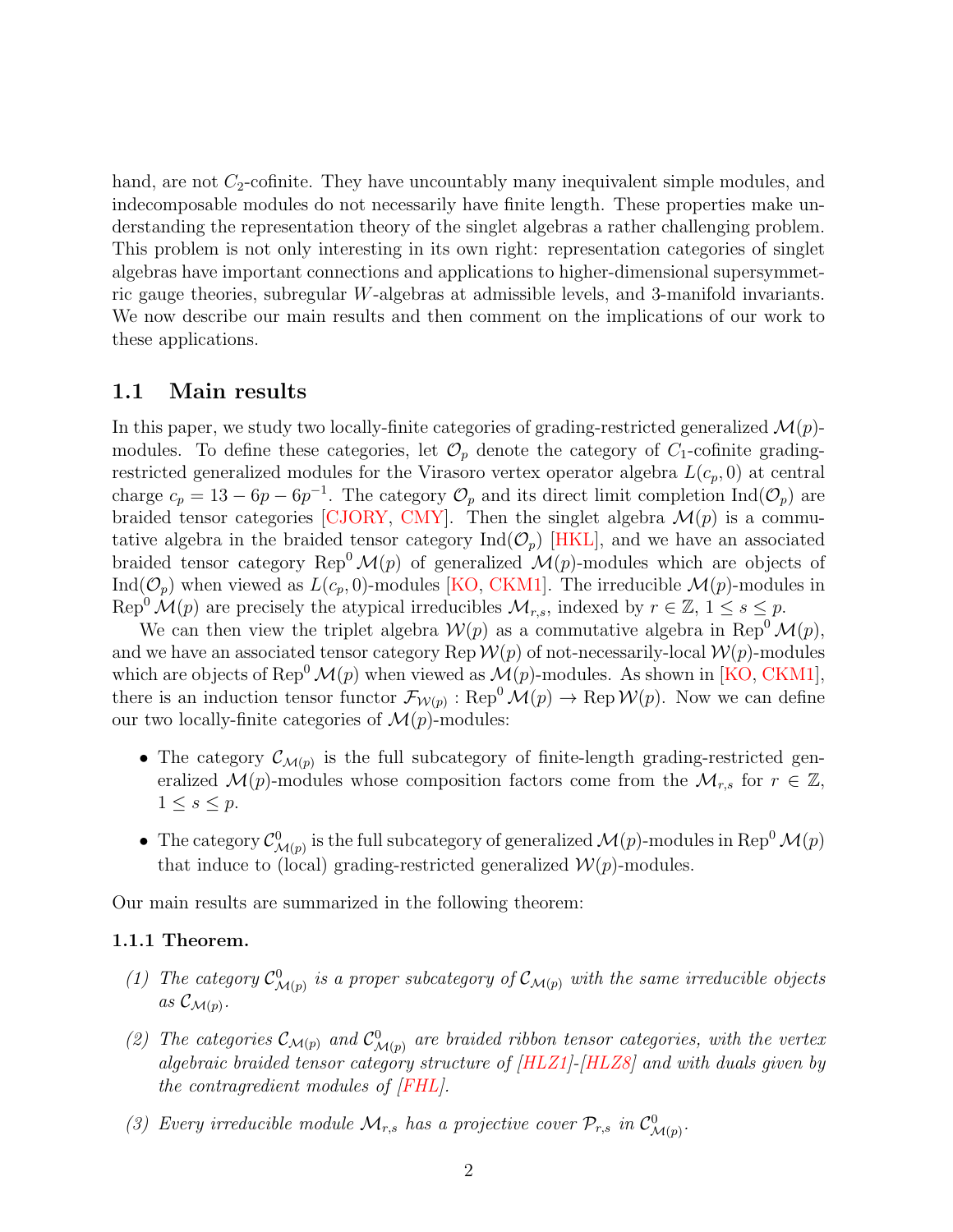(4) The fusion rules of the irreducible modules in  $\mathcal{C}_{\mathcal{M}(p)}$  and  $\mathcal{C}^0_{\mathcal{M}(p)}$  are as follows:

$$
\mathcal{M}_{r,s}\boxtimes \mathcal{M}_{r',s'}=\Big(\bigoplus_{\substack{\ell=|s-s'|+1\\ \ell+s+s'\equiv 1\,(\text{mod}\,2)}}^{\min\{s+s'-1,2p-1-s-s'\}}\mathcal{M}_{r+r'-1,\ell}\Big)\oplus \Big(\bigoplus_{\substack{\ell=2p+1-s-s'\\ \ell+s+s'\equiv 1\,(\text{mod}\,2)}}^p\mathcal{P}_{r+r'-1,\ell}\Big)
$$

for  $r, r' \in \mathbb{Z}, 1 \leq s, s' \leq p$ , with sums taken to be empty if the lower bound exceeds the upper bound.

For the fusion products of the projective covers  $\mathcal{P}_{r,s}$  with the irreducible modules and with each other, see Theorem [5.2.1](#page-55-0) below. Note that although the modules  $\mathcal{P}_{r,s}$  are projective in  $\mathcal{C}^0_{\mathcal{M}(p)}$ , they are not projective in the larger tensor category  $\mathcal{C}_{\mathcal{M}(p)}$ ; this is one reason for introducing the smaller category  $\mathcal{C}^0_{\mathcal{M}(p)}$ .

The proof of our main theorem uses the existence of braided tensor category structure on the direct limit completion  $\text{Ind}(\mathcal{O}_p)$  [\[CJORY,](#page-60-2) [CMY\]](#page-61-3) as well as three important results on the triplet W-algebras. First, we use the construction of certain logarithmic modules  $\mathcal{R}_{r,p-1}$  for  $r=1,2$  [\[AM4\]](#page-59-1); it turns out that they contain as  $\mathcal{M}(p)$ -module summands the projective covers  $\mathcal{P}_{r,p-1}$  for  $r \in \mathbb{Z}$ . Secondly, [\[NT,](#page-64-0) Theorem 5.9] says that the  $\mathcal{R}_{r,p-1}$  are projective  $W(p)$ -modules; we use this to show that the  $\mathcal{M}(p)$ -modules  $\mathcal{P}_{r,p-1}$  are projective in  $\mathcal{C}^0_{\mathcal{M}(p)}$ . Finally, we use the fusion rules calculated in [\[TW\]](#page-65-0) for the simple  $\mathcal{W}(p)$ -module  $\mathcal{W}_{1,2}$  with the remaining simple  $\mathcal{W}(p)$ -modules; these fusion rules are needed for computing fusion products of  $\mathcal{M}(p)$ -modules, for proving rigidity, and for constructing the remaining projective covers in  $\mathcal{C}^0_{\mathcal{M}(p)}$ . Note that our main theorem does not require the additional logarithmic projective covers of simple  $\mathcal{W}(p)$ -modules discussed in [\[NT\]](#page-64-0). Also, the results we need from [\[AM4,](#page-59-1) [NT,](#page-64-0) [TW\]](#page-65-0) have recently been given independent proofs in [\[MY,](#page-64-2) Section 7, using the structure of the Virasoro tensor category  $\mathcal{O}_p$ , results on the category of  $\mathcal{W}(p)$ -modules proved in [\[AM3\]](#page-59-0), and an induction functor from  $\mathcal{O}_p$  to modules for  $\mathcal{W}(p)$ .

To prove that our tensor categories of  $\mathcal{M}(p)$ -modules are rigid, we first prove rigidity for the simple modules  $\mathcal{M}_{r,s}$ . This part of the argument is essentially the same as the rigidity proof for  $W(p)$  in [\[TW\]](#page-65-0): we use BPZ equations to show that  $\mathcal{M}_{1,2}$  is rigid and then use fusion rules to get rigidity for the remaining simple modules. Then we prove rigidity for arbitrary finite-length modules using the following general theorem (Theorem [4.4.1](#page-41-0) in the main text), which we expect to have many future applications to non-semisimple module categories for vertex operator algebras. Indeed, as we mention in Remark [4.4.6](#page-47-0) below, this theorem, combined with results from  $[MeR, CJORY]$  $[MeR, CJORY]$ , implies rigidity for the category  $\mathcal{O}_1$ of  $C_1$ -cofinite Virasoro modules at central charge 1:

**1.1.2 Theorem.** Assume that V is a self-contragredient vertex operator algebra and C is a category of grading-restricted generalized V -modules such that:

- (1) The category  $\mathcal C$  is closed under submodules, quotients, and contragredients, and every module in C has finite length.
- (2) The category C has braided tensor category structure as in  $|HLZ8|$ .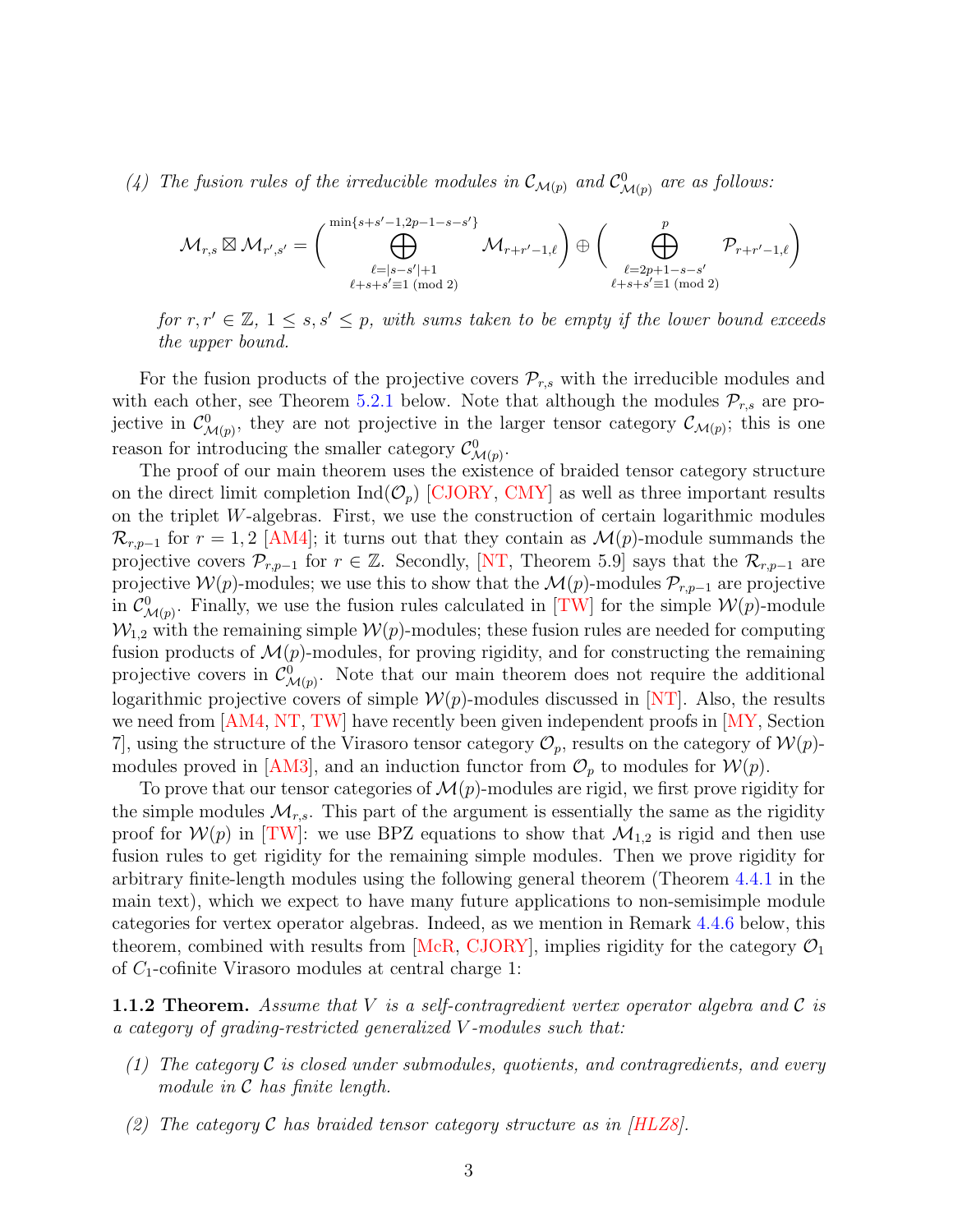#### (3) Every simple module in C is rigid.

#### Then C is a rigid tensor category.

We should mention that our category  $\mathcal{C}_{\mathcal{M}(p)}$  of singlet modules is not the full category of finite-length  $\mathcal{M}(p)$ -modules since it lacks most irreducible typical  $\mathcal{M}(p)$ -modules (which are Fock modules for the rank-one Heisenberg extension of  $\mathcal{M}(p)$ . Conjecturally, the category of finite-length  $\mathcal{M}(p)$ -modules agrees with the  $C_1$ -cofinite module category (see for example [\[CMR\]](#page-61-2)), in which case this category would have braided tensor category structure via the methods of [\[CJORY,](#page-60-2) [CY\]](#page-61-4). In Proposition [3.1.1](#page-14-0) below, we show that if the entire category of  $C_1$ -cofinite  $\mathcal{M}(p)$ -modules indeed has braided tensor category structure, then  $\mathcal{C}_{\mathcal{M}(p)}$  embeds as a tensor subcategory. In particular, the fusion rules of our main theorem do not depend on our choice of subcategory.

## 1.2 Connections to topology, representation theory, and physics

There is an intimate connection between topology, geometry, quantum groups, representation theory of vertex algebras, and physics. The singlet algebras and their representation categories serve as an important modern example:

Motivated by three-dimensional  $\mathcal{N}=2$  supersymmetric gauge theories, new and only conjectural invariants of 3-manifolds, denoted by  $\hat{Z}_a(q)$ , were introduced in [\[GPPV\]](#page-62-6). The  $\hat{Z}_a(q)$  are q-series labeled by abelian flat connections, and they often turn out to be essentially mock modular forms or false theta functions. But the characters of the singlet modules  $\mathcal{M}_{r,s}$  are of the false theta function type, and indeed it turns out that in some cases they coincide with these new conjectural 3-manifold invariants [\[CCFGH\]](#page-60-4).

In addition, physics associates a tensor category to any 3-manifold. This tensor category should be an appropriate non-semisimple, non-finite generalization of a modular tensor category, presumably a locally-finite rigid braided tensor category that is non-degenerate in the sense that its Müger center is trivial. Extended topological field theories in dimension 1+1+1 and non-semisimple quantum invariants of closed 3-manifolds are constructed from such non-semisimple tensor categories [\[CGP1,](#page-60-5) [DeR\]](#page-61-5), especially the categories of weight modules of unrolled quantum groups at odd roots of unity [\[DGP\]](#page-61-6). In the vertex algebra setting, already the simplest invariants are meaningful, that is, a general expectation is that open Hopf links are related to analytic properties of characters of modules for a vertex operator algebra [\[CG\]](#page-60-6). This is useful as it provides a way to compute fusion rules: for strongly-rational vertex operator algebras, this is the celebrated Verlinde formula [\[Ve\]](#page-65-1) proven by Huang [\[Hu2,](#page-62-7) [Hu3\]](#page-62-8). For the singlet algebra, the conjectural Verlinde formula involves regularized false theta functions  $[CM]$ , and the normalized S-matrix coefficients coincide with open Hopf links of the unrolled restricted quantum group of  $\mathfrak{sl}_2$  at a 2pth root of unity [\[CMR\]](#page-61-2). Our fusion rule computations confirm the Verlinde conjecture of [\[CM\]](#page-59-5) for the subcategory  $\mathcal{C}_{\mathcal{M}(p)}$ , and they coincide with tensor products of modules for the unrolled restricted quantum group of  $\mathfrak{sl}_2$  at a 2pth root of unity computed in [\[CGP2\]](#page-60-7). Conjecturally, this is not a coincidence: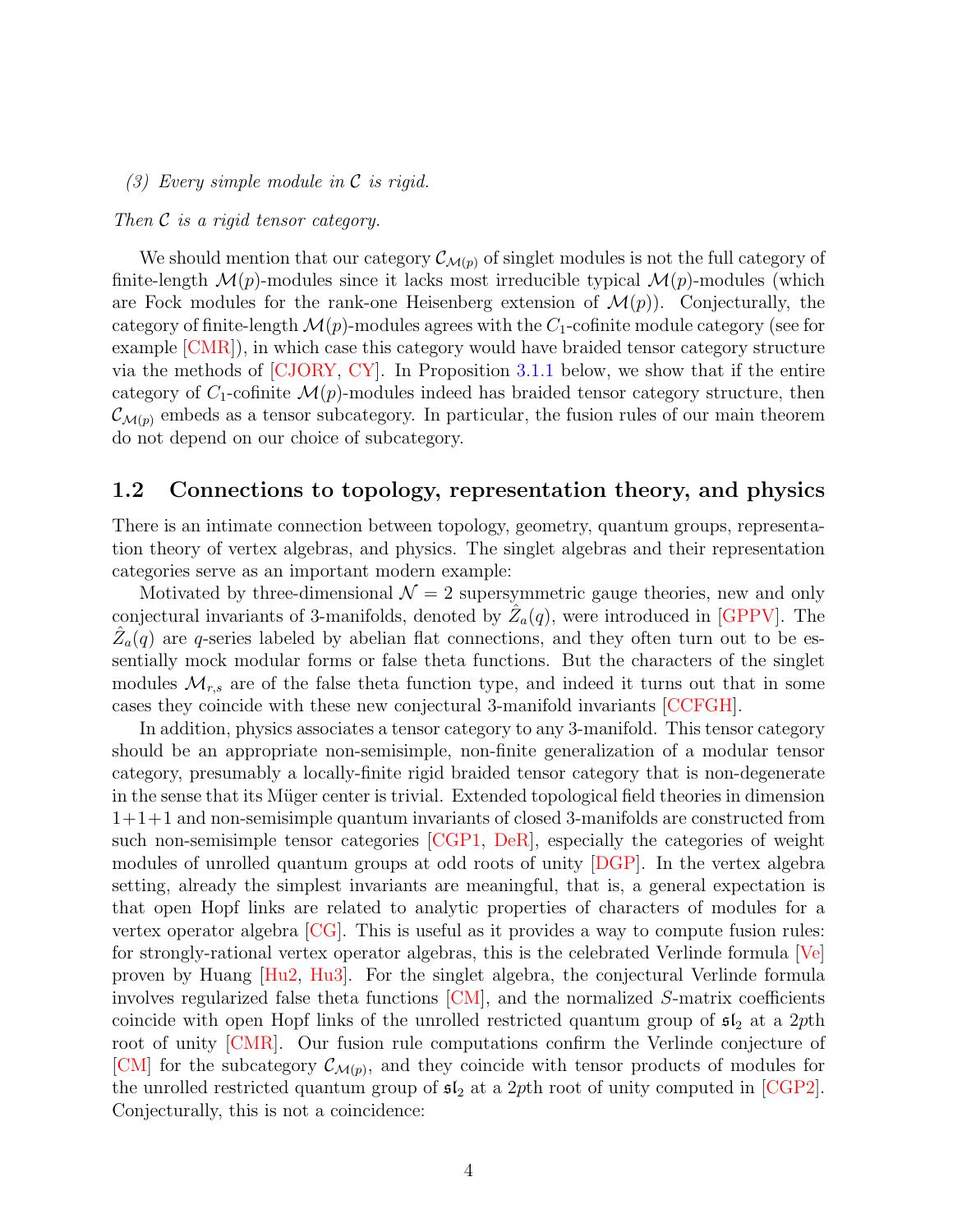Two major sources of braided tensor categories are modules for quantum groups and for vertex operator algebras. It is then natural to ask if there are equivalences of categories associated to quantum groups and vertex operator algebras, and this firmates under the name Kazhdan-Lusztig correspondence since they proved a braided equivalence of ordinary highest-weight modules of affine vertex algebras at generic level with corresponding quantum group modules [\[KL1\]](#page-63-2)–[\[KL5\]](#page-63-3). The first representation theory statements concerning the triplet algebras  $W(p)$  were made under the assumption that there is an equivalence with the category of weight modules for the restricted quantum group of  $\mathfrak{sl}_2$  at a 2pth root of unity [\[FHST,](#page-62-0) [FGST1,](#page-61-0) [FGST2\]](#page-62-1), and an equivalence of abelian categories was stated to be true in [\[NT\]](#page-64-0). A braided equivalence must fail, however, since the quantum group category turns out to be non-braidable  $[KS]$ . On the other hand, the category of weight modules of the unrolled restricted quantum group of  $\mathfrak{sl}_2$  at 2pth root of unity is conjecturally equivalent to a category of generalized modules for the  $\mathcal{M}(p)$ -algebra [\[CGP2,](#page-60-7) [CMR\]](#page-61-2), and the triplet algebra is a simple current extension of the singlet algebra. Translating back to the quantum group side has led to a quasi-Hopf algebra whose underlying algebra is the restricted quantum group and whose representation category is a finite tensor category [\[CGR\]](#page-60-1).

Given that singlet and triplet algebras are by far the best understood vertex algebras with non-semisimple representation theory, it is fair to say that a major problem in this context is the conjectural correspondence with (quasi-Hopf modifications of the) quantum groups. A first step towards a proof is the existence of a tensor category on the vertex algebra side, that is, our main theorem. Next, one would like to prove that our category  $\mathcal{C}^0_{\mathcal{M}(p)}$  is braided equivalent to the corresponding category of the unrolled quantum group. Uprolling, that is, performing the simple current extension, then immediately gives the correspondence between the representation category of  $\mathcal{W}(p)$  and the quasi-Hopf modification of the restricted quantum group; see [\[CGR\]](#page-60-1) for details on this idea.

A second family of vertex algebras with usually non-semisimple representation theory is affine vertex algebras and W-algebras at non-positive-integer levels, for example admissible but non-integral levels. The best-understood examples are the affine vertex algebras of  $\mathfrak{sl}_2$  at admissible levels [\[AM1,](#page-59-6) [CRi2\]](#page-61-7). Even for  $\mathfrak{sl}_2$ , the generic module has neither lower-bounded conformal weights nor finite-dimensional conformal weight spaces, that is, two essential finiteness conditions needed for the existence of tensor category structure in [\[HLZ1\]](#page-62-4)-[\[HLZ8\]](#page-63-1) fail. As a consequence, braided tensor category structure is only known to exist on the subcategory of ordinary grading-restricted modules [\[CHY,](#page-60-8) [CY\]](#page-61-4), and rigidity for this subcategory is known only in the simply-laced case [\[CHY,](#page-60-8) [Cr3\]](#page-60-9).

Our results now allow the study of tensor categories that include relaxed highest-weight modules of special subregular W-algebras, namely the simple subregular W-algebras of  $\mathfrak{sl}_{p-1}$  at level  $k = -(p-1) + \frac{p-1}{p}$ . These coincide with the  $\mathcal{B}_p$ -algebras (for  $p \geq 3$ ) of [\[CRW\]](#page-61-8) by [\[ACGY,](#page-59-7) Corollary 16] together with [\[ACKR,](#page-59-8) Theorem 5]. These  $\mathcal{B}_p$ -algebras are defined as extensions of  $\mathcal{M}(p)$  tensored with a rank-one Heisenberg algebra. One can thus apply the theory of vertex algebra extensions [\[CKM1\]](#page-60-3) to our category  $\mathcal{C}^0_{\mathcal{M}(p)}$  tensored with a category of Fock modules for the Heisenberg algebra to obtain a braided tensor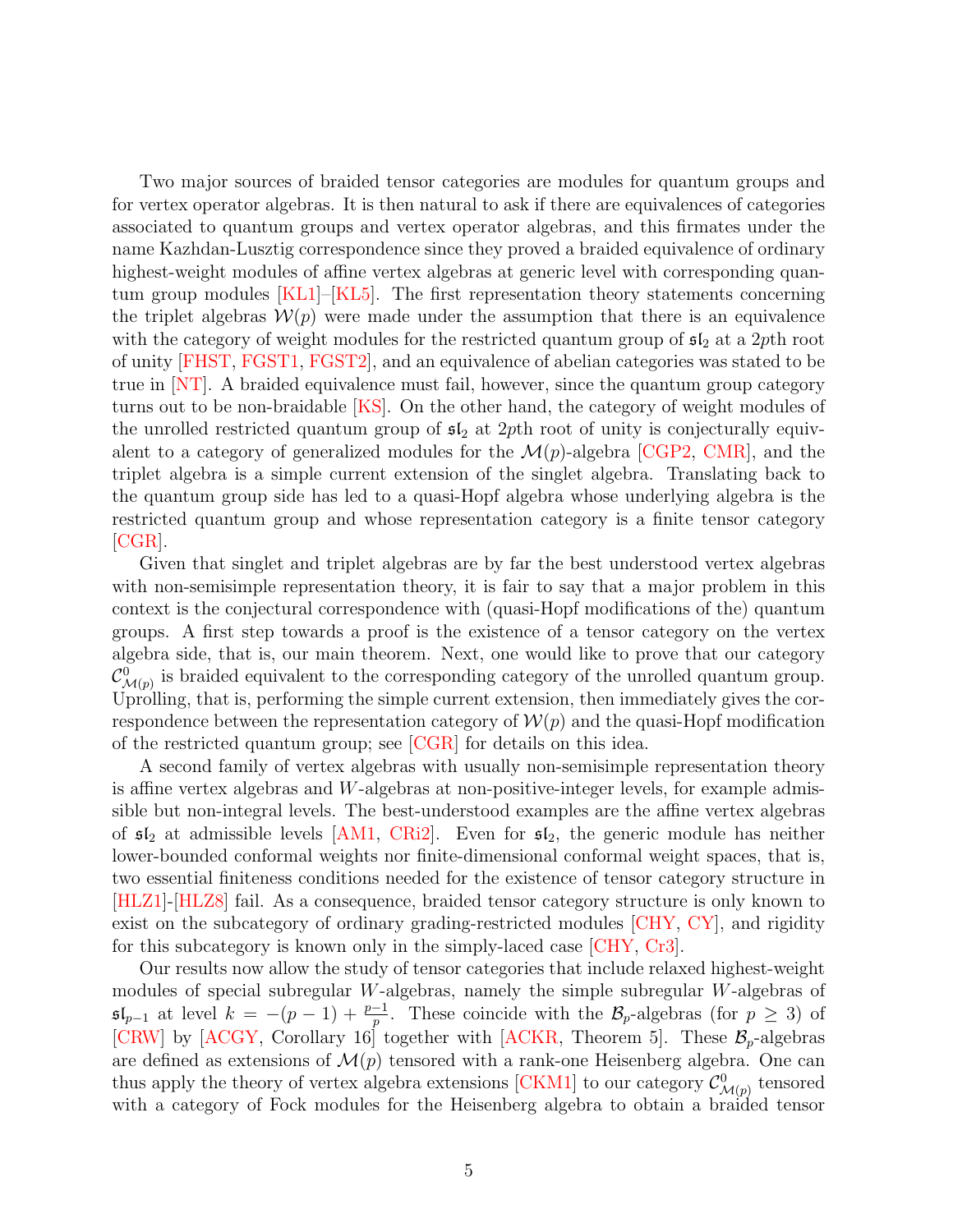category of  $\mathcal{B}_p$ -algebra modules. The procedure will be very analogous to  $[ACKR]$ , and as a consequence one finally has examples of rigid braided tensor categories of W-algebra modules that include relaxed highest-weight modules. We note that the  $\mathcal{B}_3$ -algebra is the simple affine vertex algebra of  $\mathfrak{sl}_2$  at level  $-\frac{4}{3}$  $\frac{4}{3}$  [\[Ad2\]](#page-59-9), and a  $\mathbb{Z}_2$ -orbifold of the  $\mathcal{B}_2$ -algebra is the simple affine vertex algebra of  $\mathfrak{sl}_2$  at level  $-\frac{1}{2}$  $\frac{1}{2}$ . Another family of *W*-superalgebras that have  $\mathcal{M}(p)$  as a Heisenberg coset are the simple principal W-superalgebras of  $\mathfrak{sl}_{p-1|1}$ at level  $k = -(p-2) + \frac{p}{p-1}$  [\[CGN\]](#page-60-10), so it is now also possible to study braided tensor categories for these superalgebras. The  $\mathcal{B}_p$ -algebras are also important in physics since they appear as chiral algebras of certain four-dimensional supersymmetric gauge theories, called the  $(A_1, A_{2p-3})$ -Argyres-Douglas theories, by [\[ACGY,](#page-59-7) Corollary 16] together with [\[Cr1,](#page-60-11) Theorem 4.1]; representation theory data of the vertex algebras relate to interesting gauge theory data (see for example [\[BN,](#page-59-10) [CS\]](#page-60-12)).

Finally, we mention that there are higher-rank analogues of triplet, singlet, and  $\mathcal{B}_{p}$ algebras [\[FT,](#page-62-9) [CM2,](#page-61-9) [Cr2\]](#page-60-13), and they are expected to enjoy similar relations to topology, physics, and quantum groups; see [\[AMW,](#page-59-11) [BMM,](#page-59-12) [Cr2,](#page-60-13) [CM2,](#page-61-9) [CRu,](#page-61-10) [FL,](#page-62-10) [Le,](#page-64-5) [Pa,](#page-64-6) [Ru,](#page-64-7) [Su\]](#page-64-8) for some results. To extend our work to higher rank, one first needs to show that the category of  $C_1$ -cofinite modules for principal W-algebras at appropriate levels have vertex tensor category structure, that is, one needs to generalize [\[CJORY\]](#page-60-2) beyond the Virasoro case.

## 1.3 Outline

In Section [2,](#page-5-0) we provide background on the representation theory of the singlet and triplet vertex operator algebras. In Section [3.1,](#page-13-1) we obtain singlet module categories from the direct limit completion of the category of  $C_1$ -cofinite Virasoro modules, and then we compute some fusion rules in Section [3.2.](#page-16-0) In Section [3.3,](#page-21-0) we show that the categories  $\mathcal{C}_{\mathcal{M}(p)}$  and  $\mathcal{C}^0_{\mathcal{M}(p)}$  of singlet modules are braided tensor categories, and then we obtain some projective modules in  $\mathcal{C}_{\mathcal{M}(p)}^0$ . We establish rigidity for both  $\mathcal{C}_{\mathcal{M}(p)}^0$  and  $\mathcal{C}_{\mathcal{M}(p)}$  in Section [4.](#page-26-0) Finally, in the last section, we use rigidity to finish the proof of our main theorem, that is, we construct the remaining projective covers in  $\mathcal{C}^0_{\mathcal{M}(p)}$  and compute the remaining fusion rules.

#### Acknowledgements

TC acknowledges support from NSERC discovery grant RES0048511. RM thanks the University of Alberta for its hospitality during the visit in which this work was begun.

# <span id="page-5-0"></span>2 The singlet and triplet W-algebras

In this section, we recall the definitions of the singlet and triplet  $W$ -algebras, as well as results from the representation theory of the singlet and triplet that we will use later. For more details, see for example the references [\[Ad1,](#page-59-2) [AM3,](#page-59-0) [AM4,](#page-59-1) [NT,](#page-64-0) [TW,](#page-65-0) [CRW\]](#page-61-8).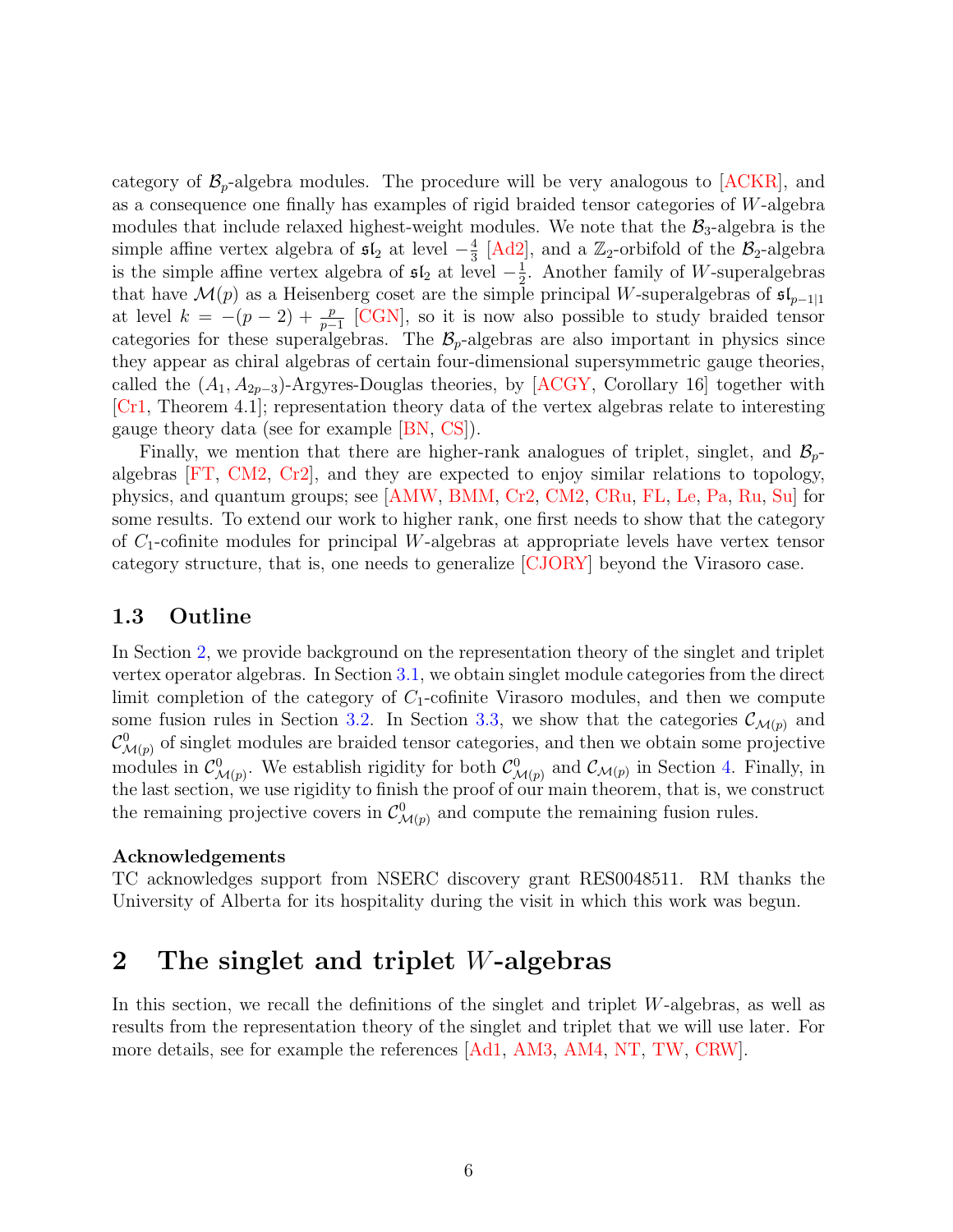#### 2.1 Setting and definitions

For an integer  $p \geq 2$ , fix a rank-one lattice  $L = \mathbb{Z}\alpha$  with

$$
\langle \alpha, \alpha \rangle = 2p.
$$

Also fix  $h = \frac{\alpha}{\sqrt{2p}} \in \mathbb{R}\alpha$ , so that  $\langle h, h \rangle = 1$ .

We denote the lattice vertex operator algebra associated to L by  $(V_L, Y, \mathbf{1}, \omega)$ . As a vector space,

$$
V_L = \mathcal{U}(\widehat{\mathfrak{h}}_{<0}) \otimes \mathbb{C}[L],
$$

where  $\mathbb{C}[L]$  is the group algebra of L and  $\widehat{\mathfrak{h}}$  is the affinization of the abelian Lie algebra  $\mathfrak{h} = \mathbb{C}\alpha$ . The vacuum vector of  $V_L$  is  $\mathbf{1} = 1 \otimes 1$ , and we use the modified conformal vector

<span id="page-6-0"></span>
$$
\omega = \frac{1}{4p}\alpha(-1)^2 \mathbf{1} + \frac{p-1}{2p}\alpha(-2) \mathbf{1} = \frac{1}{2}h(-1)^2 \mathbf{1} + \frac{p-1}{\sqrt{2p}}h(-2) \mathbf{1}.
$$
 (2.1)

The vertex operator algebra  $V_L$  has finitely many irreducible modules up to equivalence, parametrized by cosets in  $L^{\circ}/L$ , where  $L^{\circ} = \mathbb{Z}^{\alpha}_{\frac{\alpha}{2n}}$  $\frac{\alpha}{2p}$  is the dual lattice of L. Specifically, for  $\lambda + L \in L^{\circ}/L,$ 

$$
V_{\lambda+L} = \mathcal{U}(\widehat{\mathfrak{h}}_{<0}) \otimes e^{\lambda} \mathbb{C}[L]
$$

has the structure of an irreducible  $V_L$ -module. Taking  $\lambda = 0$  recovers  $V_L$  itself, while the full space  $V_{L^{\circ}} = \bigoplus_{\lambda+L \in L^{\circ}/L} V_{\lambda+L}$  has the structure of a generalized vertex algebra [\[DL\]](#page-61-11). The Virasoro algebra acts on each  $V_{\lambda+L}$  with the central charge

$$
c_p := 13 - 6p - 6p^{-1} = 1 - 6\frac{(p-1)^2}{p}.
$$

Let H be the Heisenberg vertex operator algebra associated with  $\hat{\mathfrak{h}}$ , with the same conformal vector [\(2.1\)](#page-6-0). For  $\lambda \in \mathbb{C}$ , let  $\mathcal{F}_{\lambda}$  denote the irreducible Fock H-module generated by a highest-weight vector  $v_{\lambda}$  such that

$$
h(n)v_{\lambda} = \delta_{n,0}\lambda v_{\lambda}, \quad n > 0.
$$

In particular,  $\mathcal{F}_0 = \mathcal{H}$  itself. As a vector space,

$$
\mathcal{F}_{\lambda} = \mathcal{U}(\widehat{\mathfrak{h}}_{<0}) \otimes \mathbb{C} v_{\lambda},
$$

and the lowest conformal weight of  $\mathcal{F}_{\lambda}$  is

<span id="page-6-1"></span>
$$
h_{\lambda} = \frac{1}{2}\lambda(\lambda - \alpha_0),\tag{2.2}
$$

where

$$
\alpha_0 = \sqrt{2p} - \sqrt{2/p}.
$$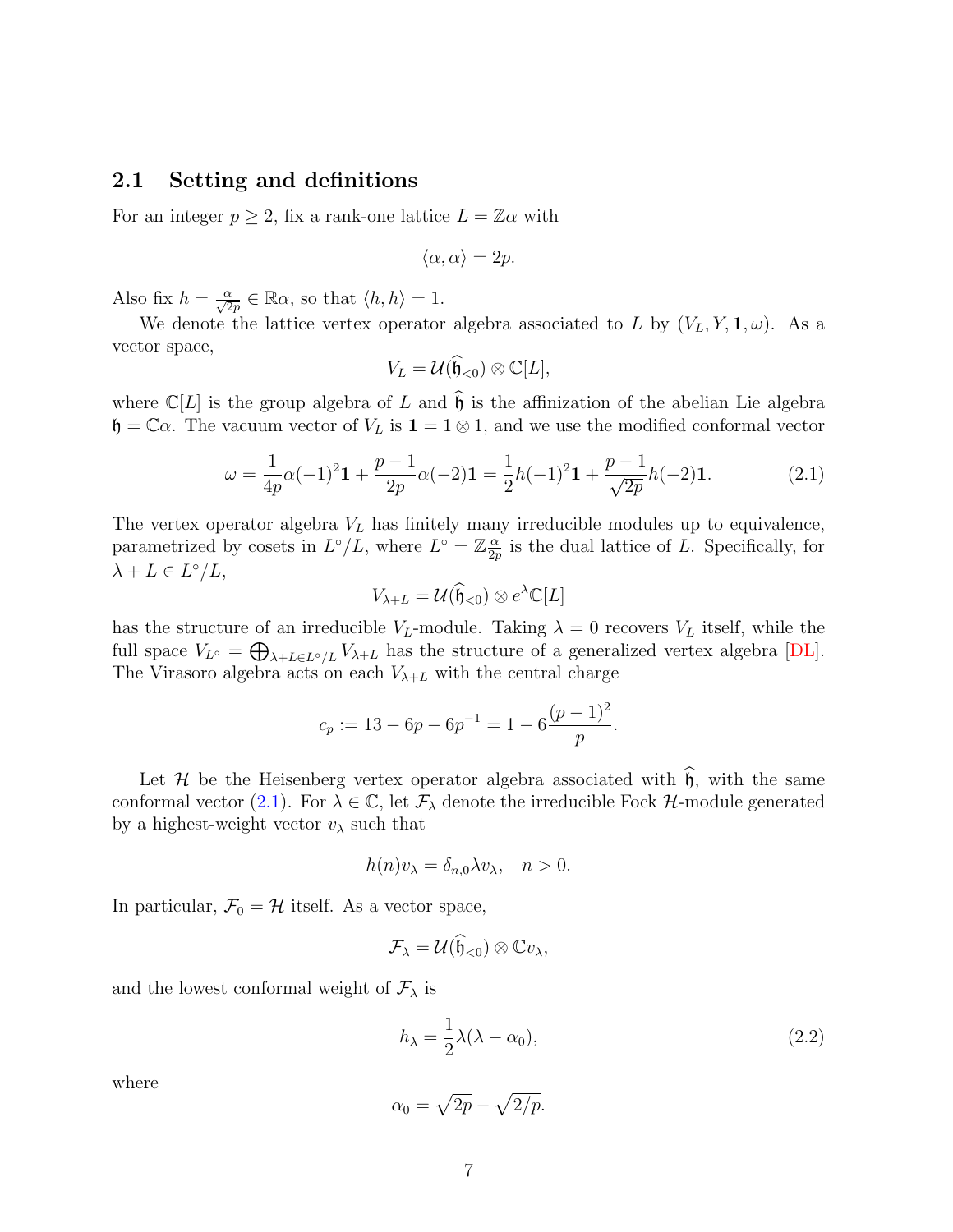The lattice vertex operator algebra  $V<sub>L</sub>$  is an extension of H and decomposes as an infinite direct sum of Fock spaces as an  $H$ -module:

$$
V_L = \bigoplus_{\mu \in L} \mathcal{F}_{\mu},
$$

where we have identified  $\mu = n\alpha \in L$  with n  $\sqrt{2p} \in \mathbb{R}$ . Similarly,

$$
V_{\lambda+L} = \bigoplus_{\mu \in \lambda+L} \mathcal{F}_{\mu}
$$

for  $\lambda \in L^{\circ}$ .

Now define the screening operator

$$
e_0^{-\alpha/p} = \text{Res}_x Y(e^{-\alpha/p}, x)
$$

where Y is the vertex operator for the generalized vertex algebra  $V_{L^{\circ}}$ . Then the singlet vertex operator algebra  $\mathcal{M}(p)$  is the vertex operator subalgebra

$$
\ker|_{\mathcal{F}_0}e_0^{-\alpha/p}
$$

of  $\mathcal{F}_0$ , and the triplet vertex operator algebra  $\mathcal{W}(p)$  is the vertex operator subalgebra

$$
\ker|_{V_L} e_0^{-\alpha/p}
$$

of  $V_L$ . By [\[Ad1,](#page-59-2) Theorem 3.2], the singlet  $\mathcal{M}(p)$  is generated as a vertex algebra by  $\omega$  and  $H = S_{2p-1}(\alpha)$ **1**, where  $S_k(\alpha)$  is the Schur polynomial in the variables  $\alpha(-1), \alpha(-2), \ldots$ defined by

$$
\exp\left(\sum_{n=1}^{\infty} \frac{\alpha(-n)}{n} x^n\right) = \sum_{k=0}^{\infty} S_k(\alpha) x^k.
$$

Introduce  $\alpha_+$  = √  $\overline{2p}, \alpha_- = -\sqrt{2/p}$  (corresponding to  $\alpha, -\frac{1}{p}$ )  $\frac{1}{p}\alpha \in L^{\circ}$ ), and define

$$
\alpha_{r,s} = \frac{1-r}{2}\alpha_+ + \frac{1-s}{2}\alpha_-,
$$

for  $r, s \in \mathbb{Z}$ . Note that  $\alpha_{r,s}$  is periodic:  $\alpha_{r+1,s+p} = \alpha_{r,s}$  and that  $\alpha_0 = \alpha_+ + \alpha_-$ . Defining  $h_{r,s}$  to be the conformal weight  $h_{\alpha_{r,s}}$  of [\(2.2\)](#page-6-1), we calculate

<span id="page-7-1"></span>
$$
h_{r,s} = \frac{r^2 - 1}{4}p - \frac{rs - 1}{2} + \frac{s^2 - 1}{4}p^{-1}.
$$
 (2.3)

Now from  $[Ad1,$  Theorem 2.1, the singlet  $\mathcal{M}(p)$  decomposes into an infinite direct sum of irreducible modules for its Virasoro subalgebra:

<span id="page-7-0"></span>
$$
\mathcal{M}(p) = \bigoplus_{n=0}^{\infty} L(c_p, h_{2n+1,1}),
$$
\n(2.4)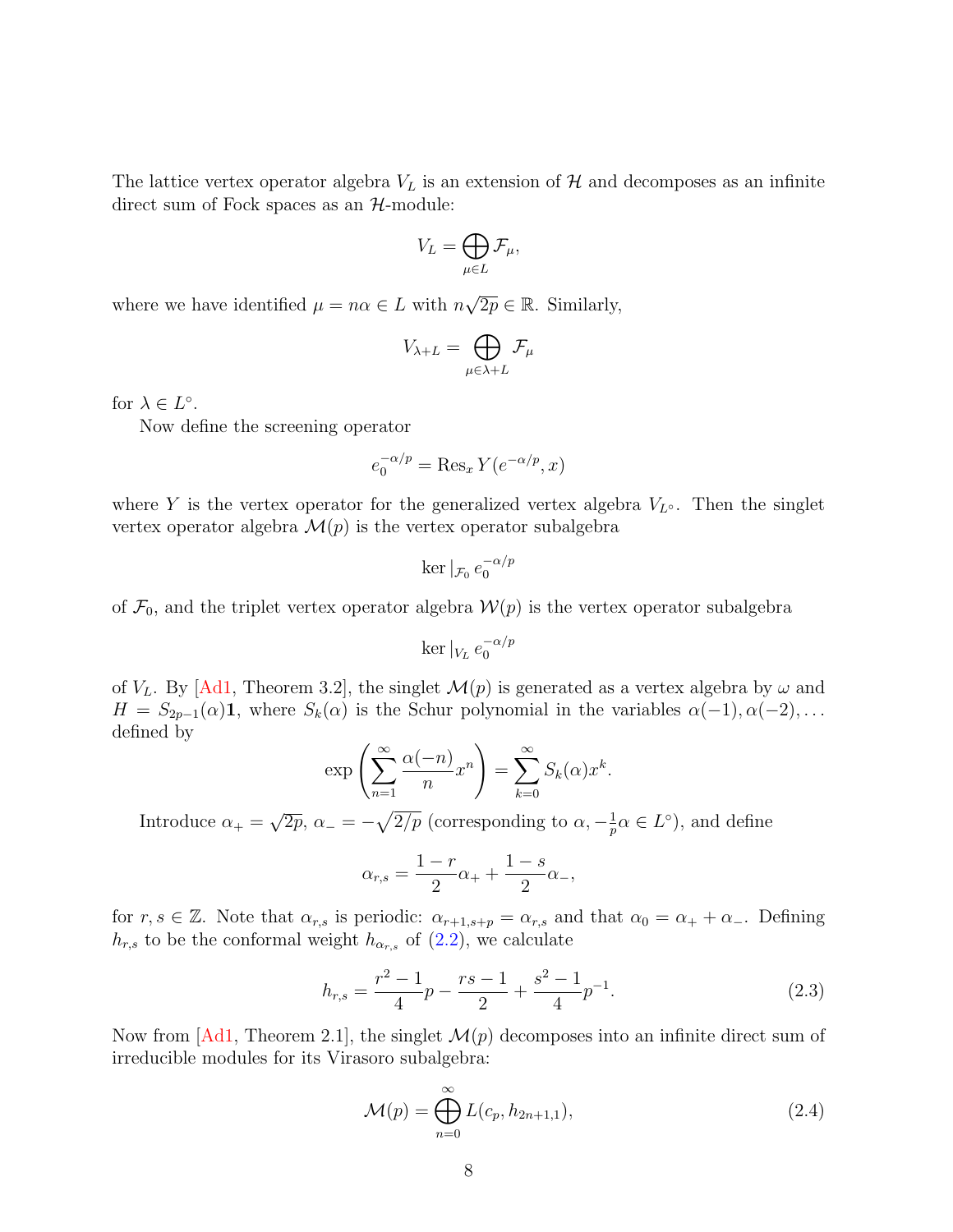where  $L(c, h)$  is the irreducible Virasoro module of central charge c and lowest conformal weight h. By  $[AM3, Theorem 1.1]$ , the triplet  $W(p)$  decomposes into an infinite direct sum of the same irreducible Virasoro modules, but with different multiplicities:

<span id="page-8-1"></span>
$$
\mathcal{W}(p) = \bigoplus_{n=0}^{\infty} (2n+1) L(c_{p,1}, h_{2n+1,1}). \tag{2.5}
$$

## 2.2 Representations of the triplet algebra

The triplet W-algebra  $W(p)$  has 2p simple modules up to isomorphism, labeled by  $W_{r,s}$ for  $r = 1, 2$  and  $1 \leq s \leq p$ . Recalling the correspondence

<span id="page-8-0"></span>
$$
\alpha_{r,s} \in \mathbb{R} \longleftrightarrow (p(1-r) - (1-s)) \frac{\alpha}{2p} \in L^{\circ}, \tag{2.6}
$$

we have

$$
\mathcal{W}_{r,p} = V_{\alpha_{r,p}+L},
$$

while for  $1 \leq s \leq p-1$ , there are non-split short exact sequences

$$
0 \longrightarrow \mathcal{W}_{r,s} \longrightarrow V_{\alpha_{r,s}+L} \longrightarrow \mathcal{W}_{3-r,p-s} \longrightarrow 0. \tag{2.7}
$$

The lowest conformal weight of  $\mathcal{W}_{r,s}$  is  $h_{r,s}$ , and the lowest conformal weight space is one-dimensional for  $r = 1$  and two-dimensional for  $r = 2$ . As  $L(c_p, 0)$ -modules, we have

<span id="page-8-2"></span>
$$
\mathcal{W}_{r,s} = \bigoplus_{n=0}^{\infty} (2n+r) L(c_p, h_{2n+r,s})
$$
\n(2.8)

for  $r = 1, 2$  and  $1 \leq s \leq p$ .

Let  $\mathcal{C}_{W(p)}$  denote the category of grading-restricted generalized (that is, logarithmic)  $W(p)$ -modules. Since  $W(p)$  is  $C_2$ -cofinite [\[AM3,](#page-59-0) Theorem 2.1], every simple module  $W_{r,s}$  in  $\mathcal{C}_{\mathcal{W}(p)}$  has a projective cover  $\mathcal{R}_{r,s}$  [\[Hu4,](#page-62-2) Theorem 3.23]. The lattice modules  $\mathcal{W}_{r,p} = V_{\alpha_{r,p}+L}$ are their own projective covers; this was first stated in [\[NT,](#page-64-0) Section 5], but the proof depends only on results from [\[AM3\]](#page-59-0). Essentially, any extension

$$
0 \longrightarrow \mathcal{W}_{r',s'} \longrightarrow \mathcal{X} \longrightarrow \mathcal{W}_{r,p} \longrightarrow 0
$$

for  $(r', s') \neq (r, p)$  is non-logarithmic, so the exact sequence splits by the block decomposition of the category of ordinary  $W(p)$ -modules given in [\[AM3,](#page-59-0) Theorem 4.4]. On the other hand, self-extensions of  $\mathcal{W}_{r,p}$  split by the structural results on the Zhu algebra  $A(\mathcal{W}(p))$ obtained in  $[AM3, Theorem 5.9]$ . For a fuller argument, see  $[NT]$  or  $[MY, Proposition 7.7]$ .

The projective covers  $\mathcal{R}_{r,p-1}$  were constructed explicitly in  $|AM4|$ , and we recall some details of this construction. Set

$$
V = V_{\alpha_{1,1}+L} \oplus V_{\alpha_{2,p-1}+L} = V_L \oplus V_{-\alpha/p+L}.
$$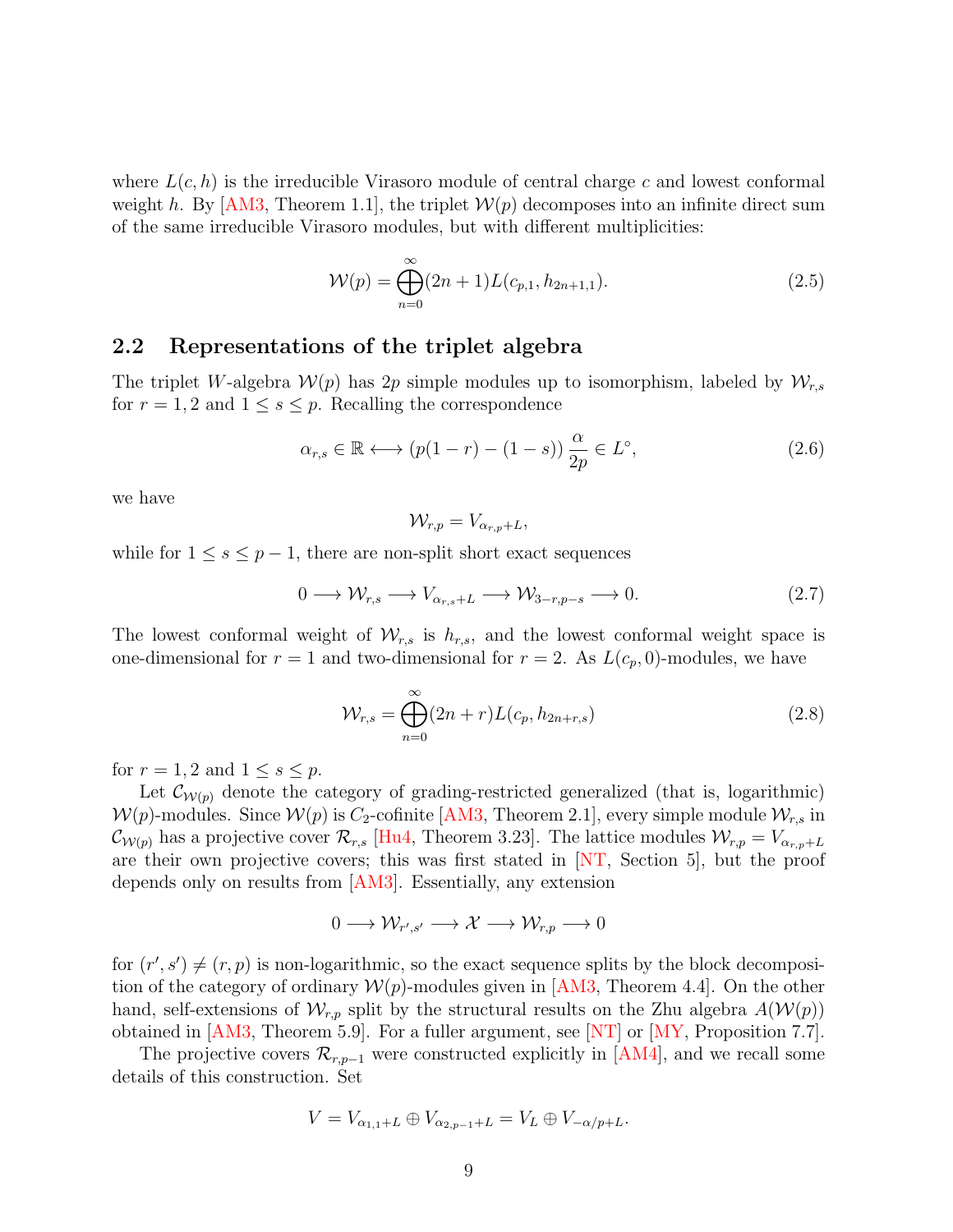By [\[Li1\]](#page-64-9), V has a vertex operator algebra structure with vertex operator

<span id="page-9-0"></span>
$$
Y_V((u_1, u_2), x)(v_1, v_2) = (Y(u_1, x)v_1, Y(u_1, x)v_2 + Y(u_2, x)v_1), \tag{2.9}
$$

where Y is the vertex operator for the generalized vertex algebra  $V_{L^{\circ}}$ . Moreover,

$$
W = V_{\alpha_{2,1}+L} \oplus V_{\alpha_{1,p-1}+L} = V_{\alpha/2+L} \oplus V_{(p-2)\alpha/2p+L}
$$

is a V -module with vertex operator

<span id="page-9-1"></span>
$$
Y_W((v_1, v_2), x)(w_1, w_2) = (Y(v_1, x)w_1, Y(v_1, x)w_2 + Y(v_2, x)w_1)
$$
\n(2.10)

for  $v_1 \in V_L$ ,  $v_2 \in V_{-\alpha/p+L}$ ,  $w_1 \in V_{\alpha_{2,1}+L}$ , and  $w_2 \in V_{\alpha_{1,p-1}+L}$ . Now we deform the vertex operators  $Y_W$  and  $Y_V$  using Li's  $\Delta$ -operators [\[Li2\]](#page-64-10): for  $u \in V_{(1)}$ , set

$$
\Delta(u,x) = x^{u_0} \exp\left(\sum_{n=1}^{\infty} \frac{u_n}{-n}(-x)^{-n}\right),\,
$$

and then define

$$
\widetilde{Y}_W(v,x) = Y_W(\Delta(e^{-\alpha/p}, x)v, x), \qquad \widetilde{Y}_V(v,x) = Y_V(\Delta(e^{-\alpha/p}, x)v, x)
$$

for  $v \in V$ . We restrict  $\widetilde{Y}_W$  to  $\mathcal{W}(p)$  to get a  $\mathcal{W}(p)$ -module  $\mathcal{R}_{1,p-1}$  with underlying vector space W and  $Y_{\mathcal{R}_{1,p-1}} = Y_W|_{\mathcal{W}(p)}$ , and we restrict  $Y_V$  to  $\mathcal{W}(p)$  to get a  $\mathcal{W}(p)$ -module  $\mathcal{R}_{2,p-1}$ with underlying vector space V and  $Y_{\mathcal{R}_{2,p-1}} = Y_V|_{\mathcal{W}(p)}$ .

Since  $Y_V|_{V_{-\alpha/p+L} \otimes V_{-\alpha/p+L}} = 0$  and  $\mathcal{W}(p) = \ker|_{V_L} e_0^{-\alpha/p}$  $_0^{-\alpha/p}$ , we have

$$
Y_{\mathcal{R}_{1,p-1}}(v,x) = Y_W(v,x) + \sum_{n=1}^{\infty} \frac{(-1)^{n+1}}{n} x^{-n} Y_W(e_n^{-\alpha/p}v,x)
$$

$$
Y_{\mathcal{R}_{2,p-1}}(v,x) = Y_V(v,x) + \sum_{n=1}^{\infty} \frac{(-1)^{n+1}}{n} x^{-n} Y_V(e_n^{-\alpha/p}v,x)
$$

for  $v \in \mathcal{W}(p)$ . From this together with  $(2.9)$  and  $(2.10)$ , it is clear that for  $r = 1, 2$ , there is an exact sequence of  $W(p)$ -modules

<span id="page-9-2"></span>
$$
0 \to V_{\alpha_{r,p-1}+L} \to \mathcal{R}_{r,p-1} \to V_{\alpha_{3-r,1}+L} \to 0.
$$

These exact sequences are non-split, and the  $\mathcal{R}_{r,p-1}$  are logarithmic  $\mathcal{W}(p)$ -modules, because

$$
Y_{\mathcal{R}_{1,p-1}}(\omega, x)(w_1, w_2) = (Y_W(\omega, x) + x^{-1}Y_W(e^{-\alpha/p}, x))(w_1, w_2)
$$
  
= 
$$
(Y(\omega, x)w_1, Y(\omega, x)w_2 + x^{-1}Y(e^{-\alpha/p}, x)w_1),
$$
 (2.11)

and similarly for  $Y_{\mathcal{R}_{2,p-1}}$ . In particular,

$$
L(0)(w_1, w_2) = (L(0)w_1, L(0)w_2 + e_0^{-\alpha/p}w_1),
$$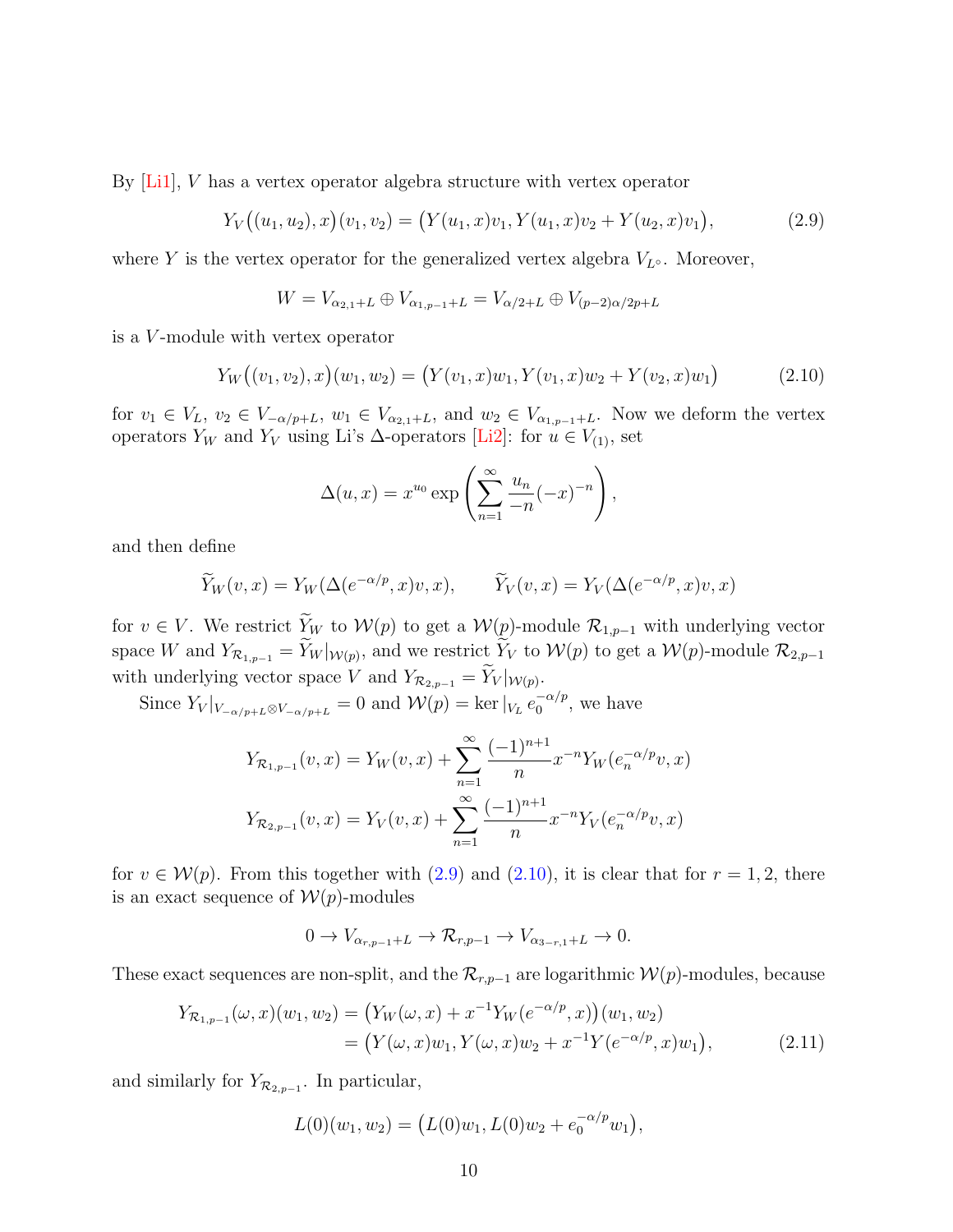which is non-semisimple (see the discussion in  $[AM4, Section 4]$  for more details).

In [\[AM4,](#page-59-1) Section 5], it is shown that  $\mathcal{R}_{r,p-1}$  has Loewy diagram



In particular, there are non-split exact sequences

<span id="page-10-2"></span>
$$
0 \longrightarrow \mathcal{Y}_{r,p-1} \longrightarrow \mathcal{R}_{r,p-1} \longrightarrow \mathcal{W}_{r,p-1} \longrightarrow 0 \tag{2.12}
$$

and

<span id="page-10-3"></span>
$$
0 \longrightarrow \mathcal{W}_{r,p-1} \longrightarrow \mathcal{Y}_{r,p-1} \longrightarrow \mathcal{W}_{3-r,1} \oplus \mathcal{W}_{3-r,1} \longrightarrow 0,
$$
\n
$$
(2.13)
$$

where  $\mathcal{Y}_{r,p-1}$  is the maximal submodule generated by  $V_{\alpha_{r,p-1}+L}$  and  $\mathcal{W}_{3-r,1} \subseteq V_{\alpha_{3-r,1}+L}$ .

According to [\[NT,](#page-64-0) Theorem 5.9],  $\mathcal{R}_{r,p-1}$  for  $r=1,2$  is projective in  $\mathcal{C}_{\mathcal{W}(p)}$  and is a projective cover of  $\mathcal{W}_{r,p-1}$ ; see [\[MY,](#page-64-2) Theorem 7.9] for an independent proof. For the case  $p = 2$ , one can also show these modules are projective using the isomorphism of  $W(2)$  with the even subalgebra of the vertex operator superalgebra of one pair of symplectic fermions; this identifies the  $\mathcal{R}_{r,1}$  with projective modules for the symplectic fermion superalgebra. A construction of the remaining projective covers of irreducible  $\mathcal{W}(p)$ -modules was outlined in [\[NT,](#page-64-0) Section 4.1], and an alternate construction was given in [\[MY,](#page-64-2) Theorem 7.9] using the tensor structure on a module category for the Virasoro subalgebra  $L(c_p, 0)$ . However, we will not need these modules here.

Now because  $\mathcal{W}(p)$  is C<sub>2</sub>-cofinite, [\[Hu4,](#page-62-2) Theorem 4.13] shows that  $\mathcal{C}_{\mathcal{W}(p)}$  has braided tensor category structure as developed in [\[HLZ1\]](#page-62-4)-[\[HLZ8\]](#page-63-1). In [\[TW\]](#page-65-0), Tsuchiya and Wood determined fusion products in  $\mathcal{C}_{W(p)}$  and showed that it is a rigid tensor category; see also [\[MY,](#page-64-2) Theorems 7.5 and 7.6] for an independent derivation of these results using the tensor structure on a category of  $L(c_p, 0)$ -modules. Here we summarize some fusion rules in  $\mathcal{C}_{\mathcal{W}(p)}$ that we will need for studying the singlet algebra:

#### <span id="page-10-1"></span>2.2.1 Theorem  $(TW)$ .

(1) The simple module  $\mathcal{W}_{2,1}$  is a self-dual simple current with

$$
\mathcal{W}_{2,1} \boxtimes \mathcal{W}_{r,s} = \mathcal{W}_{3-r,s} \tag{2.14}
$$

for  $r = 1, 2$  and  $1 \leq s \leq p$ .

(2) The simple module  $\mathcal{W}_{1,2}$  is rigid with fusion rules

<span id="page-10-0"></span>
$$
\mathcal{W}_{1,2} \boxtimes \mathcal{W}_{r,s} = \begin{cases} \mathcal{W}_{r,2} & \text{if } s = 1\\ \mathcal{W}_{r,s-1} \oplus \mathcal{W}_{r,s+1} & \text{if } 2 \le s \le p-1\\ \mathcal{R}_{r,p-1} & \text{if } s = p \end{cases} \tag{2.15}
$$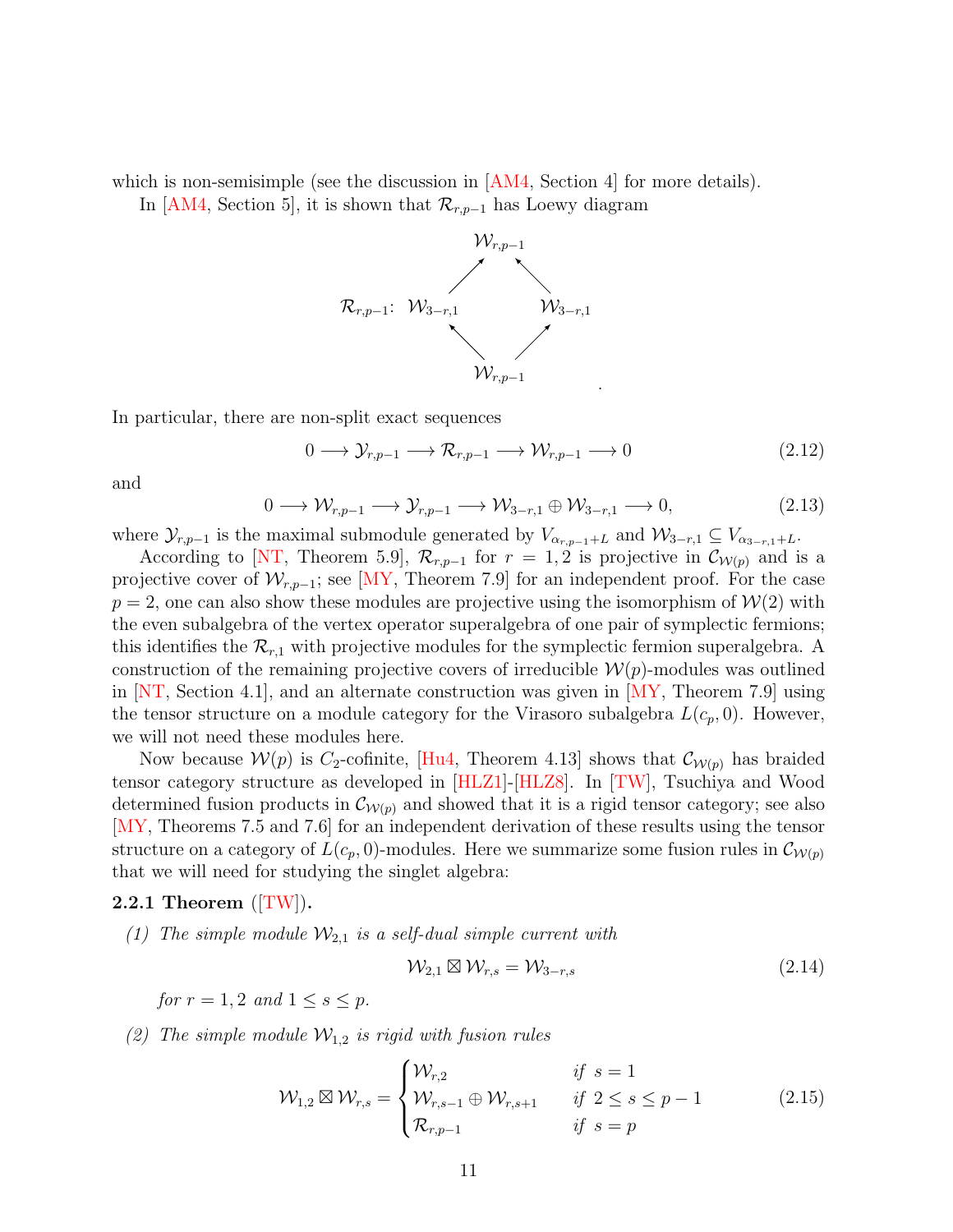*for*  $r = 1, 2$ .

**2.2.2 Remark.** Since the tensor product of a rigid with a projective object in any tensor category is projective, the  $s = p$  case of [\(2.15\)](#page-10-0) gives a proof that  $\mathcal{R}_{r,p-1}$  is projective, provided one has not used projectivity of  $\mathcal{R}_{r,p-1}$  to prove [\(2.15\)](#page-10-0). This is in fact the argument used in [\[MY,](#page-64-2) Theorem 7.9] to prove  $\mathcal{R}_{r,p-1}$  is projective, but note that the proof of [\(2.15\)](#page-10-0) given in [\[TW\]](#page-65-0) does use projectivity of  $\mathcal{R}_{r,p-1}$ . Note also that projectivity of  $\mathcal{W}_{r,p}$ and  $\mathcal{R}_{r,p-1}$  are the only essential results from [\[NT\]](#page-64-0) used in [\[TW\]](#page-65-0) to prove Theorem [2.2.1.](#page-10-1)

## 2.3 Representations of the singlet algebra

The singlet vertex operator algebra  $\mathcal{M}(p)$  has infinitely many simple modules, first classi-fied in [\[Ad1\]](#page-59-2). Here, we use [\[CRW,](#page-61-8) Section 2] as a reference. For  $\lambda \in \mathbb{C} \setminus L^{\circ}$ , the Heisenberg Fock module  $\mathcal{F}_{\lambda}$  restricts to an irreducible  $\mathcal{M}(p)$ -module. For  $r \in \mathbb{Z}$  and  $1 \leq s \leq p$  on the other hand,  $\mathcal{F}_{\alpha_{r,s}}$  is not usually irreducible as an  $\mathcal{M}(p)$ -module, but it contains the irreducible  $\mathcal{M}(p)$ -module  $\mathcal{M}_{r,s} = \text{Soc}(\mathcal{F}_{\alpha_{r,s}})$ . We have

$$
\mathcal{M}_{r,p}=\mathcal{F}_{\alpha_{r,p}},
$$

while for  $1 \leq s \leq p-1$ , there are non-split short exact sequences

<span id="page-11-2"></span>
$$
0 \longrightarrow \mathcal{M}_{r,s} \longrightarrow \mathcal{F}_{\alpha_{r,s}} \longrightarrow \mathcal{M}_{r+1,p-s} \longrightarrow 0. \tag{2.16}
$$

These exact sequences arise from the action of a certain screening operator  $Q_-^{[s]}$  that maps the Fock spaces  $\mathcal{F}_{\alpha_{r,s}}$  for  $r \in \mathbb{Z}$  to  $\mathcal{F}_{\alpha_{r+1,p-s}}$ , that is,  $\mathcal{M}_{r,s} = \ker Q_{-}^{[s]}|_{\mathcal{F}_{\alpha_{r,s}}}$  and  $\mathcal{M}_{r+1,p-s} =$  $\text{im } Q_{-}^{[s]}|_{\mathcal{F}_{\alpha_{r,s}}}$ . Moreover,  $\mathcal{M}_{r,s} = \mathcal{W}_{\bar{r},s} \cap \mathcal{F}_{\alpha_{r,s}}$  where  $\bar{r} = 1$  or 2 according as r is odd or even, and the diagram

<span id="page-11-3"></span>
$$
\mathcal{M}_{r,s} \longrightarrow \mathcal{F}_{\alpha_{r,s}} \xrightarrow{Q_{-}^{[s]} | \mathcal{F}_{\alpha_{r,s}}} \mathcal{M}_{r+1,p-s} \subseteq \mathcal{F}_{\alpha_{r+1,p-s}} \qquad (2.17)
$$
\n
$$
\downarrow \qquad \qquad \downarrow \qquad \qquad \downarrow \qquad \qquad \downarrow
$$
\n
$$
\mathcal{W}_{\bar{r},s} \longrightarrow V_{\alpha_{\bar{r},s}+L} \xrightarrow{Q_{-}^{[s]} | V_{\alpha_{\bar{r},s}+L}} \mathcal{W}_{3-\bar{r},p-s} \subseteq V_{\alpha_{3-\bar{r},p-s}+L}
$$

commutes, where the unlabeled arrows are inclusions.

The lowest conformal weight of  $\mathcal{M}_{r,s}$  is  $h_{r,s}$  if  $r \geq 1$  and  $h_{2-r,s}$  if  $r \leq 0$  (note that these agree if  $s = p$ ). As Virasoro modules,

<span id="page-11-1"></span><span id="page-11-0"></span>
$$
\mathcal{M}_{r,s} = \bigoplus_{n=0}^{\infty} L(c_p, h_{r+2n,s}) \qquad (r \ge 1, \ 1 \le s \le p)
$$
 (2.18)

$$
\mathcal{M}_{r+1,p-s} = \bigoplus_{n=0}^{\infty} L(c_p, h_{r-2n,s}) \qquad (r \le 0, \ 1 \le s \le p) \tag{2.19}
$$

(note that these expressions for  $r = 1$  and  $r = 0$  agree).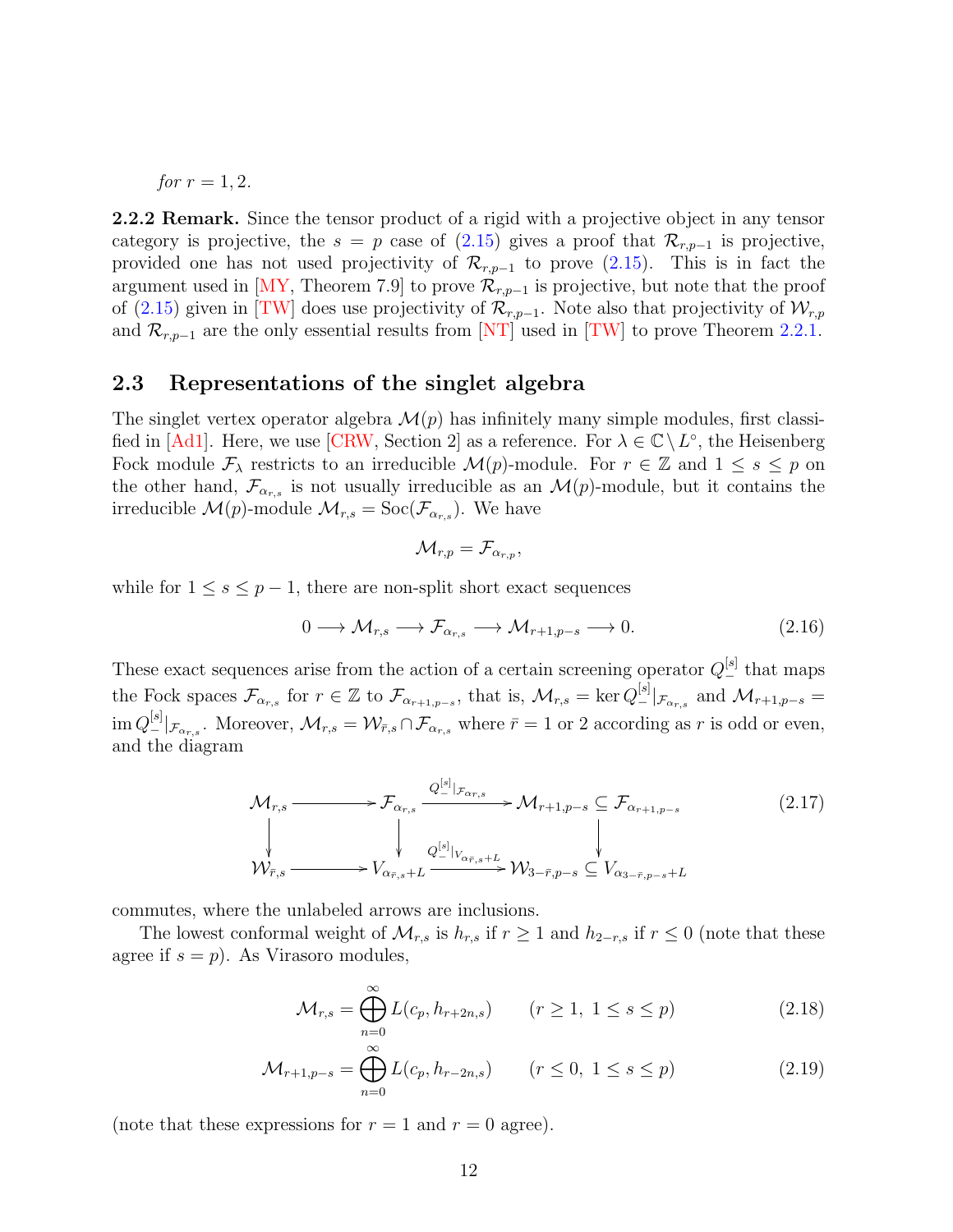For  $r \in \mathbb{Z}$ , we also have logarithmic  $\mathcal{M}(p)$ -modules  $\mathcal{P}_{r,p-1}$  which satisfy a non-split exact sequence

<span id="page-12-2"></span>
$$
0 \longrightarrow \mathcal{F}_{\alpha_{r,p-1}} \longrightarrow \mathcal{P}_{r,p-1} \longrightarrow \mathcal{F}_{\alpha_{r-1,1}} \longrightarrow 0. \tag{2.20}
$$

As vector spaces,

$$
\mathcal{P}_{r,p-1}=\mathcal{F}_{\alpha_{r,p-1}}\oplus \mathcal{F}_{\alpha_{r-1,1}}\subseteq V_{\alpha_{r,p-1}+L}\oplus V_{\alpha_{r-1,1}+L}=V_{\alpha_{\bar{r},p-1}+L}\oplus V_{\alpha_{3-\bar{r},1}+L}=\mathcal{R}_{\bar{r},p-1},
$$

where  $\bar{r} = 1$  or 2 according as r is odd or even. The vertex operator for  $\mathcal{P}_{r,p-1}$  is given by

$$
Y_{\mathcal{P}_{r,p-1}}=Y_{\mathcal{R}_{\bar{r},p-1}}|_{\mathcal{M}(p)\otimes \mathcal{P}_{r,p-1}},
$$

so that we have a commutative diagram

<span id="page-12-3"></span>
$$
\mathcal{F}_{\alpha_{r,p-1}} \longrightarrow \mathcal{P}_{r,p-1} \longrightarrow \mathcal{F}_{\alpha_{r-1,1}} \tag{2.21}
$$
\n
$$
\downarrow \qquad \qquad \downarrow
$$
\n
$$
V_{\alpha_{\bar{r},p-1}+L} \longrightarrow \mathcal{R}_{\bar{r},p-1} \longrightarrow V_{\alpha_{3-\bar{r},1}+L}
$$

of  $\mathcal{M}(p)$ -module homomorphisms.

To see that  $\mathcal{P}_{r,p-1}$  is indeed an  $\mathcal{M}(p)$ -module, note first that  $(2.11)$  shows

<span id="page-12-0"></span>
$$
Y_{\mathcal{P}_{r,p-1}}(\omega,x)(w_1,w_2) = (Y(\omega,x)w_1, Y(\omega,x)w_2 + x^{-1}Y(e^{-\alpha/p},x)w_1)
$$
 (2.22)

for  $w_1 \in \mathcal{F}_{\alpha_{r-1},1}$ ,  $w_2 \in \mathcal{F}_{\alpha_{r,p-1}}$ , and the components of  $Y(e^{-\alpha/p},x)$  indeed map the Fock space  $\mathcal{F}_{\alpha_{r-1,1}}$  into  $\mathcal{F}_{\alpha_{r,p-1}}$  since

<span id="page-12-1"></span>
$$
(p(1 - (r - 1)) - (1 - 1))\frac{\alpha}{2p} - \frac{\alpha}{p} = (p(1 - r) - (1 - (p - 1)))\frac{\alpha}{2p}
$$

(recall [\(2.6\)](#page-8-0)). As for the second generator  $H = S_{2p-1}(\alpha)$  of  $\mathcal{M}(p)$ , we can use formulas from [\[Ad1\]](#page-59-2) to calculate

$$
Y_{\mathcal{P}_{r,p-1}}(H,x)(w_1,w_2) = \left(Y_W(H,x) + \sum_{n=1}^{\infty} \frac{(-1)^n}{-n} x^{-n} Y_W(e_n^{-\alpha/p} H, x)\right)(w_1, w_2)
$$
  
= 
$$
\left(Y(H,x)w_1, Y(H,x)w_2 - \sum_{n=1}^{2p-2} \frac{(-1)^n p}{p-1} x^{-n} Y(S_{2p-2-n}(\alpha) e^{-\alpha/p}, x)w_1\right)
$$
(2.23)

for  $w_1 \in \mathcal{F}_{\alpha_{r-1,1}}$ ,  $w_2 \in \mathcal{F}_{\alpha_{r,p-1}}$ . Since  $\omega$  and H generate  $\mathcal{M}(p)$  as a vertex algebra, [\(2.22\)](#page-12-0) and [\(2.23\)](#page-12-1) show that indeed  $Y_{\mathcal{P}_{r,p-1}}$  preserves  $\mathcal{P}_{r,p-1}$  for  $r \in \mathbb{Z}$ ; they also show that [\(2.20\)](#page-12-2) is non-split exact, and that  $\mathcal{P}_{r,p-1}$  is a logarithmic  $\mathcal{M}(p)$ -module.

It was conjectured in [\[CGR,](#page-60-1) Section 5] that  $\mathcal{P}_{r,p-1}$  is the projective cover of  $\mathcal{M}_{r,p-1}$  in a suitable subcategory of grading-restricted generalized  $\mathcal{M}(p)$ -modules. We shall prove this in Section [3.3.](#page-21-0)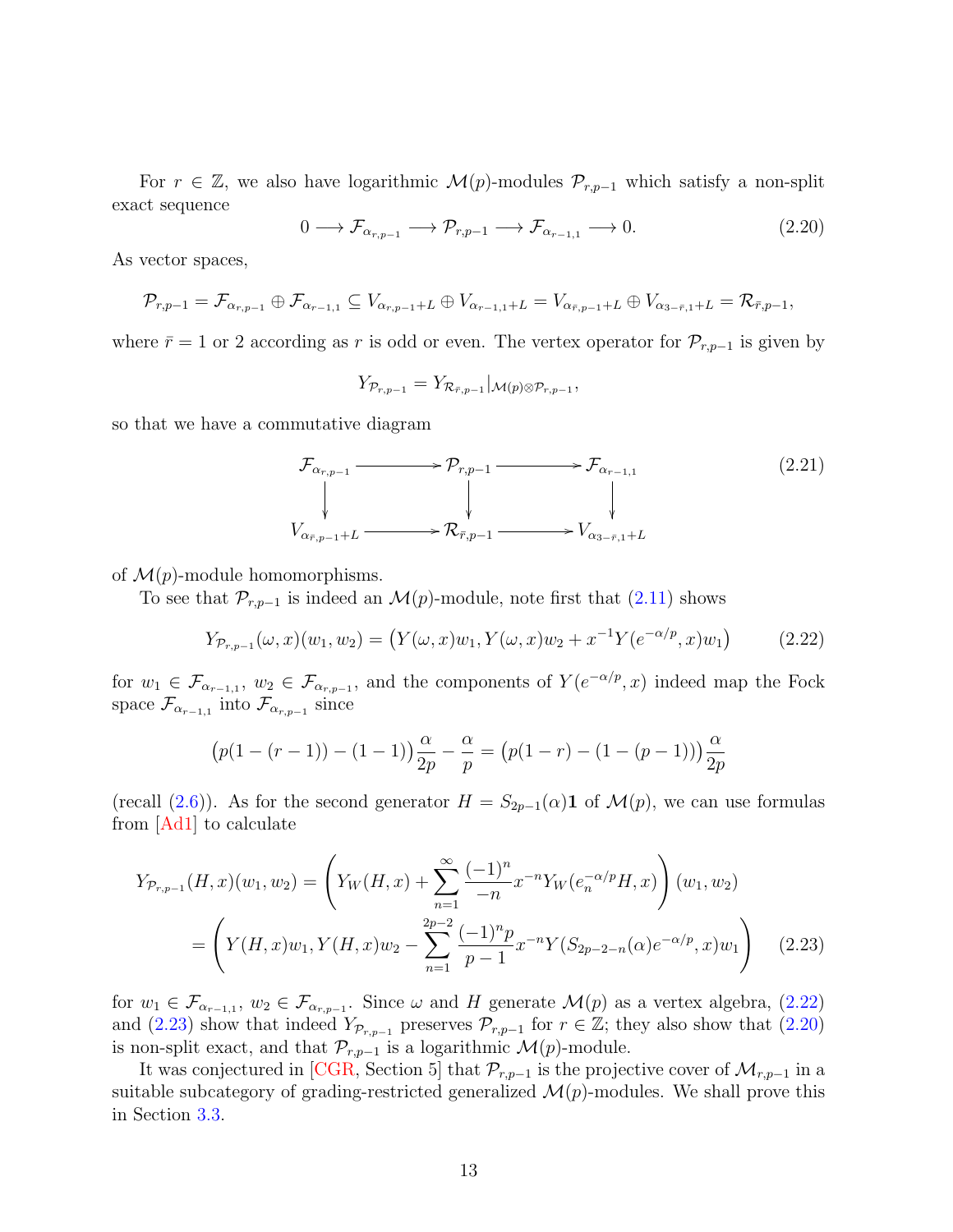# <span id="page-13-0"></span>3 Tensor categories of singlet modules

In this section, we will construct several tensor categories of generalized  $\mathcal{M}(p)$ -modules. Although by the Main Theorem of  $[Mi2]$ , the category of  $C_1$ -cofinite (grading-restricted generalized) modules for a vertex operator algebra is closed under the vertex algebraic tensor product of [\[HLZ3\]](#page-63-4), this is not sufficient for existence of associativity isomorphisms as in  $[HLZ6]$ . If in addition the  $C_1$ -cofinite module category agrees with the category of finite-length modules, however, then the method in [\[CJORY\]](#page-60-2) shows that this category has braided tensor category structure. For the singlet algebra, all finite-length modules are  $C_1$ -cofinite by  $\lfloor \text{CMR}, \text{Theorem 13} \rfloor$ , but unfortunately the converse remains open. Thus here, we will need to restrict our attention to  $\mathcal{M}(p)$ -modules which live in the direct limit completion of the  $C_1$ -cofinite module category for the Virasoro vertex operator algebra  $L(c_p, 0)$ , which we now discuss.

#### <span id="page-13-1"></span>3.1 The Virasoro tensor category and its direct limit completion

Let  $\mathcal{O}_p$  denote the category of  $C_1$ -cofinite grading-restricted generalized modules for the simple Virasoro vertex operator algebra  $L(c_p, 0)$ . Its simple objects are the modules  $L(c_p, h_{r,s})$  for  $r \in \mathbb{Z}_+$ ,  $1 \leq s \leq p$ . It was shown in [\[CJORY\]](#page-60-2) that all modules in  $\mathcal{O}_p$ have finite length and that  $\mathcal{O}_p$  has vertex algebraic braided tensor category structure as in [\[HLZ1\]](#page-62-4)-[\[HLZ8\]](#page-63-1).

From [\(2.4\)](#page-7-0) and [\(2.5\)](#page-8-1), we see that the singlet and triplet algebras are not objects of  $\mathcal{O}_p$ , but they are objects of the direct limit completion  $\text{Ind}(\mathcal{O}_p)$  introduced in [\[CMY\]](#page-61-3). This is the full subcategory of generalized  $L(c_p, 0)$ -modules which are unions (equivalently sums) of their  $C_1$ -cofinite submodules. By [\[CMY,](#page-61-3) Example 7.2], Ind $(\mathcal{O}_p)$  has vertex algebraic braided tensor category structure extending that on  $\mathcal{O}_p$ , and then [\[CMY,](#page-61-3) Theorem 7.5] says that  $\mathcal{M}(p)$  is a commutative algebra in the braided tensor category  $\text{Ind}(\mathcal{O}_p)$ . This means that we can apply the extension theory of  $\text{[CKM1]}$  to study  $\mathcal{M}(p)$ -modules: in particular, [\[CMY,](#page-61-3) Theorem 7.7] (see also [\[CKM1,](#page-60-3) Theorem 3.65]) says that the category  $\text{Rep}^0 \mathcal{M}(p)$  of generalized  $\mathcal{M}(p)$ -modules in  $\text{Ind}(\mathcal{O}_p)$  has vertex algebraic braided tensor category structure. From [\(2.18\)](#page-11-0) and [\(2.19\)](#page-11-1), we see that the irreducible  $\mathcal{M}(p)$ -modules  $\mathcal{M}_{r,s}$ for  $r \in \mathbb{Z}$ ,  $1 \leq s \leq p$  are objects of Rep<sup>0</sup> $\mathcal{M}(p)$ , although the irreducible Fock modules  $\mathcal{F}_{\lambda}$ for  $\lambda \notin L^{\circ}$  are not.

Now since the triplet algebra is in  $\text{Ind}(\mathcal{O}_p)$  and is a module for its singlet subalgebra, we see that  $W(p)$  is a commutative algebra in the braided tensor category Rep<sup>0</sup> $\mathcal{M}(p)$ . This means we have a braided tensor category Rep<sup>0</sup>  $\mathcal{W}(p)$  of generalized  $\mathcal{W}(p)$ -modules in Rep<sup>0</sup>  $\mathcal{M}(p)$ , as well as the larger tensor category Rep  $\mathcal{W}(p)$  of not-necessarily-local  $\mathcal{W}(p)$ modules in Rep<sup>0</sup> $\mathcal{M}(p)$ . From [\[KO,](#page-64-1) [CKM1\]](#page-60-3), there is an induction functor

$$
\mathcal{F}_{\mathcal{W}(p)} : \text{Rep}^0 \mathcal{M}(p) \to \text{Rep} \mathcal{W}(p)
$$

$$
M \mapsto \mathcal{W}(p) \boxtimes M
$$

$$
f \mapsto \text{id}_{\mathcal{W}(p)} \boxtimes f.
$$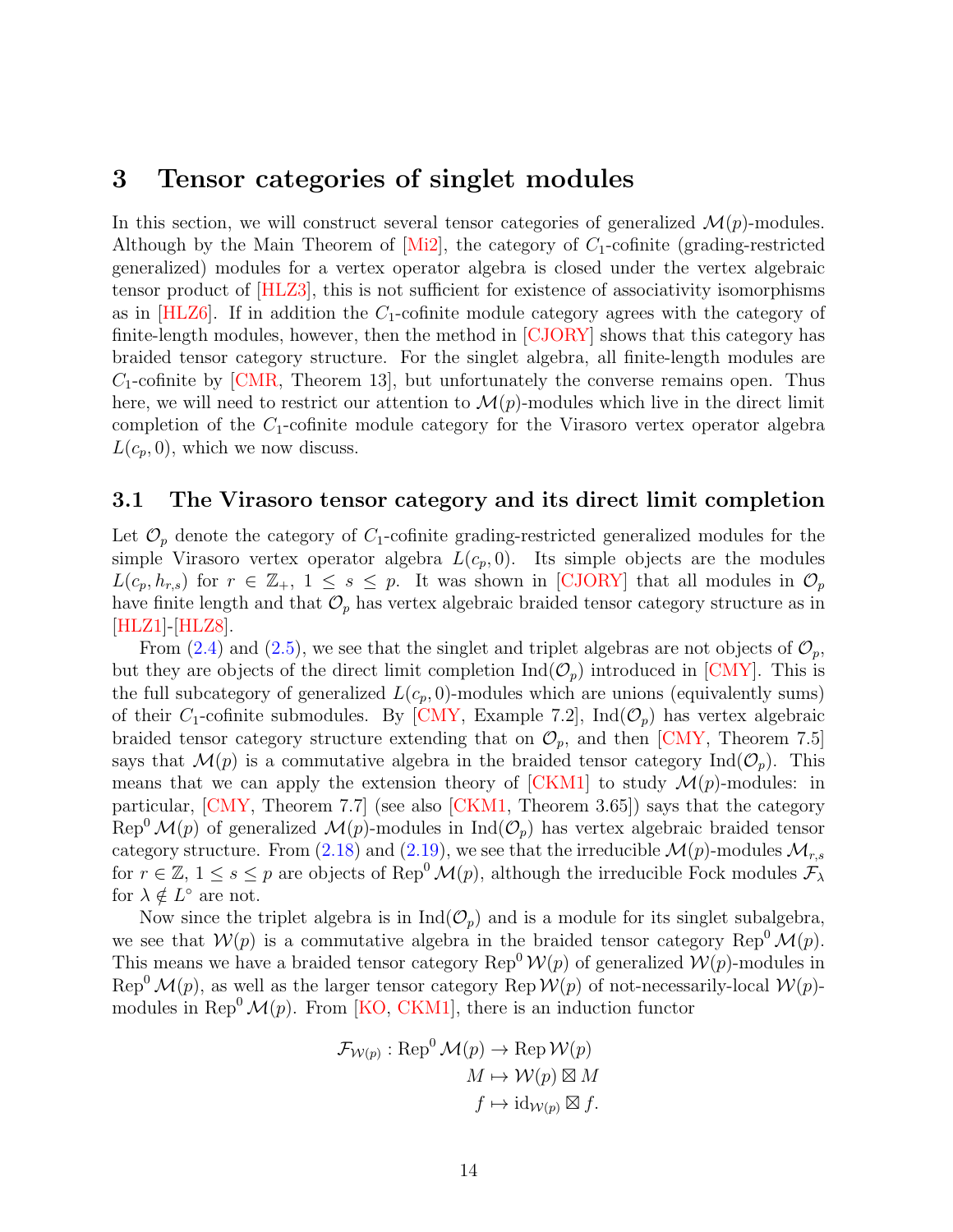Induction is a monoidal functor, so that in particular  $\mathcal{F}_{\mathcal{W}(p)}(M_1 \boxtimes M_2) \cong \mathcal{F}_{\mathcal{W}(p)}(M_1) \boxtimes_{\mathcal{W}(p)}$  $\mathcal{F}_{\mathcal{W}(p)}(M_2)$  for generalized modules  $M_1, M_2$  in Rep<sup>0</sup>  $\mathcal{M}(p)$ .

We are mainly interested in locally-finite categories of  $\mathcal{M}(p)$ -modules, and Rep<sup>0</sup> $\mathcal{M}(p)$ is too large for these purposes (for example, it is closed under arbitrary direct sums). Probably the largest interesting "small" subcategory we could consider is the category of  $C_1$ -cofinite modules in Rep<sup>0</sup>  $\mathcal{M}(p)$ . Unfortunately, we do not know that modules in this category necessarily have finite length. So we will instead need to consider possibly smaller locally-finite tensor subcategories of Rep<sup>0</sup> $\mathcal{M}(p)$ . However, since we do expect that the  $C_1$ cofinite category should ultimately be the "right" tensor category of  $\mathcal{M}(p)$ -modules, we will at least show here that the tensor product  $\mathbb{Z}_{C_1}$  of [\[HLZ3,](#page-63-4) [Mi2\]](#page-64-11) for  $C_1$ -cofinite modules agrees with the tensor product  $\boxtimes$  on Rep<sup>0</sup>  $\mathcal{M}(p)$  for  $C_1$ -cofinite modules in Rep<sup>0</sup>  $\mathcal{M}(p)$ . That is, if in the future it is established that the category of  $C_1$ -cofinite  $\mathcal{M}(p)$ -modules has vertex algebraic braided tensor category structure, then the categories we construct here will be tensor subcategories:

<span id="page-14-0"></span>**3.1.1 Proposition.** If  $M_1$ ,  $M_2$  are  $C_1$ -cofinite  $\mathcal{M}(p)$ -modules in Rep<sup>0</sup>  $\mathcal{M}(p)$ , then  $M_1 \boxtimes$  $M_2 \cong M_1 \overline{\boxtimes}_{C_1} M_2.$ 

*Proof.* It is enough to show that the pair  $(M_1 \boxtimes M_2, \mathcal{Y}_{M_1,M_2})$  satisfies the intertwining operator universal property of a tensor product in the category of  $C_1$ -cofinite  $\mathcal{M}(p)$ -modules, where  $\mathcal{Y}_{M_1,M_2}$  is the tensor product intertwining operator of type  $\begin{pmatrix} M_1 \boxtimes M_2 \\ M_1 M_2 \end{pmatrix}$  $\binom{M_1 \boxtimes M_2}{M_1 M_2}$  in Rep<sup>0</sup>  $\mathcal{M}(p)$ . Thus suppose  $M_3$  is any  $C_1$ -cofinite  $\mathcal{M}(p)$ -module and  $\mathcal Y$  is an intertwining operator of type  $\binom{M_3}{M_1 M_2}$ .

Since  $M_3$  is C<sub>1</sub>-cofinite as an  $\mathcal{M}(p)$ -module, it is in particular an N-gradable weak  $L(c_p, 0)$ -module. Thus for any C<sub>1</sub>-cofinite  $L(c_p, 0)$ -submodules  $W_1 \subseteq M_1$  and  $W_2 \subseteq M_2$ , the Key Theorem of [\[Mi2\]](#page-64-11) implies that  $\text{im } \mathcal{Y}|_{W_1 \otimes W_2}$  is a  $C_1$ -cofinite  $L(c_p, 0)$ -submodule of  $M_3$ . Then since  $M_1$  and  $M_2$  are objects of Rep<sup>0</sup>  $\mathcal{M}(p)$ , they are the unions of their  $C_1$ cofinite  $L(c_p, 0)$ -submodules. Thus im  $\mathcal Y$  is the union of its  $C_1$ -cofinite  $L(c_p, 0)$ -submodules, which means that im  $\mathcal Y$  is an object of Rep<sup>0</sup>  $\mathcal M(p)$ .

Now the universal property of the tensor product in Rep<sup>0</sup> $\mathcal{M}(p)$  shows that there is a unique  $\mathcal{M}(p)$ -module homomorphism

$$
f: M_1 \boxtimes M_2 \to \mathrm{im}\,\mathcal{Y} \subseteq M_3
$$

such that  $f \circ \mathcal{Y}_{M_1,M_2} = \mathcal{Y}$ . Since  $\mathcal{Y}_{M_1,M_2}$  is a surjective intertwining operator, f is the unique map  $M_1 \boxtimes M_2 \to M_3$  with this property, so  $(M_1 \boxtimes M_2, \mathcal{Y}_{M_1,M_2})$  satisfies the universal property for a tensor product of  $C_1$ -cofinite  $\mathcal{M}(p)$ -modules.  $\Box$ 

Now here are the categories of  $\mathcal{M}(p)$ -modules that we will consider in the remainder of the paper:

**3.1.2 Definition.** The category  $\mathcal{C}_{\mathcal{M}(p)}$  is the full subcategory of finite-length gradingrestricted generalized  $\mathcal{M}(p)$ -modules whose composition factors come from the  $\mathcal{M}_{r,s}$  for  $r \in \mathbb{Z}, 1 \leq s \leq p$ . The category  $\mathcal{C}^0_{\mathcal{M}(p)}$  is the full subcategory of generalized  $\mathcal{M}(p)$ -modules M in Rep<sup>0</sup>  $\mathcal{M}(p)$  such that  $\mathcal{F}_{\mathcal{W}(p)}(M)$  is an object of  $\mathcal{C}_{\mathcal{W}(p)}$  (that is, a grading-restricted generalized  $W(p)$ -module).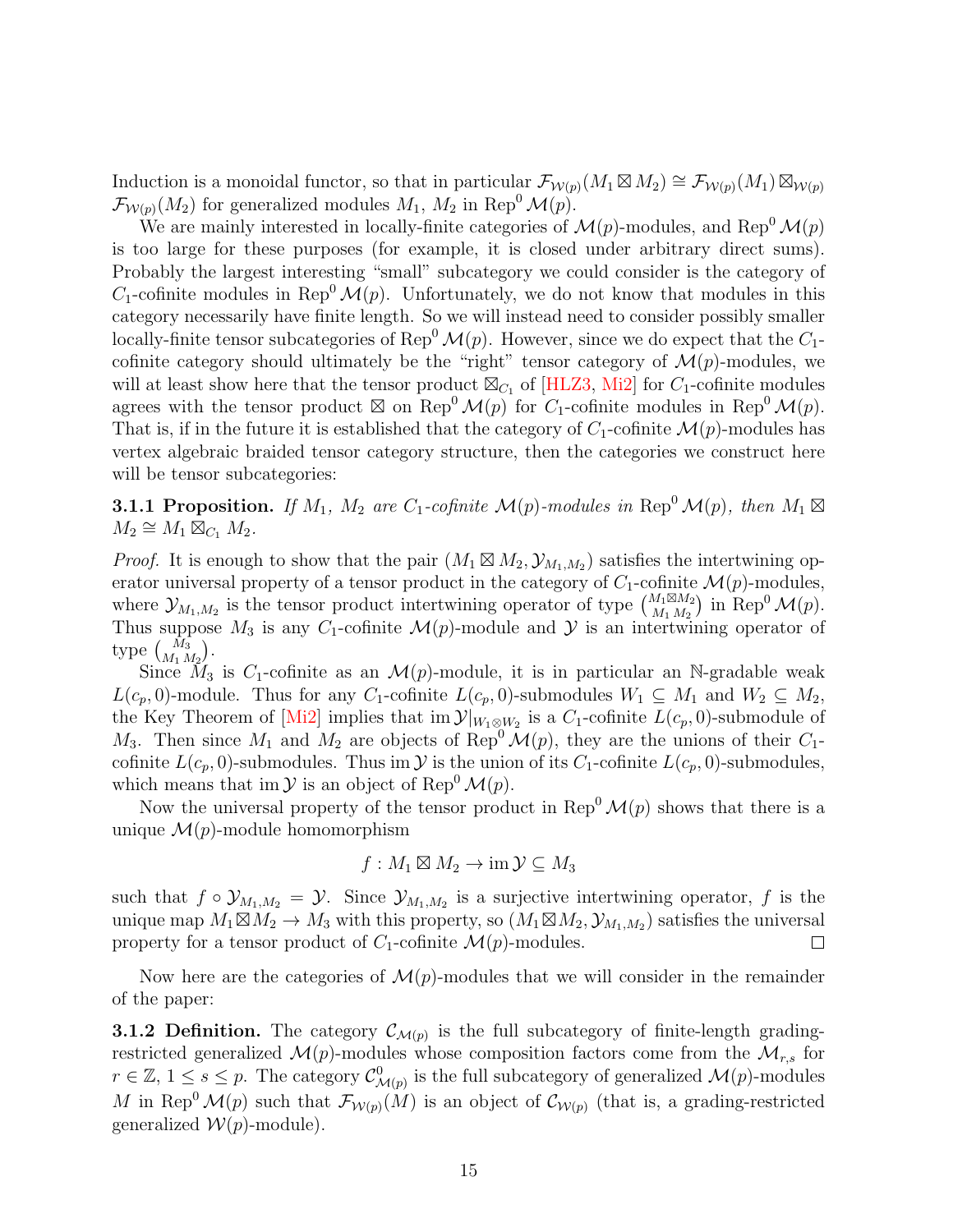We will show that  $\mathcal{C}^0_{\mathcal{M}(p)}$  is a subcategory of  $\mathcal{C}_{\mathcal{M}(p)}$ , and that both are braided tensor subcategories of Rep<sup>0</sup> $\mathcal{M}(p)$ , in Section [3.3](#page-21-0) below after deriving some fusion rules in  $\text{Rep}^0 \mathcal{M}(p)$ . For now, we show:

# <span id="page-15-0"></span>**3.1.3 Proposition.** The category  $\mathcal{C}_{\mathcal{M}(p)}$  is a full subcategory of Rep<sup>0</sup>  $\mathcal{M}(p)$ .

*Proof.* We need to show that every module in  $\mathcal{C}_{\mathcal{M}(p)}$  is an object of the Virasoro direct limit completion Ind( $\mathcal{O}_p$ ). Since modules in  $\mathcal{C}_{\mathcal{M}(p)}$  are finite length by definition, we can prove this by induction on the length. For the base case, the irreducible modules  $\mathcal{M}_{r,s}$  in  $\mathcal{C}_{\mathcal{M}(p)}$  are objects of Ind $(\mathcal{O}_p)$  by  $(2.18)$  and  $(2.19)$ .

For the inductive step, we note that because all modules in  $\mathcal{C}_{\mathcal{M}(p)}$  have finite length, they are in particular grading-restricted generalized  $L(c_p, 0)$ -modules. Thus it is sufficient to prove the following claim: For any exact sequence

$$
0 \longrightarrow A \longrightarrow W \longrightarrow B \longrightarrow 0
$$

of grading-restricted generalized  $L(c_p, 0)$ -modules with A and B objects of Ind( $\mathcal{O}_p$ ), the extension W is also an object of  $\text{Ind}(\mathcal{O}_p)$ .

To prove the claim, we may assume that the conformal weights of W are contained in  $h + \mathbb{N}$  for some  $h \in \mathbb{C}$ , since in general W is a direct sum of such modules. Take an L(0)-eigenvector  $w_1 \in W$  with minimal conformal weight, and let  $W_1$  be the Virasoro submodule of W generated by w<sub>1</sub>. Then  $W_1$  is an extension of  $W_1/A \cap W_1$  by  $A \cap W_1$ , which are submodules of B and A, respectively. Since  $\text{Ind}(\mathcal{O}_p)$  is closed under submodules, these two are in  $\text{Ind}(\mathcal{O}_p)$ . They are also subquotients of a Verma module for the Virasoro algebra, and since non-zero submodules of Virasoro Verma modules are never unions of  $C_1$ -cofinite submodules,  $A \cap W_1$  and  $W_1/A \cap W_1$  must be submodules of proper quotients of Verma modules. Such proper subquotients have finite length, so they are modules in  $\mathcal{O}_p$ . Thus  $W_1$  is also a finite-length  $L(c_p, 0)$ -module in  $\mathcal{O}_p$ .

Now the quotient  $W/W_1$  is an extension of  $W/(A + W_1) \cong (W/A)/((A + W_1)/A)$  by  $(A+W_1)/W_1 \cong A/A \cap W_1$ , which are quotient modules of B and A, respectively. Since Ind( $\mathcal{O}_p$ ) is closed under taking quotients, these two are objects of Ind( $\mathcal{O}_p$ ). So we can use the above argument again to obtain a finite-length  $L(c_p, 0)$ -submodule  $W_2/W_1$  of  $W/W_1$ generated by an  $L(0)$ -eigenvector with minimal conformal weight. Continuing this way, we obtain an ascending chain of Virasoro submodules

$$
0 \subseteq W_1 \subseteq W_2 \subseteq \cdots \subseteq W_i \subseteq \cdots
$$

of W such that the  $W_{i+1}/W_i$  are finite-length  $L(c_p, 0)$ -modules with lowest conformal weights (non-strictly) increasing as i increases. So each  $W_i$  has finite length and is an object of  $\mathcal{O}_p$ . Also, because W has finite-dimensional conformal weight spaces, any vector  $w \in W$  is contained in  $W_i$  for i sufficiently large, that is,  $W = \bigcup_{i \geq 1} W_i$ . Since each  $W_i$  is in  $\mathcal{O}_p$ , this means W is in Ind $(\mathcal{O}_p)$ .  $\Box$ 

**3.1.4 Remark.** The same argument using [\(2.8\)](#page-8-2) shows that the category  $\mathcal{C}_{W(p)}$  of gradingrestricted generalized  $W(p)$ -modules is a full subcategory of Rep<sup>0</sup>  $W(p)$ , since every module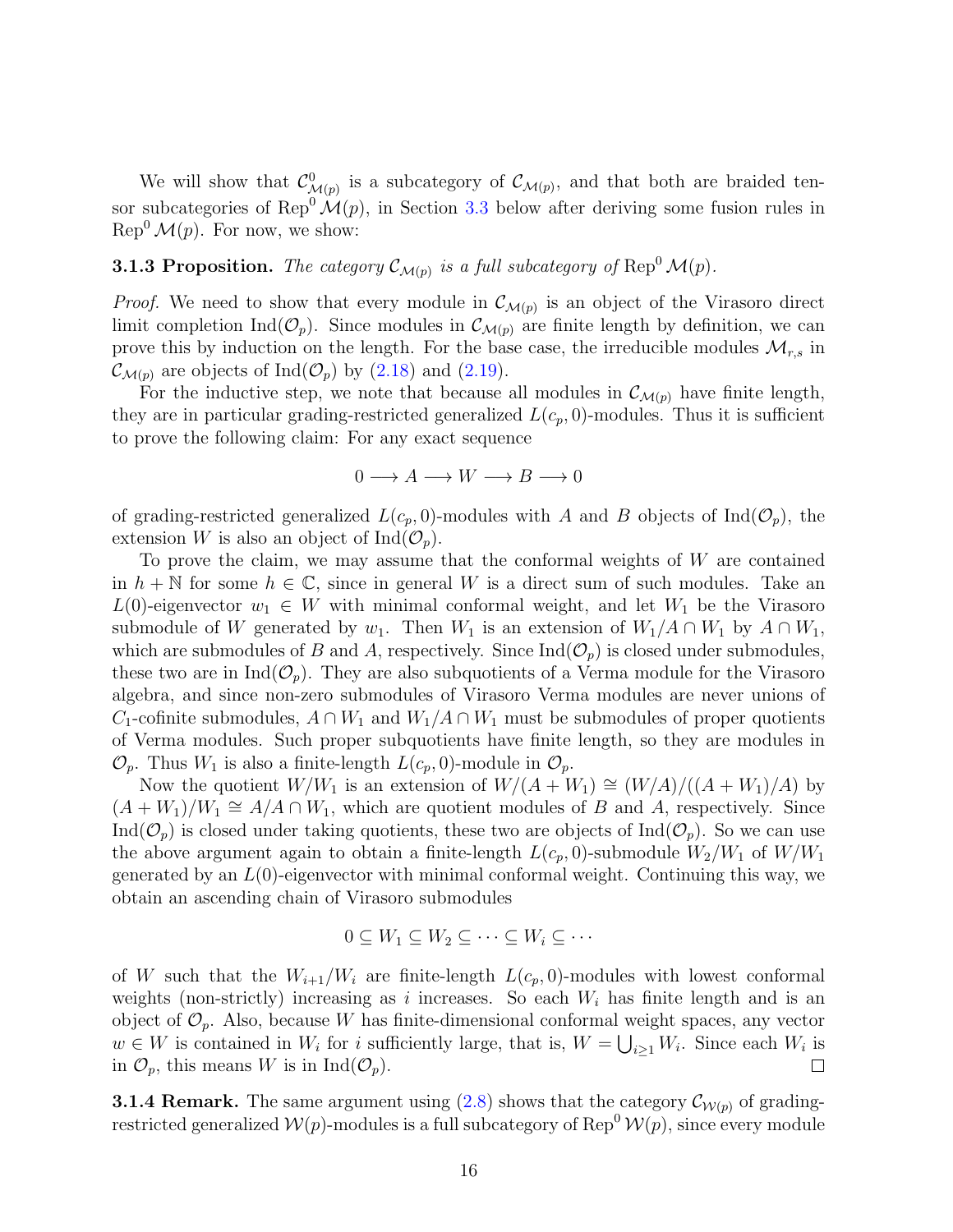in  $\mathcal{C}_{\mathcal{W}(p)}$  has finite length by [\[Hu4,](#page-62-2) Proposition 4.3]. Moreover, [\[CKM1,](#page-60-3) Theorem 3.65] shows that  $\mathcal{C}_{\mathcal{W}(p)}$  is also a tensor subcategory of Rep<sup>0</sup>  $\mathcal{W}(p)$ ; in particular, the fusion rules of Theorem [2.2.1](#page-10-1) are valid in Rep<sup>0</sup>  $\mathcal{W}(p)$ .

**3.1.5 Remark.** The exact sequences [\(2.16\)](#page-11-2) and [\(2.20\)](#page-12-2) show that the  $\mathcal{M}(p)$ -modules  $\mathcal{F}_{\alpha_{r,s}}$ for  $r \in \mathbb{Z}$ ,  $1 \leq s \leq p$  and  $\mathcal{P}_{r,p-1}$  for  $r \in \mathbb{Z}$  are objects of  $\mathcal{C}_{\mathcal{M}(p)}$  and thus also of Rep<sup>0</sup>  $\mathcal{M}(p)$ .

## <span id="page-16-0"></span>3.2 Some fusion rules involving irreducible singlet modules

In this section, we calculate some fusion products of  $\mathcal{M}(p)$ -modules in the tensor category  $Rep<sup>0</sup> M(p)$ . We start with the action by vertex operator algebra automorphisms of  $\mathbb{R}/L^{\circ} \cong$  $U(1)$  on  $V_L$  such that for  $u \in \mathbb{R}$  and  $\lambda = n\sqrt{2p} \in L$ ,

$$
\left(u + \frac{1}{\sqrt{2p}}\mathbb{Z}\right)\bigg|_{\mathcal{F}_{\lambda}} = e^{2\pi i u \lambda} \mathrm{id}_{\mathcal{F}_{\lambda}}.
$$

This restricts to a  $U(1)$ -action on  $\mathcal{W}(p)$ , and since  $\mathcal{F}_0$  equals the  $U(1)$ -fixed points in  $V_L$ ,

$$
\mathcal{M}(p) = \mathcal{W}(p)^{U(1)}.
$$

Then from [\[DLM\]](#page-61-12),  $W(p)$  decomposes as a direct sum of irreducible  $U(1) \times \mathcal{M}(p)$ -modules:

$$
\mathcal{W}(p) = \bigoplus_{n \in \mathbb{Z}} \mathbb{C}_{\alpha_{2n+1,1}} \otimes \mathcal{M}_{2n+1,1},
$$

where  $\alpha_{2n+1,1}$  represents the irreducible  $U(1)$ -character corresponding to  $-n\alpha \in L$ .

Because  $U(1)$  acts by automorphisms on  $\mathcal{W}(p)$  and because  $\mathcal{W}(p)$  is a simple vertex operator algebra, the triplet vertex operator restricts to a non-zero  $\mathcal{M}(p)$ -module intertwining operator of type  $\binom{\mathcal{M}_{2(n+n')+1,1}}{\mathcal{M}_{2n'+1,1}\mathcal{M}_{2n'+1,1}}$  for each  $n,n' \in \mathbb{Z}$ . Thus the universal property of the tensor product in Rep<sup>0</sup> $\mathcal{M}(p)$  induces a non-zero  $\mathcal{M}(p)$ -module homomorphism

<span id="page-16-1"></span>
$$
\mathcal{M}_{2n+1,1} \boxtimes \mathcal{M}_{2n'+1,1} \longrightarrow \mathcal{M}_{2(n+n')+1,1}
$$
\n
$$
(3.1)
$$

which is surjective because  $\mathcal{M}_{2(n+n')+1,1}$  is simple. Perhaps surprisingly, this map is also injective as a consequence of the tensor category structure on  $\text{Rep}^0 \mathcal{M}(p)$ , in particular the associativity isomorphisms and the pentagon and triangle identities. This is proved in [\[CKLR,](#page-60-14) Appendix A], which generalizes to compact abelian automorphism groups of a simple vertex operator algebra the corresponding result for finite cyclic groups proved in [\[Mi1,](#page-64-12) Proposition 20] and [\[CM,](#page-59-5) Theorem 4.2]:

**3.2.1 Lemma.** For  $n \in \mathbb{Z}$ , the  $\mathcal{M}(p)$ -modules  $\mathcal{M}_{2n+1,1}$  are simple currents with fusion products

<span id="page-16-2"></span>
$$
\mathcal{M}_{2n+1,1} \boxtimes \mathcal{M}_{2n'+1,1} = \mathcal{M}_{2(n+n')+1,1}.
$$
\n(3.2)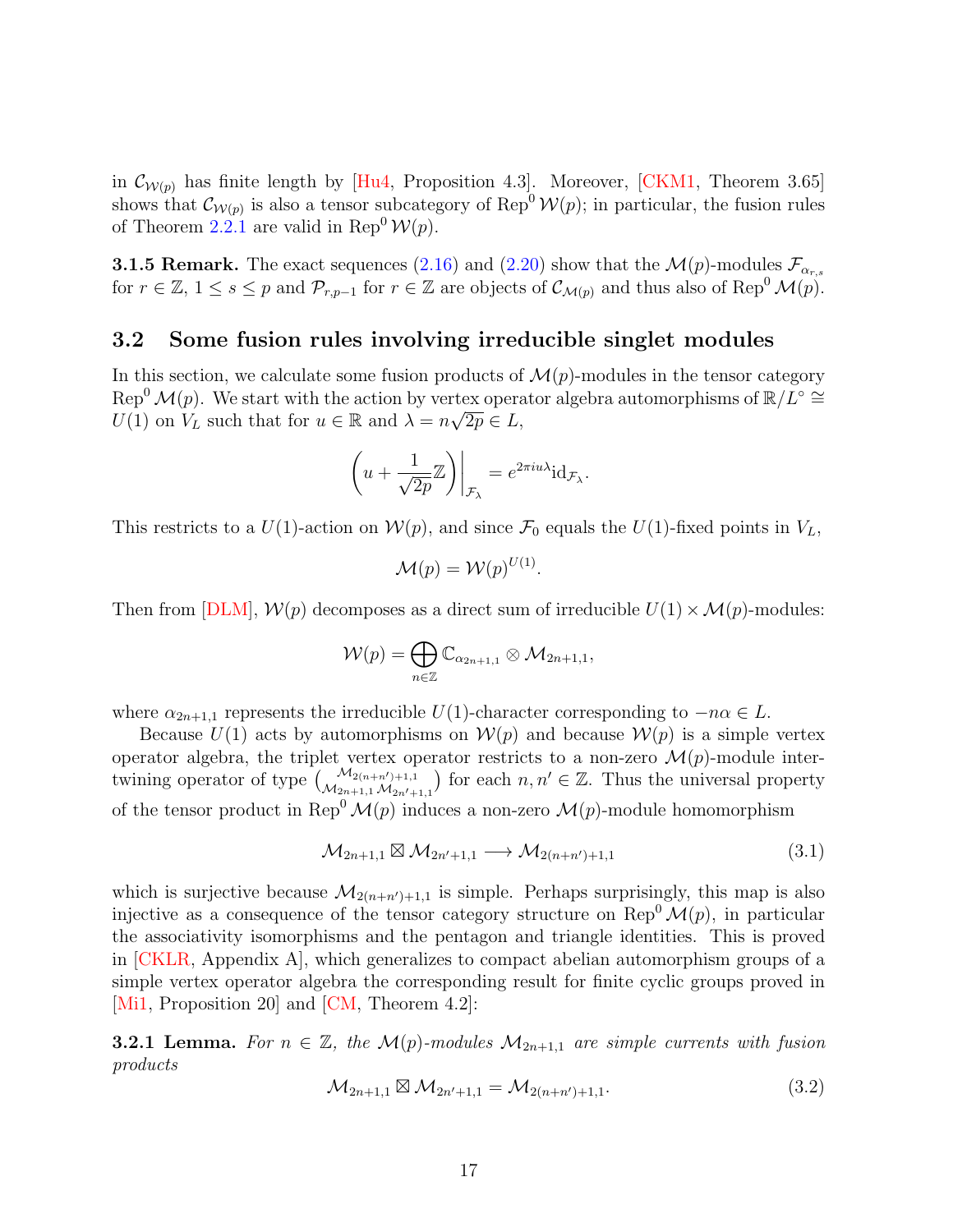3.2.2 Remark. A more general result for non-abelian compact automorphism groups is proved in Theorem 4.7 and Corollary 4.8 of  $[McR]$ : Suppose V is a simple vertex operator algebra,  $G$  is a compact Lie group acting continuously on  $V$  by automorphisms, and the irreducible submodules occurring in the decomposition of V as a  $V^G$ -module are objects of some vertex algebraic braided tensor category  $\mathcal C$  of  $V^G$ -modules. Then these irreducible submodules are the simple objects of a tensor subcategory of  $\mathcal C$  that is braided tensor equivalent to the symmetric tensor category of finite-dimensional continuous G-modules. In particular, the fusion products of these irreducible  $V^G$ -modules correspond to tensor products of simple finite-dimensional G-modules; moreover, these fusion products are independent of the choice of tensor category  $\mathcal{C}$ .

The proof of  $[McR, Theorem 4.7]$ , which gives the injectivity of  $(3.1)$ , can be viewed as a non-abelian generalization of the argument in [\[CKLR,](#page-60-14) Appendix A], but it is purely tensorcategorical in nature. The same tensor-categorical injectivity result was proved earlier in [\[Ki,](#page-64-13) Theorem 2.5], but under the assumptions that G is finite and C is a rigid tensor category. Theorem 4.7 of [\[McR\]](#page-64-3), on the other hand, uses rigidity only for the category of finite-dimensional G-modules and not for the tensor category  $\mathcal C$  of  $V^G$ -modules.

**3.2.3 Remark.** In the case  $p = 2$ , [\(3.2\)](#page-16-2) was proved at the level of intertwining operators in [\[AM5\]](#page-59-4). More generally, [\[AM5,](#page-59-4) Theorem 3.4] implies that for any  $n \in \mathbb{Z}$  and simple  $\mathcal{M}(2)$ -module  $M_1$ , there is a unique simple module  $M_2$  such that the space of intertwining operators of type  $\binom{M_2}{\mathcal{M}_{2n+1,1} M_1}$  is non-zero (and one-dimensional). When  $M_1 = \mathcal{M}_{2n'+1,1}$ , clearly  $M_2$  must be  $\mathcal{M}_{2(n+n')+1,1}$ .

As a consequence of  $(3.2)$ , we prove:

<span id="page-17-2"></span>**3.2.4 Proposition.** The induction functor  $\mathcal{F}_{W(p)}$ : Rep<sup>0</sup>  $\mathcal{M}(p) \to \text{Rep } \mathcal{W}(p)$  is exact.

*Proof.* Since induction is the functor  $W(p) \boxtimes \bullet$ , it is right exact by [\[HLZ3,](#page-63-4) Proposition 4.26]. So we just need to show that if  $f : M_1 \to M_2$  is an injective  $\mathcal{M}(p)$ -module homomorphism in Rep<sup>0</sup>  $\mathcal{M}(p)$ , then  $\mathrm{id}_{\mathcal{W}(p)} \boxtimes f$  is still injective. As a homomorphism of  $\mathcal{M}(p)$ -modules,  $\mathrm{id}_{\mathcal{W}(p)} \boxtimes f$  can be naturally identified with

$$
\bigoplus_{n\in\mathbb{Z}}\mathrm{id}_{\mathcal{M}_{2n+1,1}}\boxtimes f:\bigoplus_{n\in\mathbb{Z}}\mathcal{M}_{2n+1,1}\boxtimes M_1\to\bigoplus_{n\in\mathbb{Z}}\mathcal{M}_{2n+1,1}\boxtimes M_2.
$$

Since each  $\mathcal{M}_{2n+1,1}$  is a necessarily rigid simple current and since tensoring with rigid objects is exact, each  $\mathrm{id}_{\mathcal{M}_{2n+1,1}} \boxtimes f$  is injective. Thus  $\mathrm{id}_{\mathcal{W}(p)} \boxtimes f$  is injective as well.  $\Box$ 

Next we look at how the simple currents  $\mathcal{M}_{2n+1,1}$  fuse with other simple modules in  $\text{Rep}^0 \mathcal{M}(p)$ , and we calculate inductions:

<span id="page-17-1"></span>**3.2.5 Proposition.** For  $r \in \mathbb{Z}$ ,  $1 \leq s \leq p$ , and  $n \in \mathbb{Z}$ ,

<span id="page-17-0"></span>
$$
\mathcal{M}_{2n+1,1} \boxtimes \mathcal{M}_{r,s} = \mathcal{M}_{2n+r,s},\tag{3.3}
$$

and for  $r \in \mathbb{Z}$ ,  $1 \leq s \leq p$ ,

<span id="page-17-3"></span>
$$
\mathcal{F}_{\mathcal{W}(p)}(\mathcal{M}_{r,s}) = \mathcal{W}_{\bar{r},s} \tag{3.4}
$$

where  $\bar{r}=1$  or 2 according as r is odd or even.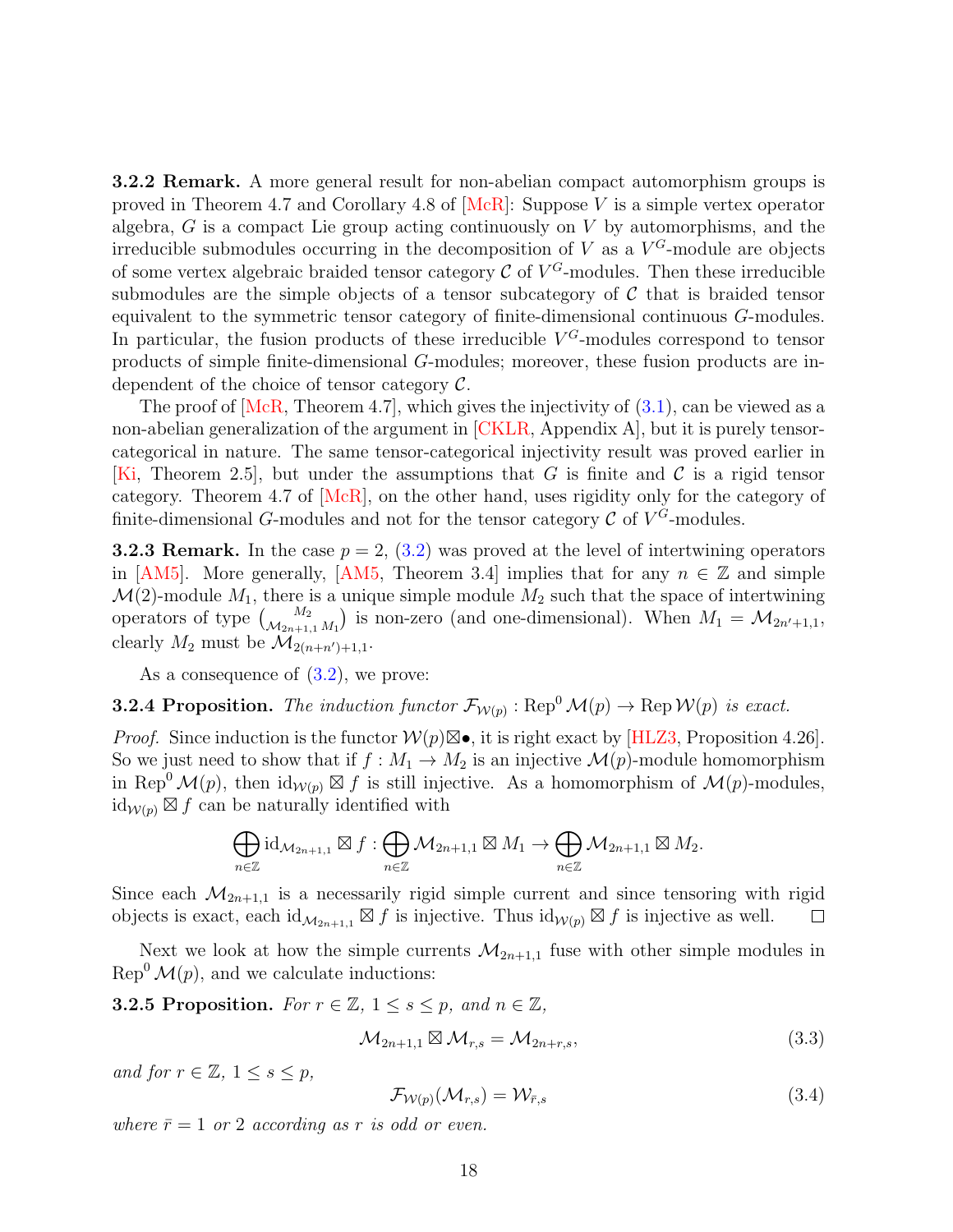*Proof.* If we compose the injections  $\mathcal{M}_{2n+1,1} \to \mathcal{F}_{\alpha_{2n+1,1}}$  and  $\mathcal{M}_{r,s} \to \mathcal{F}_{\alpha_{r,s}}$  of [\(2.16\)](#page-11-2) with the tensor product intertwining operator for Heisenberg Fock modules, we get an  $\mathcal{M}(p)$ module intertwining operator of type  $\begin{pmatrix} \mathcal{F}_{\alpha_{2n+r,s}} \\ \mathcal{M}_{2n+1,1} \mathcal{M}_{r,s} \end{pmatrix}$ . Since Fock modules are irreducible as  $H$ -modules,  $[DL,$  Proposition 11.9 shows that this intertwining operator is non-zero, so we get a non-zero  $\mathcal{M}(p)$ -module homomorphism  $\mathcal{M}_{2n+1,1} \boxtimes \mathcal{M}_{r,s} \to \mathcal{F}_{\alpha_{2n+r,s}}$ . Since  $\mathcal{M}_{2n+1,1}$  is a simple current,  $\mathcal{M}_{2n+1,1} \boxtimes \mathcal{M}_{r,s}$  is simple [\[CKLR,](#page-60-14) Proposition 2.5(3)]. So the image of this homomorphism is a simple submodule of  $\mathcal{F}_{\alpha_{2n+r,s}}$ , which must be  $\mathcal{M}_{2n+r,s} = \text{Soc}(\mathcal{F}_{\alpha_{2n+r,s}})$ . This proves [\(3.3\)](#page-17-0).

Now [\(3.3\)](#page-17-0) says that the  $\mathcal{M}_{2n+1,1} \boxtimes \mathcal{M}_{r,s}$  for  $n \in \mathbb{Z}$  are distinct, so by [\[CKM1,](#page-60-3) Proposition 4.4],  $\mathcal{F}_{W(p)}(\mathcal{M}_{r,s})$  is an irreducible  $W(p)$ -module. Then Frobenius reciprocity applied to the embedding  $\mathcal{M}_{r,s} \to \mathcal{W}_{\bar{r},s}$  implies there is a non-zero  $\mathcal{W}(p)$ -homomorphism  $\mathcal{F}_{\mathcal{W}(p)}(\mathcal{M}_{r,s}) \to \mathcal{W}_{\bar{r},s}$ , which must be an isomorphism.  $\Box$ 

Now we use Proposition [3.2.5](#page-17-1) to calculate fusion of the simple currents with reducible Fock modules:

<span id="page-18-2"></span>**3.2.6 Proposition.** For  $r \in \mathbb{Z}$ ,  $1 \leq s \leq p-1$ , and  $n \in \mathbb{Z}$ ,

<span id="page-18-1"></span>
$$
\mathcal{M}_{2n+1,1} \boxtimes \mathcal{F}_{\alpha_{r,s}} = \mathcal{F}_{\alpha_{2n+r,s}},\tag{3.5}
$$

and for  $r \in \mathbb{Z}$ ,  $1 \leq s \leq p-1$ ,

<span id="page-18-0"></span>
$$
\mathcal{F}_{\mathcal{W}(p)}(\mathcal{F}_{\alpha_{r,s}}) = V_{\alpha_{\bar{r},s} + L} \tag{3.6}
$$

where  $\bar{r}=1$  or 2 according as r is odd or even.

*Proof.* We use the diagram of  $\mathcal{M}(p)$ -module homomorphisms



Here the upper vertical arrows are induced by the obvious inclusions and the lower vertical arrows are induced by the  $W(p)$ -module vertex operators (which are also  $\mathcal{M}(p)$ -module intertwining operators). All three rows are exact, the first two by Proposition [3.2.4.](#page-17-2) The upper squares commute by  $(2.17)$ , and the lower squares commute because the lower vertical arrows come from  $\mathcal{W}(p)$ -module vertex operators while the bottom two rows come from  $W(p)$ -module homomorphisms.

Now, the compositions of vertical arrows in the diagram are the  $\mathcal{W}(p)$ -module homomorphisms induced by Frobenius reciprocity. Since the first and third are isomorphisms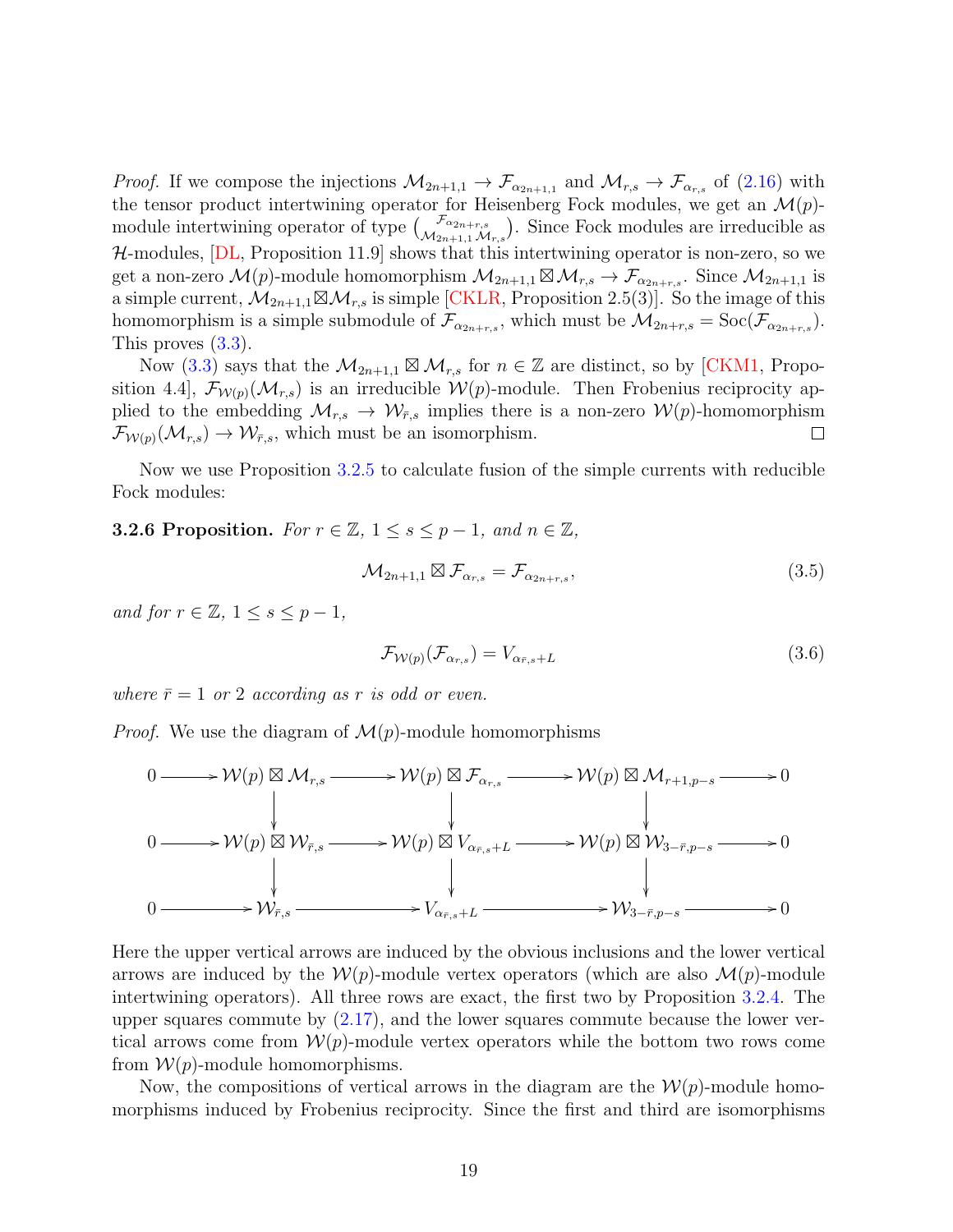by Proposition [3.2.5,](#page-17-1) the middle homomorphism  $\mathcal{F}_{W(p)}(\mathcal{F}_{\alpha_{r,s}}) \to V_{\alpha_{\bar{r},s}+L}$  is also an isomorphism by the short five lemma, proving  $(3.6)$ . For  $(3.5)$ , we project all homomorphisms in the commutative diagram to the summands involving  $\mathcal{M}_{2n+1,1} \subseteq \mathcal{W}(p)$ , leading to the commutative diagram

$$
0 \longrightarrow \mathcal{M}_{2n+1,1} \boxtimes \mathcal{M}_{r,s} \longrightarrow \mathcal{M}_{2n+1,1} \boxtimes \mathcal{F}_{\alpha_{r,s}} \longrightarrow \mathcal{M}_{2n+1,1} \boxtimes \mathcal{M}_{r+1,p-s} \longrightarrow 0
$$
  
\n
$$
\downarrow \cong \qquad \qquad \downarrow \qquad \qquad \downarrow \cong
$$
  
\n
$$
0 \longrightarrow \mathcal{M}_{2n+r,s} \longrightarrow \mathcal{F}_{\alpha_{2n+r,s}} \longrightarrow \mathcal{M}_{2n+r+1,p-s} \longrightarrow 0
$$

where the first and third vertical arrows are isomorphisms by  $(3.3)$ . So  $\mathcal{M}_{2n+1,1} \boxtimes \mathcal{F}_{\alpha_{r,s}} \cong$  $\mathcal{F}_{\alpha_{2n+r,s}}$  again by the short five lemma.

Using Proposition [3.2.6,](#page-18-2) the commutative diagram [\(2.21\)](#page-12-3), and an argument similar to the proof of Proposition [3.2.6,](#page-18-2) we can prove:

#### **3.2.7 Proposition.** For  $r, n \in \mathbb{Z}$ ,

<span id="page-19-4"></span>
$$
\mathcal{M}_{2n+1,1} \boxtimes \mathcal{P}_{r,p-1} = \mathcal{P}_{2n+r,p-1},\tag{3.7}
$$

and for  $r \in \mathbb{Z}$ ,

<span id="page-19-3"></span>
$$
\mathcal{F}_{\mathcal{W}(p)}(\mathcal{P}_{r,p-1}) = \mathcal{R}_{\bar{r},p-1} \tag{3.8}
$$

where  $\bar{r}=1$  or 2 according as r is even or odd.

Now we present the singlet algebra analogue of Theorem [2.2.1.](#page-10-1) However, in the spirit of the proof of Theorem [2.2.1](#page-10-1) given in [\[TW\]](#page-65-0), which used rigidity of  $\mathcal{W}_{1,2}$  to prove the  $s = p$ case of Theorem [2.2.1\(](#page-10-1)2), we shall defer the proof of the  $s = p$  case of [\(3.10\)](#page-19-0) to Section [4.2.3,](#page-36-0) after we have proved that  $\mathcal{M}_{1,2}$  is rigid and  $\mathcal{P}_{r,p-1}$  is projective in  $\mathcal{C}^0_{\mathcal{M}(p)}$ .

<span id="page-19-2"></span>**3.2.8 Theorem.** In the category  $\text{Rep}^0 \mathcal{M}(p)$ ,

(1) The simple module  $\mathcal{M}_{2,1}$  is a simple current such that

<span id="page-19-1"></span>
$$
\mathcal{M}_{2,1} \boxtimes \mathcal{M}_{r,s} = \mathcal{M}_{r+1,s} \tag{3.9}
$$

for  $r \in \mathbb{Z}$ ,  $1 \leq s \leq p$ .

(2) For  $r \in \mathbb{Z}$  and  $1 \leq s \leq p$ ,

<span id="page-19-0"></span>
$$
\mathcal{M}_{1,2} \boxtimes \mathcal{M}_{r,s} = \begin{cases} \mathcal{M}_{r,2} & \text{if } s = 1\\ \mathcal{M}_{r,s-1} \oplus \mathcal{M}_{r,s+1} & \text{if } 2 \le s \le p-1\\ \mathcal{P}_{r,p-1} & \text{if } s = p. \end{cases} \tag{3.10}
$$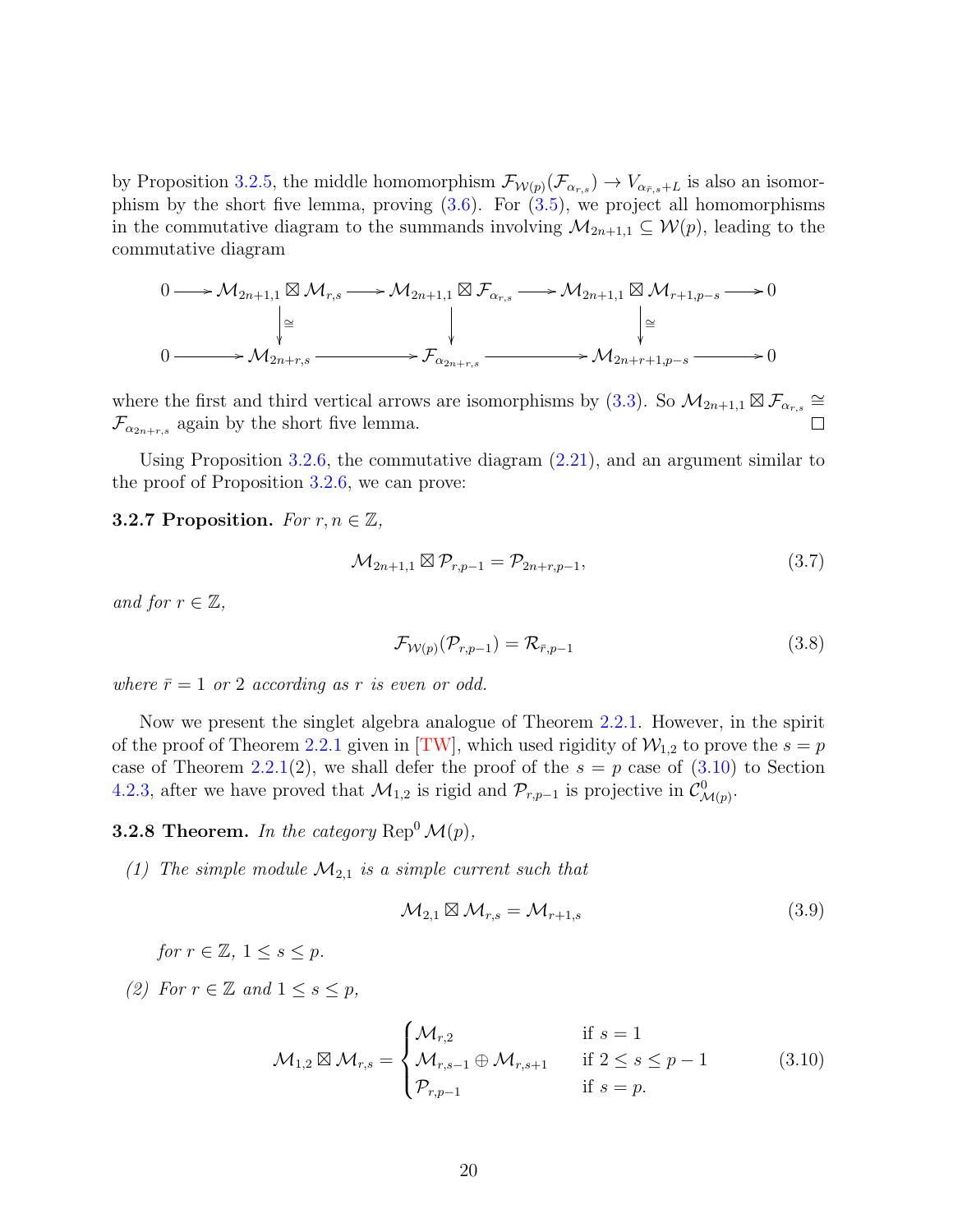*Proof.* As in the proof of Proposition [3.2.5,](#page-17-1) there is a non-zero  $\mathcal{M}(p)$ -module homomorphism  $f: \mathcal{M}_{2,1} \boxtimes \mathcal{M}_{r,s} \to \mathcal{F}_{\alpha_{r+1},s}$  induced by a non-zero intertwining operator

$$
\mathcal{M}_{2,1} \otimes \mathcal{M}_{r,s} \hookrightarrow \mathcal{F}_{\alpha_{2,1}} \otimes \mathcal{F}_{\alpha_{r,s}} \to \mathcal{F}_{\alpha_{r+1,s}}\{x\}.
$$

As im f is a non-zero submodule of  $\mathcal{F}_{\alpha_{r+1,s}}$ , it is either  $\mathcal{M}_{r+1,s}$  or  $\mathcal{F}_{\alpha_{r+1,s}}$ . Since induction is a tensor functor,

$$
\mathcal{F}_{\mathcal{W}(p)}(\mathcal{M}_{2,1}\boxtimes \mathcal{M}_{r,s})\cong \mathcal{F}_{\mathcal{W}(p)}(\mathcal{M}_{2,1})\boxtimes_{\mathcal{W}(p)} \mathcal{F}_{\mathcal{W}(p)}(\mathcal{M}_{r,s})\cong \mathcal{W}_{2,1}\boxtimes_{\mathcal{W}(p)} \mathcal{W}_{\bar{r},s}\cong \mathcal{W}_{3-\bar{r},s}
$$

by Proposition [3.2.5](#page-17-1) and Theorem [2.2.1.](#page-10-1) Thus because induction is exact, we get an exact  $W(p)$ -module sequence

$$
0 \longrightarrow \mathcal{F}_{\mathcal{W}(p)}(\ker f) \longrightarrow \mathcal{W}_{3-\bar{r},s} \longrightarrow \mathcal{W}_{3-\bar{r},s} \text{ or } V_{\alpha_{3-\bar{r},s}+L} \longrightarrow 0.
$$

This forces  $\mathcal{F}_{W(p)}(\ker f) = 0$  and  $\mathcal{F}_{W(p)}(\mathrm{im} f) = W_{3-\bar{r},s}$ , so f is an isomorphism onto  $\mathcal{M}_{r+1,s}$ , proving  $(3.9)$ .

Now the  $s = 1$  case of  $(3.10)$  follows from  $(3.3)$  and  $(3.9)$ , as well as the associativity and commutativity of  $\boxtimes$ .

For  $2 \le s \le p-1$ , we have a non-zero  $\mathcal{M}(p)$ -module homomorphism  $f: \mathcal{M}_{1,2} \boxtimes \mathcal{M}_{r,s} \to$  $\mathcal{F}_{\alpha_{r,s+1}}$  induced by an intertwining operator

$$
\mathcal{M}_{1,2} \otimes \mathcal{M}_{r,s} \hookrightarrow \mathcal{F}_{\alpha_{1,2}} \otimes \mathcal{F}_{\alpha_{r,s}} \rightarrow \mathcal{F}_{\alpha_{r,s+1}}\{x\},\
$$

with im f either  $\mathcal{F}_{\alpha_{r,s+1}}$  or  $\mathcal{M}_{r,s+1}$ . Since induction is monoidal, Theorem [2.2.1](#page-10-1) implies

$$
\mathcal{F}_{\mathcal{W}(p)}(\mathcal{M}_{1,2}\boxtimes \mathcal{M}_{r,s})\cong \mathcal{F}_{\mathcal{W}(p)}(\mathcal{M}_{1,2})\boxtimes_{\mathcal{W}(p)} \mathcal{F}_{\mathcal{W}(p)}(\mathcal{M}_{r,s})\cong \mathcal{W}_{\bar{r},s-1}\oplus \mathcal{W}_{\bar{r},s+1}.
$$

So using exactness of  $\mathcal{F}_{\mathcal{W}(p)}$ , there is an exact sequence of  $\mathcal{W}(p)$ -modules

$$
0 \to \mathcal{F}_{\mathcal{W}(p)}(\ker f) \to \mathcal{W}_{\bar{r},s-1} \oplus \mathcal{W}_{\bar{r},s+1} \to \mathcal{W}_{\bar{r},s+1} \text{ or } V_{\alpha_{\bar{r},s+1}+L} \to 0.
$$

This forces im  $f = \mathcal{M}_{r,s+1}$  and  $\mathcal{F}_{\mathcal{W}(p)}(\text{ker}(f)) \cong \mathcal{W}_{\bar{r},s-1}$ . Again because  $\mathcal{F}_{\mathcal{W}(p)}$  is exact, ker(f) has to be a simple  $\mathcal{M}(p)$ -module and therefore equals  $\mathcal{M}_{r+2n,s-1}$  for some  $n \in \mathbb{Z}$ . Since  $h_{r+2n,s-1}-h_{r,s+1}\equiv \frac{s}{n}$  $\frac{s}{p}$  (mod Z), any extension of  $\mathcal{M}_{r,s+1}$  by  $\mathcal{M}_{r+2n,s-1}$  for  $2 \leq s \leq p-1$ splits, so  $\mathcal{M}_{1,2} \boxtimes \mathcal{M}_{r,s} = \mathcal{M}_{r,s+1} \oplus \mathcal{M}_{r+2n,s-1}.$ 

Now we show that  $n = 0$  by constructing a non-zero map  $\mathcal{M}_{1,2} \boxtimes \mathcal{M}_{r,s} \to \mathcal{M}_{r,s-1}$ . First, we have the  $\mathcal{M}(p)$ -module map  $f: \mathcal{M}_{1,2} \boxtimes \mathcal{F}_{\alpha_{r-1,p-s}} \to \mathcal{F}_{\alpha_{r-1,p-s+1}}$  induced by a non-zero intertwining operator

$$
\mathcal{M}_{1,2} \otimes \mathcal{F}_{\alpha_{r-1,p-s}} \hookrightarrow \mathcal{F}_{\alpha_{1,2}} \otimes \mathcal{F}_{\alpha_{r-1,p-s}} \rightarrow \mathcal{F}_{\alpha_{r-1,p-s+1}}\{x\}.
$$

Since  $\mathcal{M}_{1,2}$  is generated by a highest-weight vector for the Heisenberg algebra  $\mathcal{H}$ , im f contains a highest-weight vector in  $\mathcal{F}_{\alpha_{r-1,p-s+1}}$ . If  $r \leq 0$ , then  $\mathcal{M}_{r-1,p-s+1}$  does not contain a highest-weight vector for  $H$ , so f is surjective in this case. Consequently, we get a surjective homomorphism

$$
\bar{f}: \mathcal{M}_{1,2}\boxtimes \mathcal{F}_{\alpha_{r-1,p-s}}\rightarrow \mathcal{F}_{\alpha_{r-1,p-s+1}}\twoheadrightarrow \mathcal{M}_{r,s-1}
$$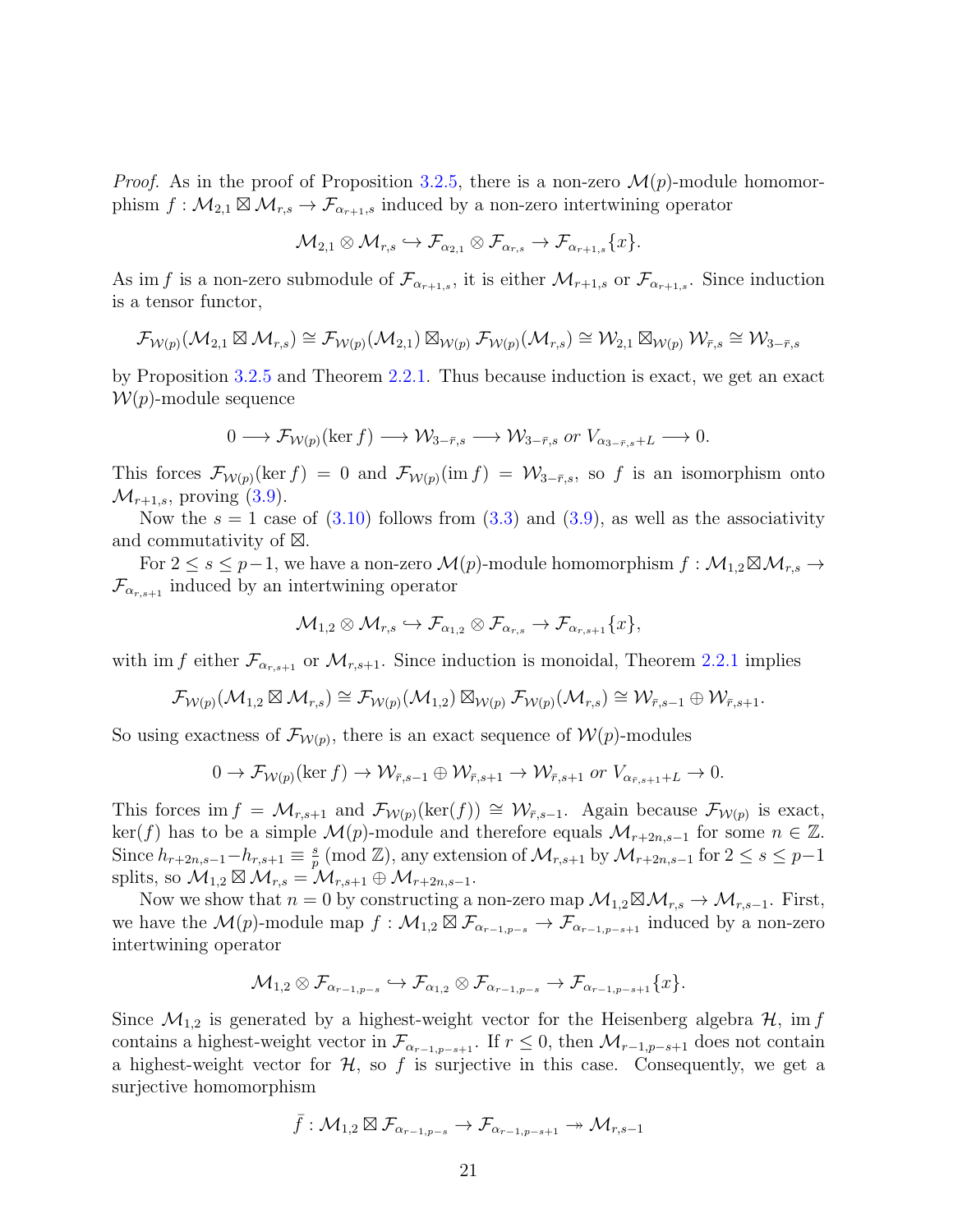using [\(2.16\)](#page-11-2). Moreover, because we have seen any  $\mathcal{M}(p)$ -module map  $\mathcal{M}_{1,2} \boxtimes \mathcal{M}_{r-1,p-s} \to$  $\mathcal{M}_{r,s-1}$  is zero, right exactness of  $\mathcal{M}_{1,2} \boxtimes \bullet$  means  $\bar{f}$  induces a non-zero  $\mathcal{M}(p)$ -module map  $g: \mathcal{M}_{1,2} \boxtimes \mathcal{M}_{r,s} \to \mathcal{M}_{r,s-1}$  as in the diagram:



This proves the  $r \leq 0$ ,  $2 \leq s \leq p-1$  case of [\(3.10\)](#page-19-0). The  $r > 0$  case follows from [\(3.3\)](#page-17-0) together with the  $r \leq 0$  case.

 $\Box$ 

We will prove the  $s = p$  case of  $(3.10)$  in Section [4.2.3](#page-36-0) below.

<span id="page-21-0"></span>3.3 Locally-finite tensor categories of singlet modules

We have now derived enough fusion rules and induction relationships to show that  $\mathcal{C}_{\mathcal{M}(p)}$ and  $\mathcal{C}^0_{\mathcal{M}(p)}$  are tensor subcategories of Rep<sup>0</sup>  $\mathcal{M}(p)$ . In the next section, we will use the fusion rules of Theorem [3.2.8](#page-19-2) to show that these tensor subcategories are rigid.

<span id="page-21-1"></span>**3.3.1 Theorem.** The category  $\mathcal{C}^0_{\mathcal{M}(p)}$  is a tensor subcategory of Rep<sup>0</sup>  $\mathcal{M}(p)$  and a subcategory of  $\mathcal{C}_{\mathcal{M}(p)}$ .

*Proof.* The category  $\mathcal{C}^0_{\mathcal{M}(p)}$  is closed under the tensor product on Rep<sup>0</sup>  $\mathcal{M}(p)$  because induction is monoidal and because  $\mathcal{C}_{\mathcal{W}(p)}$  is a tensor subcategory of Rep  $\mathcal{W}(p)$ . This means that  $\mathcal{C}^0_{\mathcal{M}(p)}$  is a monoidal subcategory of Rep<sup>0</sup>  $\mathcal{M}(p)$ . To show that  $\mathcal{C}^0_{\mathcal{M}(p)}$  is an abelian category and therefore a tensor subcategory of Rep<sup>0</sup>  $\mathcal{M}(p)$ , it is enough to show that  $\mathcal{C}^0_{\mathcal{M}(p)}$ is closed under submodules and quotients. Consider an exact sequence

$$
0 \to N_1 \to M \to N_2 \to 0
$$

in Rep<sup>0</sup>  $\mathcal{M}(p)$  where M is a module in  $\mathcal{C}_{\mathcal{M}(p)}^0$ . Because induction is exact by Proposition [3.2.4,](#page-17-2)  $\mathcal{F}_{\mathcal{W}(p)}(N_1)$  is a  $\mathcal{W}(p)$ -submodule of  $\mathcal{F}_{\mathcal{W}(p)}(M)$  and  $\mathcal{F}_{\mathcal{W}(p)}(N_2)$  is a quotient. Since  $\mathcal{C}_{W(p)}$  is closed under submodules and quotients, this means that indeed  $N_1$  and  $N_2$  are modules in  $\mathcal{C}^0_{\mathcal{M}(p)}$ .

Now to show that  $\mathcal{C}^0_{\mathcal{M}(p)}$  is a subcategory of  $\mathcal{C}_{\mathcal{M}(p)}$ , we need to show that every module M in  $\mathcal{C}^0_{\mathcal{M}(p)}$  has finite length with composition factors  $\mathcal{M}_{r,s}$  for  $r \in \mathbb{Z}, 1 \leq s \leq p$ . We first show that M contains a simple submodule. Indeed, since  $\mathcal{F}_{\mathcal{W}(p)}(M)$  is a gradingrestricted generalized  $W(p)$ -module, it contains an irreducible submodule  $\mathcal{W}_{r,s}$ . Since  $\mathcal{W}_{r,s}$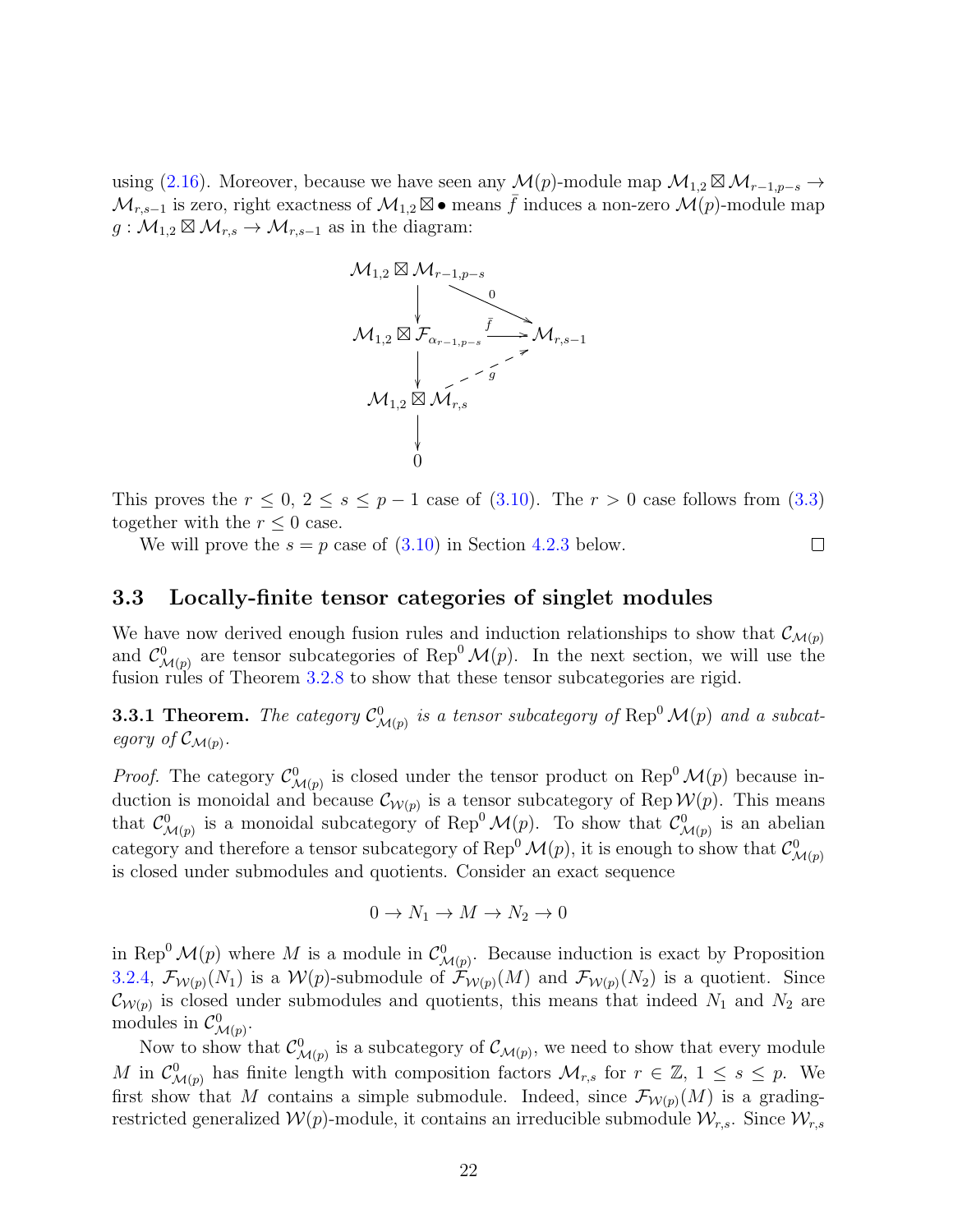contains  $\mathcal{M}_{r,s}$  as an  $\mathcal{M}(p)$ -submodule and since  $\mathcal{F}_{\mathcal{W}(p)}(M) \cong \bigoplus_{n \in \mathbb{Z}} \mathcal{M}_{2n+1,1} \boxtimes M$  as an  $\mathcal{M}(p)$ -module, we have a non-zero (necessarily injective) homomorphism

$$
\mathcal{M}_{r,s}\to \mathcal{M}_{2n+1,1}\boxtimes M
$$

for some  $n \in \mathbb{Z}$ . Then because tensoring with the simple current  $\mathcal{M}_{-2n+1,1}$  is exact, we can use [\(3.3\)](#page-17-0) and the associativity of  $\boxtimes$  to get an injection  $\mathcal{M}_{r-2n,s} \to M$ .

Now since  $\mathcal{C}^0_{\mathcal{M}(p)}$  is closed under quotients, we can iterate to get an ascending chain of submodules

<span id="page-22-0"></span>
$$
0 \subseteq M_1 \subseteq M_2 \subseteq M_3 \subseteq \dots \subseteq M \tag{3.11}
$$

such that for each i,  $M_{i+1}/M_i \cong M_{r_i,s_i}$  for  $r_i \in \mathbb{Z}, 1 \leq s_i \leq p$ . Because  $\mathcal{F}_{\mathcal{W}(p)}$  is exact, inducing yields an ascending chain of submodules in  $\mathcal{F}_{W(p)}(M)$  such that

$$
\mathcal{F}_{\mathcal{W}(p)}(M_{i+1})/\mathcal{F}_{\mathcal{W}(p)}(M_i) \cong \mathcal{F}_{\mathcal{W}(p)}(M_{i+1}/M_i) \cong \mathcal{F}_{\mathcal{W}(p)}(\mathcal{M}_{r_i,s_i}) \cong \mathcal{W}_{\bar{r}_i,s_i}.
$$

Since  $\mathcal{F}_{W(p)}(M)$  is a finite-length  $W(p)$ -module in  $\mathcal{C}_{W(p)}$ , it follows that the chain [\(3.11\)](#page-22-0) must terminate at some finite  $i$ , so that  $M$  has a finite-length composition series with composition factors  $\mathcal{M}_{r_i,s_i}$ .  $\Box$ 

<span id="page-22-1"></span>**3.3.2 Theorem.** The category  $\mathcal{C}_{\mathcal{M}(p)}$  is a tensor subcategory of  $\text{Rep}^0 \mathcal{M}(p)$ .

*Proof.* Because  $\mathcal{C}_{\mathcal{M}(p)}$  is the category of all finite-length grading-restricted generalized  $\mathcal{M}(p)$ -modules with composition factors  $\mathcal{M}_{r,s}$  for  $r \in \mathbb{Z}, 1 \leq s \leq p$ , it is closed under submodules and quotients. This means that  $\mathcal{C}_{\mathcal{M}(p)}$  is an abelian category. We also showed in Proposition [3.1.3](#page-15-0) that  $\mathcal{C}_{\mathcal{M}(p)}$  is a full subcategory of Rep<sup>0</sup> $\mathcal{M}(p)$ . To show that  $\mathcal{C}_{\mathcal{M}(p)}$ is a tensor subcategory, therefore, we just need to show that it is closed under the tensor product on Rep<sup>0</sup> $\mathcal{M}(p)$ .

Since every module M in  $\mathcal{C}_{\mathcal{M}(p)}$  has finite length  $\ell(M)$ , we can use induction on  $\ell(M_1)+$  $\ell(M_2)$  to prove that  $M_1 \boxtimes M_2$  has finite length with composition factors  $\mathcal{M}_{r,s}$  for any two modules  $M_1$ ,  $M_2$  in  $\mathcal{C}_{\mathcal{M}(p)}$ . For the base case  $\ell(M_1) = \ell(M_2) = 1$ , both  $M_1$  and  $M_2$  are simple modules, and [\(3.4\)](#page-17-3) shows that they are modules in  $\mathcal{C}^0_{\mathcal{M}(p)}$ . Thus Theorem [3.3.1](#page-21-1) shows that  $M_1 \boxtimes M_2$  is a (finite-length) module in  $\mathcal{C}_{\mathcal{M}(p)}$  in this case.

For the inductive step, assume without loss of generality that  $\ell(M_1) \geq 2$ , so that there is an exact sequence

$$
0 \to A \xrightarrow{f} M_1 \xrightarrow{g} B \to 0
$$

with modules A, B in  $\mathcal{C}_{\mathcal{M}(p)}$  satisfying  $\ell(A), \ell(B) < \ell(M_1)$ . Then since  $\bullet \boxtimes M_2$  is right exact, we have an exact sequence

$$
A\boxtimes M_2\xrightarrow{f\boxtimes \mathrm{id}_{M_2}} M_1\boxtimes M_2\xrightarrow{g\boxtimes \mathrm{id}_{M_2}} B\boxtimes M_2\to 0.
$$

Thus  $M_1 \boxtimes M_2$  is an  $\mathcal{M}(p)$ -module extension of  $B \boxtimes M_2$  by  $A \boxtimes M_2/\ker(f \boxtimes id_{M_2})$ . Since  $A \boxtimes M_2$  and  $B \boxtimes M_2$  are modules in  $\mathcal{C}_{\mathcal{M}(p)}$  by the inductive hypothesis, it follows that  $M_1 \boxtimes M_2$  is in  $\mathcal{C}_{\mathcal{M}(p)}$  as well.  $\Box$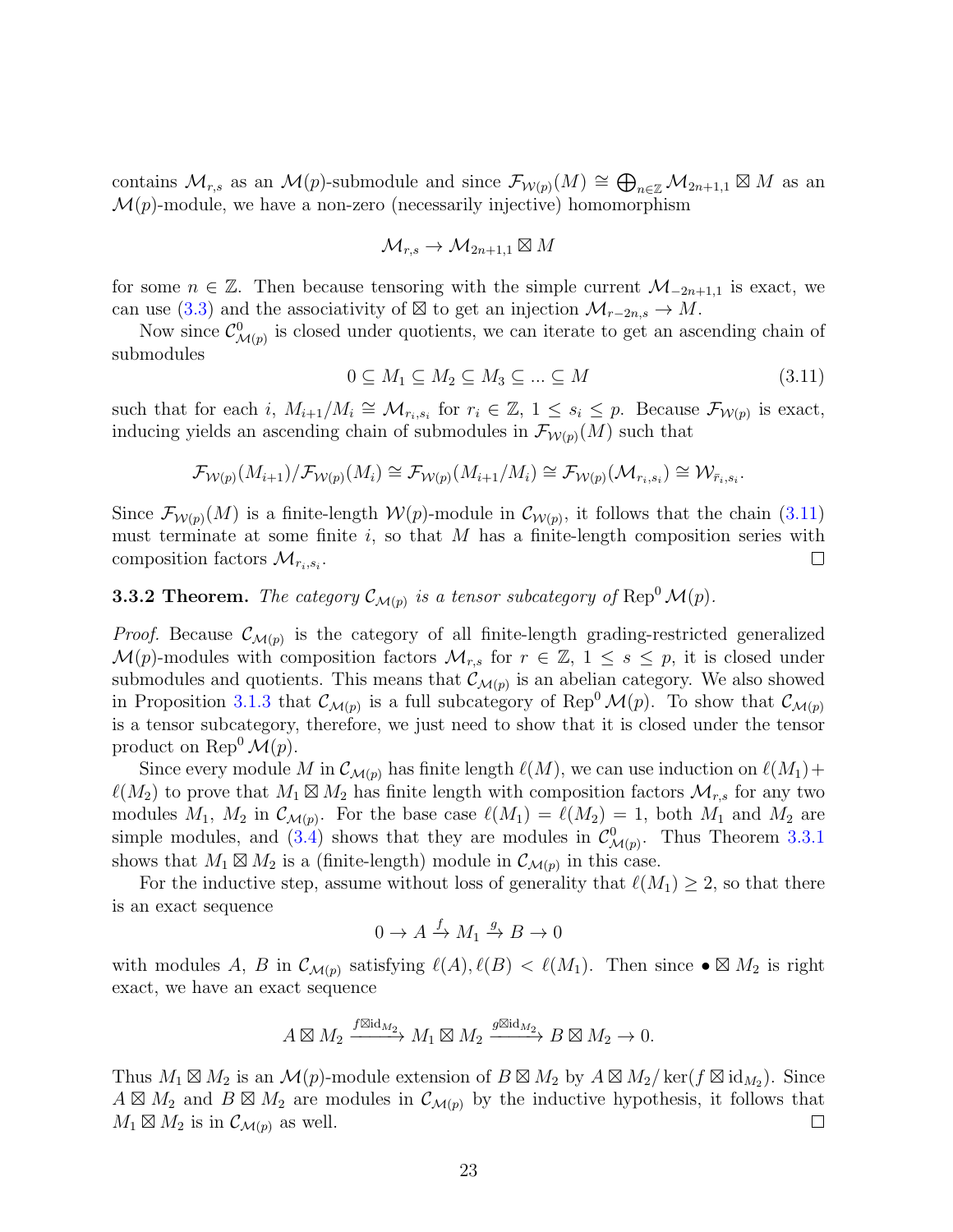The reason we have introduced the category  $\mathcal{C}^0_{\mathcal{M}(p)}$  in addition to  $\mathcal{C}_{\mathcal{M}(p)}$  is that, as we shall show here and in Section [5](#page-48-0) below, the irreducible modules  $\mathcal{M}_{r,s}$  have projective covers in  $\mathcal{C}_{\mathcal{M}(p)}^0$  but not in  $\mathcal{C}_{\mathcal{M}(p)}$ . The following lemma relates projective objects in  $\mathcal{C}_{\mathcal{W}(p)}$ to projective objects in  $\mathcal{C}^0_{\mathcal{M}(p)}$ :

<span id="page-23-0"></span>**3.3.3 Lemma.** If  $\mathcal{F}_{\mathcal{W}(p)}(P)$  is projective in  $\mathcal{C}_{\mathcal{W}(p)}$  for some module P in  $\mathcal{C}_{\mathcal{M}(p)}^0$ , then P is projective in  $\mathcal{C}^0_{\mathcal{M}(p)}$ .

*Proof.* Consider a surjection  $p: M \to N$  in  $\mathcal{C}^0_{\mathcal{M}(p)}$  and a homomorphism  $q: P \to N$ . Since all three modules here are objects of  $\mathcal{C}^0_{\mathcal{M}(p)}$ , we can induce to a diagram of homomorphisms in  $\mathcal{C}_{\mathcal{W}(p)}$ . Since  $\mathcal{F}_{\mathcal{W}(p)}$  is exact,  $\mathcal{F}_{\mathcal{W}(p)}(p)$  is still surjective and projectivity of  $\mathcal{F}_{\mathcal{W}(p)}(P)$  in  $\mathcal{C}_{\mathcal{W}(p)}$  implies there is a homomorphism  $f: \mathcal{F}_{\mathcal{W}(p)}(P) \to \mathcal{F}_{\mathcal{W}(p)}(M)$  such that the diagram



commutes.

Now for a module X in  $\mathcal{C}^0_{\mathcal{M}(p)}$ , since  $\mathcal{F}_{\mathcal{W}(p)}(X) \cong \bigoplus_{n \in \mathbb{Z}} \mathcal{M}_{2n+1,1} \boxtimes X$  as an  $\mathcal{M}(p)$ -module, we have  $\mathcal{M}(p)$ -module homomorphisms

$$
\iota_X^{(n)} : \mathcal{M}_{2n+1,1} \boxtimes X \to \mathcal{F}_{\mathcal{W}(p)}(X), \qquad \pi_X^{(n)} : \mathcal{F}_{\mathcal{W}(p)}(X) \to \mathcal{M}_{2n+1,1} \boxtimes X
$$

such that

$$
\pi_X^{(m)} \circ \iota_X^{(n)} = \delta_{m,n} \mathrm{id}_{\mathcal{M}_{2n+1,1} \boxtimes X}, \qquad \sum_{n \in \mathbb{Z}} \iota_X^{(n)} \circ \pi_X^{(n)} = \mathrm{id}_{\mathcal{F}_{\mathcal{W}(p)}(X)}.
$$

Note that the infinite sum here is well defined since it is finite when acting on any vector in  $\mathcal{F}_{\mathcal{W}(p)}(X)$ .

Since  $\mathcal{F}_{\mathcal{W}(p)}(g) = \mathrm{id}_{\mathcal{W}(p)} \boxtimes g$  for any morphism g in  $\mathcal{C}^0_{\mathcal{M}(p)}$ , we have

$$
\pi_N^{(0)} \circ \mathcal{F}_{\mathcal{W}(p)}(p) \circ \iota_M^{(n)} = \delta_{0,n}(\mathrm{id}_{\mathcal{M}_{1,1}} \boxtimes p), \qquad \pi_N^{(0)} \circ \mathcal{F}_{\mathcal{W}(p)}(q) \circ \iota_P^{(0)} = \mathrm{id}_{\mathcal{M}_{1,1}} \boxtimes q.
$$

Thus if we set  $\widetilde{f} = \pi_M^{(0)} \circ f \circ \iota_P^{(0)}$  $_P^{(0)}$ , we get

$$
\mathrm{id}_{\mathcal{M}_{1,1}} \boxtimes q = \pi_N^{(0)} \circ \mathcal{F}_{\mathcal{W}(p)}(q) \circ \iota_P^{(0)} = \pi_N^{(0)} \circ \mathcal{F}_{\mathcal{W}(p)}(p) \circ f \circ \iota_P^{(0)}
$$
\n
$$
= \sum_{n \in \mathbb{Z}} \pi_N^{(0)} \circ \mathcal{F}_{\mathcal{W}(p)}(p) \circ \iota_M^{(n)} \circ \pi_M^{(n)} \circ f \circ \iota_P^{(0)} = (\mathrm{id}_{\mathcal{M}_{1,1}} \boxtimes p) \circ \widetilde{f}.
$$

Since we can identify  $\widetilde{f}$  with a homomorphism  $g : M \to N$  such that  $q = p \circ g$ , this shows that P is projective in  $\mathcal{C}_{\ell}^0$ . that P is projective in  $\mathcal{C}^0_{\mathcal{M}(p)}$ .

As a consequence: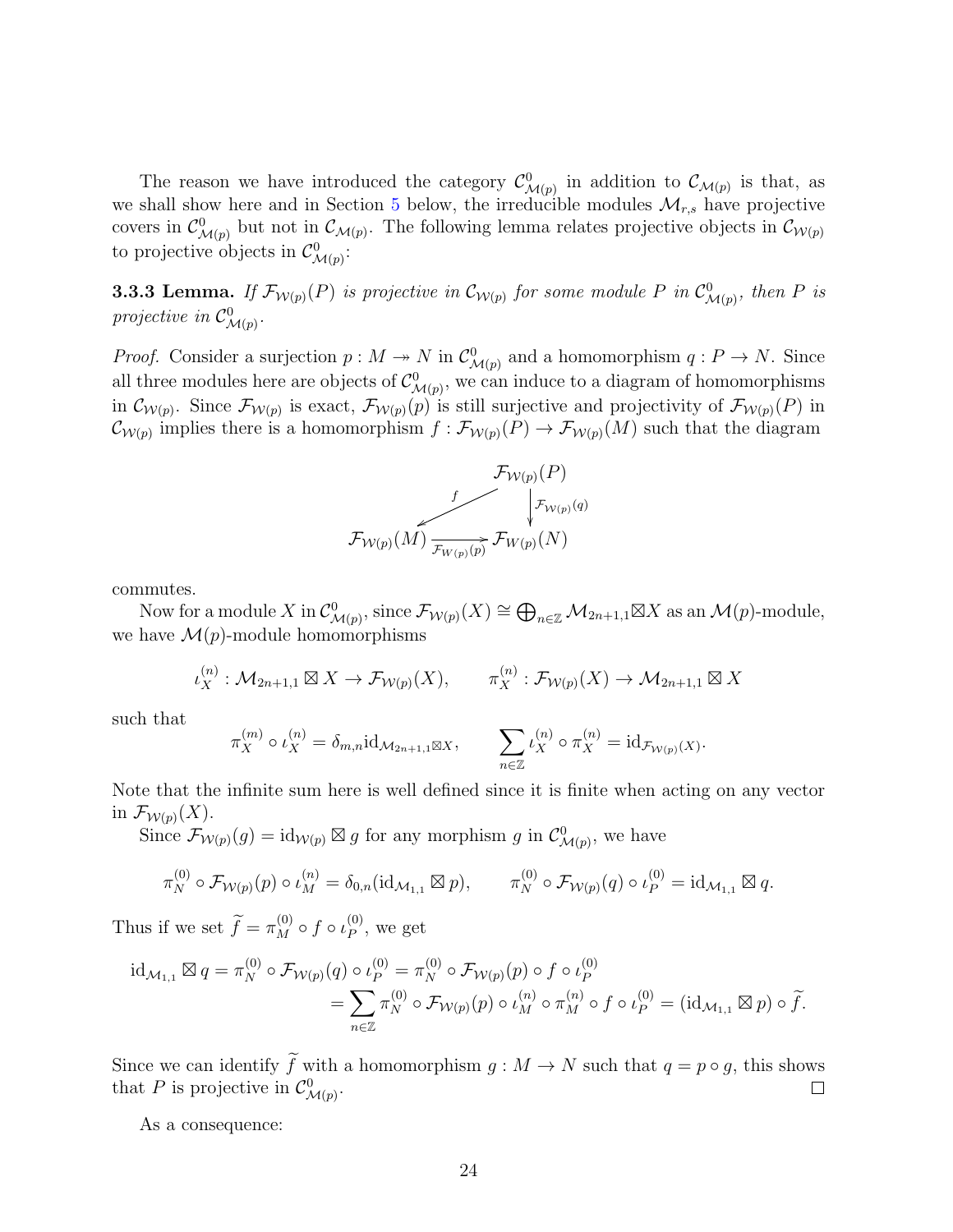<span id="page-24-1"></span>**3.3.4 Corollary.** For  $r \in \mathbb{Z}$ , the  $\mathcal{M}(p)$ -modules  $\mathcal{P}_{r,p} := \mathcal{F}_{\alpha_{r,p}} = \mathcal{M}_{r,p}$  and  $\mathcal{P}_{r,p-1}$  are projective in  $\mathcal{C}^0_{\mathcal{M}(p)}$ .

*Proof.* We have  $\mathcal{F}_{\mathcal{W}(p)}(\mathcal{F}_{\alpha_{r,p}}) \cong V_{\alpha_{r,p}+L}$  by [\(3.6\)](#page-18-0) and  $\mathcal{F}_{\mathcal{W}(p)}(\mathcal{P}_{r,p-1}) \cong \mathcal{R}_{\bar{r},p-1}$  by [\(3.8\)](#page-19-3), both of which are projective in  $\mathcal{C}_{\mathcal{W}(p)}$  according to [\[NT,](#page-64-0) Section 5.1] (see also Proposition 7.7 and Theorem 7.9 in [\[MY\]](#page-64-2)). So  $\mathcal{M}_{r,p}$  and  $\mathcal{P}_{r,p-1}$  are projective in  $\mathcal{C}^0_{\mathcal{M}(p)}$  by Lemma [3.3.3.](#page-23-0)  $\Box$ 

Since  $\mathcal{M}_{r,p}$  is irreducible and projective in  $\mathcal{C}^0_{\mathcal{M}(p)}$ , it is obvious that it is its own projective cover in  $\mathcal{C}^0_{\mathcal{M}(p)}$ . However, we now show that  $\mathcal{M}_{r,p}$  is not projective, and in fact has no projective cover, in  $\mathcal{C}_{\mathcal{M}(p)}$ . For any  $n \in \mathbb{Z}_+$ , let  $\mathcal{F}_{\alpha_{r,p}}^{(n)}$  denote the indecomposable Heisenberg module induced from an *n*-dimensional lowest conformal weight space on which  $\alpha(0)$  acts by the indecomposable Jordan block

$$
A_n = \sqrt{2p} \begin{bmatrix} \alpha_{r,p} & 1 & \cdots & 0 \\ 0 & \alpha_{r,p} & \ddots & \vdots \\ \vdots & \vdots & \ddots & 1 \\ 0 & 0 & \cdots & \alpha_{r,p} \end{bmatrix}
$$

Thus for  $n \geq 2$ , we have a non-split extension of H-modules

<span id="page-24-0"></span>
$$
0 \longrightarrow \mathcal{F}_{\alpha_{r,p}}^{(n-1)} \longrightarrow \mathcal{F}_{\alpha_{r,p}}^{(n)} \longrightarrow \mathcal{F}_{\alpha_{r,p}} \longrightarrow 0. \tag{3.12}
$$

.

Now we consider  $\mathcal{F}_{\alpha_{r,p}}^{(n)}$  as an  $\mathcal{M}(p)$ -module (see [\[AM2,](#page-59-3) Theorem 6.1] for the  $n=2$  case). On the lowest conformal weight space,  $L(0)$  and the degree-preserving component  $H(0)$  of  $Y(H, x)$  act by the matrices

$$
L(0) = \frac{1}{4p}A_n^2 - \frac{p-1}{2p}A_n, \qquad H(0) = \begin{pmatrix} A_n \\ 2p-1 \end{pmatrix}.
$$

Analysis of these matrices shows that  $L(0)$  acts indecomposably for  $r \neq 1$ , while for  $r = 1, H(0)$  is a nilpotent indecomposable matrix. Thus  $\mathcal{F}^{(n)}_{\alpha_{r,p}}$  is also singly-generated indecomposable as an  $\mathcal{M}(p)$ -module.

Since each  $\mathcal{F}_{\alpha_{r,p}}^{(n)}$  is an object of  $\mathcal{C}_{\mathcal{M}(p)}$ , the non-split exact sequence [\(3.12\)](#page-24-0) shows that  $\mathcal{M}_{r,p} = \mathcal{F}_{\alpha_{r,p}}$  is not projective in  $\mathcal{C}_{\mathcal{M}(p)}$ . But since  $\mathcal{M}_{r,p}$  is projective in  $\mathcal{C}_{\mathcal{M}(p)}^0$ , this means that for  $n \geq 2$ ,  $\mathcal{F}_{\alpha_{r,p}}^{(n)}$  is an object of  $\mathcal{C}_{\mathcal{M}(p)}$  that is not in  $\mathcal{C}_{\mathcal{M}(p)}^{0}$ . In particular,  $\mathcal{F}_{\mathcal{W}(p)}(\mathcal{F}_{\alpha_{r,p}}^{(n)})$ must be a non-local finite-length  $W(p)$ -module that has local composition factors. We can also see that  $\mathcal{M}_{r,p}$  fails to have a projective cover in  $\mathcal{C}_{\mathcal{M}(p)}$  because a projective cover would have to surject onto  $\mathcal{F}^{(n)}_{\alpha_{r,p}}$  for all n, which is impossible for a finite-length  $\mathcal{M}(p)$ -module.

We now discuss properties of  $\mathcal{P}_{r,p-1}$  in  $\mathcal{C}^0_{\mathcal{M}(p)}$ :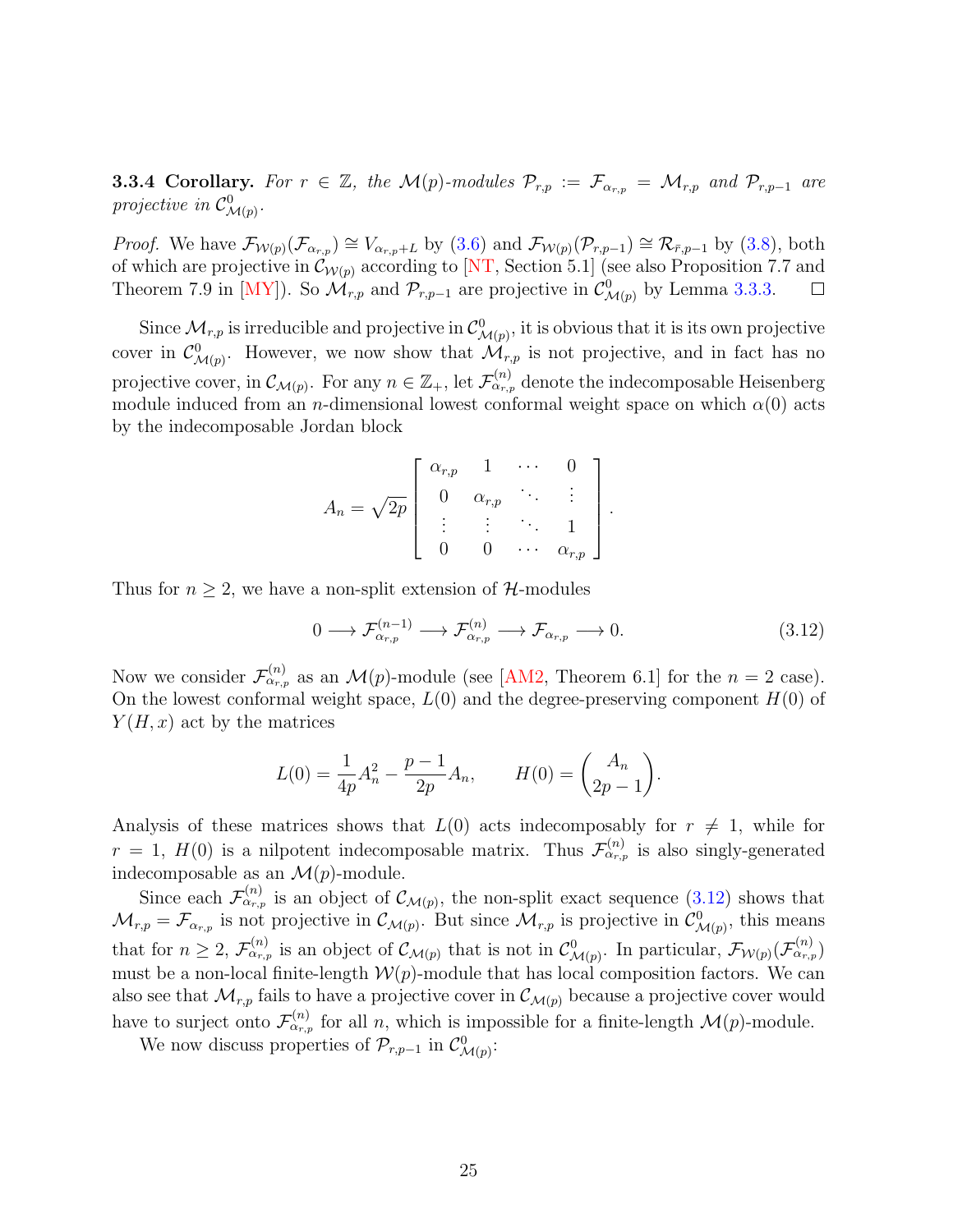<span id="page-25-1"></span>**3.3.5 Proposition.** For  $r \in \mathbb{Z}$ ,  $\mathcal{P}_{r,p-1}$  is a projective cover of  $\mathcal{M}_{r,p-1}$  in  $\mathcal{C}^0_{\mathcal{M}(p)}$ , and it has Loewy diagram



*Proof.* From [\(2.20\)](#page-12-2) and [\(2.16\)](#page-11-2),  $\mathcal{P}_{r,p-1}$  has a submodule/subquotient structure as illustrated by the diagram

<span id="page-25-0"></span>

In addition to the submodules here, we have two additional submodules obtained by intersecting  $W(p)$ -submodules of  $\mathcal{R}_{\bar{r},p-1}$  with  $\mathcal{P}_{r,p-1}$ :  $\mathcal{G}_{r,p-1}$  whose underlying vector space is  $\mathcal{M}_{r,p-1}\oplus \mathcal{M}_{r-1,1}$  and which contains  $\mathcal{M}_{r,p-1}$  as a submodule, and  $\mathcal{Z}_{r,p-1}=\mathcal{Y}_{r,p-1}\cap \mathcal{P}_{r,p-1}$ .

By [\(3.8\)](#page-19-3) and exactness of induction, semisimple submodules of  $\mathcal{P}_{r,p-1}$  induce to semisimple submodules of  $\mathcal{R}_{\bar{r},p-1}$  with the same length. Since  $\text{Soc}(\mathcal{R}_{\bar{r},p-1}) = \mathcal{W}_{\bar{r},p-1}$ , this means that  $\text{Soc}(\mathcal{P}_{r,p-1}) = \mathcal{M}_{r,p-1}$ . Next, restricting the exact sequences [\(2.12\)](#page-10-2) and [\(2.13\)](#page-10-3) to  $\mathcal{M}(p)$ -submodules, we get exact sequences

$$
0 \longrightarrow \mathcal{Z}_{r,p-1} \longrightarrow \mathcal{P}_{r,p-1} \longrightarrow \mathcal{M}_{r,p-1} \longrightarrow 0
$$

and

$$
0 \longrightarrow \mathcal{M}_{r,p-1} \longrightarrow \mathcal{Z}_{r,p-1} \longrightarrow \mathcal{M}_{r+1,1} \oplus \mathcal{M}_{r-1,1} \longrightarrow 0.
$$

The first sequence does not split because induction is exact and  $\mathcal{R}_{\bar{r},p-1} \cong \mathcal{F}_{\mathcal{W}(p)}(\mathcal{P}_{r,p-1})$  is indecomposable. This together with the second sequence implies

$$
\mathrm{Soc}(\mathcal{P}_{r,p-1}/\mathcal{M}_{r,p-1})=\mathcal{Z}_{r,p-1}/\mathcal{M}_{r,p-1}\cong \mathcal{M}_{r+1,1}\oplus \mathcal{M}_{r-1,1},
$$

and then clearly

$$
\mathrm{Soc}(\mathcal{P}_{r,p-1}/\mathcal{Z}_{r,p-1})=\mathcal{P}_{r,p-1}/\mathcal{Z}_{r,p-1}\cong \mathcal{M}_{r,p-1}.
$$

This verifies the row structure of the Loewy diagram for  $\mathcal{P}_{r,p-1}$ . To complete the verification of the arrow structure, we need to show that  $\mathcal{G}_{r,p-1}$  and  $\mathcal{P}_{r,p-1}/\mathcal{G}_{r,p-1}$  are indecomposable.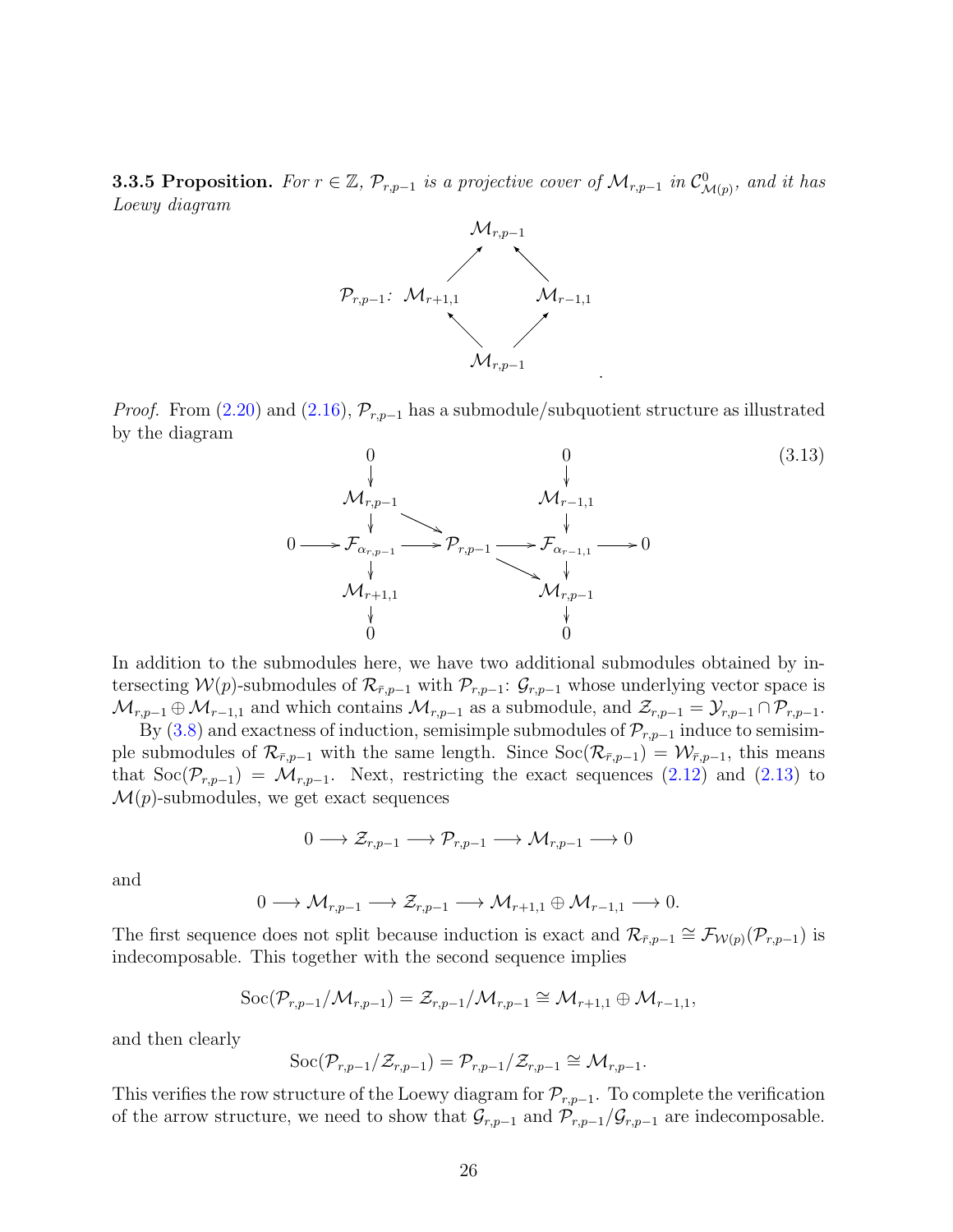For  $\mathcal{G}_{r,p-1}$ , we note that a similar proof to that of  $(3.6)$  shows that  $\mathcal{F}_{\mathcal{W}(p)}(\mathcal{G}_{r,p-1})$  is isomorphic to the corresponding indecomposable  $\mathcal{W}(p)$ -submodule of  $\mathcal{R}_{\bar{r},p-1}$  (called  $\mathcal{M}_1$  in [\[AM4,](#page-59-1) Lemma 5.2]); this means  $\mathcal{G}_{r,p-1}$  is indecomposable. Then  $\mathcal{P}_{r,p-1}/\mathcal{G}_{r,p-1}$  is indecomposable because it induces to the indecomposable  $W(p)$ -module  $\mathcal{R}_{\bar{r},p-1}/\mathcal{F}_{W(p)}(\mathcal{G}_{r,p-1}).$ 

Now we can show that  $\mathcal{P}_{r,p-1}$  is a projective cover of  $\mathcal{M}_{r,p-1}$ . Note that the Loewy diagram implies that  $\mathcal{P}_{r,p-1}$  is generated by any vector not in  $\mathcal{Z}_{r,p-1}$ , that is,  $\mathcal{Z}_{r,p-1}$  is the unique maximal proper submodule of  $\mathcal{P}_{r,p-1}$ . Also, there is a surjection  $q: \mathcal{P}_{r,p-1} \to \mathcal{M}_{r,p-1}$ such that ker  $q = \mathcal{Z}_{r,p-1}$ . Now suppose P is any projective object in  $\mathcal{C}^0_{\mathcal{M}(p)}$  with surjective map  $\tilde{q}: P \to \mathcal{M}_{r,p-1}$ . Then there is a map  $f: P \to \mathcal{P}_{r,p-1}$  such that the diagram



commutes. We need to show that f is surjective. Indeed, otherwise we would have im  $f \subseteq$  $\mathcal{Z}_{r,p-1}$ , so that  $q \circ f = 0$ , contradicting the surjectivity of  $\widetilde{q}$ .  $\Box$ 

# <span id="page-26-0"></span>4 Rigidity

In this section, we prove that  $\mathcal{C}_{\mathcal{M}(p)}$  is a rigid tensor category, using the method of [\[TW\]](#page-65-0) for proving rigidity of  $\mathcal{C}_{W(p)}$ . The steps of the proof are the following:

- (1) First prove that  $\mathcal{M}_{1,2}$  is rigid and self-dual using the fusion rules [\(3.10\)](#page-19-0) and Belavin-Polyakov-Zamolodchikov differential equations. This proof is exactly the same as the rigidity proof in [\[TW\]](#page-65-0) for the  $W(p)$ -module  $W_{1,2}$ , but we provide a more detailed exposition, especially for  $p = 2$ , in which case we do not assume the fusion rule  $(3.10).$  $(3.10).$
- (2) Next, use rigidity of  $\mathcal{M}_{1,2}$  and of the simple currents  $\mathcal{M}_{r,1}$ , together with the fusion rules from the previous section, to show that all simple modules in  $\mathcal{C}_{\mathcal{M}(p)}$  are rigid.
- (3) Finally, use rigidity of simple modules and induction on length to prove that all modules in  $\mathcal{C}_{\mathcal{M}(p)}$  are rigid. Here, our proof differs from that of [\[TW\]](#page-65-0), which used a lemma from the Appendix of [\[KL5\]](#page-63-3) whose proof is valid only in categories with enough rigid projective objects.

We begin with a discussion of the BPZ equations satisfied by compositions of intertwining operators involving the module  $\mathcal{M}_{1,2}$ .

## 4.1 Belavin-Polyakov-Zamolodchikov equations

Let  $\mathcal{Y}_1$  and  $\mathcal{Y}_2$  be  $\mathcal{M}(p)$ -module intertwining operators of types  $\begin{pmatrix} \mathcal{M}_{1,2} \\ \mathcal{M}_{1,2} \end{pmatrix}$  and  $\begin{pmatrix} M \\ \mathcal{M}_{1,2} \end{pmatrix}$ , respectively, for some  $\mathcal{M}(p)$ -module M. Also, let  $\mathcal{Y}^1$  and  $\mathcal{Y}^2$  be  $\mathcal{M}(p)$ -module intertwining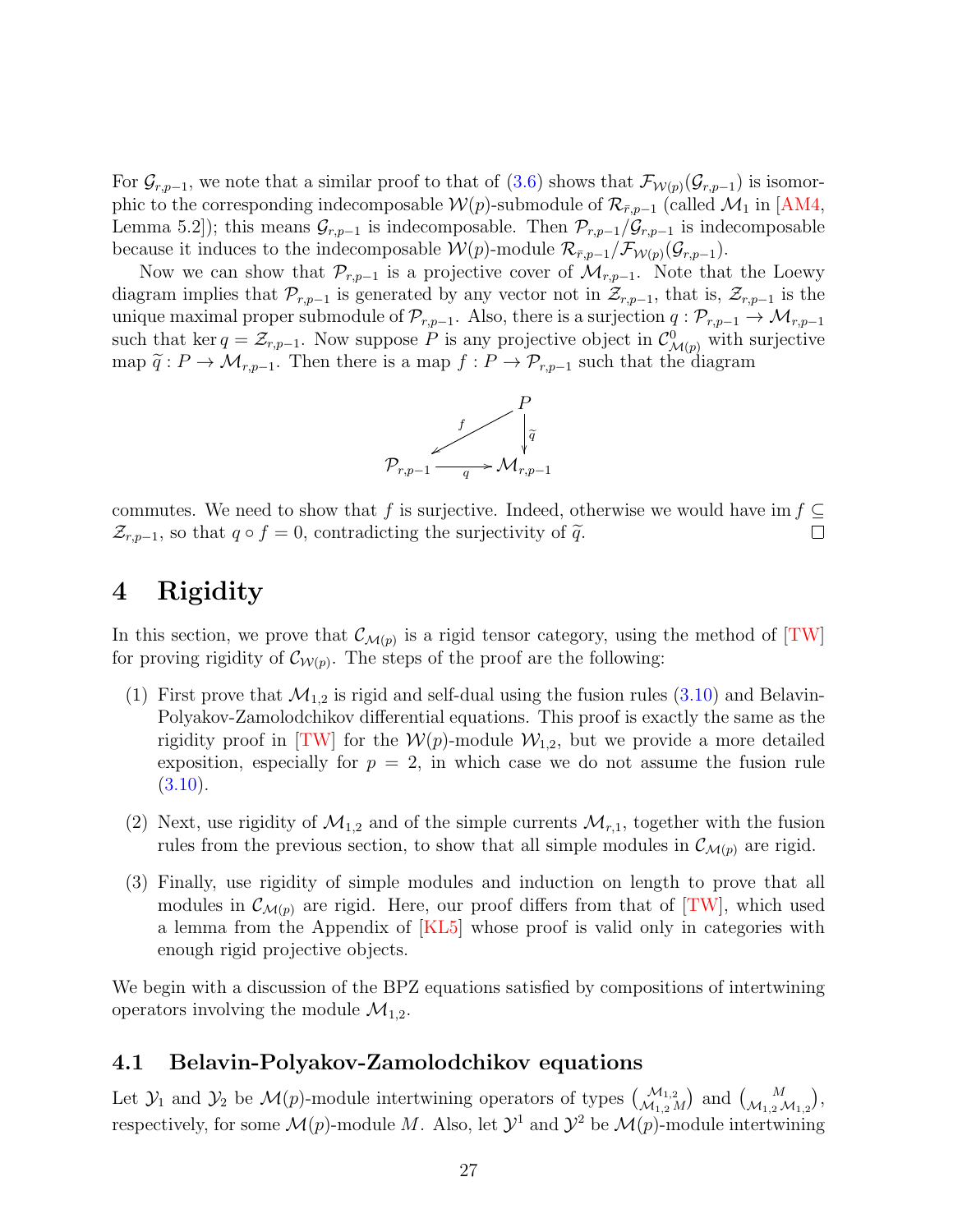operators of types  $\binom{\mathcal{M}_{1,2}}{\mathcal{M}_{1,2}}$  and  $\binom{N}{\mathcal{M}_{1,2}\mathcal{M}_{1,2}}$ , respectively, for some  $\mathcal{M}(p)$ -module N. We then define

$$
\varphi(x) = \langle v', \mathcal{Y}_1(v, 1) \mathcal{Y}_2(v, x) v \rangle \n\psi(x) = \langle v', \mathcal{Y}^1(\mathcal{Y}^2(v, 1-x)v, x) v \rangle,
$$

where v is a highest-weight vector in  $\mathcal{M}_{1,2}$ , of conformal weight  $h_{1,2}$ , and v' is a highestweight vector in the contragredient module  $\mathcal{M}'_{1,2}$ . (It turns out that  $\mathcal{M}'_{1,2} \cong \mathcal{M}_{1,2}$ , so later we will identify  $\langle \cdot, \cdot \rangle$  with a non-degenerate invariant bilinear form on  $\mathcal{M}_{1,2}$ .) We can view  $\varphi(x)$  and  $\psi(x)$  either as formal series in x and  $1-x$ , respectively, or, replacing x with z, as analytic functions on the (simply-connected) regions

$$
U_1 = \{ z \in \mathbb{C} \, | \, |z| < 1 \} \setminus (-1, 0]
$$

and

$$
U_2 = \{ z \in \mathbb{C} \, | \, |1 - z| < |z| \} \setminus [1, \infty) = \{ z \in \mathbb{C} \, | \, \text{Re } z > 1/2 \} \setminus [1, \infty),
$$

respectively.

It is well known that singular vectors in the Virasoro Verma module of conformal weight  $h_{1,2}$  lead to a differential equation for  $\varphi(x)$  and  $\psi(x)$  [\[BPZ,](#page-59-13) [Hu1\]](#page-62-11). To derive this equation, we need the following consequences of the intertwining operator Jacobi identity:

**4.1.1 Lemma.** Let  $\mathcal{Y}$  be a logarithmic intertwining operator among V-modules of type  $\binom{W_3}{W_1 W_2}$ . Then for  $u \in V$ ,  $w_1 \in W_1$ , and  $n \in \mathbb{Z}$ ,

<span id="page-27-0"></span>
$$
[u_n, \mathcal{Y}(w_1, x)] = \sum_{k \ge 0} {n \choose k} x^{n-k} \mathcal{Y}(u_k w_1, x), \qquad (4.1)
$$

and

<span id="page-27-1"></span>
$$
\mathcal{Y}(u_n w, z) = \sum_{k \ge 0} {n \choose k} (-x)^k u_{n-k} \mathcal{Y}(w_1, x) - \sum_{k \ge 0} {n \choose k} (-x)^{n-k} \mathcal{Y}(w_1, x) u_k.
$$
 (4.2)

#### <span id="page-27-3"></span>**4.1.2 Proposition.** The series  $\varphi(x)$  and  $\psi(x)$  satisfy the differential equation

<span id="page-27-2"></span>
$$
px(1-x)f''(x) + (1-2x)f'(x) - \frac{h_{1,2}}{x(1-x)}f(x) = 0.
$$
\n(4.3)

Proof. We first derive a partial differential equation for the formal series

$$
\Phi(x_1, x_2) = \langle v', \mathcal{Y}_1(v, x_1) \mathcal{Y}_2(v, x_2) v \rangle
$$

using the fact that

$$
\left(L(-1)^2 - \frac{1}{p}L(-2)\right)v = 0
$$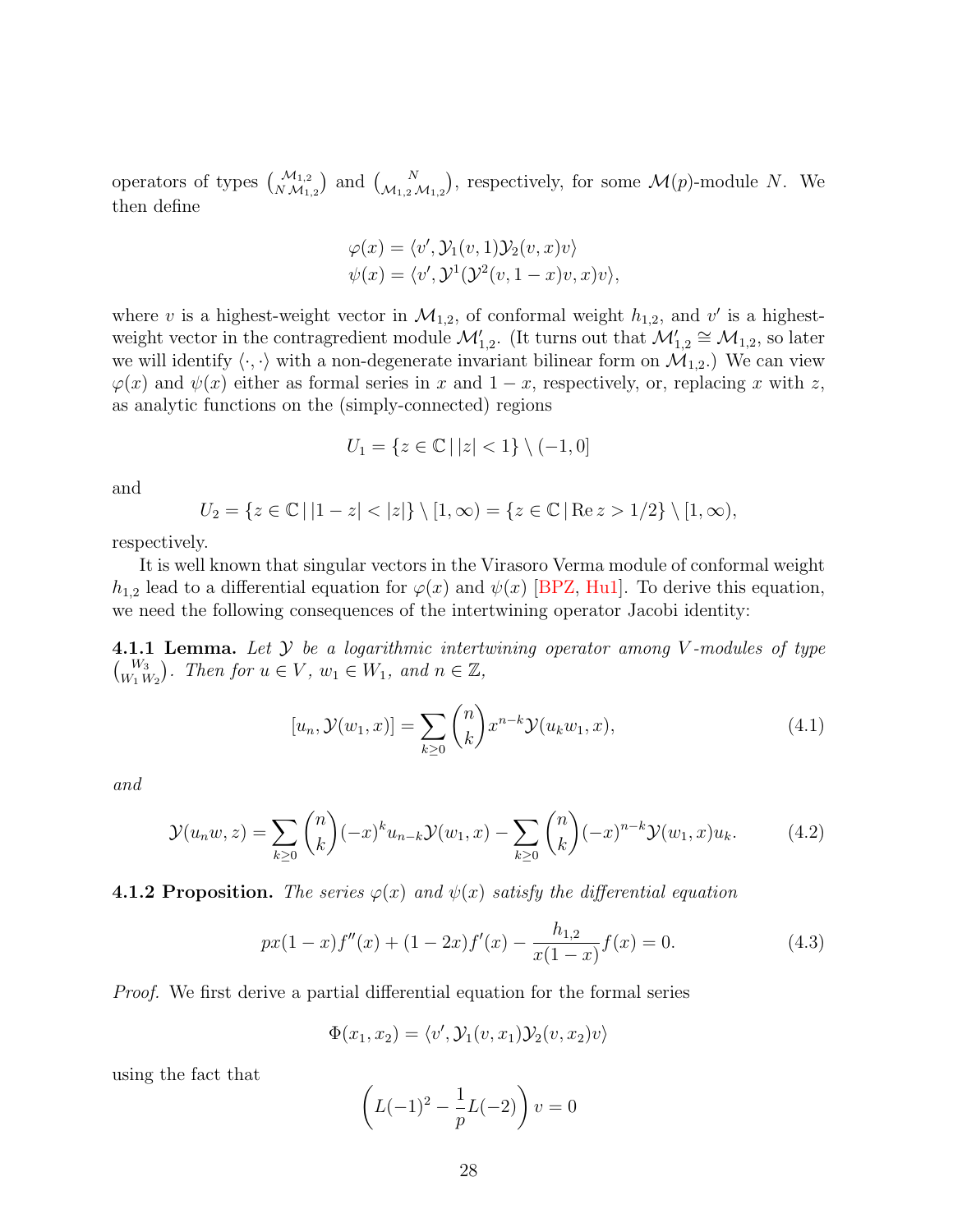in the irreducible Virasoro module  $L(c_p, h_{1,2}) \subseteq M_{1,2}$ . Thus by the  $L(-1)$ -derivative property for intertwining operators,  $(4.1)$ , and  $(4.2)$ , we calculate

$$
p \partial_{x_2}^2 \Phi(x_1, x_2) = \langle v', \mathcal{Y}_1(v, x_1) \mathcal{Y}_2(L(-2)v, x_2)v \rangle
$$
  
\n
$$
= \sum_{k \geq 0} x_2^k \langle v', \mathcal{Y}_1(v, x_1) \omega_{-k-1} \mathcal{Y}_2(v, x_2)v \rangle + \sum_{k \geq 0} x_2^{-k-1} \langle v', \mathcal{Y}_1(v, x_1) \mathcal{Y}_2(v, x_2) \omega_k v \rangle
$$
  
\n
$$
= \sum_{k \geq 0} x_2^k \langle v', \omega_{-k-1} \mathcal{Y}_1(v, x_1) \mathcal{Y}_2(v, x_2)v \rangle
$$
  
\n
$$
- \sum_{k \geq 0} \sum_{i \geq 0} {k-1 \choose i} x_1^{-k-i-1} x_2^k \langle v', \mathcal{Y}_1(\omega_i v, x_1) \mathcal{Y}_2(v, x_2)v \rangle
$$
  
\n
$$
+ \left( x_2^{-1} \langle v', \mathcal{Y}_1(v, x_1) \mathcal{Y}_2(v, x_2) L(-1)v \rangle + x_2^{-2} \langle v', \mathcal{Y}_1(v, x_1) \mathcal{Y}_2(v, x_2) L(0)v \rangle \right)
$$
  
\n
$$
= - \sum_{k \geq 0} x_1^{-k-1} x_2^k \langle v', \mathcal{Y}_1(L(-1)v, x_1) \mathcal{Y}_2(v, x_2)v \rangle
$$
  
\n
$$
+ \sum_{k \geq 0} (k+1) x_1^{-k-2} x_2^k \langle v', \mathcal{Y}_1(L(0)v, x_1) \mathcal{Y}_2(v, x_2)v \rangle
$$
  
\n
$$
- x_2^{-1} \left( \langle v', \mathcal{Y}_1(v, x_1) \mathcal{Y}_2(L(-1)v, x_2)v \rangle + \langle v', \mathcal{Y}_1(L(-1)v, x_1) \mathcal{Y}_2(v, x_2)v \rangle \right)
$$
  
\n
$$
+ h_{1,2} x_2^{-2} \langle v', \mathcal{Y}_1(v, x_1) \mathcal{Y}_2(v, x_2)v \rangle
$$
  
\n
$$
= - \left( (x
$$

Now, the  $L(0)$ -conjugation formula for intertwining operators implies that

$$
\Phi(x_1, x_2) = x_1^{-2h_{1,2}} \varphi(x_2/x_1).
$$

Thus, using the branch of logarithm  $log 1 = 0$ ,

 $\Phi(1,x) = \varphi(x), \quad \partial_{x_2} \Phi(x_1,x_2)|_{x_1=1,x_2=x} = \varphi'(x), \quad \partial_{x_2}^2 \Phi(x_1,x_2)|_{x_1=1,x_2=x} = \varphi''(x),$ 

and

$$
\partial_{x_1} \Phi(x_1, x_2)|_{x_1 = 1, x_2 = x} = \left( -2h_{1,2}x_1^{-2h_{1,2} - 1} \varphi(x_2/x_1) - x_1^{-2h_{1,2} - 2} x_2 \varphi'(x_2/x_1) \right)\Big|_{x_1 = 1, x_2 = x}
$$
  
=  $-2h_{1,2}\varphi(x) - x\varphi'(x)$ .

Plugging these relations into the partial differential equation for  $\Phi(x_1, x_2)$ , we get

$$
p\,\varphi''(x) = \left((1-x)^{-1} + x^{-1}\right)\left(2h_{1,2}\varphi(x) + x\varphi'(x)\right) - x^{-1}\varphi'(x) + h_{1,2}\left((1-x)^{-2} + x^{-2}\right)\varphi(x)
$$
  
=  $\left(\frac{x}{1-x} + 1 - \frac{1}{x}\right)\varphi'(x) + h_{1,2}\left(\frac{2}{1-x} + \frac{2}{x} + \frac{1}{(1-x)^2} + \frac{1}{x^2}\right)\varphi(x),$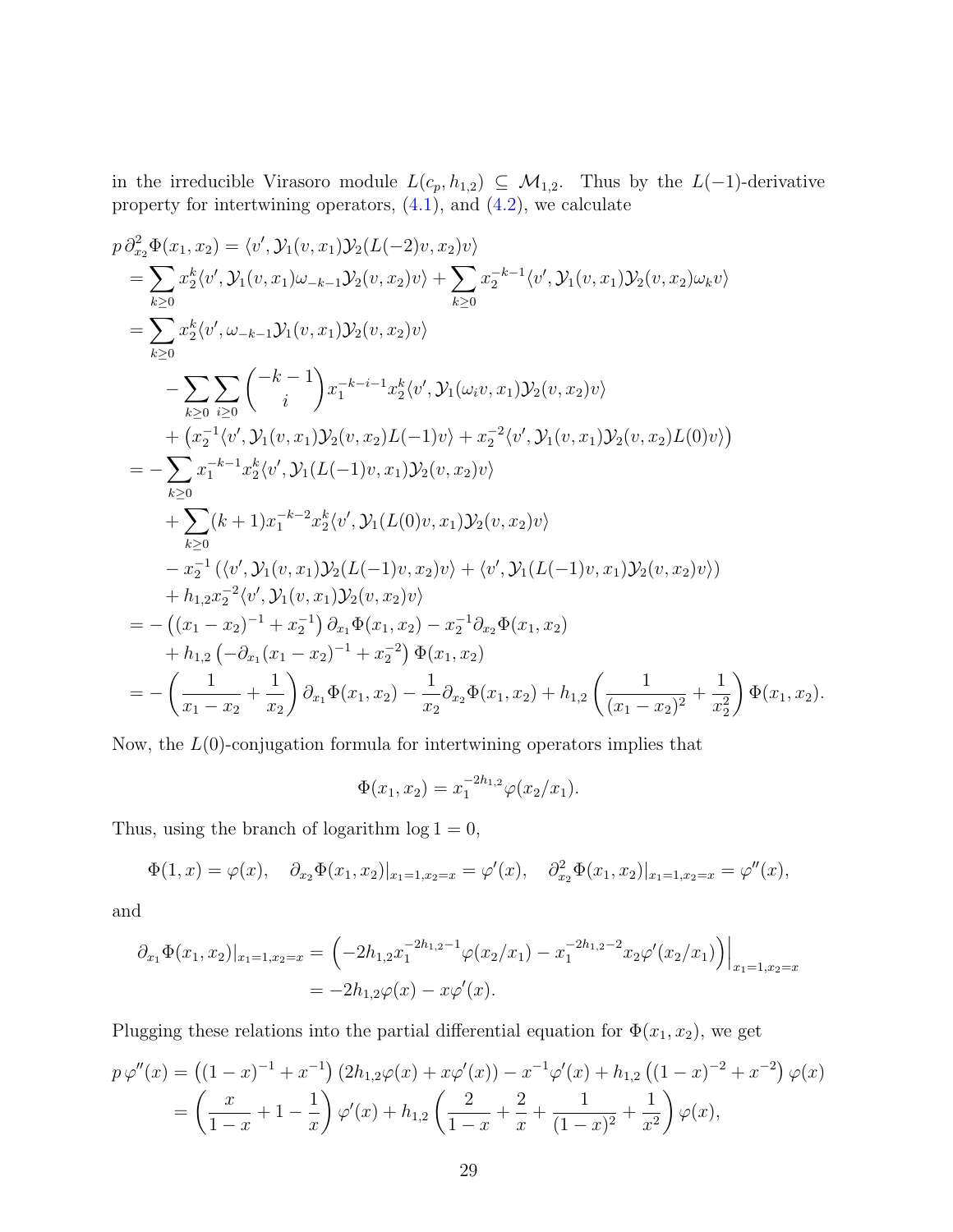which means

$$
px(1-x)\varphi_s''(x) = (2x-1)\varphi_s'(x) + \frac{h_{1,2}}{x(1-x)}\varphi_s(x)
$$

as required.

For  $\psi(x)$ , we consider the formal series

$$
\Psi(x_0, x_1) = \langle v', \mathcal{Y}^1(\mathcal{Y}^2(v, x_0)v, x_1 - x_0)v \rangle.
$$

So using the  $L(-1)$ -derivative and commutator formulas for intertwining operators,

$$
p \partial_{x_0}^2 \Psi(x_0, x_1)
$$
  
=  $p \partial_{x_0} (\langle v', \mathcal{Y}^1(\mathcal{Y}^2(L(-1)v, x_0)v, x_1 - x_0)v \rangle - \langle v', \mathcal{Y}^1(L(-1)\mathcal{Y}^2(v, x_0)v, x_1 - x_0)v \rangle)$   
=  $-p \partial_{x_0} \langle v', \mathcal{Y}^1(\mathcal{Y}^2(v, x_0)L(-1)v, x_1 - x_0)v \rangle$   
=  $p \langle v', \mathcal{Y}^1(\mathcal{Y}^2(v, x_0)L(-1)^2v, x_1 - x_0)v \rangle$   
=  $\langle v', \mathcal{Y}^1(\mathcal{Y}^2(v, y_0)L(-2)v, y_2)v \rangle|_{y_0 = x_0, y_2 = x_1 - x_0}.$ 

Then a calculation using  $(4.1)$  and  $(4.2)$  as before leads to

$$
p \partial_{x_0}^2 \Psi(x_0, x_1) = -y_0^{-1} \partial_{y_0} \Psi(y_0, y_2 + y_0)|_{y_0 = x_0, y_2 = x_1 - x_0} - x_2^{-1} \partial_{y_2} \Psi(y_0, y_2 + y_0)|_{y_0 = x_0, y_2 = x_1 - x_0}
$$
  
+  $h_{1,2} (y_0^{-2} + y_2^{-2}) \Psi(y_0, y_2 + y_0)|_{y_0 = x_0, y_2 = x_1 - x_0}$   
=  $-x_0^{-1} \partial_{x_0} \Psi(x_0, x_1) - (x_0^{-1} + (x_1 - x_0)^{-1}) \partial_{x_1} \Psi(x_0, x_1)$   
+  $h_{1,2} (x_0^{-2} + (x_1 - x_0)^{-2}) \Psi(x_0, x_1).$ 

Now defining  $\widetilde{\psi}(x) = \psi(1-x)$ , the  $L(0)$ -conjugation property for intertwining operators implies

$$
\Psi(x_0, x_1) = x_1^{-2h_{1,2}} \widetilde{\psi}(x_0/x_1).
$$

Then as before, we get

$$
\Psi(x,1)=\widetilde{\psi}(x), \quad \partial_{x_0}\Psi(x_0,x_1)|_{x_0=x,x_1=1}=\widetilde{\psi}'(x), \quad \partial_{x_0}^2\Psi(x_0,x_1)|_{x_0=x,x_1=1}=\widetilde{\psi}''(x),
$$

and

$$
\partial_{x_1} \Psi_s(x_0, x_1)|_{x_0 = x, x_1 = 1} = -2h_{1,2}\widetilde{\psi}(x) - x\widetilde{\psi}'(x).
$$

Plugging these relations into the partial differential equation for  $\Psi(x_0, x_1)$ , we get

$$
p\,\widetilde{\psi}''(x) = -x^{-1}\widetilde{\psi}'(x) - (x^{-1} + (1-x)^{-1})(-2h_{1,2}\widetilde{\psi}(x) - x\widetilde{\psi}'_s(x)) + h_{1,2}(x^{-2} + (1-x)^{-2})\widetilde{\psi}(x) = \left(\frac{x}{1-x} + 1 - \frac{1}{x}\right)\widetilde{\psi}'(x) + h_{1,2}\left(\frac{2}{1-x} + \frac{2}{x} + \frac{1}{(1-x)^2} + \frac{1}{x^2}\right)\widetilde{\psi}(x).
$$

This simplifies to

$$
p x(1-x)\widetilde{\psi}''(x) = (2x-1)\widetilde{\psi}'(x) + \frac{h_{1,2}}{x(1-x)}\widetilde{\psi}(x),
$$

so substituting  $x \mapsto 1 - x$  shows that  $\psi(x)$  satisfies [\(4.3\)](#page-27-2).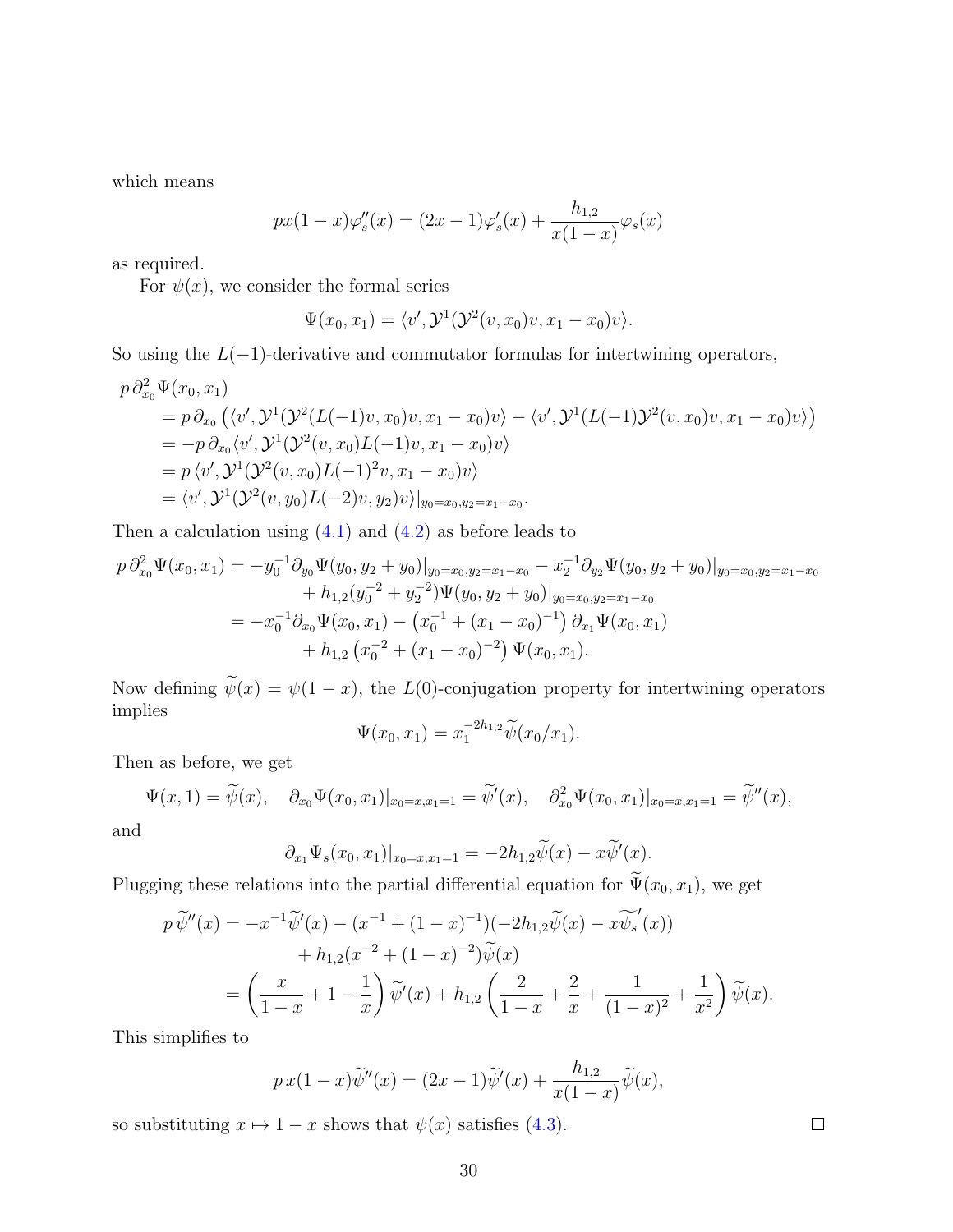To solve the differential equation [\(4.3\)](#page-27-2), set

$$
g(x) = x^{-1/2p}(1-x)^{-1/2p}f(x).
$$

Then a straightforward calculation shows that  $g(x)$  satisfies the hypergeometric differential equation

<span id="page-30-0"></span>
$$
p x (1-x)g''(x) + 2(1-2x)g'(x) + (1-3/p)g(x) = 0,
$$
\n(4.4)

as in [\[TW,](#page-65-0) Equation 4.83], whose solutions on  $U_1$  and  $U_2$  can be obtained by the method of Frobenius and are well known.

For  $p \geq 3$ , the indicial equation of  $(4.4)$  has two distinct roots, and it follows that the solutions to  $(4.3)$  on  $U_1$  have the basis:

$$
\varphi_1(x) = x^{1/2p} (1-x)^{1/2p} {}_2F_1\left(\frac{1}{p}, \frac{3}{p} - 1, \frac{2}{p}; x\right) \in x^{1/2p} \mathbb{C}[[x]],
$$
  

$$
\varphi_2(x) = x^{1-3/2p} (1-x)^{1/2p} {}_2F_1\left(1 - \frac{1}{p}, \frac{1}{p}, 2 - \frac{2}{p}; x\right) \in x^{1-3/2p} \mathbb{C}[[x]].
$$

On  $U_2$ , [\(4.3\)](#page-27-2) has basis of solutions

$$
\psi_1(x) = x^{1/2p} (1-x)^{1/2p} {}_2F_1\left(\frac{1}{p}, \frac{3}{p} - 1, \frac{2}{p}; 1-x\right) \in (1-x)^{1/2p} \mathbb{C}[[1-x]],
$$
  

$$
\psi_2(x) = x^{1/2p} (1-x)^{1-3/2p} {}_2F_1\left(1 - \frac{1}{p}, \frac{1}{p}, 2 - \frac{2}{p}; 1-x\right) \in (1-x)^{1-3/2p} \mathbb{C}[[1-x]].
$$

As in [\[TW,](#page-65-0) Equation 4.85], these two bases of solutions are related on the intersection

<span id="page-30-1"></span>
$$
U_1 \cap U_2 = \{ z \in \mathbb{C} \mid 1 > |z| > |1 - z| > 0 \}
$$

by the hypergeometric function connection formulas:

$$
\varphi_1(z) = \frac{1}{2\cos\frac{\pi}{p}}\psi_1(z) + \frac{3-p}{2-p} \frac{\Gamma(\frac{2}{p})^2}{\Gamma(\frac{1}{p})\Gamma(\frac{3}{p})}\psi_2(z)
$$
(4.5)

<span id="page-30-2"></span>
$$
\psi_1(z) = \frac{1}{2\cos\frac{\pi}{p}}\varphi_1(z) + \frac{3-p}{2-p}\frac{\Gamma(\frac{2}{p})^2}{\Gamma(\frac{1}{p})\Gamma(\frac{3}{p})}\varphi_2(z)
$$
(4.6)

when  $1 > |z| > |1 - z| > 0$ .

For  $p = 2$ , on the other hand, the indicial equation of  $(4.4)$  has a repeated root, so one of the basis solutions for  $(4.3)$  on  $U_1$  is logarithmic:

$$
\varphi_1(x) = x^{1/4} (1-x)^{1/4} {}_2F_1\left(\frac{1}{2}, \frac{1}{2}, 1; x\right),
$$
  

$$
\varphi_2(x) = \varphi_1(x) \log x + x^{1/4} (1-x)^{1/4} G(x)
$$

for a power series  $G(x)$  with constant term 0. As in the  $p \geq 3$  case, the basis solutions on  $U_2$  can be obtained via the substitution  $x \mapsto 1 - x$ , that is,  $\psi_i(x) = \varphi_i(1 - x)$  for  $i = 1, 2$ . This time, we get

<span id="page-30-3"></span>
$$
\varphi_1(z) = \frac{\ln 4}{\pi} \psi_1(z) - \frac{1}{\pi} \psi_2(z) \tag{4.7}
$$

for  $1 > |z| > |1 - z| > 0$  (see [\[TW,](#page-65-0) Equation 4.92]).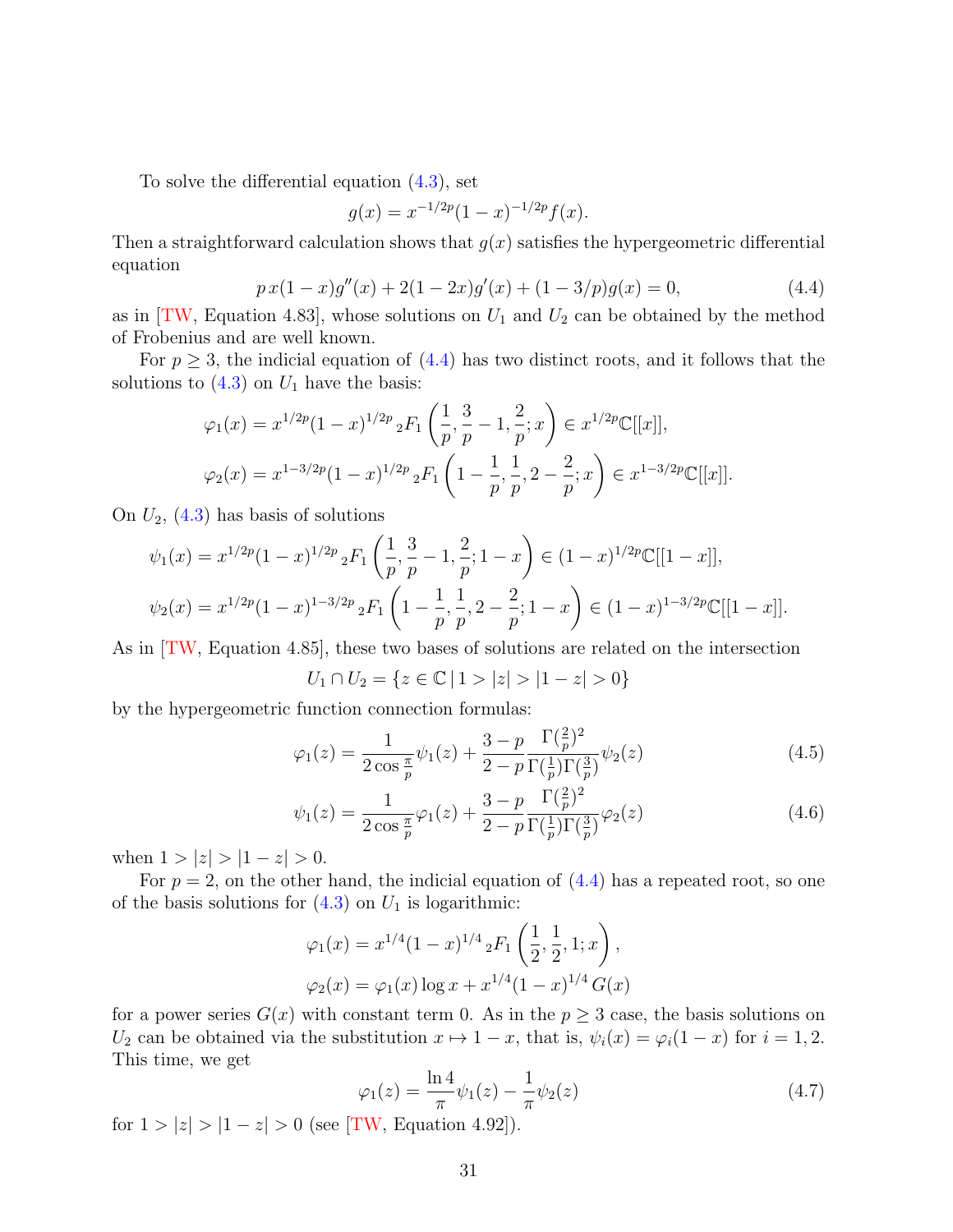# 4.2 Rigidity of  $\mathcal{M}_{1,2}$

In this section, we prove that the simple  $\mathcal{M}(p)$ -module  $\mathcal{M}_{1,2}$  is rigid. Since [\(3.10\)](#page-19-0) shows that the identity of  $\mathcal{M}_{1,2} \boxtimes \mathcal{M}_{1,2}$  depends on p, the proof is divided into two cases.

#### 4.2.1 The case  $p \geq 3$

First we consider  $p \geq 3$ , in which case  $(3.10)$  shows

$$
\mathcal{M}_{1,2}\boxtimes \mathcal{M}_{1,2}\cong \mathcal{M}_{1,1}\oplus \mathcal{M}_{1,3}.
$$

This direct sum decomposition means that for  $s = 1, 3$ , we have homomorphisms

$$
i_s: \mathcal{M}_{1,s} \to \mathcal{M}_{1,2} \boxtimes \mathcal{M}_{1,2}, \qquad p_s: \mathcal{M}_{1,2} \boxtimes \mathcal{M}_{1,2} \to \mathcal{M}_{1,s}
$$

such that

$$
p_s \circ i_s = \mathrm{id}_{\mathcal{M}_{1,s}}
$$

for  $s = 1, 3$  and

$$
i_1 \circ p_1 + i_3 \circ p_3 = \mathrm{id}_{\mathcal{M}_{1,2}} \boxtimes \mathcal{M}_{1,2}.
$$

If we take  $\mathcal{Y}_{2\boxtimes 2}$  to be the tensor product intertwining operator of type  $\binom{\mathcal{M}_{1,2}\boxtimes \mathcal{M}_{1,2}}{\mathcal{M}_{1,2}\mathcal{M}_{1,2}}$  $\mathcal{M}_{1,2} \boxtimes \mathcal{M}_{1,2}$ ), then

$$
\mathcal{Y}_{22}^s = p_s \circ \mathcal{Y}_{2\boxtimes 2}
$$

for  $s = 1, 3$  is the unique (up to scale) non-zero intertwining operator of type  $\begin{pmatrix} M_{1,s} \\ M_{1,2} M_{1,2} \end{pmatrix}$ . Moreover,

<span id="page-31-0"></span>
$$
\mathcal{Y}_{2\boxtimes 2} = i_1 \circ \mathcal{Y}_{22}^1 + i_3 \circ \mathcal{Y}_{22}^3. \tag{4.8}
$$

We may take  $i_1$  and  $p_1$  to be preliminary candidates for the coevaluation and evaluation, respectively, for  $\mathcal{M}_{1,2}$ . Then to show  $\mathcal{M}_{1,2}$  is rigid, it is sufficient to show that the homomorphisms  $f, g: \mathcal{M}_{1,2} \to \mathcal{M}_{1,2}$  defined by the commutative diagrams

<span id="page-31-1"></span>
$$
\mathcal{M}_{1,2} \xrightarrow{r_{\mathcal{M}_{1,2}}^{-1}} \mathcal{M}_{1,2} \boxtimes \mathcal{M}_{1,1} \xrightarrow{\mathrm{id}_{\mathcal{M}_{1,2}} \boxtimes i_1} \mathcal{M}_{1,2} \boxtimes (\mathcal{M}_{1,2} \boxtimes \mathcal{M}_{1,2})
$$
\n
$$
\downarrow^{f} \downarrow^{d_{\mathcal{M}_{1,2},\mathcal{M}_{1,2}}} \mathcal{M}_{1,2} \xleftarrow{\mathrm{id}_{\mathcal{M}_{1,2}}^{-1}} \mathcal{M}_{1,1} \boxtimes \mathcal{M}_{1,2} \xleftarrow{\mathrm{diag}_{\mathcal{M}_{1,2}}^{-1}} (\mathcal{M}_{1,2} \boxtimes \mathcal{M}_{1,2}) \boxtimes \mathcal{M}_{1,2}
$$
\n
$$
(4.9)
$$

and

<span id="page-31-2"></span>
$$
\mathcal{M}_{1,2} \xrightarrow{l_{\mathcal{M}_{1,2}}^{-1}} \mathcal{M}_{1,1} \boxtimes \mathcal{M}_{1,2} \xrightarrow{i_1 \boxtimes id_{\mathcal{M}_{1,2}}} (\mathcal{M}_{1,2} \boxtimes \mathcal{M}_{1,2}) \boxtimes \mathcal{M}_{1,2}
$$
\n
$$
\downarrow \downarrow
$$
\n
$$
\mathcal{M}_{1,2} \xleftarrow{\iota_{\mathcal{M}_{1,2},\mathcal{M}_{1,2},\mathcal{M}_{1,2}}} \mathcal{M}_{1,2} \boxtimes \mathcal{M}_{1,1} \xleftarrow{\iota_{\mathcal{M}_{1,2} \boxtimes p_1}} \mathcal{M}_{1,2} \boxtimes (\mathcal{M}_{1,2} \boxtimes \mathcal{M}_{1,2})
$$
\n
$$
(4.10)
$$

are non-zero multiples of the identity. In fact, since  $\mathcal{M}_{1,2}$  is simple, it is sufficient to show that  $f$  and  $g$  are non-zero.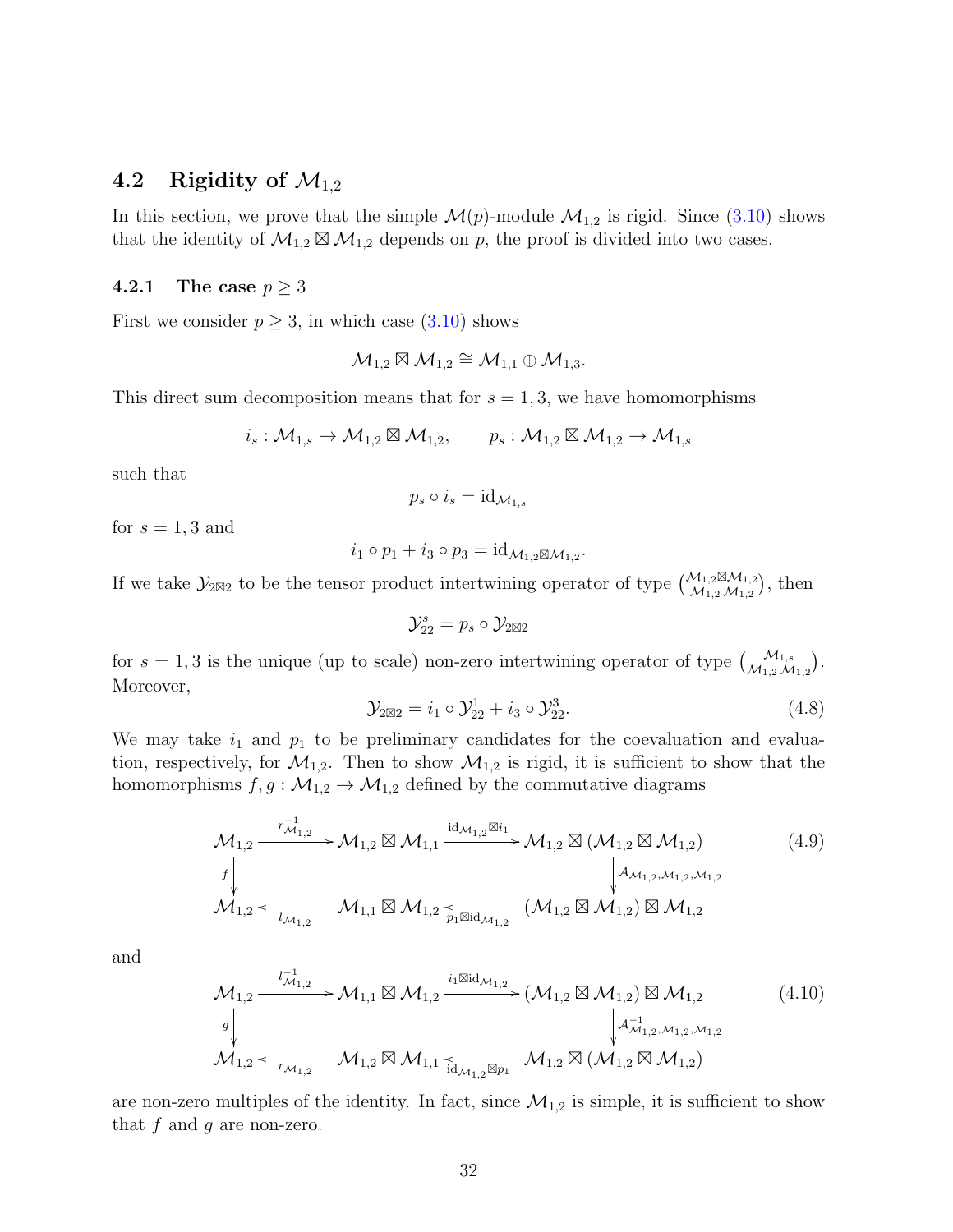To prove  $f \neq 0$ , we need to show that the intertwining operator

$$
\mathcal{Y}_{21}^2 = l_{\mathcal{M}_{1,2}} \circ (p_1 \boxtimes id_{\mathcal{M}_{1,2}}) \circ \mathcal{A}_{\mathcal{M}_{1,2},\mathcal{M}_{1,2}} \circ (id_{\mathcal{M}_{1,2}} \boxtimes i_1) \circ \mathcal{Y}_{2 \boxtimes 1}
$$
  
=  $l_{\mathcal{M}_{1,2}} \circ (p_1 \boxtimes id_{\mathcal{M}_{1,2}}) \circ \mathcal{A}_{\mathcal{M}_{1,2},\mathcal{M}_{1,2}} \circ \mathcal{Y}_{2 \boxtimes (2 \boxtimes 2)} \circ (id_{\mathcal{M}_{1,2}} \otimes i_1)$ 

of type  $\binom{\mathcal{M}_{1,2}}{\mathcal{M}_{1,1}}$  is non-zero. For this, it is sufficient to show that

$$
\langle v',\mathcal{Y}_{21}^2(v,1)\mathcal{Y}_{22}^1(v,x)v\rangle\neq 0
$$

for non-zero highest weight vectors  $v \in M_{1,2}$ ,  $v' \in M'_{1,2} \cong M_{1,2}$ , and for some  $x \in \mathbb{R}$ such that  $1 > x > 1 - x > 0$ . We define the intertwining operator  $\mathcal{Y}_{23}^2$  of type  $\begin{pmatrix} \mathcal{M}_{1,2} \\ \mathcal{M}_{1,2} \mathcal{M}_{1,3} \end{pmatrix}$ similarly, using  $i_3$  instead of  $i_1$ . Then we use  $(4.8)$  to calculate

$$
\langle v', \mathcal{Y}_{21}^{2}(v,1)\mathcal{Y}_{22}^{1}(v,x)v\rangle + \langle v', \mathcal{Y}_{23}^{2}(v,1)\mathcal{Y}_{22}^{3}(v,x)v\rangle
$$
  
\n
$$
= \langle v', \overline{l_{\mathcal{M}_{1,2}} \circ (p_{1} \boxtimes id_{\mathcal{M}_{1,2}}) \circ \mathcal{A}_{\mathcal{M}_{1,2},\mathcal{M}_{1,2}} (\mathcal{Y}_{2} \boxtimes (v,1)\mathcal{Y}_{2} \boxtimes (v,x)v)\rangle
$$
  
\n
$$
= \langle v', \overline{l_{\mathcal{M}_{1,2}} \circ (p_{1} \boxtimes id_{\mathcal{M}_{1,2}}) (\mathcal{Y}_{2} \boxtimes 2} (\mathcal{Y}_{2} \boxtimes (v,1-x)v,x)v)\rangle
$$
  
\n
$$
= \langle v', \overline{l_{\mathcal{M}_{1,2}} (\mathcal{Y}_{1} \boxtimes 2} (\mathcal{Y}_{22}^{1}(v,1-x)v,x)v)\rangle
$$
  
\n
$$
= \langle v', \overline{l_{\mathcal{M}_{1,2}} (\mathcal{Y}_{22}^{1}(v,1-x)v,x)v)\rangle
$$
  
\n
$$
= \langle v', \mathcal{Y}_{\mathcal{M}_{1,2}} (\mathcal{Y}_{22}^{1}(v,1-x)v,x)v)\rangle.
$$
 (4.11)

Now by Proposition [4.1.2,](#page-27-3) both sides of  $(4.11)$  are solutions to  $(4.3)$ . Moreover, since

$$
\mathcal{Y}_{22}^{s}(v,x)v \in x^{h_{1,s}-2h_{1,2}}\mathcal{M}_{1,2}[[x]] = \begin{cases} x^{1-3/2p}\mathcal{M}_{1,2}[[x]] & \text{if } s=1\\ x^{1/2p}\mathcal{M}_{1,2}[[x]] & \text{if } s=3 \end{cases}
$$

we have

<span id="page-32-0"></span>
$$
\langle v', \mathcal{Y}_{23}^2(v, 1)\mathcal{Y}_{22}^3(v, x)v \rangle = c_1\varphi_1(x)
$$
  

$$
\langle v', \mathcal{Y}_{21}^2(v, 1)\mathcal{Y}_{22}^1(v, x)v \rangle = c_2\varphi_2(x)
$$

for  $c_1, c_2 \in \mathbb{C}$ , using the notation of the previous subsection.

We can be more precise about the series expansion of  $\mathcal{Y}_{22}^1$ : since  $\mathcal{M}_{1,2}$  is simple and self-contragredient,  $\mathcal{Y}_{22}^1$  is necessarily related to  $Y_{\mathcal{M}_{1,2}}$  by the skew-symmetry and adjoint intertwining operators of [\[HLZ2\]](#page-62-12). In particular,

$$
\mathcal{Y}_{22}^1(v, x)v \in x^{-2h_{1,2}}\left( \langle e^{(2r+1)\pi i L(0)}v, v \rangle \mathbf{1} + x \mathbb{C}[[x]] \right)
$$

for some  $r \in \mathbb{Z}$ , where  $\langle \cdot, \cdot \rangle$  is a non-degenerate invariant bilinear form on  $\mathcal{M}_{1,2}$ . Then it follows that

$$
\langle v', Y_{\mathcal{M}_{1,2}}(\mathcal{Y}_{22}^1(v, 1-x)v, x)v \rangle \in (1-x)^{-2h_{1,2}} \left( \langle v', v \rangle \langle e^{(2r+1)\pi i L(0)}v, v \rangle + (1-x)\mathbb{C}[[1-x]] \right),
$$

which means that if we choose v and  $v'$  to be non-zero, then the right side of  $(4.11)$  is a non-zero multiple  $d\psi_2(x)$ . Now in the case  $p \geq 4$ , we can solve  $(4.5)$  and  $(4.6)$  to show that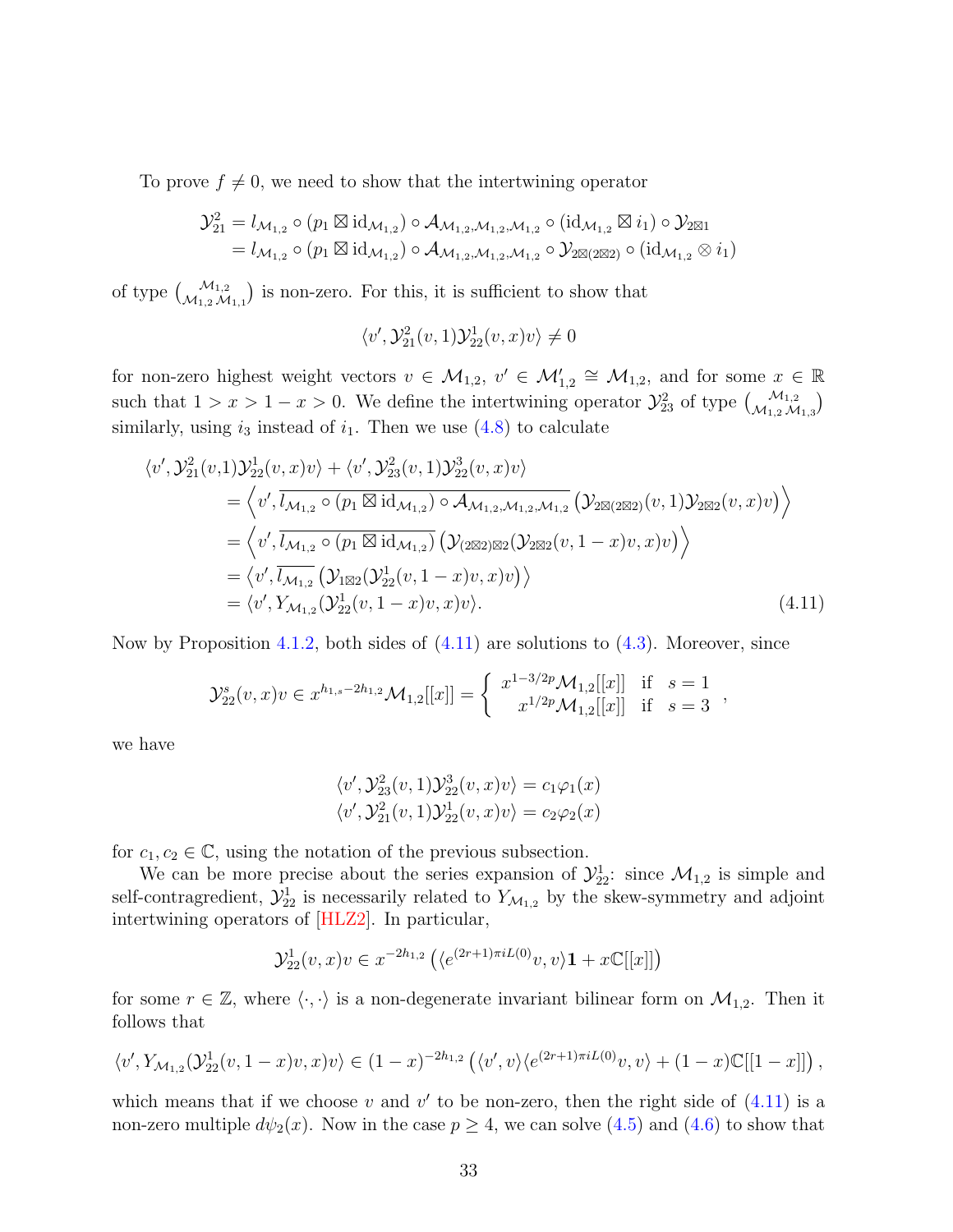$c_2 = -\frac{d}{2\cos(\theta)}$  $\frac{d}{2\cos(\pi/p)} \neq 0$ , which means  $\mathcal{Y}_{21}^2 \neq 0$ , as required. For  $p = 3$ , [\(4.5\)](#page-30-1) and [\(4.6\)](#page-30-2) show that  $\varphi_1(x) = \psi_1(x)$  for  $1 > x > 1 - x > 0$ , so that  $(4.11)$  amounts to

$$
\langle v', \mathcal{Y}_{21}^2(v,1)\mathcal{Y}_{22}^1(v,x)v\rangle = -c_1\psi_1(x) + d\psi_2(x).
$$

Since  $\psi_1(x)$ ,  $\psi_2(x)$  are linearly independent on the interval  $(\frac{1}{2}, 1)$  and since  $d \neq 0$ , we again conclude  $\mathcal{Y}_{21}^2 \neq 0$ . This proves that f in [\(4.9\)](#page-31-1) is non-zero. The proof that g in [\(4.10\)](#page-31-2) is non-zero is similar, so  $\mathcal{M}_{1,2}$  is rigid when  $p \geq 3$ .

#### **4.2.2** The case  $p = 2$

Now for  $p = 2$ ,  $\mathcal{M}_{1,2} = \mathcal{F}_{\alpha_{1,2}}$  is an irreducible Fock module, and we have a surjective intertwining operator of type  $\binom{\mathcal{F}_{\alpha_{0,1}}}{\mathcal{M}_{1,2}\mathcal{M}_{1,2}}$ , which induces a surjective homomorphism

$$
p_1: \mathcal{M}_{1,2} \boxtimes \mathcal{M}_{1,2} \to \mathcal{F}_{\alpha_{0,1}} \to \mathcal{M}_{1,1}.
$$

Since  $\mathcal{M}_{1,2}$  is irreducible, this means  $\mathcal{M}_{1,2}$  is self-contragredient, and the intertwining operator  $\mathcal{Y}_{22}^1 = p_1 \circ \mathcal{Y}_{2 \boxtimes 2}$  must be related to  $Y_{\mathcal{M}_{1,2}}$  by skew-symmetry and adjoints. In particular, if  $v \in M_{1,2}$  is a lowest-conformal-weight vector, then

<span id="page-33-0"></span>
$$
\mathcal{Y}_{22}^1(v, x)v = e^{-(2r+1)h_{1,2}} \langle v, v \rangle \mathbf{1} \, x^{-2h_{1,2}} + \dots \tag{4.12}
$$

for some  $r \in \mathbb{Z}$  and non-degenerate invariant bilinear form  $\langle \cdot, \cdot \rangle$  on  $\mathcal{M}_{1,2}$ . We can rescale v and/or  $p_1$  so that the coefficient of  $x^{-2h_{1,2}}$  in  $\mathcal{Y}_{22}^1(v,x)v$  is 1. Then let  $\tilde{1}$  denote the coefficient of  $x^{-2h_{1,2}}$  in  $\mathcal{Y}_{2\boxtimes 2}(v, x)v$ , so  $p_1(\tilde{\mathbf{1}}) = 1$ . Since conformal weights of modules in  $\mathcal{C}_{\mathcal{M}(2)}$  are bounded below by  $-\frac{1}{4n}$  $\frac{1}{4p}(p-1)^2 = -\frac{1}{8}$  $\frac{1}{8}$ , the lowest power of x from the coset  $-2h_{1,2} + \mathbb{Z}$  occurring in  $\mathcal{Y}_{2\boxtimes 2}(v, x)v$  is  $x^{-2h_{1,2}}$ .

We have not yet shown that  $\mathcal{M}_{1,2} \boxtimes \mathcal{M}_{1,2} \cong \mathcal{P}_{1,1}$  as in [\(3.10\)](#page-19-0), but we will use  $\mathcal{P}_{1,1}$  to get a coevaluation  $i_1 : \mathcal{M}_{1,1} \to \mathcal{M}_{1,2} \boxtimes \mathcal{M}_{1,2}$ . From the structure of  $\mathcal{P}_{1,1}$  illustrated in [\(3.13\)](#page-25-0), we have an injection  $i_2 : \mathcal{M}_{1,1} \to \mathcal{P}_{1,1}$  and a surjection  $p_2 : \mathcal{P}_{1,1} \to \mathcal{M}_{1,1}$ . The module  $\mathcal{P}_{1,1}$  has a two-dimensional lowest conformal weight space of weight 0, and since  $\mathcal{P}_{1,1}$  is logarithmic,  $(\mathcal{P}_{1,1})_{[0]}$  has a basis  $\{1, L(0)1\}$  such that  $p_2(1) = 1$  and (rescaling  $i_2$  if necessary)  $i_2(1) = L(0)\overline{1}$ . Recall from Corollary [3.3.4](#page-24-1) that  $\mathcal{P}_{1,1}$  is projective in  $\mathcal{C}^0_{\mathcal{M}(2)}$ .

Now let M be the  $\mathcal{M}(2)$ -submodule of  $\mathcal{M}_{1,2} \boxtimes \mathcal{M}_{1,2}$  generated by  $\widetilde{\mathbf{1}}$ . Since

$$
\mathcal{F}_{W(2)}(M) \hookrightarrow \mathcal{F}_{\mathcal{W}(2)}(\mathcal{M}_{1,2} \boxtimes \mathcal{M}_{1,2}) \cong \mathcal{W}_{1,2} \boxtimes_{\mathcal{W}(2)} \mathcal{W}_{1,2}
$$

and  $\mathcal{F}_{W(2)}(\mathcal{M}_{1,1}) \cong W_{1,1}$  are objects of  $\mathcal{C}_{W(2)}, p_1|_M : M \to \mathcal{M}_{1,1}$  is a (surjective) homomorphism in  $\mathcal{C}^0_{\mathcal{M}(2)}$ . Thus because  $\mathcal{P}_{1,1}$  is projective in  $\mathcal{C}^0_{\mathcal{M}(2)}$ , we get a homomorphism  $q: \mathcal{P}_{1,1} \to M \hookrightarrow \mathcal{M}_{1,2} \boxtimes \mathcal{M}_{1,2}$ , and then  $i_1: \mathcal{M}_{1,1} \to \mathcal{M}_{1,2} \boxtimes \mathcal{M}_{1,2}$ , such that the diagram

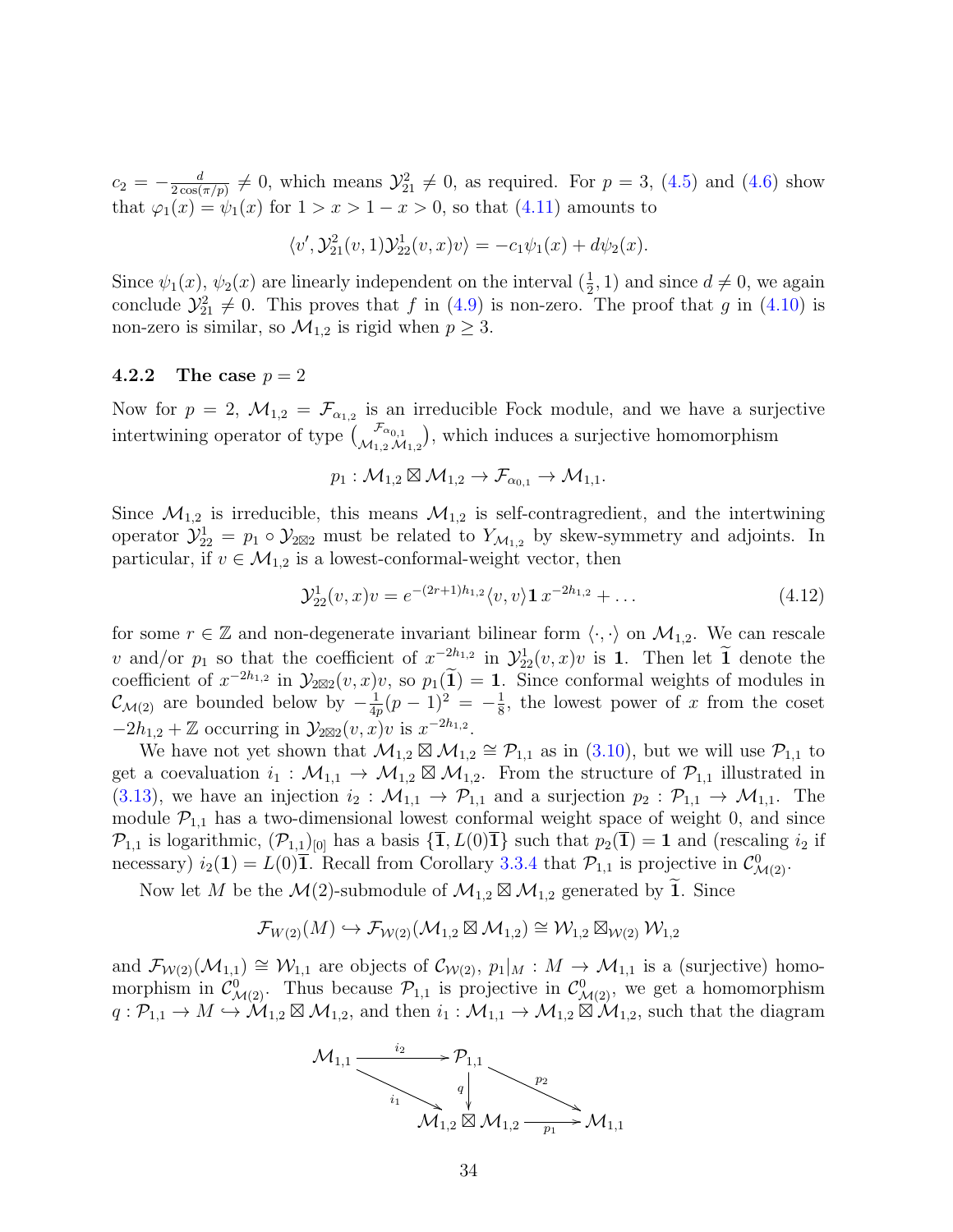commutes. We want to show that  $\mathcal{M}_{1,2}$  is rigid self-dual with evaluation (a multiple of)  $p_1$ and coevaluation  $i_1$ . As in the  $p \geq 3$  case, it suffices to show that the maps f and g defined by the diagrams [\(4.9\)](#page-31-1) and [\(4.10\)](#page-31-2) are non-zero. Here we will focus on showing  $g \neq 0$ , since the proof for  $f$  is similar.

We first show that  $L(0)\tilde{\mathbf{1}} = i_1(\mathbf{1})$ . Note that since  $q(\mathbf{\bar{1}}) = \tilde{\mathbf{1}} + m$  for some  $m \in \text{ker } p_1|_{M_{[0]}}$ , we have

$$
L(0)\widetilde{\mathbf{1}} = q(L(0)\overline{\mathbf{1}}) - L(0)m = i_1(\mathbf{1}) - L(0)m.
$$

So it is sufficient to show that  $L(0)$  ker  $p_1|_{M_{[0]}} = 0$ . Note that because conformal weights of modules in  $\mathcal{C}_{\mathcal{M}(2)}$  are bounded below by  $-\frac{1}{8}$  $\frac{1}{8}$ ,  $M_{[0]}$  is contained in the top level of M and thus is a finite-dimensional module for the Zhu algebra  $A(\mathcal{M}(2))$  computed in [\[Ad1\]](#page-59-2). As an  $A(\mathcal{M}(2))$ -module,  $M_{[0]}$  is generated by 1, and it is spanned by monomials  $H(0)^iL(0)^j1$ since  $\mathcal{M}(2)$  is generated by H and  $\omega$ , and since [H], [ $\omega$ ] commute in  $A(\mathcal{M}(2))$ . Moreover, since  $[H]^2$  in  $A(\mathcal{M}(2))$  equals a polynomial in  $[\omega]$ , and since  $L(0)$  is nilpotent on  $M_{[0]}$ , we may take  $i \leq 1$  and  $j \leq N$  for some  $N \in \mathbb{N}$ . Note that ker  $p_1|_{M_{[0]}}$  is spanned by monomials  $H(0)^i L(0)^j \tilde{\mathbf{1}}$  with  $i + j > 0$ , since the kernel has codimension 1 and since  $L(0)$ ,  $H(0)$  act trivially on  $(\mathcal{M}_{1,1})_{[0]} = \mathbb{C}1$ .

Now we can write

<span id="page-34-0"></span>
$$
q(\mathbf{\bar{1}}) = \sum_{i=0}^{1} \sum_{j=0}^{N} a_{i,j} H(0)^{i} L(0)^{j} \widetilde{\mathbf{1}}
$$
\n(4.13)

with  $a_{0,0} = 1$ . By the relations

$$
L(0)^2\overline{\mathbf{1}} = 0 = H(0)L(0)\overline{\mathbf{1}}
$$

and  $a_{0,0} = 1$ , successive applications of

$$
H(0)L(0)^N, L(0)^N, H(0)L(0)^{N-1}, \ldots, L(0)^2, H(0)L(0)
$$

to both sides of [\(4.13\)](#page-34-0) show that  $H(0)^i L(0)^j \tilde{\mathbf{1}} = 0$  for  $i + j > 1$ . This means that

$$
\ker p_1|_{M_{[0]}} = \operatorname{span} \{L(0)\mathbf{1}, H(0)\mathbf{1}\}
$$

and  $L(0)$  ker  $p_1|_{M_{[0]}} = 0$ , as required.

Now we begin applying the composition in [\(4.10\)](#page-31-2) to a lowest-conformal-weight vector  $v \in \mathcal{M}_{1,2}$ :

$$
(i_1 \boxtimes id_{\mathcal{M}_{1,2}}) \circ l_{\mathcal{M}_{1,2}}^{-1}(v) = (i_1 \boxtimes id_{\mathcal{M}_{1,2}})(\mathcal{Y}_{1 \boxtimes 2}(\mathbf{1},1)v) = \mathcal{Y}_{(2 \boxtimes 2) \boxtimes 2}(i_1(\mathbf{1}),1)v,
$$

where  $\mathcal{Y}_{1\boxtimes 2}$  and  $\mathcal{Y}_{2\boxtimes 2\boxtimes 2}$  are the relevant tensor product intertwining operators. But since  $i_1(1) = L(0)\tilde{1}$  is the coefficient of  $x^{-2h_{1,2}}$  in  $L(0)\mathcal{Y}_{2\boxtimes 2}(v,x)v$ , and since  $x^{-2h_{1,2}}$  is the lowest power of x from the coset  $-2h_{1,2} + \mathbb{Z}$  occurring in  $\mathcal{Y}_{2\boxtimes 2}(v,x)v$ , we see that  $(i_1 \boxtimes id_{\mathcal{M}_{1,2}})$  $l_{\mathcal{M}}^{-1}$  $\overline{\mathcal{M}}_{1,2}(v)$  is the coefficient of  $(1-x)^{-2h_{1,2}}$  in the expansion of

$$
\mathcal{Y}_{(2\boxtimes 2)\boxtimes 2}(L(0)\mathcal{Y}_{2\boxtimes 2}(v,1-x)v,x)v=\mathcal{Y}_{(2\boxtimes 2)\boxtimes 2}(L(0)\mathcal{Y}_{2\boxtimes 2}(v,1-x)v,1-(1-x))v
$$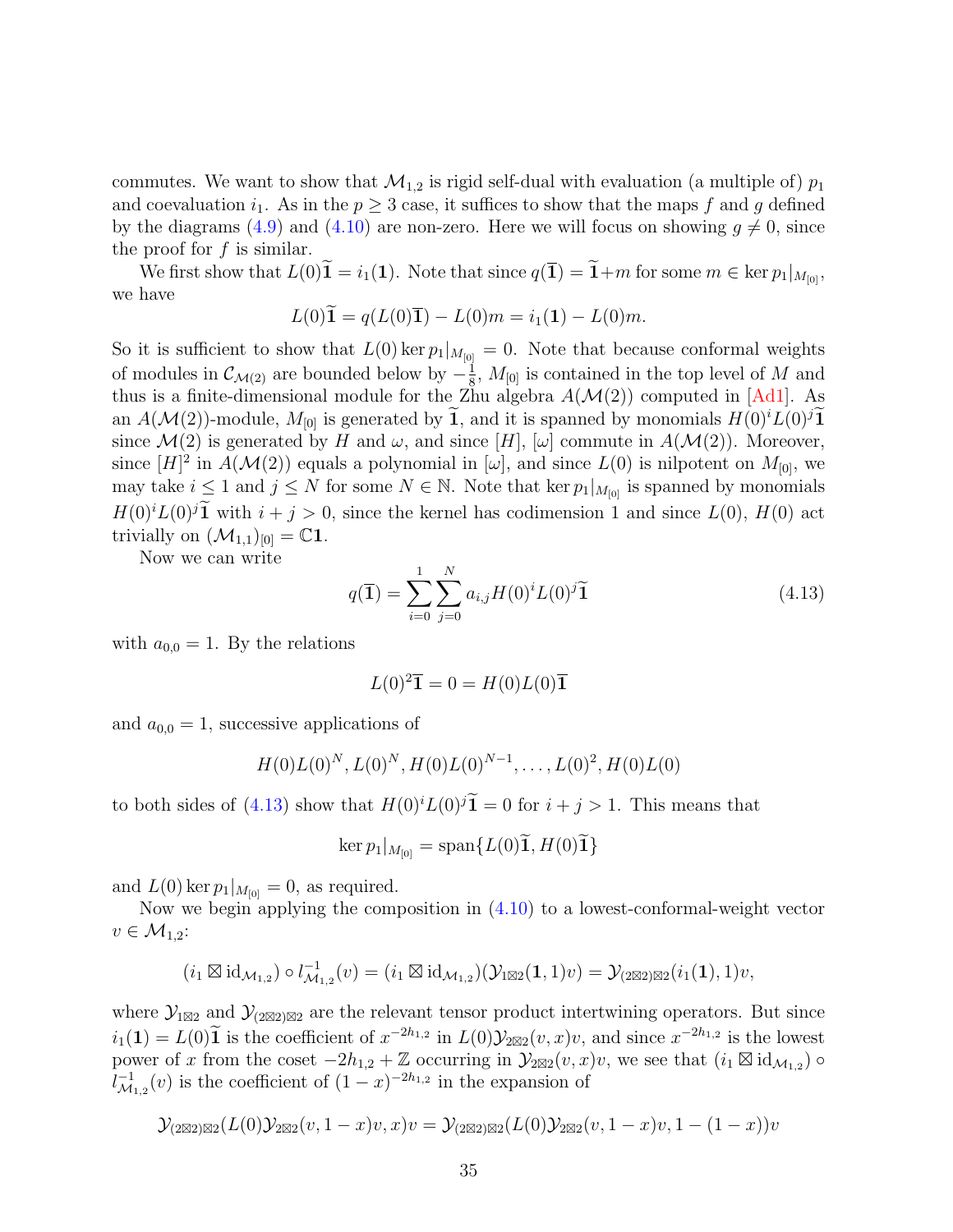as a series in  $1 - x$ . Defining the intertwining operator

$$
\mathcal{Y}^2_{2\boxtimes 2,2}=r_{\mathcal{M}_{1,2}}\circ (\mathrm{id}_{\mathcal{M}_{1,2}}\boxtimes p_1)\circ \mathcal{A}_{\mathcal{M}_{1,2},\mathcal{M}_{1,2},\mathcal{M}_{1,2}}^{-1}\circ \mathcal{Y}_{(2\boxtimes 2)\boxtimes 2}
$$

of type  $\binom{\mathcal{M}_{1,2}}{\mathcal{M}_{1,2}\mathcal{M}_{1,2}}$ , we will thus get  $g \neq 0$  provided the coefficient of  $(1-x)^{-2h_{1,2}}$  in the series expansion of

<span id="page-35-0"></span>
$$
\langle v', \mathcal{Y}_{2\boxtimes 2,2}^2 (L(0) \mathcal{Y}_{2\boxtimes 2}(v, 1-x)v, x) v \rangle \tag{4.14}
$$

is non-zero.

To analyze  $(4.14)$ , we first replace 1 and x with  $z_1$  and  $z_2$ , respectively, and use the  $L(0)$ -commutator formula

$$
L(0)\mathcal{Y}_{2\boxtimes 2}(v,z)v = 2h_{1,2}\mathcal{Y}_{2\boxtimes 2}(v,z)v + z\mathcal{Y}_{2\boxtimes 2}(L(-1)v,z)
$$
(4.15)

(see [\[HLZ2,](#page-62-12) Equation 3.28]) to calculate, for  $|z_1| > |z_2| > |z_1 - z_2| > 0$ ,

$$
\langle v, \mathcal{Y}_{2\boxtimes 2,2}^2 (L(0) \mathcal{Y}_{2\boxtimes 2}(v, z_1 - z_2) v, z_2) v \rangle
$$
  
=  $2h_{1,2} \langle v, \overline{r_{\mathcal{M}_{1,2}} \circ (\mathrm{id}_{\mathcal{M}_{1,2}} \boxtimes p_1) \circ \mathcal{A}_{\mathcal{M}_{1,2},\mathcal{M}_{1,2},\mathcal{M}_{1,2}}^1} (\mathcal{Y}_{2\boxtimes 2}) \boxtimes 2(v, z_1 - z_2) v, z_2) v \rangle$   
+  $(z_1 - z_2) \cdot \langle v, \overline{r_{\mathcal{M}_{1,2}} \circ (\mathrm{id}_{\mathcal{M}_{1,2}} \boxtimes p_1) \circ \mathcal{A}_{\mathcal{M}_{1,2},\mathcal{M}_{1,2},\mathcal{M}_{1,2}}^1} (\mathcal{Y}_{2\boxtimes 2}) \boxtimes 2(\mathcal{Y}_{2\boxtimes 2}(L(-1)v, z_1 - z_2) v, z_2) v) \rangle$   
=  $2h_{1,2} \langle v, \overline{r_{\mathcal{M}_{1,2}} \circ (\mathrm{id}_{\mathcal{M}_{1,2}} \boxtimes p_1)} (\mathcal{Y}_{2\boxtimes (2\boxtimes 2)}(v, z_1) \mathcal{Y}_{2\boxtimes 2}(v, z_2) v) \rangle$   
+  $(z_1 - z_2) \langle v, \overline{r_{\mathcal{M}_{1,2}} \circ (\mathrm{id}_{\mathcal{M}_{1,2}} \boxtimes p_1)} (\mathcal{Y}_{2\boxtimes (2\boxtimes 2)}(L(-1)v, z_1) \mathcal{Y}_{2\boxtimes 2}(v, z_2) v) \rangle$   
=  $(2h_{1,2} + (z_1 - z_2) \partial_{z_1}) \langle v, \overline{r_{\mathcal{M}_{1,2}}} (\mathcal{Y}_{2\boxtimes 1}(v, z_1) \mathcal{Y}_{2\boxtimes}^1(v, z_2) v) \rangle$   
=  $(2h_{1,2} + (z_1 - z_2) \partial_{z_1}) \langle v, \Omega(Y_{\mathcal{M}_{1,2}})(v, z_1) \mathcal{Y}_{2\boxtimes}^1(v, z_2) v \rangle,$ 

where  $\Omega$  represents the skew-symmetry operation on vertex operators. Now, by the  $L(0)$ conjugation formula for intertwining operators and the fact that  $\mathcal{Y}_{22}^1$  is not a logarithmic intertwining operator,

$$
\langle v, \Omega(Y_{\mathcal{M}_{1,2}})(v, z_1)\mathcal{Y}_{22}^1(v, z_2)v \rangle = dz_1^{-2h_{1,2}}\varphi_1(z_2/z_1)
$$

for some  $d \in \mathbb{C}$ , using the notation of the previous subsection. It follows from  $(4.12)$  that  $d \neq 0$ . So now

$$
\langle v, \mathcal{Y}_{2\boxtimes 2,2}^2 (L(0) \mathcal{Y}_{2\boxtimes 2}(v, z_1 - z_2) v, z_2) v \rangle = (2h_{1,2} + (z_1 - z_2) \partial_{z_1}) \left( dz_1^{-2h_{1,2}} \varphi_1(z_2/z_1) \right)
$$
  
= 
$$
dz_2 \left( 2h_{1,2} z_1^{-2h_{1,2}-1} \varphi_1(z_2/z_1) - (z_1 - z_2) z_1^{-2h_{1,2}-2} \varphi_1'(z_2/z_1) \right).
$$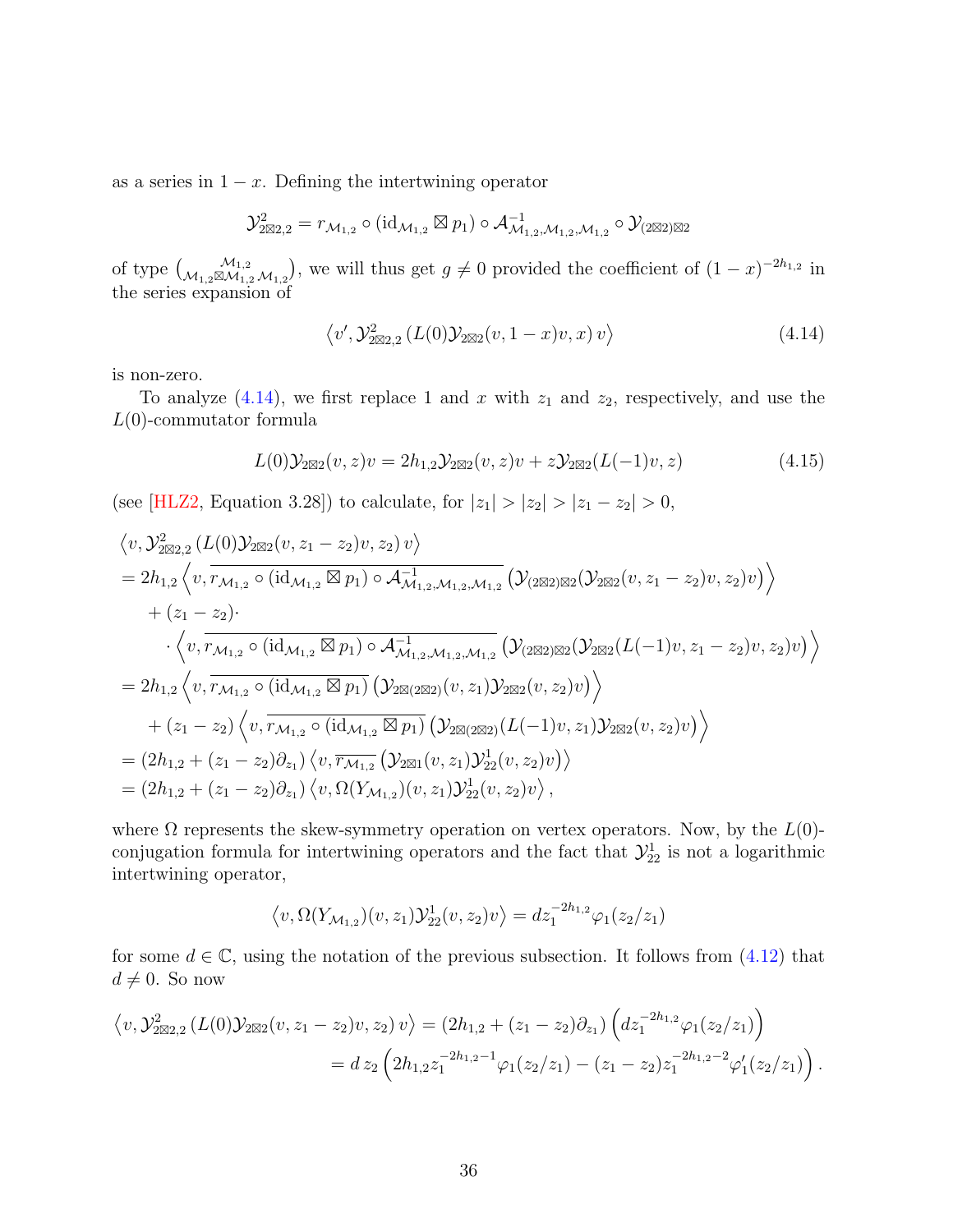Setting  $z_1 = 1$  and  $z_2 = x$  for  $x \in \mathbb{R}$ ,  $1 > x > 1 - x > 0$ , and using [\(4.7\)](#page-30-3), we have

$$
\langle v, \mathcal{Y}_{2\boxtimes 2,2}^2 (L(0) \mathcal{Y}_{2\boxtimes 2}(v, 1-x)v, x) v \rangle = dx \left( 2h_{1,2} - (1-x) \frac{d}{dx} \right) \varphi_1(x)
$$
  
=  $x \left( 2h_{1,2} - (1-x) \frac{d}{dx} \right) (c_1 \psi_1(x) + c_2 \psi_2(x))$   
=  $x \left( 2h_{1,2} - (1-x) \frac{d}{dx} \right) ((c_1 + c_2 \log(1-x)) \varphi_1(1-x) + c_2(1-x)^{-2h_{1,2}} x^{-2h_{1,2}} G(1-x))$ 

where  $c_1 = d \ln 4/\pi$  and  $c_2 = -d/\pi \neq 0$ . We need to expand the right side as a series in  $1 - x$  and show that the coefficient of  $(1 - x)^{-2h_{1,2}}$  is non-zero.

Let us introduce the notation

$$
(1-x)^{-2h_{1,2}}\widetilde{\varphi}_1(1-x) = \varphi_1(1-x)
$$
  

$$
(1-x)^{-2h_{1,2}}\widetilde{G}(1-x) = (1-x)^{-2h_{1,2}}x^{-2h_{1,2}}G(1-x),
$$

so that  $\tilde{\varphi}_1(1-x)$ ,  $\tilde{G}(1-x)$  are power series in  $1-x$ . Thus we have

$$
\langle v, \mathcal{Y}_{2\boxtimes 2,2}^2(L(0)\mathcal{Y}_{2\boxtimes 2}(v, 1-x)v, x) v \rangle
$$
  
=  $x \left(2h_{1,2} - (1-x)\frac{d}{dx}\right) (1-x)^{-2h_{1,2}} \left( (c_1 + c_2 \log(1-x))\widetilde{\varphi}_1(1-x) + c_2 \widetilde{G}(1-x) \right)$   
=  $-x(1-x)^{-2h_{1,2}+1} \frac{d}{dx} \left( (c_1 + c_2 \log(1-x))\widetilde{\varphi}_1(1-x) + c_2 \widetilde{G}(1-x) \right)$   
=  $x(1-x)^{-2h_{1,2}+1} \left( c_2(1-x)^{-1}\widetilde{\varphi}_1(1-x) + (c_1 + c_2 \log(1-x))\widetilde{\varphi}_1'(1-x) + c_2 \widetilde{G}'(1-x) \right)$   
 $\in (1-x)^{-2h_{1,2}} \left( c_2 \widetilde{\varphi}_1(1-x) + (1-x)\mathbb{C}[[1-x]][\log(1-x)] \right).$ 

Since  $c_2 \neq 0$  and  $\widetilde{\varphi}_1(1-x) = x^{-2h_{1,2}} \, {}_2F_1\left(\frac{1}{2}\right)$  $\frac{1}{2}, \frac{1}{2}$  $(\frac{1}{2}, 1; 1-x)$  is a power series in  $1-x$  with constant term 1, it follows that the coefficient of  $(1-x)^{-2h_{1,2}}$  here is indeed non-zero. This completes the proof that  $g \neq 0$ . As mentioned previously, the proof that  $f \neq 0$  is similar: it uses [\(4.7\)](#page-30-3) with  $\psi$  and  $\varphi$  solutions exchanged, which is valid because the basis solutions to [\(4.3\)](#page-27-2) in  $U_1 \cap \mathbb{R}$  and  $U_2 \cap \mathbb{R}$  are related by the substitution  $x \mapsto 1 - x$ . Thus  $\mathcal{M}_{1,2}$  is rigid and self-dual when  $p = 2$ .

#### <span id="page-36-0"></span>**4.2.3** The  $s = p$  case of  $(3.10)$

Now that we know  $\mathcal{M}_{1,2}$  is rigid, we use the projectivity of  $\mathcal{P}_{r,p-1}$  and  $\mathcal{M}_{r,p}$  in  $\mathcal{C}_{\mathcal{M}(p)}^0$  (recall Corollary [3.3.4\)](#page-24-1) to prove the fusion rule  $(3.10)$  for  $s = p$ . Since the tensor product of a rigid object with a projective object in any tensor category is projective (see for example Corollary 2 in the Appendix of [\[KL5\]](#page-63-3)),  $\mathcal{M}_{1,2} \boxtimes \mathcal{M}_{r,p}$  is projective in  $\mathcal{C}^0_{\mathcal{M}(p)}$ . We also have an intertwining operator of type  $\binom{\mathcal{M}_{r,p-1}}{\mathcal{M}_{1,2}\mathcal{M}_{r,p}}$  obtained by restricting and projecting a non-zero intertwining operator among Fock modules. This intertwining operator is surjective at least as long as  $r \leq 0$ , so we get a surjective homomorphism  $p_1 : \mathcal{M}_{1,2} \boxtimes \mathcal{M}_{r,p} \to \mathcal{M}_{r,p-1}$ .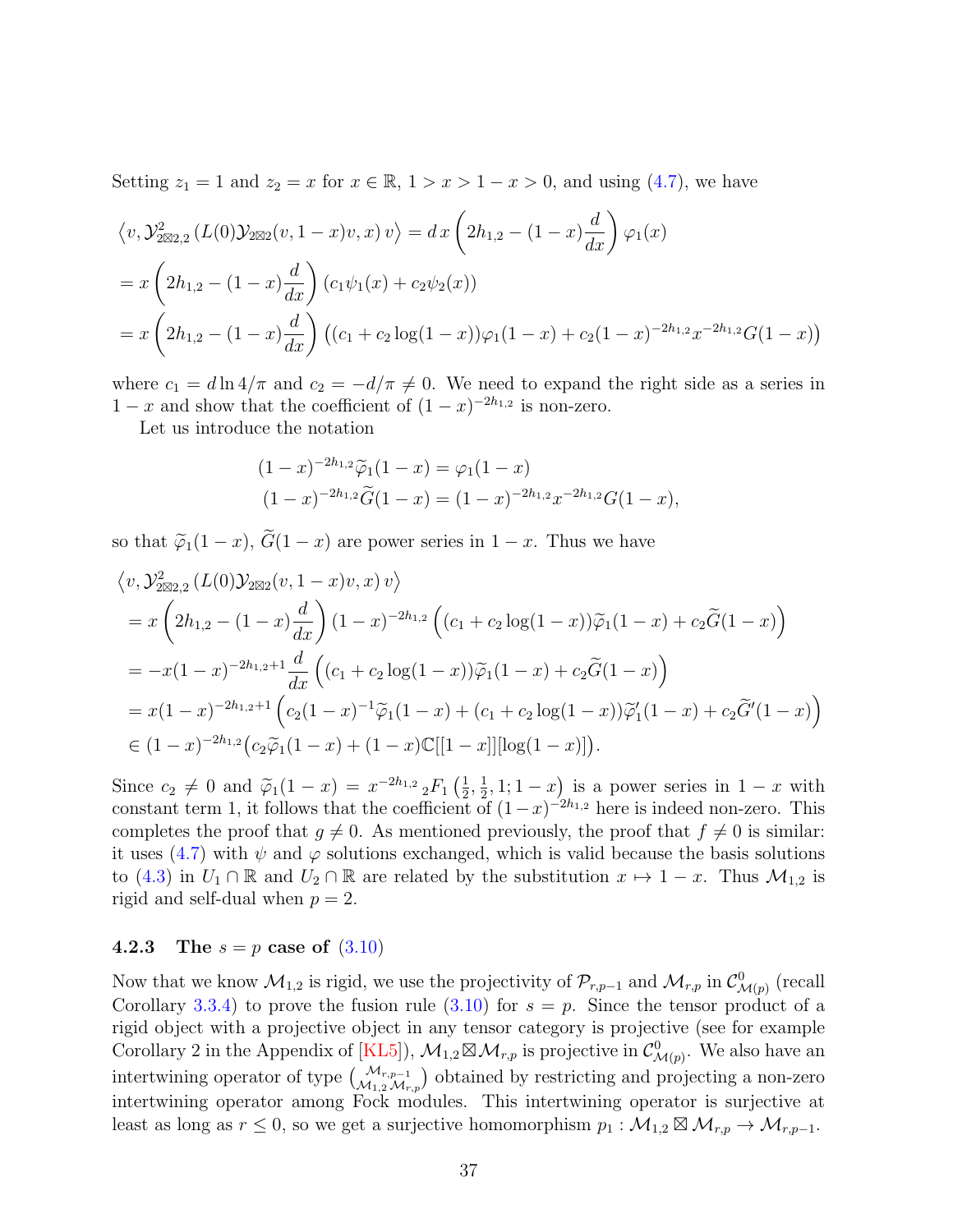Letting  $p_2 : \mathcal{P}_{r,p-1} \to \mathcal{M}_{r,p-1}$  denote a surjective homomorphism, projectivity of  $\mathcal{M}_{1,2} \boxtimes$  $\mathcal{M}_{r,p}$  in  $\mathcal{C}^0_{\mathcal{M}(p)}$  implies the existence of a homomorphism

$$
q: \mathcal{M}_{1,2} \boxtimes \mathcal{M}_{r,p} \to \mathcal{P}_{r,p-1}
$$

such that the diagram



commutes. As  $(\mathcal{P}_{r,p-1}, p_2)$  is a projective cover of  $\mathcal{M}_{r,p-1}$  by Proposition [3.3.5,](#page-25-1) q is surjective. Then projectivity of  $\mathcal{P}_{r,p-1}$  means that  $\mathcal{P}_{r,p-1}$  is a direct summand of  $\mathcal{M}_{1,2} \boxtimes \mathcal{M}_{r,p}$ .

$$
\mathcal{M}_{1,2}\boxtimes \mathcal{M}_{r,p}\cong \mathcal{P}_{r,p-1}\oplus Q
$$

for some submodule Q. But if we induce, we get

$$
\mathcal{R}_{\bar{r},p-1} \cong \mathcal{W}_{1,2} \boxtimes_{\mathcal{W}(p)} \mathcal{W}_{\bar{r},p} \cong \mathcal{F}_{\mathcal{W}(p)}(\mathcal{M}_{1,2}) \boxtimes_{\mathcal{W}(p)} \mathcal{F}_{\mathcal{W}(p)}(\mathcal{M}_{r,p}) \cong \mathcal{F}_{\mathcal{W}(p)}(\mathcal{M}_{1,2} \boxtimes \mathcal{M}_{r,p}) \cong \mathcal{F}_{\mathcal{W}(p)}(\mathcal{P}_{r,p-1}) \oplus \mathcal{F}_{\mathcal{W}(p)}(Q) \cong \mathcal{R}_{\bar{r},p-1} \oplus \mathcal{F}_{\mathcal{W}(p)}(Q).
$$

Since  $\mathcal{R}_{\bar{r},p-1}$  is indecomposable and non-zero, it follows that  $\mathcal{F}_{\mathcal{W}(p)}(Q) = 0$ , and then  $Q = 0$ as well. So

$$
\mathcal{M}_{1,2}\boxtimes \mathcal{M}_{r,p}\cong \mathcal{P}_{r,p-1}.
$$

This proves the  $s = p, r \le 0$  case of  $(3.10)$ , and the  $r > 0$  case then follows from  $(3.3)$  and  $(3.7).$  $(3.7).$ 

## 4.3 Rigidity for simple modules

We now prove that all simple modules  $\mathcal{M}_{r,s}$  in the tensor category  $\mathcal{C}_{\mathcal{M}(p)}$  are rigid, with duals given by the contragredient modules of [\[FHL\]](#page-62-5).

Recall that for a vertex operator algebra  $V$  and a grading-restricted generalized  $V$ module  $W = \bigoplus_{h \in \mathbb{C}} W_{[h]}$ , the contragredient is a module structure on the graded dual  $W' = \bigoplus_{h \in \mathbb{C}} W_{[h]}$  $\bigoplus_{h\in\mathbb{C}}W^*_{[h]}$ . If C is a category of grading-restricted V-modules closed under contragredients, then contragredients define a contravariant functor, with the contragredient of a morphism  $f: W_1 \to W_2$  defined by

$$
\langle f'(w'_2), w_1 \rangle = \langle w'_2, f(w_1) \rangle
$$

for  $w_1 \in W_1$ ,  $w_2 \in W_2'$ . Moreover, for any module W in C, we have a natural isomorphism  $\delta_W : W \to W''$  defined by

 $\langle \delta_W(w), w' \rangle = \langle w', w \rangle$ 

for  $w \in W$ ,  $w' \in W'$ . It is straightforward to prove:

**4.3.1 Proposition.** The contragredient functor on  $C$  is exact, that is, if a sequence of V-modules  $W_1 \xrightarrow{f} W_2 \xrightarrow{g} W_3$  is exact at  $W_2$ , then  $W'_3$  $\stackrel{f'}{\longrightarrow} W_2'$  $x \xrightarrow{g'} W_1'$  is exact at  $W_2'$ .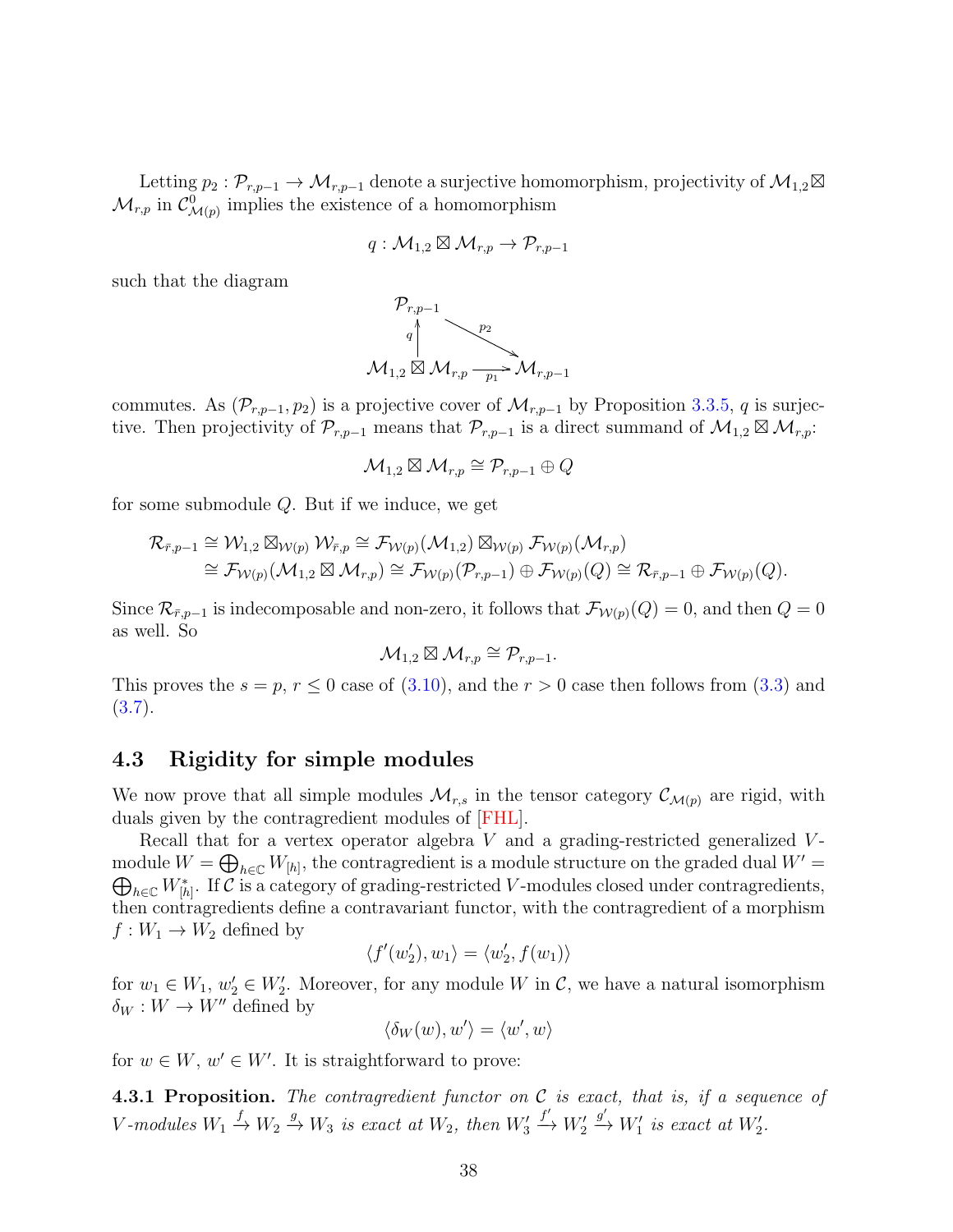We use this proposition to prove:

#### <span id="page-38-0"></span>**4.3.2 Proposition.** The category  $\mathcal{C}_{\mathcal{M}(p)}$  of  $\mathcal{M}(p)$ -modules is closed under contragredients.

*Proof.* Since every module in  $\mathcal{C}_{\mathcal{M}(p)}$  has finite length, we can use induction on length. For the base case, we need to show that the contragredient of  $\mathcal{M}_{r,s}$  for  $r \in \mathbb{Z}, 1 \leq s \leq p$  is isomorphic to some  $\mathcal{M}_{r',s'}$ . Since  $\mathcal{M}'_{r,s}$  is an irreducible  $\mathcal{M}(p)$ -module by [\[FHL,](#page-62-5) Proposition 5.3.2], and since the lowest conformal weight of  $\mathcal{M}'_{r,s}$  agrees with that of  $\mathcal{M}_{r,s}$ , the only other possibility is that  $\mathcal{M}'_{r,s} \cong \mathcal{F}_{\lambda}$  for some  $\lambda \notin L^{\circ}$  such that  $h_{\lambda} = h_{\alpha_{r,s}}$  or  $h_{\lambda} = h_{\alpha_{2-r,s}}$ according as  $r \ge 1$  or  $r \le 0$ . However, we can see from [\(2.2\)](#page-6-1) and [\(2.3\)](#page-7-1) that  $h_{\lambda} = h_{r,s}$  for some  $r \geq 1, 1 \leq s \leq p$  only if

$$
\lambda = ((p-1) \pm (pr - s)) \frac{\alpha}{2p} \in L^{\circ}.
$$

So in fact  $\mathcal{F}_{\lambda} \cong \mathcal{M}'_{r,s}$  for  $\lambda \notin L^{\circ}$  is impossible, proving the base case of the induction.

For the inductive step, suppose M is a module in  $\mathcal{C}_{\mathcal{M}(p)}$  with length  $\ell(M) \geq 2$ . Then we have an exact sequence

$$
0 \to N_1 \to M \to N_2 \to 0
$$

with  $N_1$ ,  $N_2$  modules in  $\mathcal{C}_{\mathcal{M}(p)}$  such that  $\ell(N_1), \ell(N_2) < \ell(M)$ . By Proposition [4.3.2,](#page-38-0) the sequence of  $\mathcal{M}(p)$ -modules

$$
0\to N_2'\to M'\to N_1'\to 0
$$

is also exact, and by the inductive hypothesis,  $N'_1$ ,  $N'_2$  are modules in  $\mathcal{C}_{\mathcal{M}(p)}$ . Thus M', as an extension of two modules in  $\mathcal{C}_{\mathcal{M}(p)}$ , is also a module in  $\mathcal{C}_{\mathcal{M}(p)}$ . П

<span id="page-38-2"></span>**4.3.3 Remark.** By analyzing conformal weights using  $(2.3)$  again, we can see that  $h_{1,s} =$  $h_{r',s'}$  for  $r' \geq 1, 1 \leq s' \leq p$  if and only if  $r' = 1, s' = s$ . This forces  $\mathcal{M}'_{1,s} \cong \mathcal{M}_{1,s}$  for all  $1 \leq s \leq p$ ; in particular,  $\mathcal{M}(p) = \mathcal{M}_{1,1}$  is a self-contragredient vertex operator algebra.

When a category  $\mathcal C$  of grading-restricted generalized modules for a self-contragredient vertex operator algebra V is closed under contragredients and has vertex algebraic braided tensor category structure as in [\[HLZ1\]](#page-62-4)-[\[HLZ8\]](#page-63-1), we have an alternative characterization of the contragredient functor (see for example [\[CKM2\]](#page-61-13)). In particular, the isomorphisms of intertwining operator spaces

$$
\mathcal{V}^W_{V,W}\to \mathcal{V}^W_{W,V}\to \mathcal{V}^{V'}_{W,W'}\to \mathcal{V}^V_{W',W}\to \mathrm{Hom}_V(W'\boxtimes W,V)
$$

for a V-module W in C allow us to identify the vertex operator  $Y_W$  with an evaluation homomorphism  $e_W : W' \boxtimes W \to V$ . The pair  $(W', e_W)$  satisfies the following universal property: for any homomorphism  $f: X \boxtimes W \to V$  in C, there is a unique homomorphism  $\varphi: X \to W'$  such that the diagram

<span id="page-38-1"></span>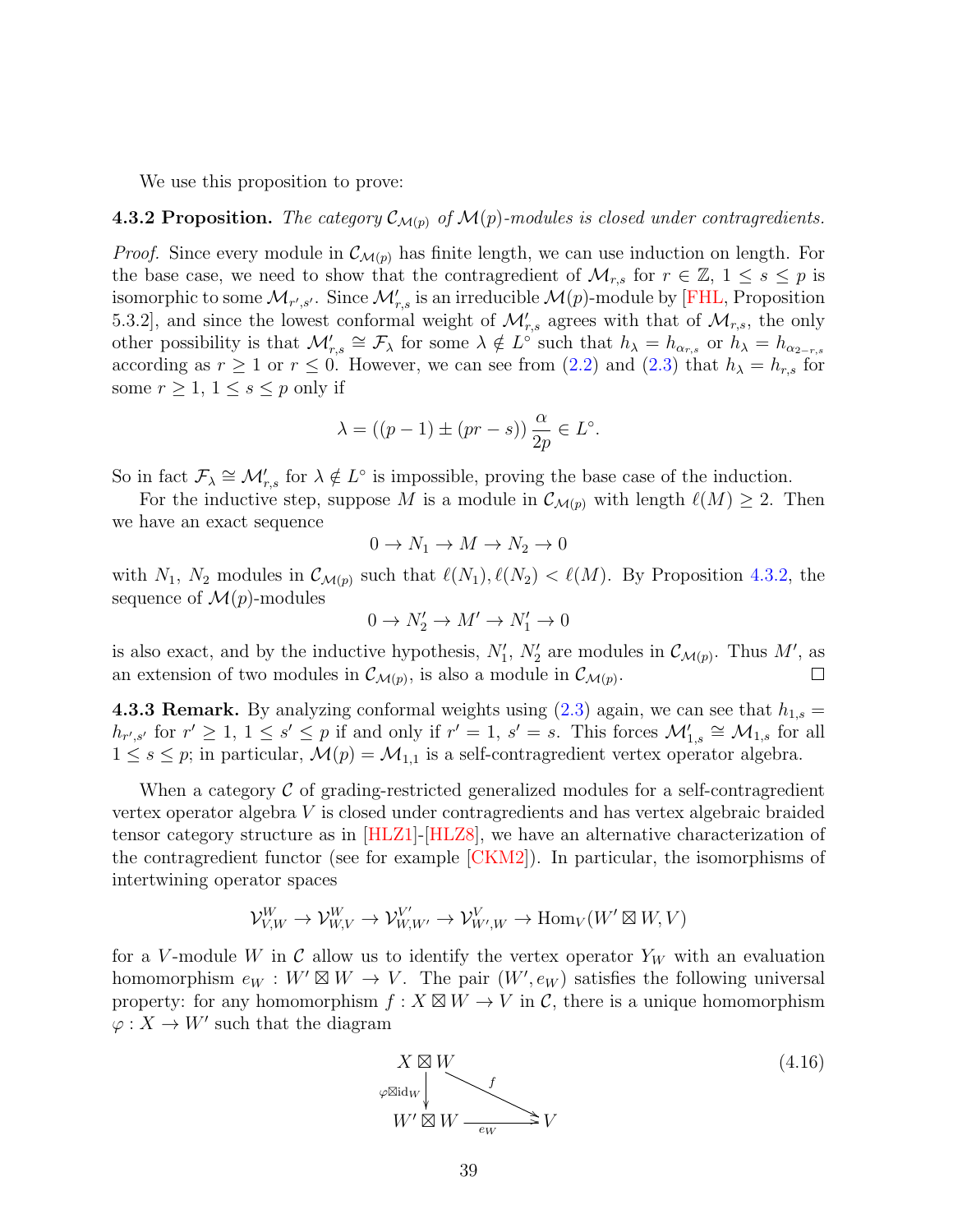commutes. This universal property allows us to characterize contragredient homomorphisms and the ribbon isomorphisms  $\delta_W$  in terms of commutative diagrams:

**4.3.4 Lemma.** Suppose C is a braided tensor category of modules for a self-contragredient vertex operator algebra that is closed under contragredients. Then we can choose the evaluations  $e_W : W' \boxtimes W \to V$  for modules W in C in such a way that:

(1) For any homomorphism  $f: W_1 \to W_2$  in  $\mathcal{C}, f': W_2' \to W_1'$  is the unique homomorphism such that the diagram

<span id="page-39-1"></span>
$$
W_2' \boxtimes W_1 \xrightarrow{\mathrm{id}_{W_2'} \boxtimes f} W_2' \boxtimes W_2
$$
\n
$$
f' \boxtimes \mathrm{id}_{W_1} \downarrow \qquad \qquad \downarrow e_{W_2}
$$
\n
$$
W_1' \boxtimes W_1 \xrightarrow{\phantom{\mathcal{U}_2} \qquad \qquad} V
$$
\n
$$
(4.17)
$$

commutes.

(2) For any module W in  $\mathcal{C}, \delta_W : W \to W''$  is the unique homomorphism such that the diagram

<span id="page-39-2"></span>
$$
W \boxtimes W' \xrightarrow{\mathcal{R}_{W,W'} \circ (\theta_W \boxtimes id_{W'})} W' \boxtimes W
$$
  
\n
$$
\delta_W \boxtimes id_{W'} \downarrow \qquad \qquad \downarrow e_W
$$
  
\n
$$
W'' \boxtimes W' \xrightarrow{e_{W'}} V'
$$
  
\n
$$
V'
$$
  
\n(4.18)

commutes, where  $\theta_W = e^{2\pi i L(0)}$  is the twist on W.

*Proof.* Fix an isomorphism  $\kappa : V' \to V$  and for a module W in C, let  $\mathcal{E}_W \in \mathcal{V}_{W',W}^V$  denote the intertwining operator corresponding to a choice of  $e_W$ , that is,

$$
\mathcal{E}_W = e_W \circ \mathcal{Y}_{W',W}
$$

where  $\mathcal{Y}_{W',W} \in \mathcal{V}_{W',W}^{W' \boxtimes W}$  is the tensor product intertwining operator. Let us choose

$$
\mathcal{E}_W = \kappa \circ \Omega_0(A_0(\Omega(Y_W))),
$$

using the notation of  $[HLZ2]$ , for all modules W in C. A calculation shows that this means  $\mathcal{E}_W$  satisfies

<span id="page-39-0"></span>
$$
\langle v', \mathcal{E}_W(w', x)w \rangle = \langle e^{-x^{-1}L(1)}w', Y_W(e^{xL(1)}\widetilde{\kappa}(v'), x^{-1})e^{-xL(1)}e^{-\pi iL(0)}x^{-2L(0)}w \rangle \tag{4.19}
$$

for  $v' \in V'$ ,  $w' \in W'$ , and  $w \in W$ , where  $\widetilde{\kappa} = \delta_V^{-1}$  $V_V^{-1} \circ \kappa' : V' \to V.$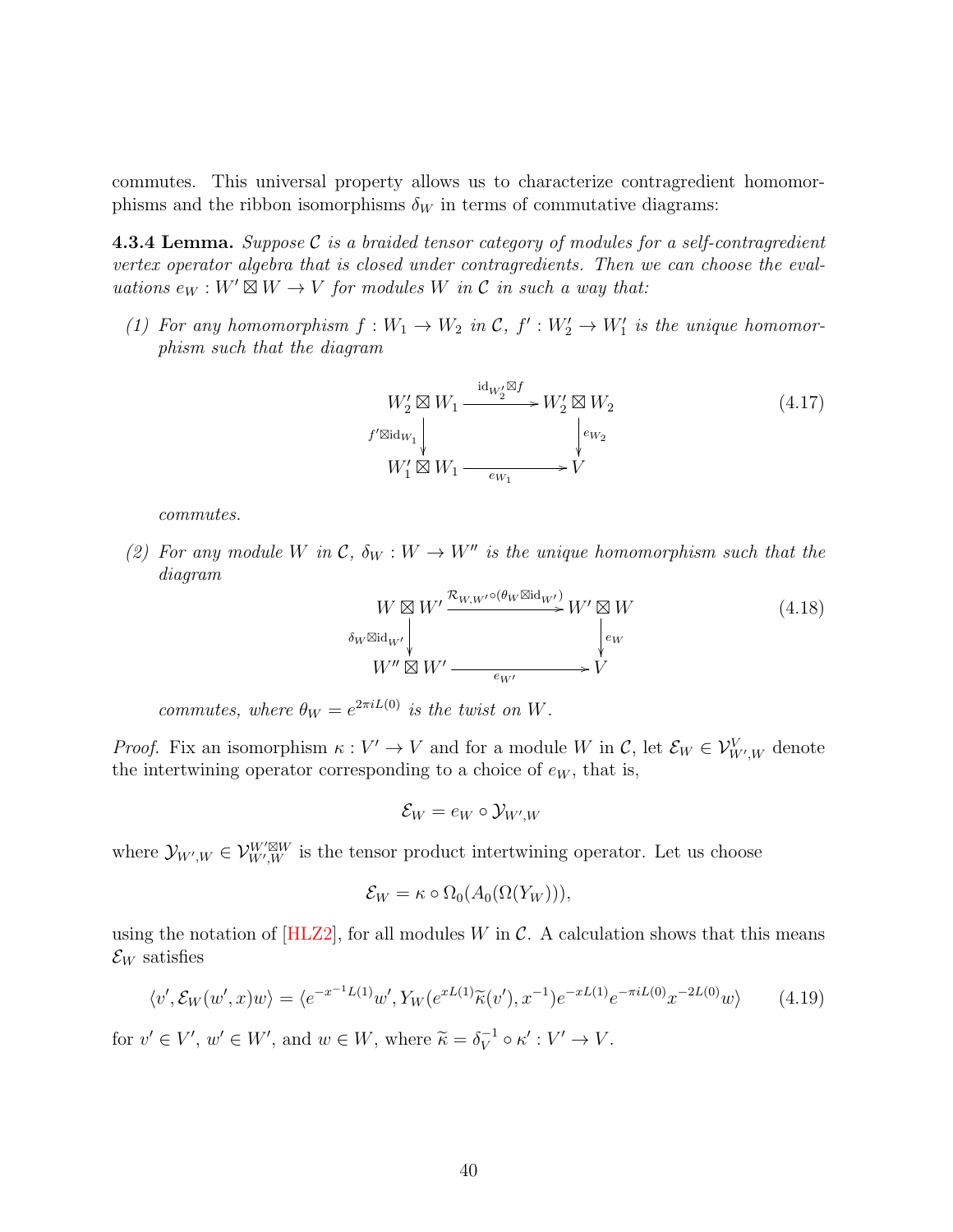Now for a V-homomorphism  $f: W_1 \to W_2$  in C, we use the definitions, [\(4.19\)](#page-39-0), and properties of V -module homomorphisms to calculate

$$
\langle v', (e_{W_1} \circ (f' \boxtimes id_{W_1})) \mathcal{Y}_{W'_2, W_1}(w'_2, x) w_1 \rangle = \langle v', \mathcal{E}_{W_1}(f'(w'_2), x) w_1 \rangle
$$
  
\n
$$
= \langle e^{-x^{-1}L(1)} f'(w'_2), Y_{W_1}(e^{xL(1)} \widetilde{\kappa}(v'), x^{-1}) e^{-xL(1)} e^{-\pi i L(0)} x^{-2L(0)} w_1 \rangle
$$
  
\n
$$
= \langle e^{-x^{-1}L(1)} w'_2, Y_{W_2}(e^{xL(1)} \widetilde{\kappa}(v'), x^{-1}) e^{-xL(1)} e^{-\pi i L(0)} x^{-2L(0)} f(w_1) \rangle
$$
  
\n
$$
= \langle v', \mathcal{E}_{W_2}(w'_2, x) f(w_1) \rangle
$$
  
\n
$$
= \langle v', (e_{W_2} \circ (id_{W'_2} \boxtimes f)) \mathcal{Y}_{W'_2, W_1}(w'_2, x) w_1 \rangle
$$

for  $v' \in V'$ ,  $w'_2 \in W'_2$ , and  $w_1 \in W_1$ . Since the tensor product intertwining operator  $\mathcal{Y}_{W'_2,W_1}$ is surjective, this shows that [\(4.17\)](#page-39-1) commutes.

Now for a module W in  $\mathcal{C}$ , we use the definitions and  $(4.19)$  to calculate

$$
\langle v', (e_W \circ \mathcal{R}_{W,W'} \circ (\theta_W \boxtimes id_{W'})) \mathcal{Y}_{W,W'}(w, x) w' \rangle
$$
  
=  $\langle v', e_W (e^{xL(-1)} \mathcal{Y}_{W',W}(w', e^{\pi i} x) e^{2\pi i L(0)} w) \rangle$   
=  $\langle e^{xL(1)} v', \mathcal{E}_W(w', e^{\pi i} x) e^{2\pi i L(0)} w \rangle$   
=  $\langle e^{x^{-1}L(1)} w', Y_W(\widetilde{\kappa}(v'), -x^{-1}) e^{xL(1)} e^{-\pi i L(0)} x^{-2L(0)} w \rangle$ 

for  $v' \in V'$ ,  $w \in W$ , and  $w' \in W'$ . On the other hand, the definitions and conjugation formulas from [\[FHL,](#page-62-5) Section 5] involving  $L(0)$  and  $L(1)$  imply

$$
\langle v', (e_{W'} \circ (\delta_W \boxtimes id_{W'})) \mathcal{Y}_{W,W'}(w, x) w' \rangle = \langle v', \mathcal{E}_{W'}(\delta_W(w), x) w' \rangle
$$
  
\n
$$
= \langle e^{-x^{-1}} \delta_W(w), Y_{W'}(e^{xL(1)} \widetilde{\kappa}(v'), x^{-1}) e^{-xL(1)} e^{-\pi i L(0)} x^{-2L(0)} w' \rangle
$$
  
\n
$$
= \langle Y_{W'}(e^{xL(1)} \widetilde{\kappa}(v'), x^{-1}) e^{-xL(1)} e^{-\pi i L(0)} x^{-2L(0)} w', e^{-x^{-1}L(1)} w \rangle
$$
  
\n
$$
= \langle e^{-xL(1)} e^{-\pi i L(0)} x^{-2L(0)} w', Y_W(e^{x^{-1}L(1)}(-x^2)^{L(0)} e^{xL(1)} \widetilde{\kappa}(v'), x) e^{-x^{-1}L(1)} w \rangle
$$
  
\n
$$
= \langle e^{-\pi i L(0)} x^{-2L(0)} e^{x^{-1}L(1)} w', Y_W((-x^2)^{L(0)} \widetilde{\kappa}(v'), x) e^{-x^{-1}L(1)} w \rangle
$$
  
\n
$$
= \langle e^{x^{-1}L(1)} w', Y_W(\widetilde{\kappa}(v'), -x^{-1}) e^{xL(1)} e^{-\pi i L(0)} x^{-2L(0)} w \rangle.
$$

Since  $\mathcal{Y}_{W,W'}$  is surjective, this shows that [\(4.18\)](#page-39-2) commutes.

From now on, we assume that we have chosen the evaluations so that the conclusion of the above lemma holds.

 $\Box$ 

If W is a rigid object in a tensor category, then its dual  $W^*$  satisfies the same universal property of the contragredient, with the morphism  $\varphi$  of [\(4.16\)](#page-38-1) given by the composition

$$
X \xrightarrow{r_X^{-1}} X \boxtimes V \xrightarrow{\mathrm{id}_X \boxtimes i_W} X \boxtimes (W \boxtimes W') \xrightarrow{\mathcal{A}_{X,W,W'}} (X \boxtimes W) \boxtimes W' \xrightarrow{f \boxtimes \mathrm{id}_W'} V \boxtimes W' \xrightarrow{l_{W'}} W'.
$$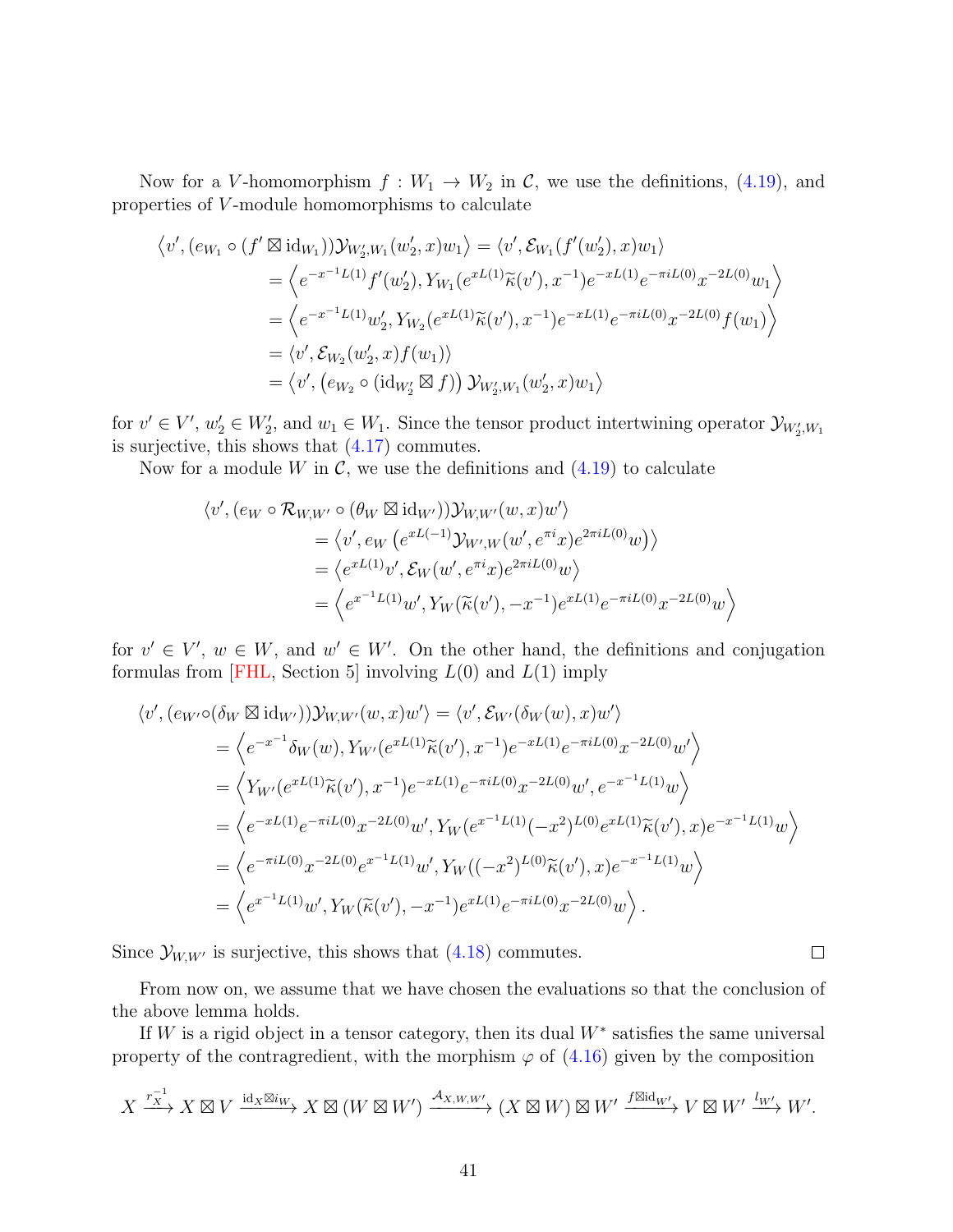Thus if  $\mathcal C$  is a braided tensor category of modules for a self-contragredient vertex operator algebra V that is closed under contragredients, the dual of a rigid object in  $\mathcal C$  is necessarily its contragredient. The following two lemmas are standard, and we will use them to prove that simple modules in the category  $\mathcal{C}_{\mathcal{M}(p)}$  of  $\mathcal{M}(p)$ -modules are rigid:

<span id="page-41-1"></span>**4.3.5 Lemma.** If  $W_1$  and  $W_2$  are rigid objects in a tensor category, then  $W_1 \boxtimes W_2$  is also rigid (with dual  $W_2^* \boxtimes W_1^*$ ).

<span id="page-41-2"></span>**4.3.6 Lemma.** If C is a braided tensor category of modules for a self-contragredient vertex operator algebra  $V$  that is closed under contragredients, then any direct summand of a rigid module in C is rigid.

*Proof.* Suppose W is a rigid module in C and we have homomorphisms  $q : M \to W$ ,  $p: W \to M$  such that  $p \circ q = \text{id}_M$  for some module M in C. Then it is straightforward to show using [\(4.17\)](#page-39-1) that M is rigid with dual M', evaluation  $e_M = e_W \circ (p' \boxtimes q)$ , and coevaluation  $i_M = (p \boxtimes q') \circ i_W$ .  $\Box$ 

We can now prove:

<span id="page-41-3"></span>**4.3.7 Theorem.** Every simple module  $\mathcal{M}_{r,s}$  in  $\mathcal{C}_{\mathcal{M}(p)}$  is rigid.

*Proof.* Since the modules  $\mathcal{M}_{2n+1,1}$ ,  $n \in \mathbb{Z}$ , and  $\mathcal{M}_{2,1}$  are simple currents, they are rigid. Then for any  $n \in \mathbb{Z}$ , the module  $\mathcal{M}_{2n,1} \cong \mathcal{M}_{2,1} \boxtimes \mathcal{M}_{2n-1,1}$  (from [\(3.9\)](#page-19-1)) is rigid by Lemma [4.3.5.](#page-41-1) Next, the rigidity of  $\mathcal{M}_{1,2}$  from the previous subsection, the fusion rules [\(3.10\)](#page-19-0) for  $2 \leq s \leq p-1$ , and Lemma [4.3.6](#page-41-2) imply that  $\mathcal{M}_{1,s}$  is rigid for each  $1 \leq s \leq p$ . Finally, the fusion rule  $\mathcal{M}_{r,s} \cong \mathcal{M}_{r,1} \boxtimes \mathcal{M}_{1,s}$  from [\(3.3\)](#page-17-0) and [\(3.9\)](#page-19-1) together with Lemma [4.3.5](#page-41-1) imply that every  $\mathcal{M}_{r,s}$  is rigid.  $\Box$ 

## 4.4 Rigidity for finite-length modules

In this subsection, we extend rigidity of simple modules in  $\mathcal{C}_{\mathcal{M}(p)}$  to finite-length modules. This will be a consequence of the following more general theorem that we expect will also be useful for future examples:

<span id="page-41-0"></span>**4.4.1 Theorem.** Assume that V is a self-contragredient vertex operator algebra and C is a category of grading-restricted generalized V -modules such that:

- (1) The category  $\mathcal C$  is closed under submodules, quotients, and contragredients, and every module in C has finite length.
- (2) The category C has braided tensor category structure as in  $[HLZ8]$ .
- (3) Every simple module in C is rigid.

Then C is a rigid tensor category.

As we have verified the conditions of the theorem in Theorem [3.3.2,](#page-22-1) Proposition [4.3.2,](#page-38-0) and Theorem [4.3.7,](#page-41-3) we get: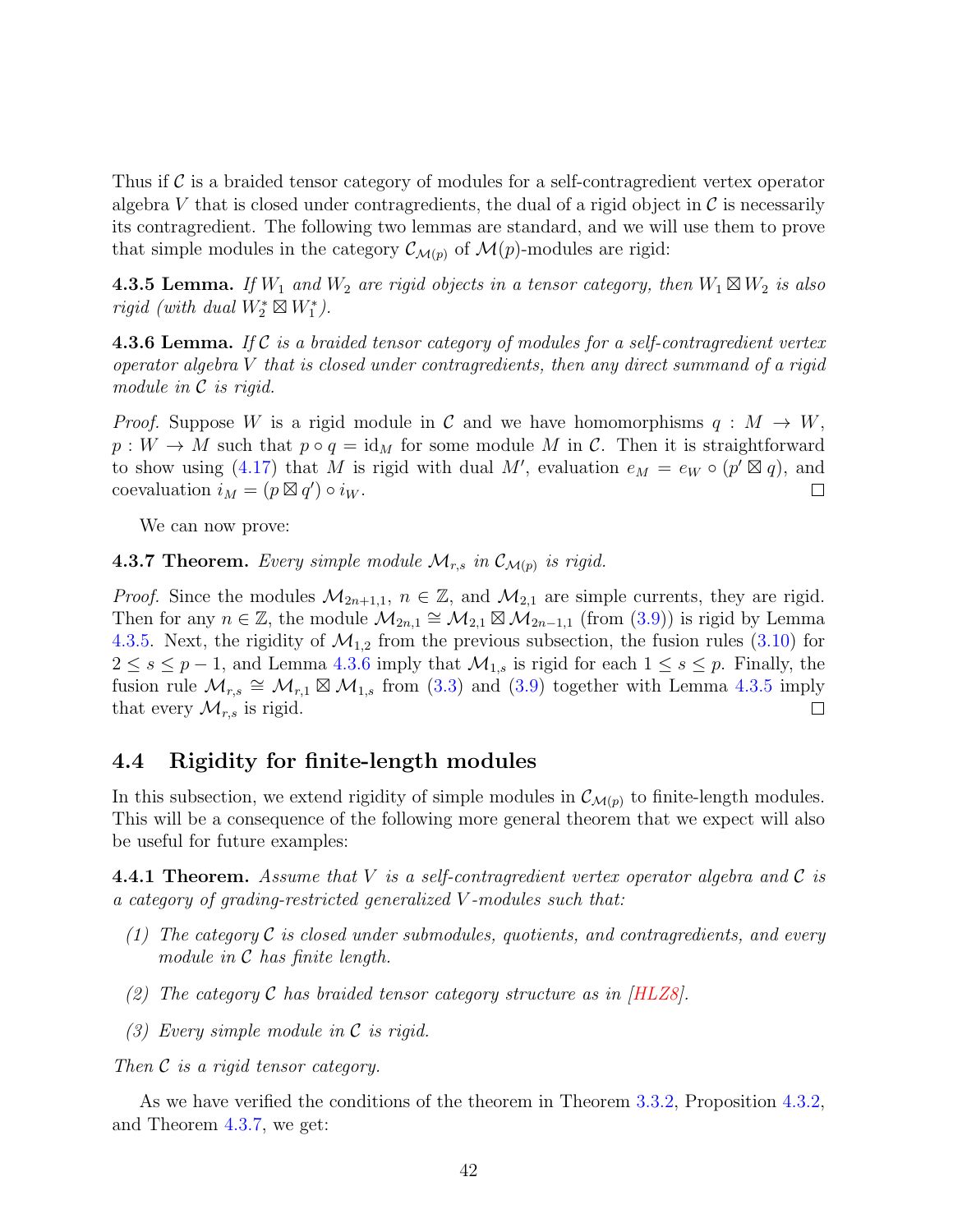**4.4.2 Corollary.** The tensor category  $\mathcal{C}_{\mathcal{M}(p)}$  is rigid; moreover, it is a braided ribbon tensor category with natural twist isomorphism  $\theta = e^{2\pi i L(0)}$ .

**4.4.3 Corollary.** The category  $C^0_{\mathcal{M}(p)}$  is closed under contragredients; in particular,  $C^0_{\mathcal{M}(p)}$ is a braided ribbon tensor category.

*Proof.* Suppose that M is a module in  $\mathcal{C}^0_{\mathcal{M}(p)}$ , so that  $\mathcal{F}_{\mathcal{W}(p)}(M)$  is in  $\mathcal{C}_{\mathcal{W}(p)}$ . Since M' is a dual of M in  $\mathcal{C}_{\mathcal{M}(p)}$ , it is easy to see that  $\mathcal{F}_{\mathcal{W}(p)}(M')$  is a dual of  $\mathcal{F}_{\mathcal{W}(p)}(M)$  in Rep  $\mathcal{W}(p)$ (see for example [\[CKM1,](#page-60-3) Proposition 2.77]). But since  $\mathcal{C}_{\mathcal{W}(p)}$  is a rigid tensor category,  $\mathcal{F}_{\mathcal{W}(p)}(M)'$  is already a dual of  $\mathcal{F}_{\mathcal{W}(p)}(M)$ . Since duals are unique,  $\mathcal{F}_{\mathcal{W}(p)}(M') \cong \mathcal{F}_{\mathcal{W}(p)}(M)'$ is an object of  $\mathcal{C}_{\mathcal{W}(p)}$ , and therefore M' is an object of  $\mathcal{C}_{\mathcal{M}(p)}^0$ .  $\Box$ 

To prove Theorem [4.4.1,](#page-41-0) we will use the V -homomorphisms

$$
\Phi_{W_1,W_2}: W_2' \boxtimes W_1' \to (W_1 \boxtimes W_2)'
$$

for modules  $W_1, W_2$  in C induced by the universal property of contragredients such that the diagram

$$
\begin{array}{ll}\nW_2' \boxtimes (W_1' \boxtimes (W_1 \boxtimes W_2)) \xrightarrow{\operatorname{id}_{W_2'} \boxtimes \mathcal{A}_{W_1', W_1, W_2}} W_2' \boxtimes ((W_1' \boxtimes W_1) \boxtimes W_2) \\
\downarrow^{\mathcal{A}_{W_2', W_1', W_1 \boxtimes W_2}} & \downarrow^{\mathcal{A}_{W_2', W_1', W_1 \boxtimes W_2}} \\
(W_2' \boxtimes W_1') \boxtimes (W_1 \boxtimes W_2) & \downarrow^{\mathcal{A}_{W_1, W_2} \boxtimes \operatorname{id}_{W_1 \boxtimes W_2}} \\
(W_1 \boxtimes W_2)' \boxtimes (W_1 \boxtimes W_2) \xrightarrow{\operatorname{ev}_{W_1 \boxtimes W_2}} V < < \searrow \\
\end{array}
$$

commutes. These homomorphisms determine a natural transformation:

<span id="page-42-1"></span>**4.4.4 Proposition.** For any homomorphisms  $f_1 : W_1 \to X_1$  and  $f_2 : W_2 \to X_2$  in C, the diagram

$$
X_2' \boxtimes X_1' \xrightarrow{f_2' \boxtimes f_1'} W_2' \boxtimes W_1'
$$
  

$$
\downarrow \Phi_{X_1, X_2} \qquad \qquad \downarrow \Phi_{W_1, W_2}
$$
  

$$
(X_1 \boxtimes X_2)' \xrightarrow{(f_1 \boxtimes f_2)'} (W_1 \boxtimes W_2)'
$$

commutes.

*Proof.* By the universal property of  $((W_1 \boxtimes W_2)', e_{W_1 \boxtimes W_2})$ , it is enough to show that

$$
e_{W_1\boxtimes W_2}\circ([(f_1\boxtimes f_2)'\circ \Phi_{X_1,X_2}]\boxtimes \mathrm{id}_{W_1\boxtimes W_2})=e_{W_1\boxtimes W_2}\circ([ \Phi_{W_1,W_2}\circ (f_2'\boxtimes f_1')]\boxtimes \mathrm{id}_{W_1\boxtimes W_2}).
$$

By [\(4.17\)](#page-39-1), the left side of this equation is

<span id="page-42-0"></span>
$$
e_{X_1 \boxtimes X_2} \circ (\Phi_{X_1, X_2} \boxtimes (f_1 \boxtimes f_2)). \tag{4.20}
$$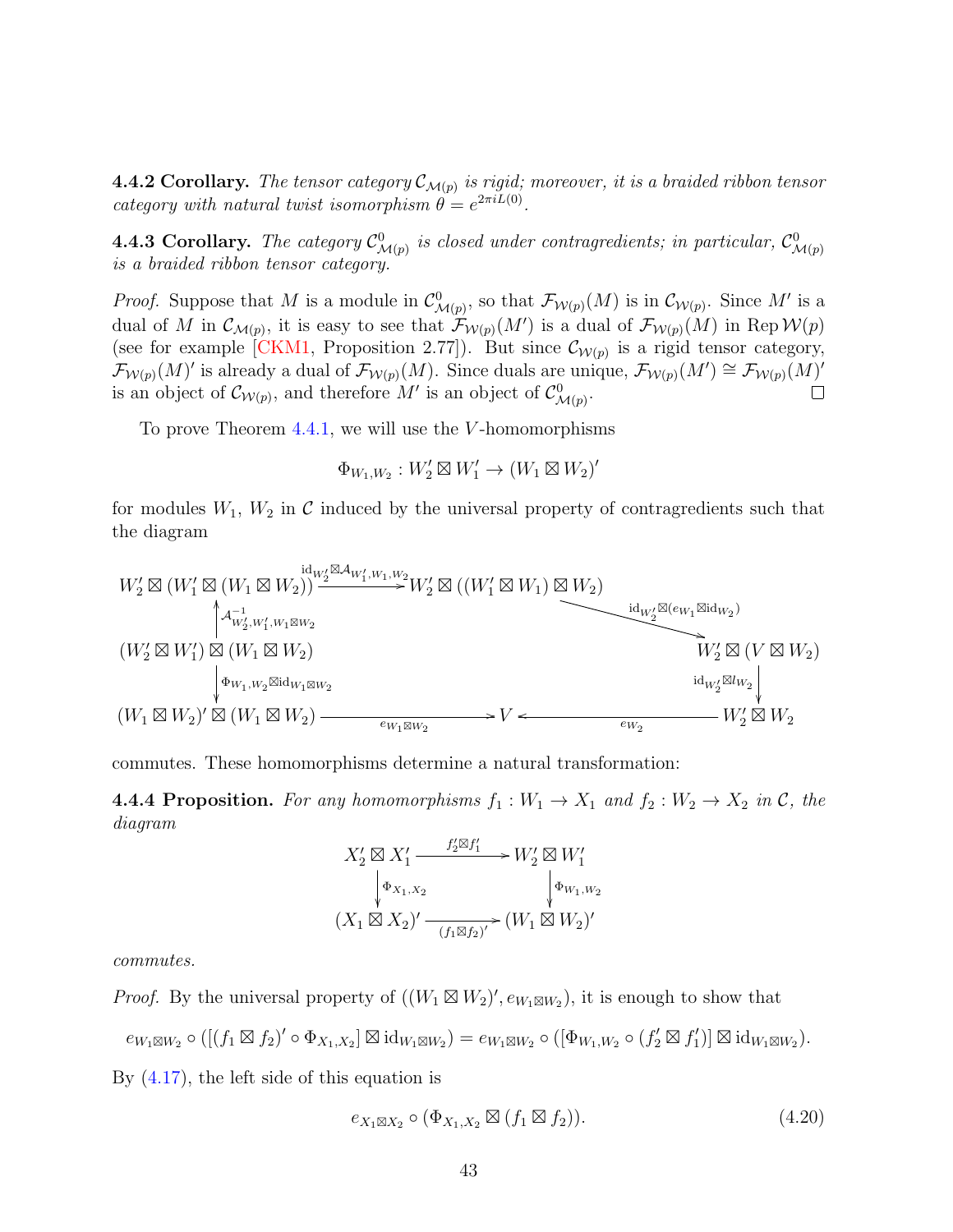The right side is the composition

$$
(X_2' \boxtimes X_1') \boxtimes (W_1 \boxtimes W_2) \xrightarrow{(f_2' \boxtimes f_1') \boxtimes \mathrm{id}_{W_1} \boxtimes W_2} (W_2' \boxtimes W_1') \boxtimes (W_1 \boxtimes W_2)
$$
\n
$$
\xrightarrow{A_{W_2', W_1', W_1 \boxtimes W_2}^{-1}} W_2' \boxtimes (W_1' \boxtimes (W_1 \boxtimes W_2)) \xrightarrow{\mathrm{id}_{W_2'} \boxtimes A_{W_1', W_1, W_2}} W_2' \boxtimes ((W_1' \boxtimes W_1) \boxtimes W_2)
$$
\n
$$
\xrightarrow{\mathrm{id}_{W_2'} \boxtimes (e_{W_1} \boxtimes \mathrm{id}_{W_2})} W_2' \boxtimes (V \boxtimes W_2) \xrightarrow{\mathrm{id}_{W_2'} \boxtimes W_2} W_2' \boxtimes W_2 \xrightarrow{e_{W_2}} V.
$$

It is then straightforward to use the naturality of the associativity and unit isomorphisms applied to  $f_1'$  and  $f_2'$ , the diagram [\(4.17\)](#page-39-1) for  $f_1'$  and  $f_2'$ , naturality of associativity and unit applied to  $f_1$  and  $f_2$ , and the definition of  $\Phi_{X_1,X_2}$  to reduce this to [\(4.20\)](#page-42-0).  $\Box$ 

If  $W_1$  and  $W_2$  are rigid objects of C, then  $\Phi_{W_1,W_2}$  is an isomorphism with inverse given by the composition

$$
(W_1 \boxtimes W_2)' \xrightarrow{\overset{r_{(W_1 \boxtimes W_2)'} }{\operatorname{id}_{(W_1 \boxtimes W_2)'} \otimes (W_1 \boxtimes W_2)'} \boxtimes V} \xrightarrow{\operatorname{id}_{(W_1 \boxtimes W_2)'} \boxtimes i_{W_1}} (W_1 \boxtimes W_2)' \boxtimes (W_1 \boxtimes W_1')
$$
\n
$$
\xrightarrow{\operatorname{id}_{(W_1 \boxtimes W_2)'} \boxtimes (\overset{r_{W_1} \boxtimes id_{W_1'})}{\operatorname{id}_{(W_1 \boxtimes W_2)'} \otimes \operatorname{id}_{W_1'}}} (W_1 \boxtimes W_2)' \boxtimes ((W_1 \boxtimes V) \boxtimes W_1')
$$
\n
$$
\xrightarrow{\operatorname{id}_{(W_1 \boxtimes W_2)'} \boxtimes ((\operatorname{id}_{W_1} \boxtimes i_{W_2}) \boxtimes \operatorname{id}_{W_1'})} (W_1 \boxtimes W_2)' \boxtimes ((W_1 \boxtimes (W_2 \boxtimes W_2')) \boxtimes W_1')
$$
\n
$$
\xrightarrow{\text{assoc.}} ((W_1 \boxtimes W_2)' \boxtimes (W_1 \boxtimes W_2)) \boxtimes (W_2' \boxtimes W_1')
$$
\n
$$
\xrightarrow{e_{W_1 \boxtimes W_2} \boxtimes \operatorname{id}_{W_2' \boxtimes W_1'}} V \boxtimes (W_2' \boxtimes W_1') \xrightarrow{\overset{l_{W_2'} \boxtimes W_1'}} W_2' \boxtimes W_1',
$$

where the arrow marked *assoc*. represents a suitable composition of associativity isomorphisms. Conversely, we have:

<span id="page-43-0"></span>**4.4.5 Proposition.** If  $\Phi_{W,W}$  is an isomorphism, then W is rigid.

*Proof.* Recall the ribbon isomorphism  $\delta_W : W \to W''$  characterized by the commutative diagram [\(4.18\)](#page-39-2). Let us use  $\widetilde{e}_W$  to denote

$$
e_{W'} \circ (\delta_W \boxtimes \mathrm{id}_{W'}) : W \boxtimes W' \to V.
$$

We also define a homomorphism  $\varphi: V \to V'$  such that the diagram



commutes. Now assuming  $\Phi_{W,W}$  is an isomorphism, we define a coevaluation  $i_W : V \to$  $W \boxtimes W'$  by the composition

$$
V\xrightarrow{\varphi}V'\xrightarrow{\widetilde{e}_W'}(W\boxtimes W')'\xrightarrow{\Phi_{W,W'}^{-1}}W''\boxtimes W'\xrightarrow{\delta_W^{-1}\boxtimes\mathrm{id}_{W'}}W\boxtimes W'.
$$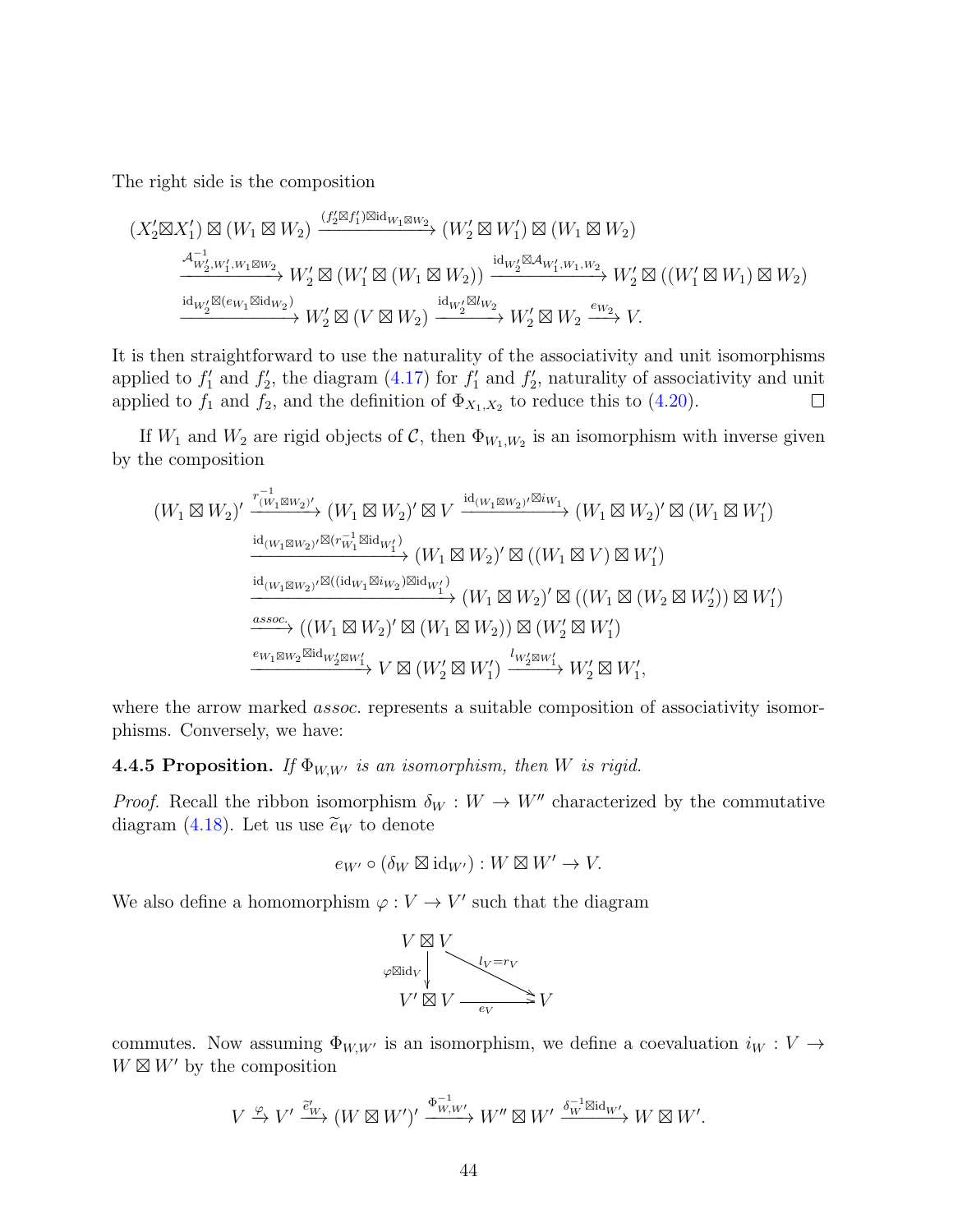To prove rigidity, we need to show that the endomorphism  $\mathfrak{R}_W$  of W defined by the composition

$$
W \xrightarrow{l_W^{-1}} V \boxtimes W \xrightarrow{i_W \boxtimes \mathrm{id}_W} (W \boxtimes W') \boxtimes W \xrightarrow{\mathcal{A}_{W,W',W}^{-1}} W \boxtimes (W' \boxtimes W) \xrightarrow{\mathrm{id}_W \boxtimes e_W} W \boxtimes V \xrightarrow{r_W} W
$$

and the endomorphism  $\mathfrak{R}_{W'}$  of W' defined by the composition

$$
W'\xrightarrow{r_{W'}^{-1}} W' \boxtimes V \xrightarrow{\operatorname{id}_{W'} \boxtimes i_W} W' \boxtimes (W \boxtimes W') \xrightarrow{\mathcal{A}_{W',W,W'}} (W' \boxtimes W) \boxtimes W' \xrightarrow{e_W \boxtimes \operatorname{id}_{W'}} V \boxtimes W' \xrightarrow{l_{W'}} W'
$$

are identities. Since  $\delta_W$  is an isomorphism,  $(W, \tilde{e}_W)$  satisfies the universal property of the contragredient of W'. So  $\mathfrak{R}_W = id_W$  is equivalent to

<span id="page-44-1"></span>
$$
\widetilde{e}_W \circ (\mathfrak{R}_W \boxtimes \mathrm{id}_{W'}) = \widetilde{e}_W. \tag{4.21}
$$

Similarly,  $\mathfrak{R}_{W'} = \mathrm{id}_{W'}$  is equivalent to

<span id="page-44-0"></span>
$$
e_W \circ (\Re_{W'} \boxtimes \mathrm{id}_W) = e_W. \tag{4.22}
$$

Here, we give the details for  $(4.22)$  only, since the proof of  $(4.21)$  is similar but simpler.

We first insert  $\mathcal{R}_{V,W'} \circ \mathcal{R}_{V,W'}^{-1}$  into  $\mathfrak{R}_{W'}$  and apply naturality of the braiding isomorphisms:

$$
\begin{split} W' \xrightarrow{r_{W'}^{-1}} W' \boxtimes V & \xrightarrow{\mathcal{R}_{V,W'}^{-1}} V \boxtimes W' \xrightarrow{(\Phi_{W,W'}^{-1} \circ \tilde{e}_W' \circ \varphi) \boxtimes \mathrm{id}_{W'}} (W'' \boxtimes W') \boxtimes W' \\ \xrightarrow{(\delta_W^{-1} \boxtimes \mathrm{id}_{W'}) \boxtimes \mathrm{id}_{W'}} (W \boxtimes W') \boxtimes W' \xrightarrow{\mathcal{R}_{W \boxtimes W',W'}} W' \boxtimes (W \boxtimes W') \xrightarrow{\mathcal{A}_{W',W,W'}} (W' \boxtimes W) \boxtimes W' \\ \xrightarrow{e_W \boxtimes \mathrm{id}_{W'}} V \boxtimes W' \xrightarrow{l_{W'}} W'. \end{split}
$$

Next we use  $\mathcal{R}_{V,W}^{-1} \circ r_{W'}^{-1} = l_{W'}^{-1}$ , the hexagon axiom, and the naturality of braiding and associativity:

$$
W' \xrightarrow{l_{W'}^{-1} V \boxtimes W'} W' \xrightarrow{(\Phi_{W,W'}^{-1} \circ \tilde{e}'_{W} \circ \varphi) \boxtimes id_{W'}} (W'' \boxtimes W') \boxtimes W' \xrightarrow{\mathcal{A}_{W'',W',W'}^{-1} W'' \boxtimes (W' \boxtimes W')} W'' \boxtimes (W' \boxtimes W')
$$
  
\n $\xrightarrow{\mathrm{id}_{W''} \boxtimes \mathcal{R}_{W',W'}} W'' \boxtimes (W' \boxtimes W') \xrightarrow{\mathcal{A}_{W'',W',W'}} (W'' \boxtimes W') \boxtimes W'$   
\n $\xrightarrow{\mathcal{R}_{W'',W'} \boxtimes id_{W'}} (W' \boxtimes W'') \boxtimes W' \xrightarrow{(\mathrm{id}_{W'} \boxtimes \delta_W^{-1}) \boxtimes id_{W'}} (W' \boxtimes W) \boxtimes W' \xrightarrow{e_W \boxtimes id_{W'}} V \boxtimes W' \xrightarrow{l_{W'}} W'.$ 

Using  $(4.18)$  and the definitions of  $\theta$  and contragredient homomorphisms, we then calculate

$$
\begin{aligned} e_W \circ (\operatorname{id}_{W'} \boxtimes \delta_W^{-1}) \circ \mathcal{R}_{W'',W'} &= e_{W'} \circ (\theta_{W''}^{-1} \boxtimes \operatorname{id}_{W'}) \\ &= e_{W'} \circ ((\theta_{W'}^{-1})' \boxtimes \operatorname{id}_{W'}) = e_{W'} \circ (\operatorname{id}_{W''} \boxtimes \theta_{W'}^{-1}). \end{aligned}
$$

Returning this to the composition and using naturality, we see that  $\mathfrak{R}_{W'}$  is the composition

$$
W' \xrightarrow{\frac{l_{W'}^{-1} \circ \theta_{W'}^{-1}}{w}} V \boxtimes W' \xrightarrow{(\Phi_{W,W'}^{-1} \circ \tilde{e}_{W} \circ \varphi) \boxtimes id_{W'}} (W'' \boxtimes W') \boxtimes W' \xrightarrow{\mathcal{A}_{W'',W',W'}^{-1}} W'' \boxtimes (W' \boxtimes W') \xrightarrow{\mathrm{id}_{W''} \boxtimes \mathcal{R}_{W',W'}} W'' \boxtimes (W'' \boxtimes W') \xrightarrow{\mathrm{id}_{W''} \boxtimes \mathcal{R}_{W',W'}} W'' \boxtimes (W'' \boxtimes W') \xrightarrow{\mathcal{A}_{W'',W',W'}} (W'' \boxtimes W') \boxtimes W' \xrightarrow{e_{W'} \boxtimes id_{W'}} V \boxtimes W' \xrightarrow{l_{W'}} W'.
$$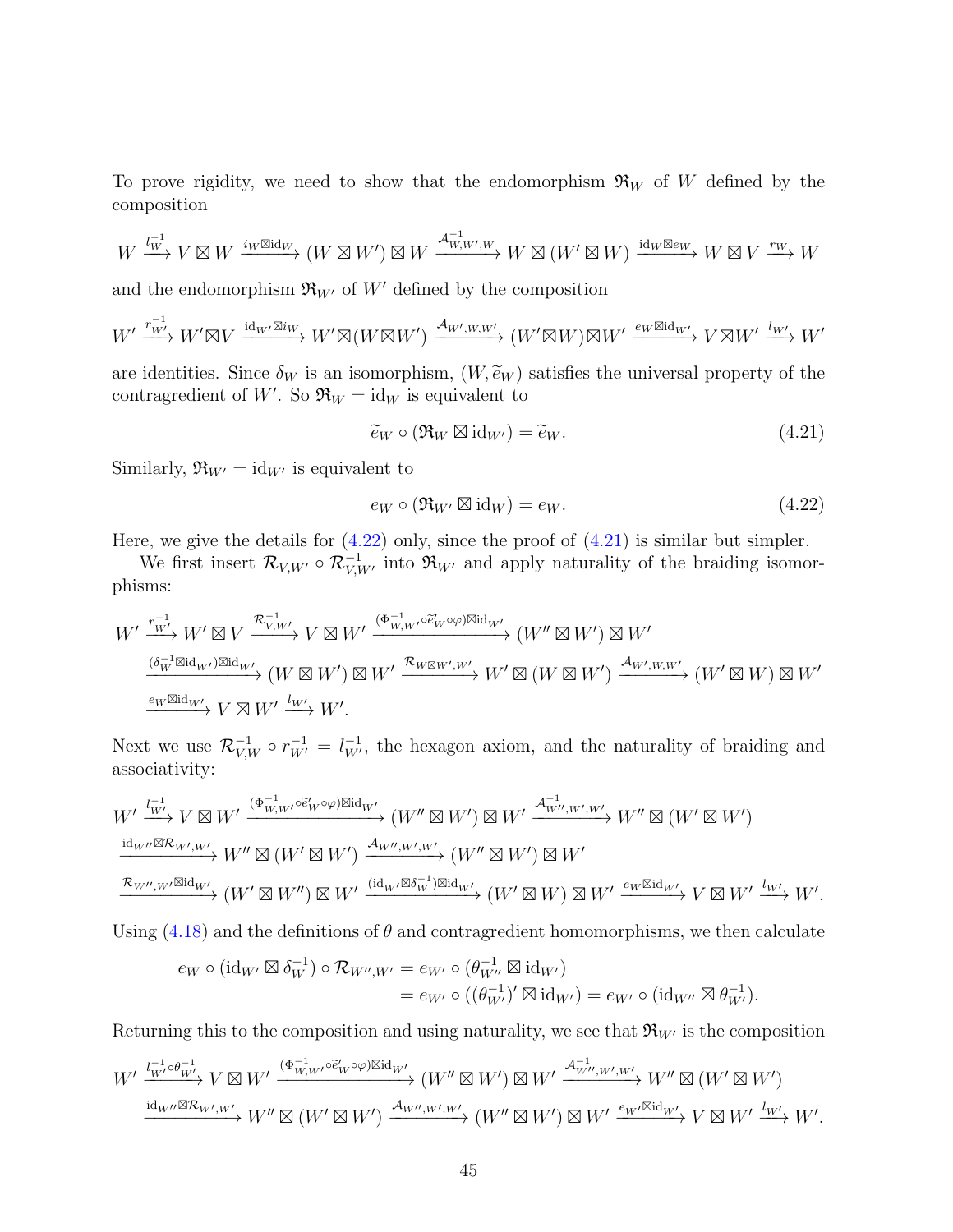Now we begin to analyze  $e_W \circ (\mathfrak{R}_{W'} \boxtimes id_W)$ . We first use

$$
l_{W'}^{-1} \boxtimes \mathrm{id}_W = \mathcal{A}_{V,W',W} \circ (l_{W' \boxtimes W}^{-1})
$$

and naturality of associativity to get

W<sup>0</sup> - W θ −1 W0id<sup>W</sup> −−−−−→ W<sup>0</sup> - W l −1 W0-<sup>W</sup> −−−−→ V - (W<sup>0</sup> - W) (Φ−<sup>1</sup> W,W0◦e<sup>e</sup> 0 <sup>W</sup> ◦ϕ)idW0-W −−−−−−−−−−−−−−→ (W<sup>00</sup> - W<sup>0</sup> ) - (W<sup>0</sup> - W) AW00-W0 ,W0 ,W −−−−−−−−−→ ((W<sup>00</sup> - W<sup>0</sup> ) - W<sup>0</sup> ) - W A −1 W00,W0 ,W0id<sup>W</sup> −−−−−−−−−−→ (W<sup>00</sup> - (W<sup>0</sup> - W<sup>0</sup> )) - W (idW00-RW<sup>0</sup> ,W<sup>0</sup> )id<sup>W</sup> −−−−−−−−−−−−−→ (W<sup>00</sup> - (W<sup>0</sup> - W<sup>0</sup> )) - W AW00,W<sup>0</sup> ,W0id<sup>W</sup> −−−−−−−−−−→ ((W<sup>00</sup> - W<sup>0</sup> ) - W<sup>0</sup> ) - W (eW0idW<sup>0</sup> )id<sup>W</sup> −−−−−−−−−−→ (V - W<sup>0</sup> ) - W <sup>l</sup>W0id<sup>W</sup> −−−−−→ W<sup>0</sup> - W <sup>e</sup><sup>W</sup>−−→ V.

Next, we apply the pentagon axiom to the first two associativity arrows and apply naturality of associativity to  $\mathcal{R}_{W',W'}$ :

$$
\begin{array}{c}\nW' \boxtimes W \xrightarrow{\theta_{W'}^{-1} \boxtimes id_{W}} W' \boxtimes W \xrightarrow{l_{W' \boxtimes W}^{-1} \times V} V \boxtimes (W' \boxtimes W) \\
\xrightarrow{(\Phi_{W,W'}^{-1} \circ \tilde{e}'_{W} \circ \varphi) \boxtimes id_{W' \boxtimes W}} (W'' \boxtimes W' \boxtimes (W' \boxtimes W) \xrightarrow{A_{W'',W',W',W' \boxtimes W}} W'' \boxtimes (W' \boxtimes (W' \boxtimes W)) \\
\xrightarrow{\operatorname{id}_{W''} \boxtimes \mathcal{A}_{W',W',W'}} W'' \boxtimes ((W' \boxtimes W') \boxtimes W) \xrightarrow{\operatorname{id}_{W''} \boxtimes (\mathcal{R}_{W',W'} \boxtimes id_{W})} W'' \boxtimes ((W' \boxtimes W') \boxtimes W) \\
\xrightarrow{\operatorname{id}_{W'',W' \boxtimes W',W}} (W'' \boxtimes (W' \boxtimes W')) \boxtimes W \xrightarrow{\mathcal{A}_{W'',W',W'} \boxtimes id_{W}} ((W'' \boxtimes W') \boxtimes W) \\
\xrightarrow{\operatorname{\ell_{W'} \boxtimes id_{W'}} \boxtimes id_{W}} (V \boxtimes W') \boxtimes W \xrightarrow{l_{W'} \boxtimes id_{W}} W' \boxtimes W \xrightarrow{e_{W}} V.\n\end{array}
$$

Now we insert  $\mathcal{R}_{W,W'} \circ \mathcal{R}_{W,W'}^{-1}$  between the first two associativity isomorphisms and apply various naturalities to the inverse braiding:

$$
W' \boxtimes W \xrightarrow{\mathcal{R}_{W,W'}^{-1}} W \boxtimes W' \xrightarrow{\mathrm{id}_W \boxtimes \theta_{W'}^{-1}} W \boxtimes W' \xrightarrow{\iota_{W \boxtimes W'}^{-1}} V \boxtimes (W \boxtimes W')
$$
\n
$$
\xrightarrow{\left(\Phi_{W,W'}^{-1} \circ \tilde{e}'_{W} \circ \varphi\right) \boxtimes \mathrm{id}_{W \boxtimes W'}} \left(W'' \boxtimes W'\right) \boxtimes (W \boxtimes W') \xrightarrow{\iota_{W'',W',W \boxtimes W'}} W'' \boxtimes (W' \boxtimes (W \boxtimes W'))
$$
\n
$$
\xrightarrow{\mathrm{id}_{W''} \boxtimes (\mathrm{id}_{W'} \boxtimes \mathcal{R}_{W,W'})} W'' \boxtimes (W' \boxtimes (W' \boxtimes W)) \xrightarrow{\mathrm{id}_{W''} \boxtimes \mathcal{A}_{W',W',W}} W'' \boxtimes ((W' \boxtimes W') \boxtimes W)
$$
\n
$$
\xrightarrow{\mathrm{id}_{W''} \boxtimes (\mathcal{R}_{W',W'} \boxtimes \mathrm{id}_W)} W'' \boxtimes ((W' \boxtimes W') \boxtimes W) \xrightarrow{\iota_{W'',W' \boxtimes W',W}} (W'' \boxtimes (W' \boxtimes W')) \boxtimes W
$$
\n
$$
\xrightarrow{\iota_{W'',W',W'} \boxtimes \mathrm{id}_W} ((W'' \boxtimes W') \boxtimes W') \boxtimes W \xrightarrow{\iota_{W'} \boxtimes \mathrm{id}_{W'} \boxtimes \mathrm{id}_W} (V \boxtimes W') \boxtimes W
$$
\n
$$
\xrightarrow{\iota_{W'} \boxtimes \mathrm{id}_W} W' \boxtimes W \xrightarrow{e_W} V.
$$

We apply the hexagon axiom and then the pentagon axiom to the braiding and associativity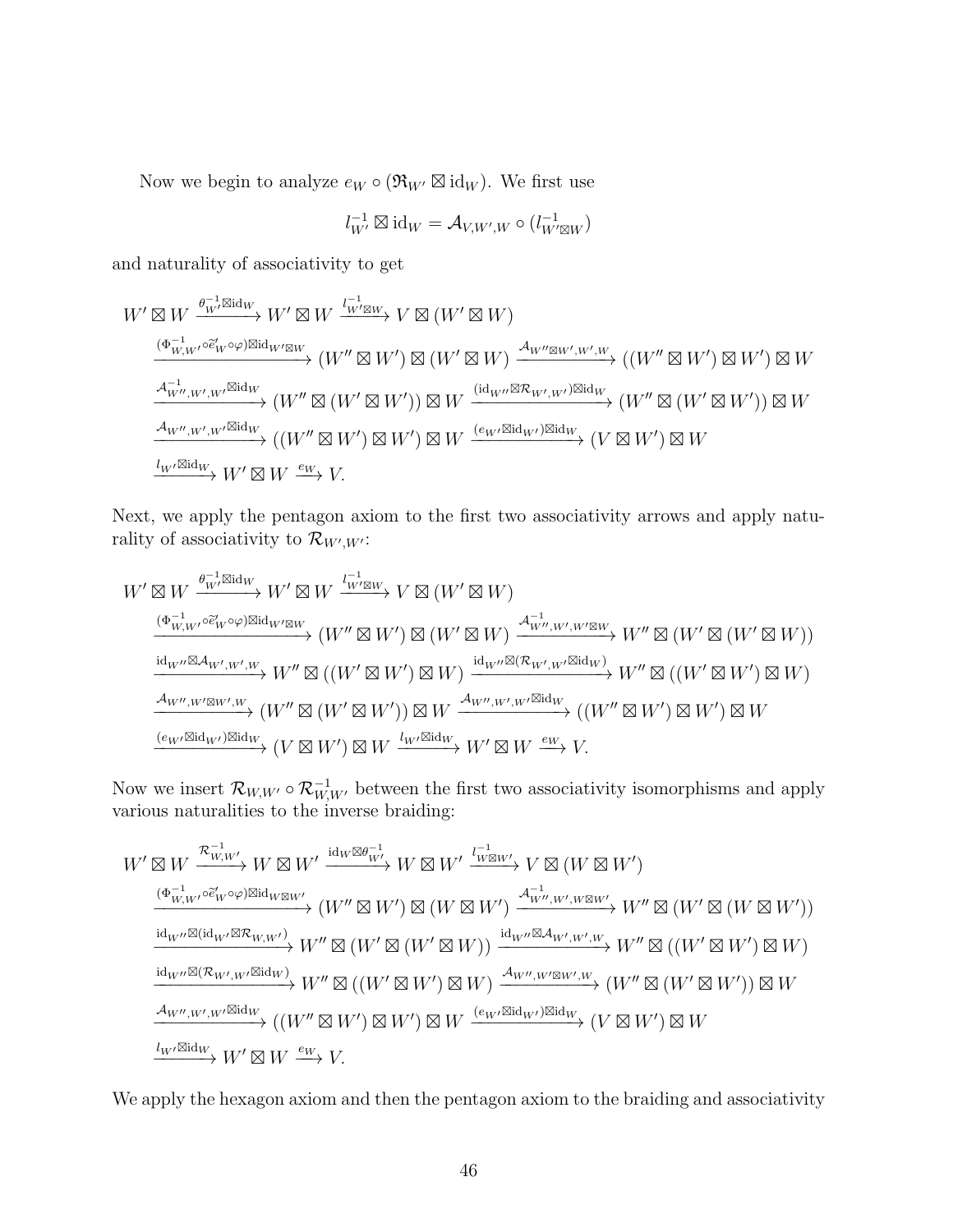isomorphisms in rows three, four, and five:

$$
W' \boxtimes W \xrightarrow{\mathcal{R}_{W,W'}^{-1}} W \boxtimes W' \xrightarrow{\mathrm{id}_{W} \boxtimes \theta_{W'}^{-1}} W \boxtimes W' \xrightarrow{\mathrm{id}_{W} \boxtimes \theta_{W'}^{-1}} V \boxtimes (W \boxtimes W')
$$
  
\n
$$
\xrightarrow{(\Phi_{W,W'}^{-1} \circ \tilde{e}'_{W} \circ \varphi) \boxtimes \mathrm{id}_{W \boxtimes W'}} (W'' \boxtimes W') \boxtimes (W \boxtimes W') \xrightarrow{\mathcal{A}_{W'',W',W \boxtimes W'}} W'' \boxtimes (W' \boxtimes (W \boxtimes W'))
$$
  
\n
$$
\xrightarrow{\mathrm{id}_{W''} \boxtimes \mathcal{A}_{W',W,W'}} W'' \boxtimes ((W' \boxtimes W) \boxtimes W') \xrightarrow{\mathrm{id}_{W''} \boxtimes \mathcal{R}_{W' \boxtimes W, W'}} W'' \boxtimes (W' \boxtimes (W' \boxtimes W'))
$$
  
\n
$$
\xrightarrow{\mathcal{A}_{W'',W',W' \boxtimes W}} (W'' \boxtimes W') \boxtimes (W' \boxtimes W) \xrightarrow{\mathcal{A}_{W'' \boxtimes W',W',W'}} ((W'' \boxtimes W') \boxtimes W')
$$
  
\n
$$
\xrightarrow{(\epsilon_W \boxtimes \mathrm{id}_{W'}) \boxtimes \mathrm{id}_W} (V \boxtimes W') \boxtimes W \xrightarrow{\mathcal{U}_{W'} \boxtimes \mathrm{id}_W} W' \boxtimes W \xrightarrow{\ell_{W'} \boxtimes \mathrm{id}_W} W' \boxtimes W' \boxtimes W \xrightarrow{\epsilon_W} V.
$$
  
\n(4.23)

Now by naturality of associativity and properties of the left unit isomorphisms, the last six arrows reduce to

<span id="page-46-0"></span>
$$
W''\boxtimes((W'\boxtimes W)\boxtimes W')\xrightarrow{\mathrm{id}_{W''}\boxtimes \mathcal{R}_{W'\boxtimes W,W'}} W''\boxtimes(W'\boxtimes(W'\boxtimes W))
$$
  
\n
$$
\xrightarrow{\mathcal{A}_{W'',W',W'\boxtimes W}}(W''\boxtimes W')\boxtimes(W'\boxtimes W)\xrightarrow{e_{W'}\boxtimes \mathrm{id}_{W'\boxtimes W}}V\boxtimes(W'\boxtimes W)
$$
  
\n
$$
\xrightarrow{l_{W'\boxtimes W}}W'\boxtimes W\xrightarrow{e_{W}}V.
$$

Applying naturality of unit, associativity, and braiding isomorphisms to  $e_W$ , we get

$$
W''\boxtimes((W'\boxtimes W)\boxtimes W')\xrightarrow{\mathrm{id}_{W''}\boxtimes(e_W\boxtimes\mathrm{id}_{W'})} W''\boxtimes(V\boxtimes W')\xrightarrow{\mathrm{id}_{W''}\boxtimes\mathcal{R}_{V,W'}}W''\boxtimes(W'\boxtimes V)
$$
  

$$
\xrightarrow{\mathcal{A}_{W'',W',V}} (W''\boxtimes W')\boxtimes V\xrightarrow{e_{W'}\boxtimes\mathrm{id}_V} V\boxtimes V\xrightarrow{l_V=r_V} V.
$$

Using naturality of the right unit isomorphism, and then using the relations between unit, associativity, and braiding isomorphisms, we get

$$
W''\boxtimes ((W'\boxtimes W)\boxtimes W')\xrightarrow{\mathrm{id}_{W''}\boxtimes (e_W\boxtimes \mathrm{id}_{W'})} W''\boxtimes (V\boxtimes W')\xrightarrow{\mathrm{id}_{W''}\boxtimes l_{W'}} W''\boxtimes W'\xrightarrow{e_{W'}} V.
$$

Returning this to [\(4.23\)](#page-46-0) and using the definition of  $\Phi_{W,W'}$ , we now find that  $e_W \circ (\Re_{W'} \boxtimes id_W)$ equals the composition

$$
W' \boxtimes W \xrightarrow{\mathcal{R}_{W,W'}^{-1}} W \boxtimes W' \xrightarrow{\operatorname{id}_W \boxtimes \theta_{W'}^{-1}} W \boxtimes W' \xrightarrow{l_{W \boxtimes W'}^{-1}} V \boxtimes (W \boxtimes W')
$$

$$
\xrightarrow{(\tilde{e}_W' \circ \varphi) \boxtimes \operatorname{id}_{W \boxtimes W'}} (W \boxtimes W')' \boxtimes (W \boxtimes W') \xrightarrow{e_W \boxtimes W'} V.
$$

The diagram [\(4.17\)](#page-39-1) applied to  $\tilde{e}_W$  then yields

$$
W' \boxtimes W \xrightarrow{\mathcal{R}_{W,W'}^{-1}} W \boxtimes W' \xrightarrow{\operatorname{id}_W \boxtimes \theta_W^{-1}} W \boxtimes W' \xrightarrow{l_{W \boxtimes W'}^{-1}} V \boxtimes (W \boxtimes W')
$$
  

$$
\xrightarrow{\varphi \boxtimes \operatorname{id}_W \boxtimes W'} V' \boxtimes (W \boxtimes W') \xrightarrow{\operatorname{id}_V \boxtimes \widetilde{e}_W} V' \boxtimes V \xrightarrow{e_V} V.
$$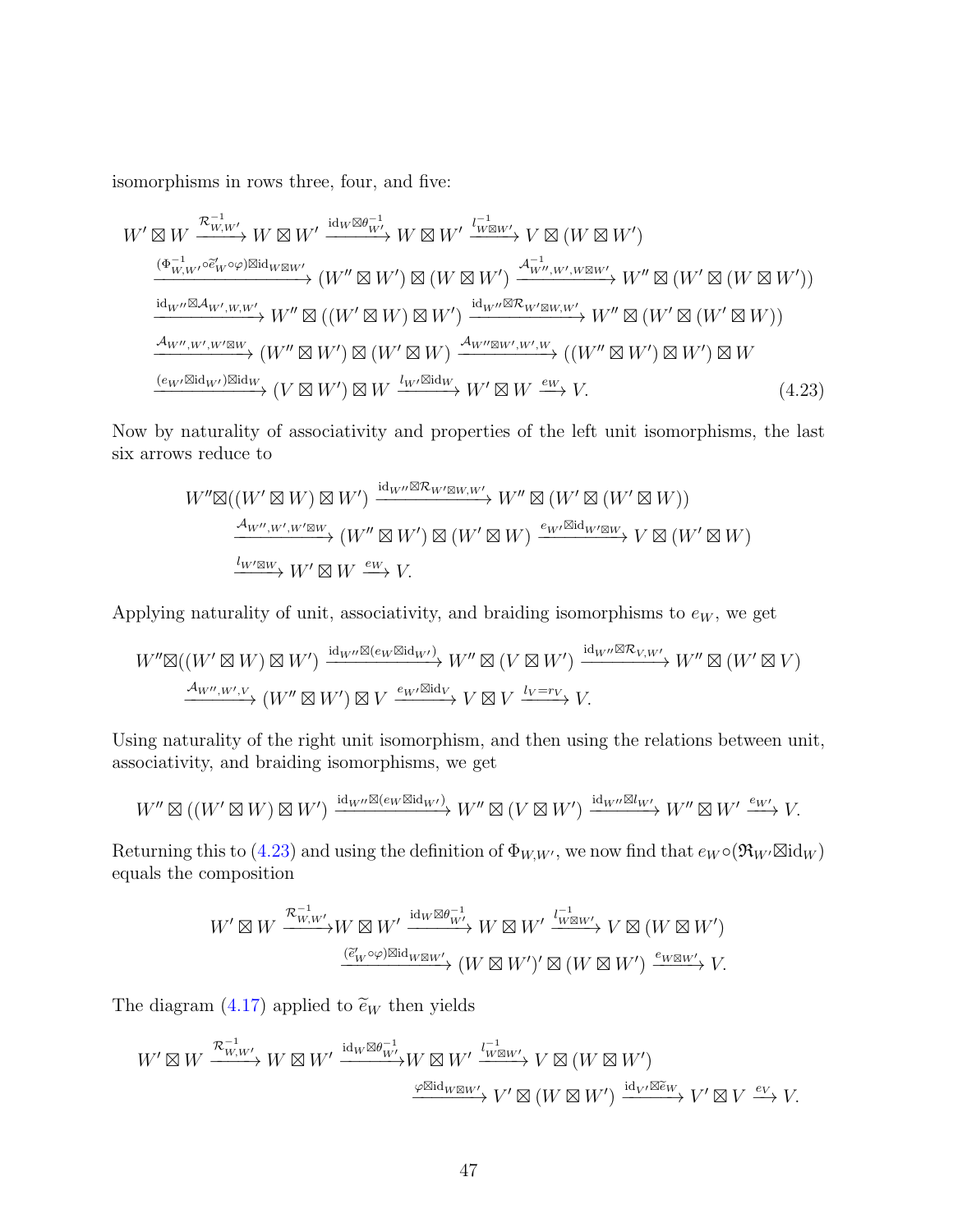Then by the definition of  $\varphi$  and naturality of the left unit isomorphisms, this composition simplifies to

$$
W' \boxtimes W \xrightarrow{\mathcal{R}_{W,W'}^{-1}} W \boxtimes W' \xrightarrow{\mathrm{id}_W \boxtimes \theta_{W'}^{-1}} W \boxtimes W' \xrightarrow{\widetilde{e}_W} V.
$$

Finally, we find

$$
\widetilde{e}_W \circ (\mathrm{id}_W \boxtimes \theta_{W'}^{-1}) \circ \mathcal{R}_{W,W'}^{-1} = e_{W'} \circ (\delta_W \boxtimes \mathrm{id}_{W'}) \circ (\mathrm{id}_W \boxtimes \theta_{W'}^{-1}) \circ \mathcal{R}_{W,W'}^{-1}
$$

$$
= e_W \circ (\theta_{W'}^{-1} \boxtimes \theta_W) = e_W
$$

using [\(4.18\)](#page-39-2) and  $\theta_{W'}^{-1} = (\theta_W^{-1})'$ . This completes the proof that  $\mathfrak{R}_{W'} = id_{W'}$ .

 $\Box$ 

Now we finish the proof of Theorem [4.4.1:](#page-41-0)

*Proof.* By Proposition [4.4.5,](#page-43-0) it is sufficient to prove that  $\Phi_{W_1,W_2}$  is an isomorphism for all modules  $W_1$  and  $W_2$  in C. Since every module W in C has finite length  $\ell(W)$ , we can prove  $\Phi_{W_1,W_2}$  is an isomorphism by induction on  $\ell(W_1) + \ell(W_2)$ . For the base case  $\ell(W_1) = \ell(W_2) = 1, W_1$  and  $W_2$  are both simple and thus rigid by assumption. So  $\Phi_{W_1,W_2}$ is an isomorphism by the discussion preceding Proposition [4.4.5.](#page-43-0)

Now assume  $\ell(W_1) + \ell(W_2) = N > 2$  and  $\Phi_{\widetilde{W}_1,\widetilde{W}_2}$  is an isomorphism whenever  $\ell(W_1) +$  $\ell(\widetilde{W}_2) < N$ . Without loss of generality, assume that  $\ell(W_1) \geq 2$ , so that there is an exact sequence

$$
0 \to M \xrightarrow{g} W_1 \xrightarrow{f} N \to 0
$$

with  $M, N$  modules in C (because C is closed under submodules and quotients) and  $\ell(M), \ell(N) < \ell(W_1)$ . The diagram

$$
W_2' \boxtimes N' \xrightarrow{\mathrm{id}_{W_2'} \boxtimes f'} W_2' \boxtimes W_1' \xrightarrow{\mathrm{id}_{W_2'} \boxtimes g'} W_2' \boxtimes M' \longrightarrow 0
$$
  
\n
$$
\Phi_{N,W_2} \downarrow \qquad \qquad \downarrow \Phi_{W_1,W_2} \downarrow \qquad \qquad \downarrow \Phi_{M,W_2}
$$
  
\n
$$
0 \longrightarrow (N \boxtimes W_2)' \xrightarrow{\hspace{0.5cm} (f \boxtimes \mathrm{id}_{W_2})^{\gamma}} (W_1 \boxtimes W_2)' \xrightarrow{\hspace{0.5cm} (g \boxtimes \mathrm{id}_{W_2})^{\succ}} (M \boxtimes W_2)'
$$

has exact rows because  $W_2' \boxtimes \bullet$ ,  $\bullet \boxtimes W_2$  are right exact and because the contragredient functor is exact. The diagram also commutes by Proposition [4.4.4.](#page-42-1) Since  $\Phi_{N,W_2}$  and  $\Phi_{M,W_2}$ are isomorphisms by the inductive hypothesis, the short five lemma diagram chase shows that  $\Phi_{W_1,W_2}$  is also an isomorphism.  $\Box$ 

<span id="page-47-0"></span>**4.4.6 Remark.** Using Theorem [4.4.1,](#page-41-0) we can also get rigidity for the category  $\mathcal{O}_1$  of  $C_1$ -cofinite grading-restricted generalized modules for the simple Virasoro vertex operator algebra  $L(1,0)$  of central charge 1. Conditions (1) and (2) of the theorem were proved for this category in [\[CJORY\]](#page-60-2), while it was shown in [\[McR\]](#page-64-3) that all simple modules in  $\mathcal{O}_1$  are rigid.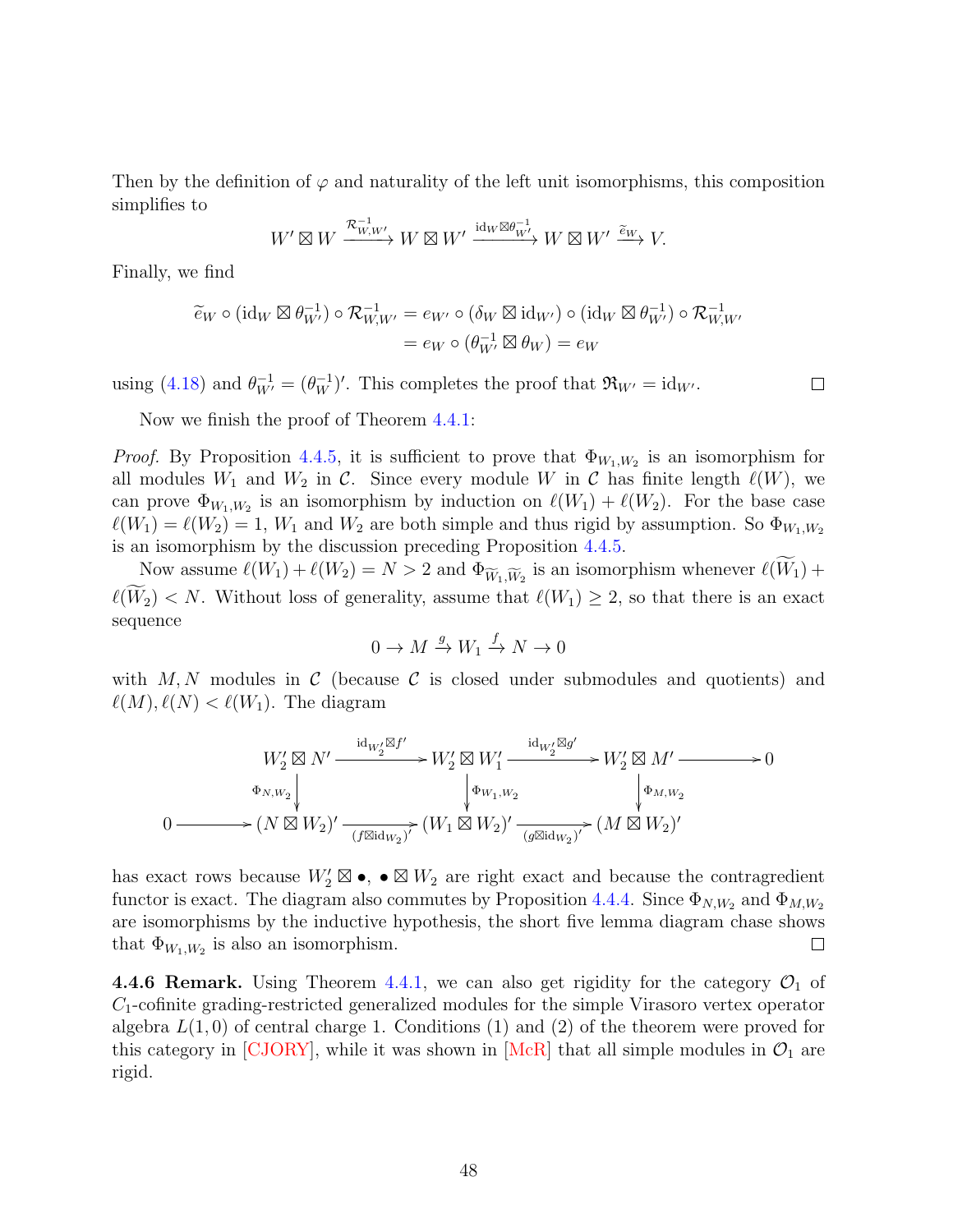4.4.7 Remark. Using the natural isomorphism  $\Phi$  from the proof of Theorem [4.4.1,](#page-41-0) we can determine the contragredients of all simple modules in  $\mathcal{C}_{\mathcal{M}(p)}$ . We have already seen in Remark [4.3.3](#page-38-2) that each  $\mathcal{M}_{1,s}$  is self-contragredient, and the fusion rule  $\mathcal{M}_{r,1} \boxtimes \mathcal{M}_{2-r,1} \cong$  $\mathcal{M}_{1,1}$  for  $r \in \mathbb{Z}$  shows that  $\mathcal{M}'_{r,1} \cong \mathcal{M}_{2-r,1}$ . Then we get

$$
\mathcal{M}_{r,s}'\cong (\mathcal{M}_{r,1}\boxtimes \mathcal{M}_{1,s})'\cong \mathcal{M}_{1,s}'\boxtimes \mathcal{M}_{r,1}'\cong \mathcal{M}_{1,s}\boxtimes \mathcal{M}_{2-r,1}\cong \mathcal{M}_{2-r,s}
$$

for  $r \in \mathbb{Z}, 1 \leq s \leq p$ .

# <span id="page-48-0"></span>5 Projective modules and fusion rules

In this final section, we construct projective covers of the remaining irreducible modules in  $\mathcal{C}^0_{\mathcal{M}(p)}$ , and we determine all fusion products involving irreducible modules and their projective covers.

## 5.1 Construction of projective covers

In Corollary [3.3.4](#page-24-1) and Proposition [3.3.5,](#page-25-1) we proved that for  $r \in \mathbb{Z}$ ,

- The module  $\mathcal{P}_{r,p} = \mathcal{F}_{\alpha_{r,p}} = \mathcal{M}_{r,p}$  is projective and is its own projective cover.
- The module  $\mathcal{P}_{r,p-1} \cong \mathcal{M}_{1,2} \boxtimes \mathcal{M}_{r,p}$  is projective and is a projective cover of  $\mathcal{M}_{r,p-1}$ .

In the proof of Proposition [3.3.5,](#page-25-1) we also showed that  $\mathcal{P}_{r,p-1}$  has a unique maximal proper submodule  $\mathcal{Z}_{r,p-1}$ , and we have the following non-split exact sequences:

<span id="page-48-1"></span>
$$
0 \to \mathcal{M}_{r,p-1} \to \mathcal{Z}_{r,p-1} \to \mathcal{M}_{r-1,1} \oplus \mathcal{M}_{r+1,1} \to 0,
$$
\n
$$
(5.1)
$$

and

<span id="page-48-2"></span>
$$
0 \to \mathcal{Z}_{r,p-1} \to \mathcal{P}_{r,p-1} \to \mathcal{M}_{r,p-1} \to 0. \tag{5.2}
$$

Moreover, the Loewy diagrams of  $\mathcal{P}_{r,p-1}$  and  $\mathcal{Z}_{r,p-1}$  are



We will also need the following lemma:

**5.1.1 Lemma.** For  $r \in \mathbb{Z}$ ,  $\mathcal{M}_{r,p}$  is injective in  $\mathcal{C}^0_{\mathcal{M}(p)}$ .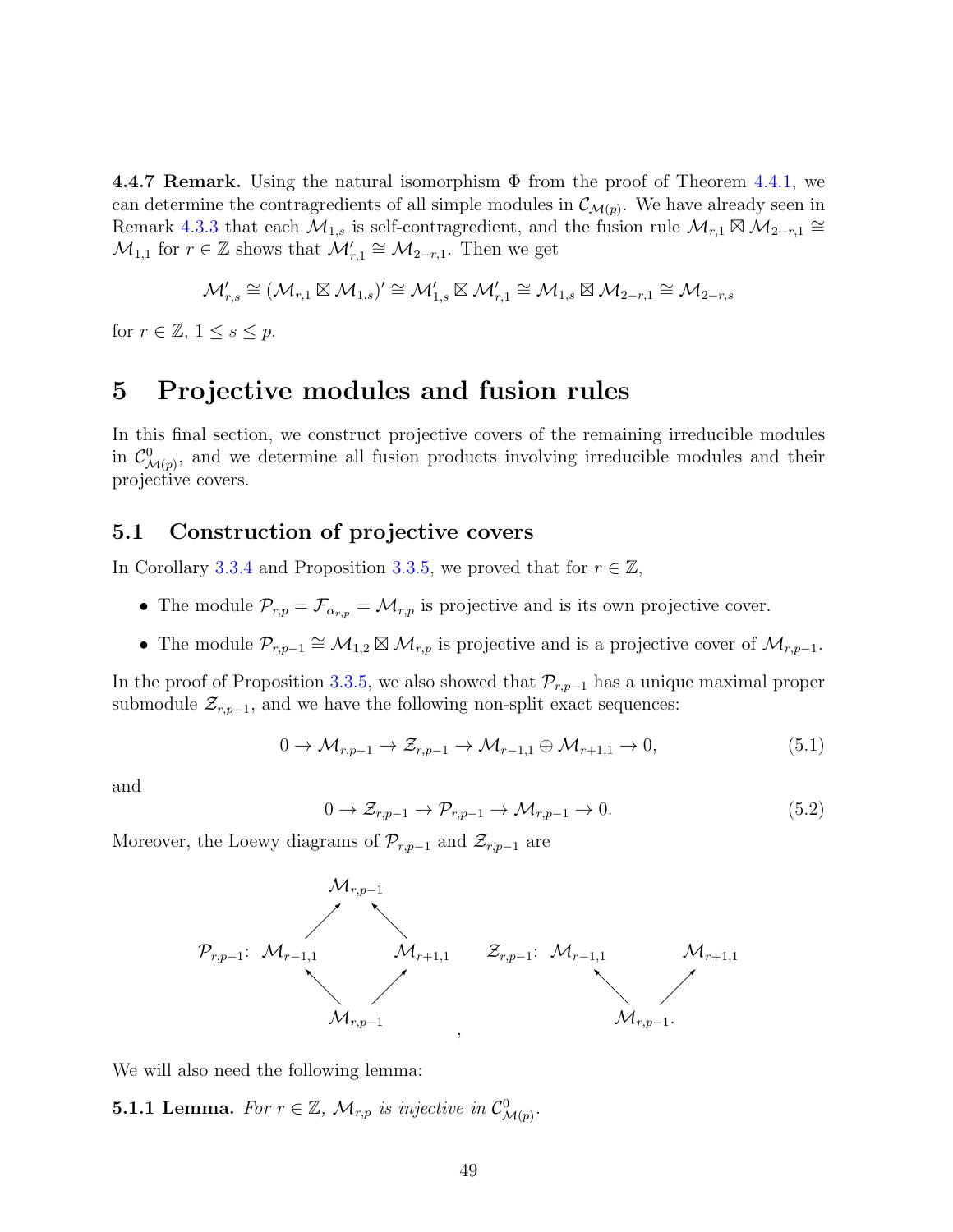*Proof.* Because  $\mathcal{M}_{2-r,p}$  is projective in  $\mathcal{C}^0_{\mathcal{M}(p)}, \mathcal{M}_{r,p} \cong \mathcal{M}'_{2-r,p}$  is injective.  $\Box$ 

Now for  $p \geq 3$ , we begin constructing more projective modules using the fusion rules [\(3.10\)](#page-19-0). Since  $\mathcal{M}_{1,2}$  is rigid, the functor  $\mathcal{M}_{1,2} \boxtimes \bullet$  is exact. Applying  $\mathcal{M}_{1,2} \boxtimes \bullet$  to [\(5.1\)](#page-48-1) and using [\(3.10\)](#page-19-0),

$$
0 \to \mathcal{M}_{r,p-2} \oplus \mathcal{M}_{r,p} \to \mathcal{M}_{1,2} \boxtimes \mathcal{Z}_{r,p-1} \to \mathcal{M}_{r-1,2} \oplus \mathcal{M}_{r+1,2} \to 0 \tag{5.3}
$$

is exact. Because  $\mathcal{M}_{r,p}$  is injective in  $\mathcal{C}^0_{\mathcal{M}(p)}$ , it is a direct summand of  $\mathcal{M}_{1,2} \boxtimes \mathcal{Z}_{r,p-1}$ . Let  $\mathcal{Z}_{r,p-2}$  be a submodule complement of  $\mathcal{M}_{r,p}$  in  $\mathcal{M}_{1,2} \boxtimes \mathcal{Z}_{r,p-1}$ , that is,

<span id="page-49-0"></span>
$$
\mathcal{M}_{1,2} \boxtimes \mathcal{Z}_{r,p-1} = \mathcal{M}_{r,p} \oplus \mathcal{Z}_{r,p-2}.
$$
\n(5.4)

It is easy to see that there is an exact sequence

$$
0 \to \mathcal{M}_{r,p-2} \to \mathcal{Z}_{r,p-2} \to \mathcal{M}_{r-1,2} \oplus \mathcal{M}_{r+1,2} \to 0. \tag{5.5}
$$

We claim that  $\text{Soc}(\mathcal{Z}_{r,p-2}) = \mathcal{M}_{r,p-2}$ . Otherwise either  $\mathcal{M}_{r-1,2}$  or  $\mathcal{M}_{r+1,2}$  is a submodule of  $\mathcal{Z}_{r,p-2}$ , and hence also a submodule of  $\mathcal{M}_{1,2} \boxtimes \mathcal{Z}_{r,p-1}$ . But in fact the rigidity of  $\mathcal{M}_{1,2}$ , the fusion rules [\(3.10\)](#page-19-0), and the Loewy diagram of  $\mathcal{Z}_{r,p-1}$  imply

$$
\operatorname{Hom}_{\mathcal{M}(p)}(\mathcal{M}_{r\pm 1,2}, \mathcal{M}_{1,2} \boxtimes \mathcal{Z}_{r,p-1}) \cong \operatorname{Hom}_{\mathcal{M}(p)}(\mathcal{M}_{1,2} \boxtimes \mathcal{M}_{r\pm 1,2}, \mathcal{Z}_{r,p-1})
$$
  

$$
\cong \operatorname{Hom}_{\mathcal{M}(p)}(\mathcal{M}_{r\pm 1,1} \oplus \mathcal{M}_{r,\pm 1,3}, \mathcal{Z}_{r,p-1}) = 0,
$$

proving the claim. Thus the Loewy diagram of  $\mathcal{Z}_{r,p-2}$  is



Now we apply  $\mathcal{M}_{1,2} \boxtimes \bullet$  to [\(5.2\)](#page-48-2) and use [\(3.10\)](#page-19-0) and the decomposition [\(5.4\)](#page-49-0) of  $\mathcal{Z}_{r,p-1}$ to get

$$
0 \to \mathcal{M}_{r,p} \oplus \mathcal{Z}_{r,p-2} \to \mathcal{M}_{1,2} \boxtimes \mathcal{P}_{r,p-1} \to \mathcal{M}_{r,p-2} \oplus \mathcal{M}_{r,p} \to 0. \tag{5.6}
$$

Because  $\mathcal{M}_{r,p}$  is both projective and injective in  $\mathcal{C}^0_{\mathcal{M}(p)}, 2 \cdot \mathcal{M}_{r,p}$  is a direct summand of  $\mathcal{M}_{1,2} \boxtimes \mathcal{P}_{r,p-1}$ . Defining  $\mathcal{P}_{r,p-2}$  to be a direct summand of  $\mathcal{M}_{1,2} \boxtimes \mathcal{P}_{r,p-1}$  complementary to  $2 \cdot \mathcal{M}_{r,p}$ , we get an exact sequence

<span id="page-49-1"></span>
$$
0 \to \mathcal{Z}_{r,p-2} \to \mathcal{P}_{r,p-2} \to \mathcal{M}_{r,p-2} \to 0. \tag{5.7}
$$

We claim that  $\text{Soc}(\mathcal{P}_{r,p-2}) = \mathcal{M}_{r,p-2}$ . Otherwise  $\text{Soc}(\mathcal{P}_{r,p-2}) = 2 \cdot \mathcal{M}_{r,p-2}$  and then

$$
\dim \operatorname{Hom}_{\mathcal{M}(p)}(\mathcal{M}_{1,2} \boxtimes \mathcal{M}_{r,p-2}, \mathcal{P}_{r,p-1}) = \dim \operatorname{Hom}_{\mathcal{M}(p)}(\mathcal{M}_{r,p-2}, \mathcal{M}_{1,2} \boxtimes \mathcal{P}_{r,p-1}) = 2,
$$

whereas in fact

$$
\dim \text{Hom}_{\mathcal{M}(p)}(\mathcal{M}_{1,2} \boxtimes \mathcal{M}_{r,p-2}, \mathcal{P}_{r,p-1}) = \dim \text{Hom}_{\mathcal{M}(p)}(\mathcal{M}_{r,p-3} \oplus \mathcal{M}_{r,p-1}, \mathcal{P}_{r,p-1}) = 1,
$$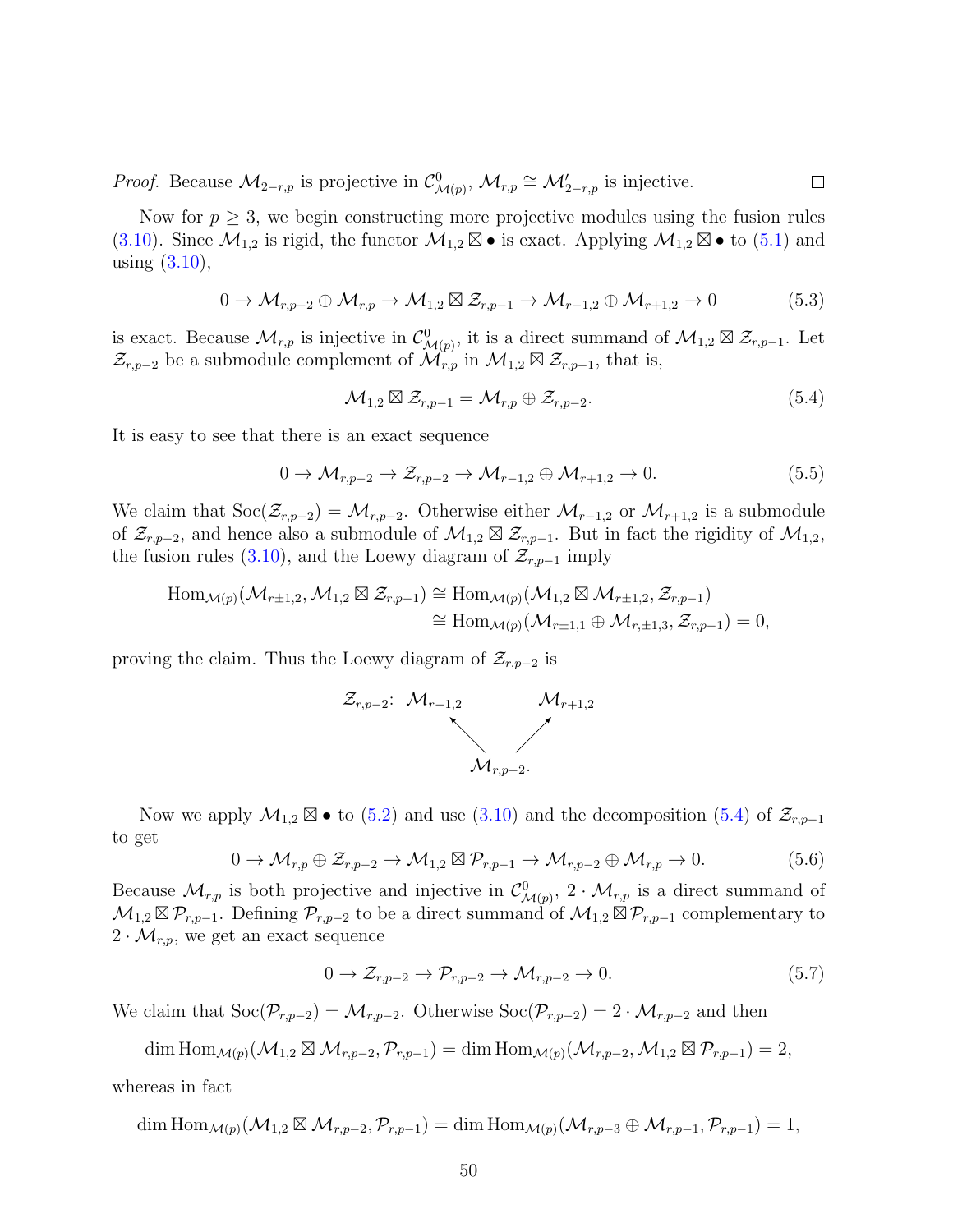a contradiction. The claim follows.

The exact sequence [\(5.7\)](#page-49-1) gives

<span id="page-50-0"></span>
$$
0 \to \mathcal{Z}_{r,p-2}/\mathcal{M}_{r,p-2} \to \mathcal{P}_{r,p-2}/\mathcal{M}_{r,p-2} \to \mathcal{M}_{r,p-2} \to 0. \tag{5.8}
$$

We claim that  $\mathcal{P}_{r,p-2}/\mathcal{M}_{r,p-2}$  is indecomposable, so that in particular [\(5.8\)](#page-50-0) does not split and

$$
\operatorname{Soc}(\mathcal{P}_{r,p-2}/\mathcal{M}_{r,p-2})=\mathcal{Z}_{r,p-2}/\mathcal{M}_{r,p-2}=\mathcal{M}_{r+1,2}\oplus \mathcal{M}_{r-1,2}.
$$

Now if  $\mathcal{P}_{r,p-2}/\mathcal{M}_{r,p-2}$  were decomposable, then because it has length 3 and contains  $\mathcal{M}_{r-1,2}\oplus \mathcal{M}_{r+1,2}$  as a submodule, it would have to contain either  $\mathcal{M}_{r-1,2}$  or  $\mathcal{M}_{r+1,2}$  as a summand. But using the rigidity of  $\mathcal{M}_{1,2}$ , this would imply

$$
\begin{split} \text{Hom}_{\mathcal{M}(p)}(\mathcal{P}_{r,p-1}/\mathcal{M}_{r,p-1},\mathcal{M}_{1,2} \boxtimes \mathcal{M}_{r\pm 1,2}) &\cong \text{Hom}_{\mathcal{M}(p)}(\mathcal{M}_{1,2} \boxtimes (\mathcal{P}_{r,p-1}/\mathcal{M}_{r,p-1}),\mathcal{M}_{r\pm 1,2}) \\ &\cong \text{Hom}_{\mathcal{M}(p)}((\mathcal{M}_{1,2} \boxtimes \mathcal{P}_{r,p-1})/(\mathcal{M}_{1,2} \boxtimes \mathcal{M}_{r,p-1}),\mathcal{M}_{r\pm 1,2}) \\ &\cong \text{Hom}_{\mathcal{M}(p)}((\mathcal{P}_{r,p-2} \oplus 2 \cdot \mathcal{M}_{r,p})/(\mathcal{M}_{r,p} \oplus \mathcal{M}_{r,p-2}),\mathcal{M}_{r\pm 1,2}) \\ &\cong \text{Hom}_{\mathcal{M}(p)}((\mathcal{P}_{r,p-2}/\mathcal{M}_{r,p-2}) \oplus \mathcal{M}_{r,p},\mathcal{M}_{r\pm 1,2}) \neq 0, \end{split}
$$

whereas in fact the Loewy diagram for  $\mathcal{P}_{r,p-1}$  shows

$$
\text{Hom}_{\mathcal{M}(p)}(\mathcal{P}_{r,p-1}/\mathcal{M}_{r,p-1},\mathcal{M}_{1,2} \boxtimes \mathcal{M}_{r\pm 1,2})
$$
  
\n
$$
\cong \text{Hom}_{\mathcal{M}(p)}(\mathcal{P}_{r,p-1}/\mathcal{M}_{r,p-1},\mathcal{M}_{r\pm 1,1} \oplus \mathcal{M}_{r\pm 1,3}) = 0.
$$

This proves the claim, and it also finishes the verification of the Loewy diagram for  $\mathcal{P}_{r,p-2}$ in the next lemma:

<span id="page-50-1"></span>**5.1.2 Lemma.** For  $r \in \mathbb{Z}$ ,  $\mathcal{P}_{r,p-2}$  is a projective cover of  $\mathcal{M}_{r,p-2}$  in  $\mathcal{C}^0_{\mathcal{M}(p)}$ , and it has Loewy diagram



*Proof.* It remains to show that  $\mathcal{P}_{r,p-2}$  is a projective cover of  $\mathcal{M}_{r,p-2}$  in  $\mathcal{C}^0_{\mathcal{M}(p)}$ . Since  $\mathcal{M}_{1,2}$ is rigid and  $\mathcal{P}_{r,p-1}$  is projective in  $\mathcal{C}^0_{\mathcal{M}(p)}, \mathcal{M}_{1,2} \boxtimes \mathcal{P}_{r,p-1}$  is also projective (see Corollary 2 from the Appendix of [\[KL5\]](#page-63-3)). Thus as a direct summand of  $\mathcal{M}_{1,2} \boxtimes \mathcal{P}_{r,p-1}, \mathcal{P}_{r,p-2}$  is projective in  $\mathcal{C}^0_{\mathcal{M}(p)}$ , and we have a surjective map  $p: \mathcal{P}_{r,p-2} \to \mathcal{M}_{r,p-2}$ . Now suppose P is projective and  $q: P \to \mathcal{M}_{r,p-2}$  is a surjective map. Then there exists  $f: P \to \mathcal{P}_{r,p-2}$  such that

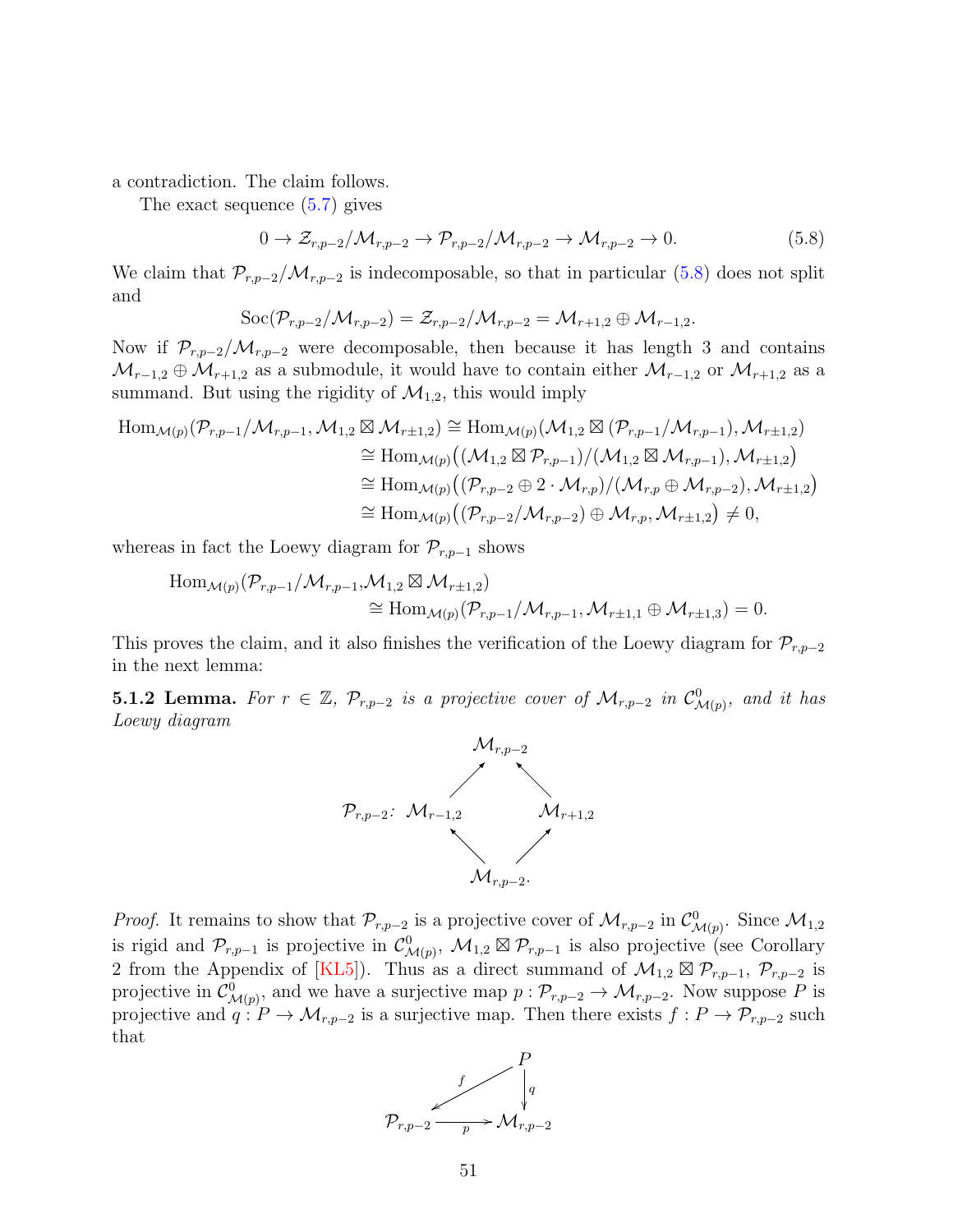commutes. We need to show that f is surjective. The Loewy diagram for  $\mathcal{P}_{r,p-2}$  shows that  $\mathcal{Z}_{r,p-2}$  is the unique maximal submodule of  $\mathcal{P}_{r,p-2}$ , so if f is not surjective, then im  $f \subseteq \mathcal{Z}_{r,p-2}$  = ker p. But this contradicts  $q \neq 0$ , so in fact f is surjective.  $\Box$ 

Now that we have projective covers  $\mathcal{P}_{r,p-2}$ ,  $\mathcal{P}_{r,p-1}$ , and  $\mathcal{P}_{r,p}$  for  $r \in \mathbb{Z}$ , we proceed to construct modules  $\mathcal{P}_{r,s}$  for  $1 \leq s \leq p-3$  recursively. Fix  $s \in \{2,3,\ldots,p-2\}$  and assume we have  $\mathcal{P}_{r,\sigma}$  for all  $s \leq \sigma \leq p-1$  such that:

- The module  $\mathcal{P}_{r,\sigma}$  is a projective cover of  $\mathcal{M}_{r,\sigma}$  in  $\mathcal{C}^0_{\mathcal{M}(p)}$ , and
- The Loewy diagram of  $\mathcal{P}_{r,\sigma}$  is



We now define  $\mathcal{P}_{r,s-1}$  as follows. We have a surjection

$$
\mathcal{M}_{1,2}\boxtimes \mathcal{P}_{r,s}\to \mathcal{M}_{1,2}\boxtimes \mathcal{M}_{r,s}\cong \mathcal{M}_{r,s-1}\oplus \mathcal{M}_{r,s+1}\to \mathcal{M}_{r,s+1}.
$$

Then because  $\mathcal{M}_{1,2}$  is rigid and  $\mathcal{P}_{r,s}$  is projective,  $\mathcal{M}_{1,2} \boxtimes \mathcal{P}_{r,s}$  is also projective. So because  $\mathcal{P}_{r,s+1}$  is the projective cover of  $\mathcal{M}_{r,s+1}$ , we get a a surjective map

$$
\mathcal{M}_{1,2} \boxtimes \mathcal{P}_{r,s} \to \mathcal{P}_{r,s+1}.
$$

Since  $\mathcal{P}_{r,s+1}$  is projective, this surjection splits and  $\mathcal{P}_{r,s+1}$  is a direct summand of  $\mathcal{M}_{1,2} \boxtimes \mathcal{P}_{r,s}$ . We now define  $\mathcal{P}_{r,s-1}$  to be a complement of  $\mathcal{P}_{r,s+1}$ :

$$
\mathcal{M}_{1,2}\boxtimes \mathcal{P}_{r,s}=\mathcal{P}_{r,s+1}\oplus \mathcal{P}_{r,s-1}.
$$

The module  $\mathcal{P}_{r,s-1}$  is in  $\mathcal{C}^0_{\mathcal{M}(p)}$  because this category is closed under tensor products and submodules, and it is projective in  $\mathcal{C}^0_{\mathcal{M}(p)}$  because it is a summand of a projective module. We can now prove:

**5.1.3 Theorem.** The module  $\mathcal{P}_{r,s-1}$  is a projective cover of  $\mathcal{M}_{r,s-1}$  in  $\mathcal{C}_{\mathcal{M}(p)}^0$  with the following Loewy diagram:

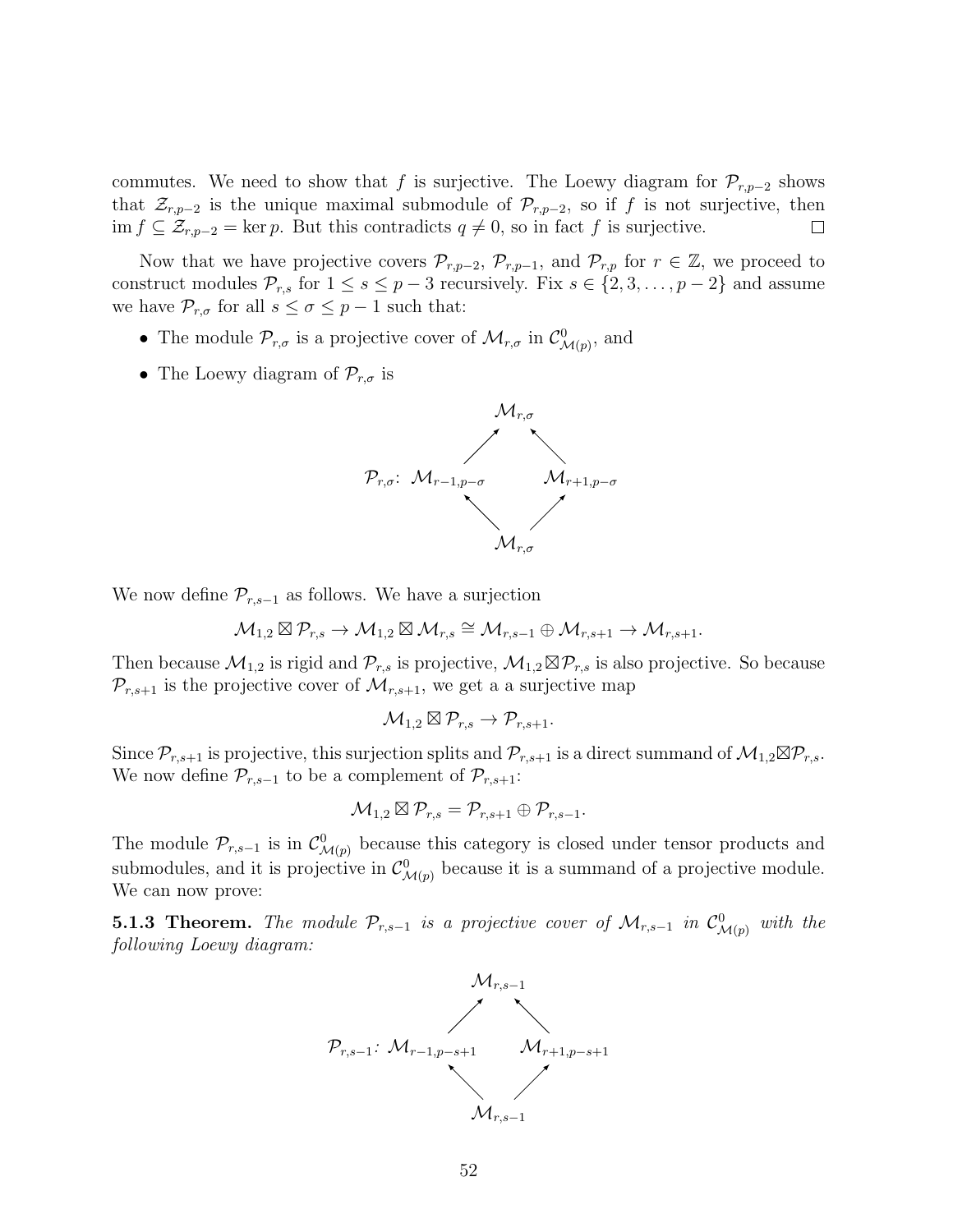*Proof.* From the Loewy diagram for  $\mathcal{P}_{r,s}$ , we see that  $\mathcal{P}_{r,s}$  has a unique maximal proper submodule  $\mathcal{Z}_{r,s}$  with Loewy diagram



Then the following non-split exact sequences are clear:

<span id="page-52-0"></span>
$$
0 \longrightarrow \mathcal{M}_{r,s} \longrightarrow \mathcal{Z}_{r,s} \longrightarrow \mathcal{M}_{r-1,p-s} \oplus \mathcal{M}_{r+1,p-s} \longrightarrow 0,
$$
\n
$$
(5.9)
$$

and

<span id="page-52-1"></span>
$$
0 \longrightarrow \mathcal{Z}_{r,s} \longrightarrow \mathcal{P}_{r,s} \longrightarrow \mathcal{M}_{r,s} \longrightarrow 0. \tag{5.10}
$$

Applying  $\mathcal{M}_{1,2} \boxtimes \bullet$  to [\(5.9\)](#page-52-0) and using the fusion rules [\(3.10\)](#page-19-0) yields the exact sequence

$$
\begin{aligned}\n0 &\longrightarrow \mathcal{M}_{r,s-1} \oplus \mathcal{M}_{r,s+1} \longrightarrow \mathcal{M}_{1,2} \boxtimes \mathcal{Z}_{r,s} \\
&\longrightarrow \mathcal{M}_{r-1,p-s-1} \oplus \mathcal{M}_{r-1,p-s+1} \oplus \mathcal{M}_{r+1,p-s-1} \oplus \mathcal{M}_{r+1,p-s+1} \longrightarrow 0.\n\end{aligned}
$$

From this we see that the conformal weights of  $\mathcal{M}_{1,2} \boxtimes \mathcal{Z}_{r,s}$  are contained in the two distinct cosets  $h_{r,s\pm 1} + \mathbb{Z}$ , and thus  $\mathcal{M}_{1,2} \boxtimes \mathcal{Z}_{r,s}$  decomposes as a direct sum of two modules, say  $\mathcal{Z}_{r,s+1}$  and  $\mathcal{Z}_{r,s-1}$ , satisfying the exact sequences

$$
0 \to \mathcal{M}_{r,s-1} \to \mathcal{Z}_{r,s-1} \to \mathcal{M}_{r-1,p-s+1} \oplus \mathcal{M}_{r+1,p-s+1} \to 0,
$$

and

$$
0 \to \mathcal{M}_{r,s+1} \to \widetilde{\mathcal{Z}}_{r,s+1} \to \mathcal{M}_{r-1,p-s-1} \oplus \mathcal{M}_{r+1,p-s-1} \to 0.
$$

If either  $\mathcal{M}_{r-1,p-s+1}$  or  $\mathcal{M}_{r+1,p-s+1}$  were a submodule of  $\mathcal{Z}_{r,s-1}$ , and thus also a submodule of  $\mathcal{M}_{1,2} \boxtimes \mathcal{Z}_{r,s}$ , then rigidity of  $\mathcal{M}_{1,2}$  would imply

$$
\operatorname{Hom}_{\mathcal{M}(p)}(\mathcal{M}_{1,2} \boxtimes \mathcal{M}_{r\pm 1,p-s+1}, \mathcal{Z}_{r,s}) \cong \operatorname{Hom}_{\mathcal{M}(p)}(\mathcal{M}_{r\pm 1,p-s+1}, \mathcal{M}_{1,2} \boxtimes \mathcal{Z}_{r,s}) \neq 0.
$$

However, by the fusion rules [\(3.10\)](#page-19-0) and the Loewy diagram of  $\mathcal{Z}_{r,s}$ , there is no non-zero homomorphism

$$
\mathcal{M}_{1,2}\boxtimes \mathcal{M}_{r\pm 1,p-s+1}\cong \mathcal{M}_{r\pm 1,p-s}\oplus \mathcal{M}_{r\pm 1,p-s+2}\to \mathcal{Z}_{r,s}.
$$

As a result,  $\text{Soc}(\mathcal{Z}_{r,s-1}) = \mathcal{M}_{r,s-1}$ .

Now we apply  $\mathcal{M}_{1,2} \boxtimes \bullet$  to  $(5.10)$  to get an exact sequence

$$
0 \to \mathcal{Z}_{r,s-1} \oplus \widetilde{\mathcal{Z}}_{r,s+1} \to \mathcal{M}_{1,2} \boxtimes \mathcal{P}_{r,s} \to \mathcal{M}_{r,s-1} \oplus \mathcal{M}_{r,s+1} \to 0.
$$

Thus conformal weight considerations again show that  $\mathcal{P}_{r,s-1}$  satisfies the exact sequence

<span id="page-52-2"></span>
$$
0 \to \mathcal{Z}_{r,s-1} \to \mathcal{P}_{r,s-1} \to \mathcal{M}_{r,s-1} \to 0. \tag{5.11}
$$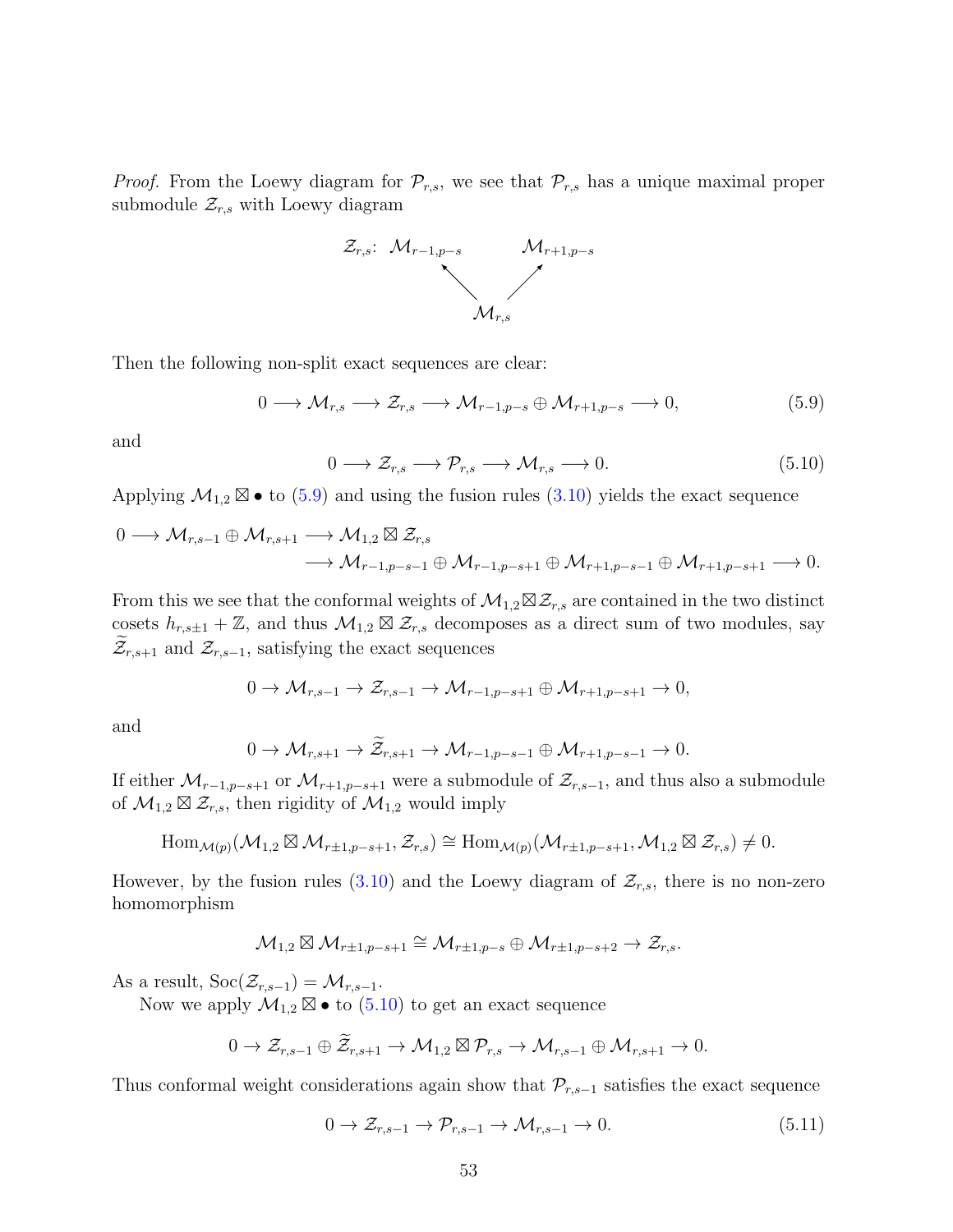We claim that  $\text{Soc}(\mathcal{P}_{r,s-1}) = \mathcal{M}_{r,s-1}$ . If not, then  $\text{Soc}(\mathcal{P}_{r,s-1}) = 2 \cdot \mathcal{M}_{r,s-1}$  and rigidity of  $\mathcal{M}_{1,2}$  would imply

$$
\dim \operatorname{Hom}_{\mathcal{M}(p)}(\mathcal{M}_{1,2} \boxtimes \mathcal{M}_{r,s-1}, \mathcal{P}_{r,s}) = \dim \operatorname{Hom}_{\mathcal{M}(p)}(\mathcal{M}_{r,s-1}, \mathcal{M}_{1,2} \boxtimes \mathcal{P}_{r,s}) = 2.
$$

However, this would contradict

$$
\dim\mathrm{Hom}_{\mathcal{M}(p)}(\mathcal{M}_{1,2}\boxtimes\mathcal{M}_{r,s-1},\mathcal{P}_{r,s})=\dim\mathrm{Hom}_{\mathcal{M}(p)}\big([\mathcal{M}_{r,s-2}\oplus]\mathcal{M}_{r,s},\mathcal{P}_{r,s}\big)=1,
$$

where the summand in brackets occurs for  $s \geq 3$ .

The exact sequence [\(5.11\)](#page-52-2) gives an exact sequence

$$
0 \to \mathcal{Z}_{r,s-1}/\mathcal{M}_{r,s-1} \to \mathcal{P}_{r,s-1}/\mathcal{M}_{r,s-1} \to \mathcal{M}_{r,s-1} \to 0
$$

We claim that  $\mathcal{P}_{r,s-1}/\mathcal{M}_{r,s-1}$  is indecomposable, so that in particular

$$
\text{Soc}(\mathcal{P}_{r,s-1}/\mathcal{M}_{r,s-1})=\mathcal{Z}_{r,s-1}/\mathcal{M}_{r,s-1}=\mathcal{M}_{r-1,p-s+1}\oplus \mathcal{M}_{r+1,p-s+1}.
$$

If  $\mathcal{P}_{r,s-1}/\mathcal{M}_{r,s-1}$  were decomposable, then because it contains  $\mathcal{M}_{r-1,p-s+1}\oplus \mathcal{M}_{r+1,p-s+1}$  as a submodule and has length 3, it would have to contain either  $\mathcal{M}_{r-1,p-s+1}$  or  $\mathcal{M}_{r+1,p-s+1}$ as a direct summand. Then rigidity of  $\mathcal{M}_{1,2}$  would imply

$$
\begin{split} \operatorname{Hom}_{\mathcal{M}(p)}(\mathcal{P}_{r,s}/\mathcal{M}_{r,s}, \mathcal{M}_{1,2} \boxtimes \mathcal{M}_{r\pm 1,p-s+1}) &\cong \operatorname{Hom}_{\mathcal{M}(p)}(\mathcal{M}_{1,2} \boxtimes (\mathcal{P}_{r,s}/\mathcal{M}_{r,s}), \mathcal{M}_{r\pm 1,p-s+1}) \\ &\cong \operatorname{Hom}_{\mathcal{M}(p)}((\mathcal{M}_{1,2} \boxtimes \mathcal{P}_{r,s})/(\mathcal{M}_{1,2} \boxtimes \mathcal{M}_{r,s}), \mathcal{M}_{r\pm 1,p-s+1}) \\ &\cong \operatorname{Hom}_{\mathcal{M}(p)}((\mathcal{P}_{r,s-1} \oplus \mathcal{P}_{r,s+1})/(\mathcal{M}_{r,s-1} \oplus \mathcal{M}_{r,s+1}), \mathcal{M}_{r\pm 1,p-s+1}) \\ &\cong \operatorname{Hom}_{\mathcal{M}(p)}((\mathcal{P}_{r,s-1}/\mathcal{M}_{r,s-1}) \oplus (\mathcal{P}_{r,s+1}/\mathcal{M}_{r,s+1}), \mathcal{M}_{r\pm 1,p-s+1}) \neq 0. \end{split}
$$

However, in fact

$$
\begin{aligned} \text{Hom}_{\mathcal{M}(p)}(\mathcal{P}_{r,s}/\mathcal{M}_{r,s}, \mathcal{M}_{1,2} \boxtimes \mathcal{M}_{r\pm 1,p-s+1}) \\ &= \text{Hom}_{\mathcal{M}(p)}(\mathcal{P}_{r,s}/\mathcal{M}_{r,s}, \mathcal{M}_{r\pm 1,p-s} \oplus \mathcal{M}_{r\pm 1,p-s+2}) = 0. \end{aligned}
$$

Thus  $\mathcal{P}_{r,s-1}/\mathcal{M}_{r,s-1}$  is indecomposable, and we have verified the Loewy diagram for  $\mathcal{P}_{r,s-1}$ .

Now we show that the projective module  $\mathcal{P}_{r,s-1}$  is a projective cover of  $\mathcal{M}_{r,s-1}$  in  $\mathcal{C}^0_{\mathcal{M}(p)}$ . The Loewy diagram shows that  $\mathcal{Z}_{r,s-1}$  is the unique maximal proper submodule of  $\mathcal{P}_{r,s-1}$ and that there is a surjective map  $p: \mathcal{P}_{r,s-1} \to \mathcal{M}_{r,s-1}$  with kernel  $\mathcal{Z}_{r,s-1}$ . Thus for any surjective map  $q: P \to \mathcal{M}_{r,s-1}$  in  $\mathcal{C}^0_{\mathcal{M}(p)}$  with P projective, a map  $f: P \to \mathcal{P}_{r,s-1}$  such that the diagram



commutes is necessarily surjective, just as in the proof of Lemma [5.1.2](#page-50-1)

The projective covers  $\mathcal{P}_{r,s}$  for  $r \in \mathbb{Z}$ ,  $1 \leq s \leq p$  have the following fusion rules:

 $\Box$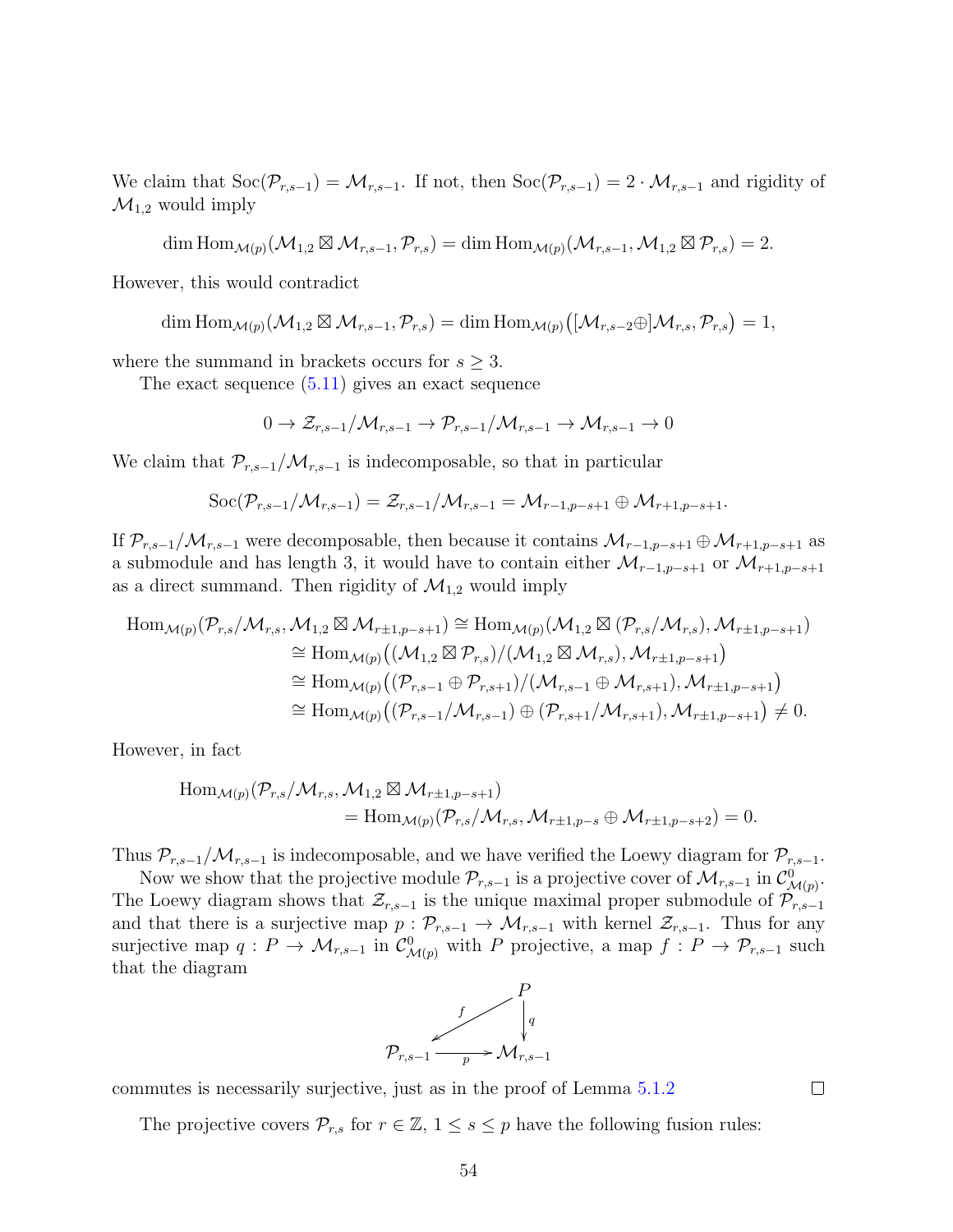#### <span id="page-54-6"></span>5.1.4 Theorem.

(1) For  $r \in \mathbb{Z}$ ,  $1 \leq s \leq p$ ,

<span id="page-54-0"></span>
$$
\mathcal{M}_{2,1} \boxtimes \mathcal{P}_{r,s} = \mathcal{P}_{r+1,s}.\tag{5.12}
$$

(2) For  $p \geq 3$  and  $r \in \mathbb{Z}$ ,  $1 \leq s \leq p-1$ ,

<span id="page-54-1"></span>
$$
\mathcal{M}_{1,2} \boxtimes \mathcal{P}_{r,s} = \begin{cases} \mathcal{P}_{r,2} \oplus \mathcal{P}_{r+1,p} \oplus \mathcal{P}_{r-1,p} & \text{if } s = 1 \\ \mathcal{P}_{r,s-1} \oplus \mathcal{P}_{r,s+1}, & \text{if } 1 < s < p-1 \\ \mathcal{P}_{r,p-2} \oplus 2 \cdot \mathcal{P}_{r,p}, & \text{if } s = p-1. \end{cases} \tag{5.13}
$$

(3) For  $p = 2$  and  $r \in \mathbb{Z}$ ,

<span id="page-54-2"></span>
$$
\mathcal{M}_{1,2} \boxtimes \mathcal{P}_{r,1} = \mathcal{P}_{r+1,2} \oplus 2 \cdot \mathcal{P}_{r,2} \oplus \mathcal{P}_{r-1,2}.
$$
 (5.14)

*Proof.* It remains to prove  $(5.12)$ , the  $s = 1$  case of  $(5.13)$ , and  $(5.14)$ .

Using the fusion rules [\(3.9\)](#page-19-1),  $\mathcal{M}_{2,1} \boxtimes \mathcal{P}_{r,s}$  is projective with a surjective map  $\mathcal{M}_{2,1} \boxtimes \mathcal{P}_{r,s} \to$  $\mathcal{M}_{r+1,s}$ . Because  $\mathcal{P}_{r+1,s}$  is a projective cover of  $\mathcal{M}_{r+1,s}$ , it is a direct summand of  $\mathcal{M}_{2,1} \boxtimes \mathcal{P}_{r,s}$ . However,  $\mathcal{M}_{2,1} \boxtimes \mathcal{P}_{r,s}$  is indecomposable because  $\mathcal{M}_{2,1}$  is a simple current and  $\mathcal{P}_{r,s}$  is indecomposable. So in fact  $\mathcal{M}_{1,2} \boxtimes \mathcal{P}_{r,s} = \mathcal{P}_{r+1,s}$ , proving [\(5.12\)](#page-54-0).

Now for the  $s = 1$  case of [\(5.13\)](#page-54-1), the unique maximal proper submodule  $\mathcal{Z}_{r,1}$  of  $\mathcal{P}_{r,1}$ satisfies the exact sequence

$$
0 \to \mathcal{M}_{r,1} \to \mathcal{Z}_{r,1} \to \mathcal{M}_{r-1,p-1} \oplus \mathcal{M}_{r+1,p-1} \to 0.
$$

Applying  $\mathcal{M}_{1,2} \boxtimes \bullet$  and using the fusion rules [\(3.10\)](#page-19-0), we have

<span id="page-54-5"></span>
$$
0 \to \mathcal{M}_{r,2} \to \mathcal{M}_{1,2} \boxtimes \mathcal{Z}_{r,1} \to \mathcal{M}_{r-1,p-2} \oplus \mathcal{M}_{r+1,p-2} \oplus \mathcal{M}_{r-1,p} \oplus \mathcal{M}_{r+1,p} \to 0. \tag{5.15}
$$

Since both of  $\mathcal{M}_{r+1,p}$  are projective,  $\mathcal{M}_{r-1,p} \oplus \mathcal{M}_{r+1,p}$  is a direct summand of  $\mathcal{M}_{1,2} \boxtimes \mathcal{Z}_{r,1}$ . Then the complement  $\mathcal{Z}_{r,2}$  of  $\mathcal{M}_{r-1,p} \oplus \mathcal{M}_{r+1,p}$  satisfies the exact sequence

<span id="page-54-3"></span>
$$
0 \to \mathcal{M}_{r,2} \to \tilde{\mathcal{Z}}_{r,2} \to \mathcal{M}_{r-1,p-2} \oplus \mathcal{M}_{r+1,p-2} \to 0. \tag{5.16}
$$

Now consider the exact sequence

$$
0 \to \mathcal{Z}_{r,1} \to \mathcal{P}_{r,1} \to \mathcal{M}_{r,1} \to 0.
$$

Applying  $\mathcal{M}_{1,2} \boxtimes \bullet$  and using the fusion rules [\(3.10\)](#page-19-0), we have

$$
0 \to \widetilde{\mathcal{Z}}_{r,2} \oplus \mathcal{M}_{r-1,p} \oplus \mathcal{M}_{r+1,p} \to \mathcal{M}_{1,2} \boxtimes \mathcal{P}_{r,1} \to \mathcal{M}_{r,2} \to 0.
$$

Since both of  $\mathcal{M}_{r\pm1,p}$  are injective, there exists a direct summand  $\widetilde{\mathcal{P}}_{r,2}$  of  $\mathcal{M}_{1,2} \boxtimes \mathcal{P}_{r,1}$ complementary to  $\mathcal{M}_{r-1,p} \oplus \mathcal{M}_{r+1,p}$  satisfying the exact sequence

<span id="page-54-4"></span>
$$
0 \to \widetilde{\mathcal{Z}}_{r,2} \to \widetilde{\mathcal{P}}_{r,2} \to \mathcal{M}_{r,2} \to 0. \tag{5.17}
$$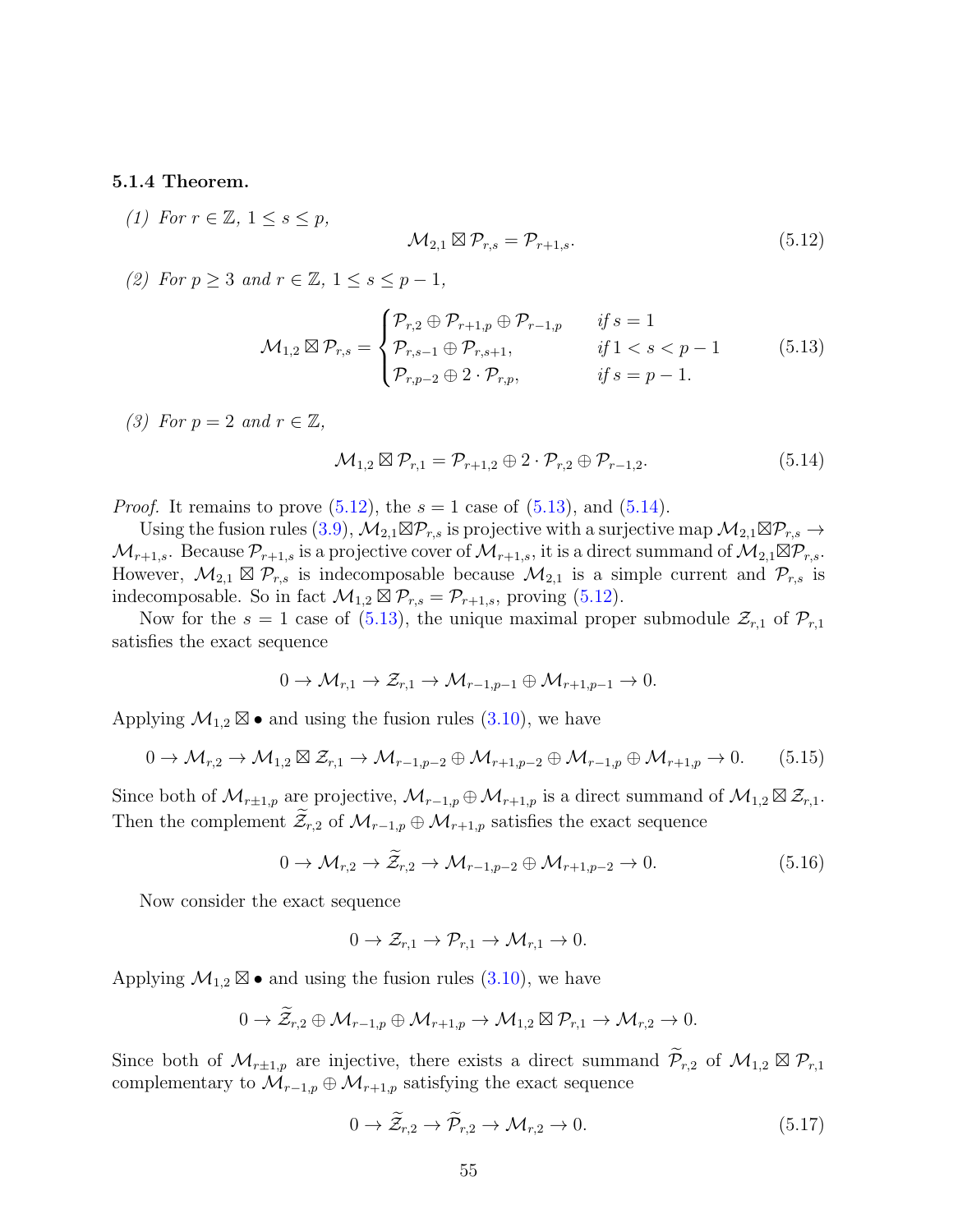The module  $P_{r,2}$  is projective in  $\mathcal{C}^0_{\mathcal{M}(p)}$  since it is a summand of a projective module. Since  $\mathcal{P}_{r,2}$  is a projective cover of  $\mathcal{M}_{r,2}$ , there is thus a surjection  $\widetilde{P}_{r,2} \to \mathcal{P}_{r,2}$ ; but since [\(5.16\)](#page-54-3) and [\(5.17\)](#page-54-4) show that these two modules have the same length, we get  $\widetilde{P}_{r,2} \cong \mathcal{P}_{r,2}$ . Therefore

$$
\mathcal{M}_{1,2}\boxtimes \mathcal{P}_{r,1}=\mathcal{P}_{r,2}\oplus \mathcal{M}_{r-1,p}\oplus \mathcal{M}_{r+1,p},
$$

proving  $(5.13)$  for  $s = 1$ .

Now when  $p = 2$ , we need to replace the exact sequence  $(5.15)$  with

$$
0 \longrightarrow \mathcal{M}_{r,2} \longrightarrow \mathcal{M}_{1,2} \boxtimes \mathcal{Z}_{r,1} \longrightarrow \mathcal{M}_{r-1,2} \oplus \mathcal{M}_{r+1,2} \longrightarrow 0.
$$

Since both  $\mathcal{M}_{r\pm1,2} = \mathcal{P}_{r\pm1,2}$  are projective, this exact sequence splits. The exact sequence

$$
0 \longrightarrow \mathcal{M}_{1,2} \boxtimes \mathcal{Z}_{r,1} \longrightarrow \mathcal{M}_{1,2} \boxtimes \mathcal{P}_{r,1} \longrightarrow \mathcal{M}_{1,2} \boxtimes \mathcal{M}_{r,1} \longrightarrow 0
$$

also splits because  $\mathcal{M}_{1,2} \boxtimes \mathcal{M}_{r,1} \cong \mathcal{M}_{r,2}$  is projective. Then these two split exact sequences together imply [\(5.14\)](#page-54-2).  $\Box$ 

## 5.2 General fusion rules

Finally, here are all fusion rules involving the simple modules  $\mathcal{M}_{r,s}$  and their projective covers in  $\mathcal{C}^0_{\mathcal{M}(p)}$ :

<span id="page-55-0"></span>5.2.1 Theorem. All fusion products of the  $\mathcal{M}(p)$ -modules  $\mathcal{M}_{r,s}$  and  $\mathcal{P}_{r,s}$  are as follows, with sums taken to be empty if the lower bound exceeds the upper bound:

(1) For 
$$
r, r' \in \mathbb{Z}
$$
 and  $1 \le s, s' \le p$ ,  
\n
$$
\mathcal{M}_{r,s} \boxtimes \mathcal{M}_{r',s'} = \begin{pmatrix} \min\{s+s'-1,2p-1-s-s'\} \\ \bigoplus_{\ell=|s-s'|+1}^{\ell=|s-s'|+1} & \mathcal{M}_{r+r'-1,\ell} \end{pmatrix} \oplus \begin{pmatrix} p \\ \bigoplus_{\ell=2p+1-s-s'} p_{r+r'-1,\ell} \end{pmatrix}.
$$
\n(5.18)

(2) For  $r, r' \in \mathbb{Z}, 1 \leq s \leq p-1$  and  $1 \leq s' \leq p$ ,

<span id="page-55-2"></span><span id="page-55-1"></span>
$$
\mathcal{P}_{r,s} \boxtimes \mathcal{M}_{r',s'} = \left(\bigoplus_{\substack{\ell=|s-s'|+1\\ \ell+s+s'\equiv 1 \pmod{2} \\ \ell=p+s-s'+1}}^{\min\{s+s'-1,p\}} \mathcal{P}_{r+r'-1,\ell}\right) \oplus \left(\bigoplus_{\substack{\ell=2p+1-s-s'\\ \ell+s+s'\equiv 1 \pmod{2} \\ \ell=p+s-s'+1}}^p \mathcal{P}_{r+r'-1,\ell}\right)
$$
\n
$$
\oplus \bigoplus_{\substack{\ell=p+s-s'+1\\ \ell+p+s+s'\equiv 1 \pmod{2}}} (\mathcal{P}_{r+r',\ell} \oplus \mathcal{P}_{r+r'-2,\ell}).
$$
\n(5.19)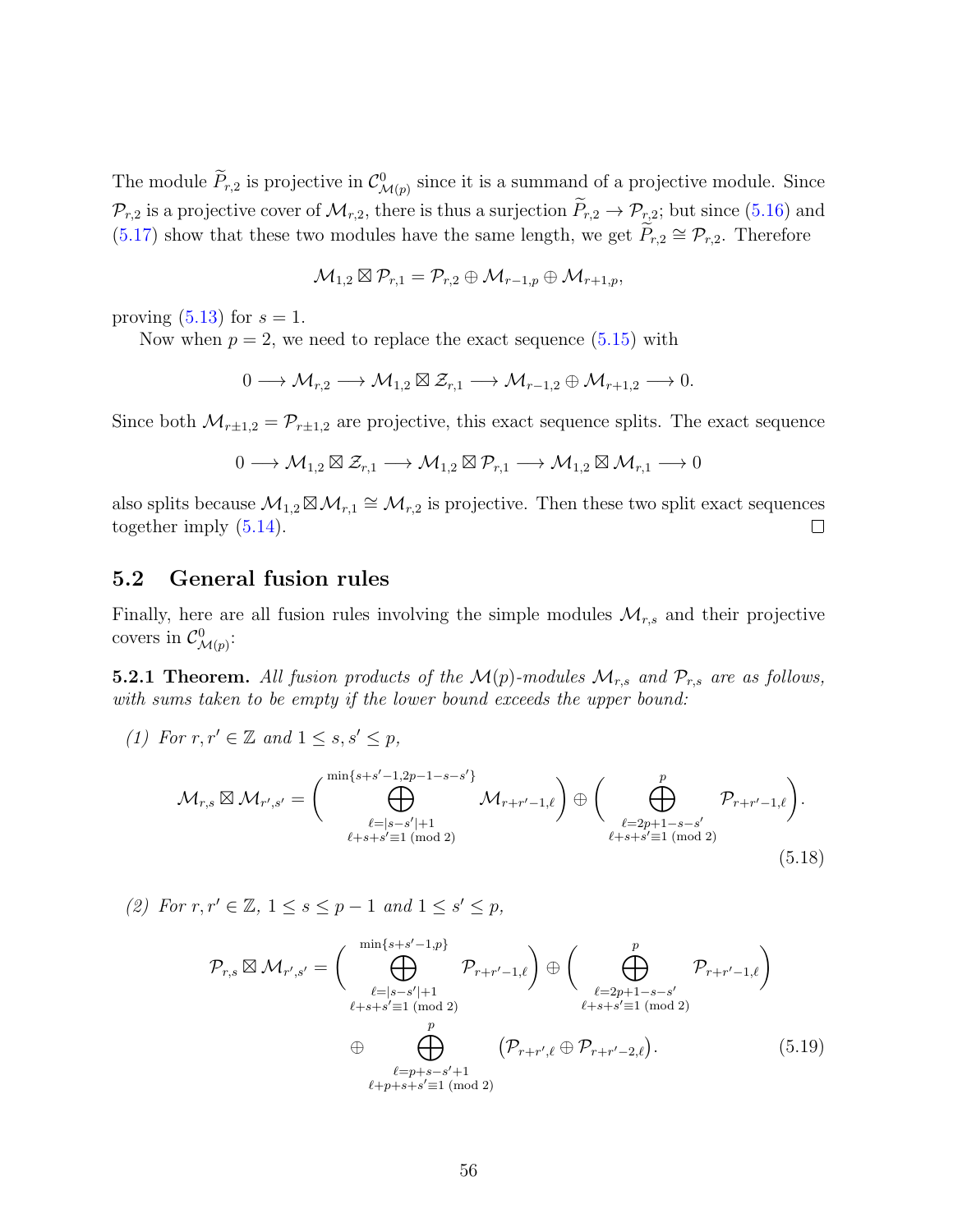(3) For  $r, r' \in \mathbb{Z}$  and  $1 \leq s, s' \leq p-1$ ,

$$
\mathcal{P}_{r,s} \boxtimes \mathcal{P}_{r',s'} = \left(2 \cdot \bigoplus_{\substack{\ell=|s-s'|+1\\ \ell+s+s'=1 \pmod{2}}}^{\min\{s+s'-1,p\}} \mathcal{P}_{r+r'-1,\ell}\right) \oplus \left(2 \cdot \bigoplus_{\substack{\ell=2p+1-s-s'\\ \ell+s+s'=1 \pmod{2}}}^p \mathcal{P}_{r+r'-1,\ell}\right)
$$
\n
$$
\oplus 2 \cdot \bigoplus_{\substack{\ell=p+s-s'+1\\ \ell+p+s+s'=1 \pmod{2}}}^p (\mathcal{P}_{r+r',\ell} \oplus \mathcal{P}_{r+r'-2,\ell})
$$
\n
$$
\oplus \bigoplus_{\substack{\ell=|s+s'-p|+1\\ \ell+p+s+s'=1 \pmod{2}}}^p (\mathcal{P}_{r+r',\ell} \oplus \mathcal{P}_{r+r'-2,\ell})
$$
\n
$$
\oplus \bigoplus_{\substack{\ell=p-s+s'+1\\ \ell+p+s+s'=1 \pmod{2}}}^p (\mathcal{P}_{r+r',\ell} \oplus \mathcal{P}_{r+r'-2,\ell})
$$
\n
$$
\oplus \bigoplus_{\substack{\ell=p-s+s'+1\\ \ell+s+s'=1 \pmod{2}}}^p (\mathcal{P}_{r+r'+1,\ell} \oplus 2 \cdot \mathcal{P}_{r+r'-1,\ell} \oplus \mathcal{P}_{r+r'-3,\ell}). \tag{5.20}
$$

<span id="page-56-0"></span>*Proof.* We will see that the fusion rules  $(5.18)$  and  $(5.19)$  are completely determined by repeated applications of  $(3.9)$ ,  $(3.10)$ ,  $(5.12)$ ,  $(5.13)$ , and  $(5.14)$ . As it can be seen that these recursion formulas agree with those for the unrolled quantum group of  $sI_2$  given in [\[CGP2\]](#page-60-7), the general fusion rules must therefore agree with those in [\[CGP2,](#page-60-7) Lemma 8.1, Proposition 8.2, Corollary 8.3, Proposition 8.4]. Thus we shall give a detailed proof for  $(5.18)$  only; the fusion rules  $(5.19)$  can be proved similarly, and then  $(5.20)$  will follow from [\(5.19\)](#page-55-2) combined with rigidity and the projectivity of  $\mathcal{P}_{r,s}$  in  $\mathcal{C}_{\mathcal{M}(p)}^0$ .

We first use induction on s to prove

<span id="page-56-1"></span>
$$
\mathcal{M}_{1,s} \boxtimes \mathcal{M}_{r',s'} = \left( \bigoplus_{\substack{\ell=|s-s'|+1\\ \ell+s+s' \equiv 1 \pmod{2}}}^{\min\{s+s'-1,2p-1-s-s'\}} \mathcal{M}_{r',\ell} \right) \oplus \left( \bigoplus_{\substack{\ell=2p+1-s-s'\\ \ell+s+s' \equiv 1 \pmod{2}}}^p \mathcal{P}_{r',\ell} \right). \tag{5.21}
$$

From the fusion rules  $(3.10)$ ,  $(5.21)$  is true for  $s = 1, 2$ . Now assume  $(5.21)$  holds for some fixed  $s \in \{2, 3, \ldots p-1\}$ ; we shall prove it holds for  $s + 1$ . We first tensor the left side of  $(5.21)$  with  $\mathcal{M}_{1,2}$  to get

$$
\mathcal{M}_{1,2} \boxtimes (\mathcal{M}_{1,s} \boxtimes \mathcal{M}_{r',s'}) = (\mathcal{M}_{1,2} \boxtimes \mathcal{M}_{1,s}) \boxtimes \mathcal{M}_{r',s'} \n= (\mathcal{M}_{1,s-1} \oplus \mathcal{M}_{1,s+1}) \boxtimes \mathcal{M}_{r',s'} \n= (\mathcal{M}_{1,s-1} \boxtimes \mathcal{M}_{r',s'}) \oplus (\mathcal{M}_{1,s+1} \boxtimes \mathcal{M}_{r',s'}).
$$

Then because all tensor product modules here have finite length, the Krull-Schmidt Theorem guarantees that we can determine the indecomposable summands of  $\mathcal{M}_{1,s+1} \boxtimes \mathcal{M}_{r',s'}$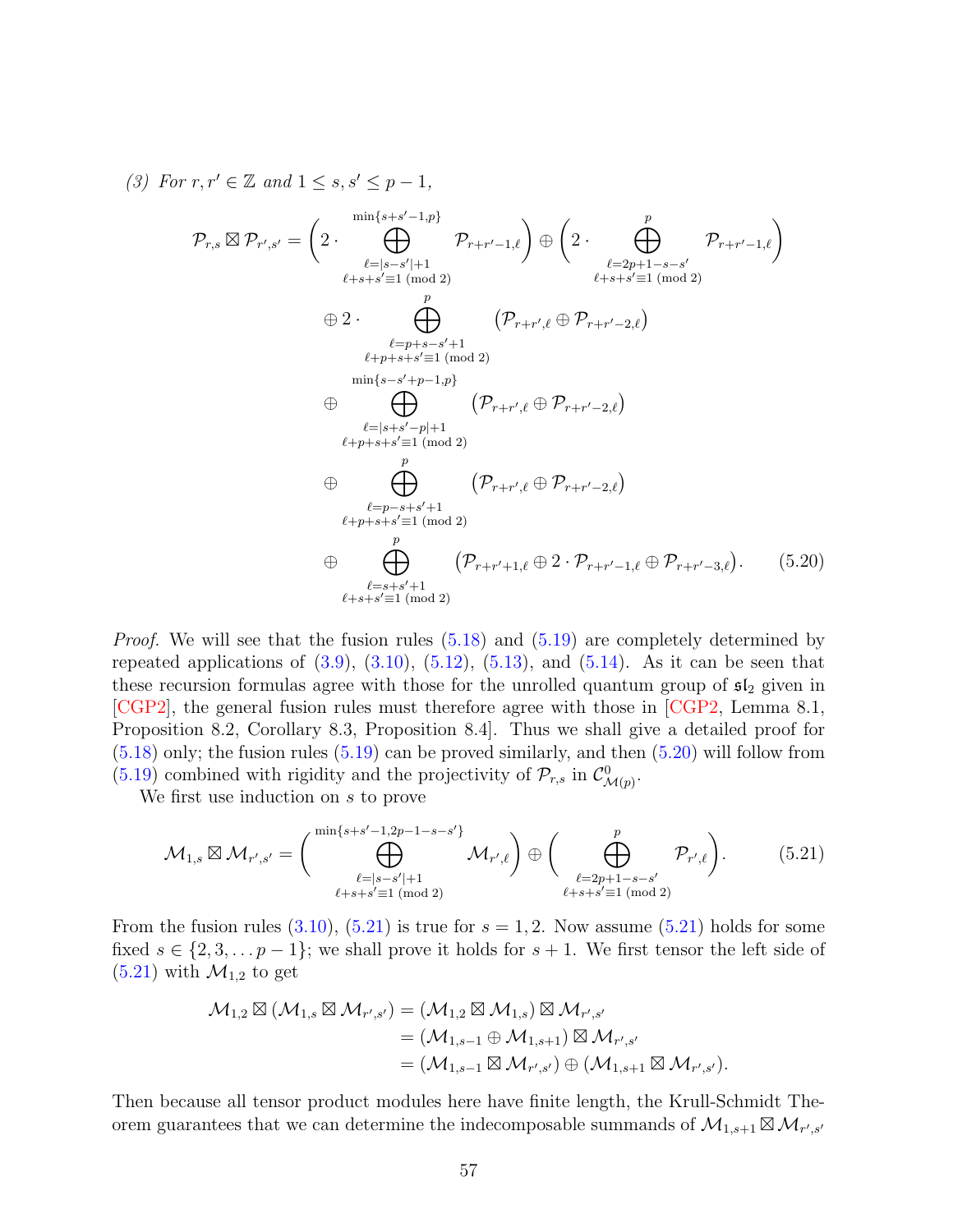by subtracting those of  $\mathcal{M}_{1,s-1} \boxtimes \mathcal{M}_{r',s'}$  from those of  $\mathcal{M}_{1,2} \boxtimes (\mathcal{M}_{1,s} \boxtimes \mathcal{M}_{r',r'})$ . We consider the following three cases:

• If  $s + s' \leq p$ , by induction

$$
\mathcal{M}_{1,s-1}\boxtimes \mathcal{M}_{r',s'}=\bigoplus_{\substack{\ell=|s-s'-1|+1\\ \ell+s-1+s'\equiv 1\;(\text{mod}\;2)}}^{s+s'-2}\mathcal{M}_{r',\ell},
$$

and by induction and the fusion rules [\(3.10\)](#page-19-0)

$$
\mathcal{M}_{1,2}\boxtimes (\mathcal{M}_{1,s}\boxtimes \mathcal{M}_{r',s'})=\bigoplus_{\substack{\ell=|s-s'|+1\\ \ell+s+s'\equiv 1\,\,(\text{mod}\,\,2)}}^{s+s'-1} \big(\mathcal{M}_{r',\ell+1}\oplus \mathcal{M}_{r',\ell-1}\big),
$$

where we define  $\mathcal{M}_{r',0} = 0$  in case  $s = s'$ . Thus we can verify that

$$
\mathcal{M}_{1,s+1}\boxtimes \mathcal{M}_{r',s'}=\frac{\mathcal{M}_{1,2}\boxtimes (\mathcal{M}_{1,s}\boxtimes \mathcal{M}_{r',s'})}{\mathcal{M}_{1,s-1}\boxtimes \mathcal{M}_{r',s'}}=\bigoplus_{\substack{\ell=|s-s'+1|+1\\ \ell+s+1+s'\equiv 1\;(\text{mod}\;2)}}^{s+s'} \mathcal{M}_{r',\ell},
$$

which is the same as  $(5.21)$  in the case  $s + 1$ . (This is trivial if  $s + s' < p$ , and we use  $\mathcal{P}_{r',p} = \mathcal{M}_{r',p}$  if  $s + s' = p$ .)

• If  $s + s' = p + 1$ , by induction

$$
\mathcal{M}_{1,s-1} \boxtimes \mathcal{M}_{r',s'} = \bigoplus_{\substack{\ell=|s-s'-1|+1\\ \ell+p\equiv 1\;(\text{mod}\;2)}}^{p-1} \mathcal{M}_{r',\ell},
$$

and by induction and the fusion rules [\(3.10\)](#page-19-0)

$$
\mathcal{M}_{1,2}\boxtimes (\mathcal{M}_{1,s}\boxtimes \mathcal{M}_{r',s'})=\Bigg(\bigoplus_{\substack{\ell=|s-s'|+1\\ \ell+p+1\equiv 1\,(\mathrm{mod}\,2)}}^{p-2} \big(\mathcal{M}_{r',\ell+1}\oplus \mathcal{M}_{r',\ell-1}\big)\Bigg)\oplus \mathcal{P}_{r',p-1}.
$$

Thus

$$
\begin{aligned} \mathcal{M}_{1,s+1} \boxtimes \mathcal{M}_{r',s'} &= \frac{\mathcal{M}_{1,2} \boxtimes (\mathcal{M}_{1,s} \boxtimes \mathcal{M}_{r',s'})}{\mathcal{M}_{1,s-1} \boxtimes \mathcal{M}_{r',s'}} \\ &= \bigg( \bigoplus_{\substack{\ell = \mid s-s'+1 \mid +1 \\ \ell + p + 2 \equiv 1 \; (\text{mod } 2)}}^{\quad \ p-3} \mathcal{M}_{r',\ell} \bigg) \oplus \mathcal{P}_{r',p-1}, \end{aligned}
$$

which is the same as  $(5.21)$  for  $s + 1$ .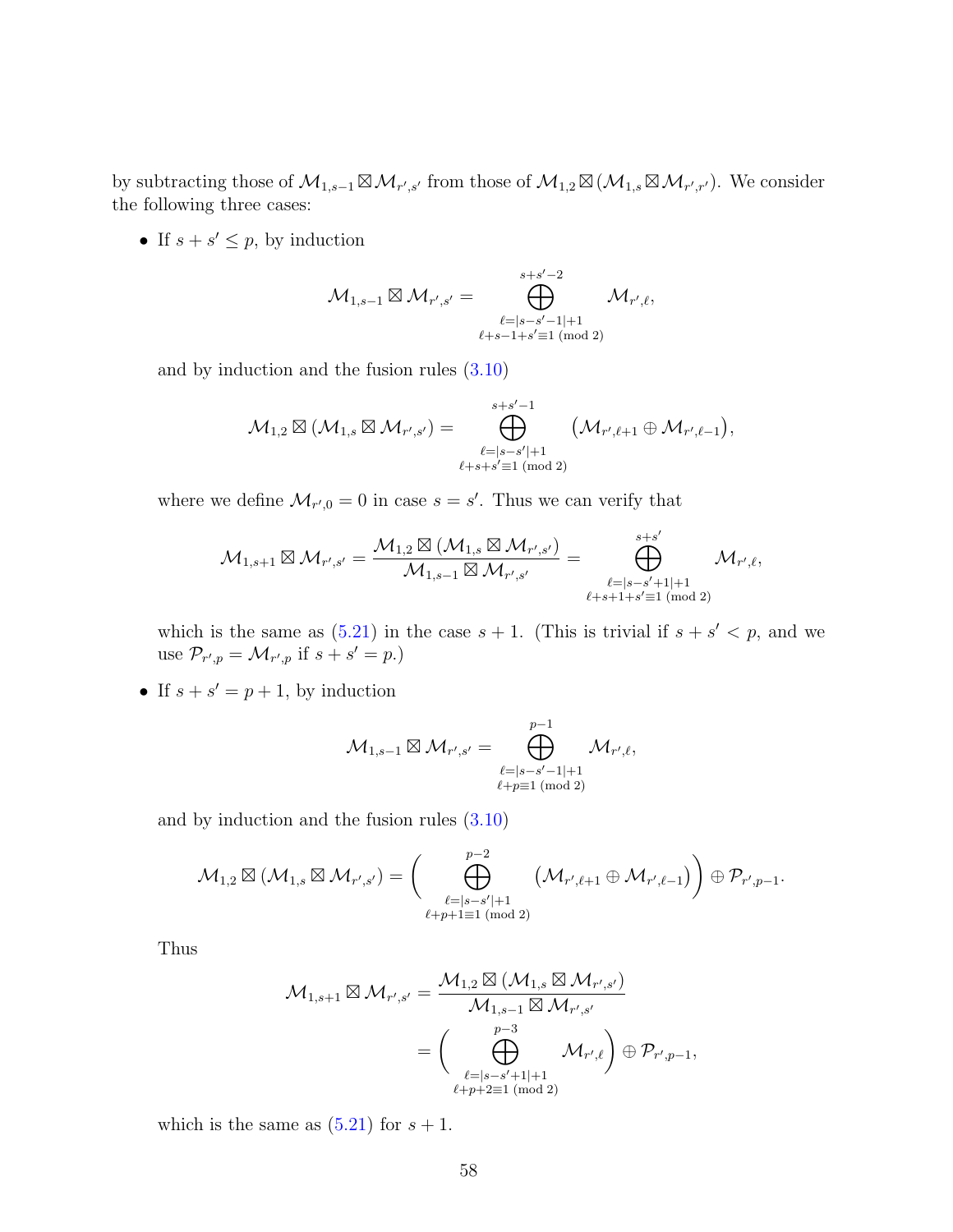• If  $p + 2 \leq s + s' < 2p$ , by induction,

$$
\mathcal{M}_{1,s-1} \boxtimes \mathcal{M}_{r',s'} = \Bigg(\bigoplus_{\substack{\ell=|s-s'-1|+1 \\ \ell+s-1+s' \equiv 1 \; (\text{mod}\; 2)}}^{2p-s-s'} \mathcal{M}_{r',\ell}\Bigg) \oplus \Bigg(\bigoplus_{\substack{\ell=2p+2-s-s' \\ \ell+s-1+s' \equiv 1 \; (\text{mod}\; 2)}}^p \mathcal{P}_{r',\ell}\Bigg),
$$

and by induction and the fusion rules  $(3.10)$ ,  $(5.13)$ ,

$$
\mathcal{M}_{1,2}\boxtimes(\mathcal{M}_{1,s}\boxtimes\mathcal{M}_{r',s'})=\bigoplus_{\substack{\ell=|s-s'|+1\\ \ell+s+s'\equiv 1\,\,(\text{mod}\,\,2)\\ \oplus\Big(\bigoplus_{\substack{\ell=2p+1-s-s'\\ \ell+s+s'\equiv 1\,\,(\text{mod}\,\,2)}}\Big(\mathcal{M}_{r',\ell+1}\oplus\mathcal{M}_{r',\ell-1}\Big)\oplus\mathcal{A},
$$

where

$$
\mathcal{A} = \begin{cases} \mathcal{P}_{r',p} & \text{if } p+s+s' \equiv 0 \pmod{2} \\ 0 & \text{otherwise} \end{cases}
$$

,

 $\Box$ 

and we define  $\mathcal{P}_{r',p+1} = 0$ . From these, we can see that

$$
\begin{aligned} \mathcal{M}_{1,s+1} \boxtimes \mathcal{M}_{r',s'} & = \frac{\mathcal{M}_{1,2} \boxtimes (\mathcal{M}_{1,s} \boxtimes \mathcal{M}_{r',s'})}{\mathcal{M}_{1,s-1} \boxtimes \mathcal{M}_{r',s'}} \\ & = \bigg( \bigoplus_{\substack{\ell = |s-s'+1|+1 \\ \ell+s+1+s' \equiv 1 \ (\text{mod }2)}}^{\substack{2p-2-s-s'}{}} \mathcal{M}_{r',\ell} \bigg) \quad \oplus \bigg( \bigoplus_{\substack{\ell = 2p-s-s' \\ \ell+s+1+s' \equiv 1 \ (\text{mod }2)}}^{\substack{p-1}{p-1}} \mathcal{P}_{r',\ell} \bigg) \oplus \mathcal{A} \\ & \\ & = \bigg( \bigoplus_{\substack{\ell = |s-s'+1|+1 \\ \ell+s+1+s' \equiv 1 \ (\text{mod }2)}}^{\substack{2p-2-s-s'}{}} \mathcal{M}_{r',\ell} \bigg) \oplus \bigg( \bigoplus_{\substack{\ell = p-s-s' \\ \ell+s+1+s' \equiv 1 \ (\text{mod }2)}}^{\substack{p}{p}} \mathcal{P}_{r',\ell} \bigg), \end{aligned}
$$

which is the same as the fusion rule given by  $(5.21)$  for  $s + 1$ .

Finally, the fusion rule [\(5.18\)](#page-55-1) for an arbitrary  $r \in \mathbb{Z}$  follows from [\(5.21\)](#page-56-1) together with the fusion rules [\(3.9\)](#page-19-1) and [\(5.12\)](#page-54-0) involving  $\mathcal{M}_{2,1}$ .

Now the fusion rules  $(5.19)$  can be proved similarly by induction on  $s'$ , using the fusion rules of Theorem [5.1.4;](#page-54-6) we omit the details since they are tedious. As for [\(5.20\)](#page-56-0), we first note that rigidity of  $\mathcal{C}_{\mathcal{M}(p)}$  and projectivity of  $\mathcal{P}_{r,s}$  in  $\mathcal{C}_{\mathcal{M}(p)}^0$  imply that the sequence

$$
0 \longrightarrow \mathcal{P}_{r,s} \boxtimes \mathcal{M}_{r',s'} \longrightarrow \mathcal{P}_{r,s} \boxtimes \mathcal{Z}_{r',s'} \longrightarrow \mathcal{P}_{r,s} \boxtimes (\mathcal{M}_{r'+1,p-s'} \oplus \mathcal{M}_{r'-1,p-s'}) \longrightarrow 0
$$

is split exact for all  $r' \in \mathbb{Z}$ ,  $1 \leq s' \leq p-1$ . Similarly, the sequence

$$
0 \longrightarrow \mathcal{P}_{r,s} \boxtimes \mathcal{Z}_{r',s'} \longrightarrow \mathcal{P}_{r,s} \boxtimes \mathcal{P}_{r',s'} \longrightarrow \mathcal{P}_{r,s} \boxtimes \mathcal{M}_{r',s'} \longrightarrow 0
$$

is split exact. Thus

$$
\mathcal{P}_{r,s} \boxtimes \mathcal{P}_{r',s'} = 2 \cdot (\mathcal{P}_{r,s} \boxtimes \mathcal{M}_{r',s'}) \oplus (\mathcal{P}_{r,s} \boxtimes \mathcal{M}_{r'+1,p-s'}) \oplus (\mathcal{P}_{r,s} \boxtimes \mathcal{M}_{r'-1,p-s'}),
$$
  
and then (5.20) follows from (5.19).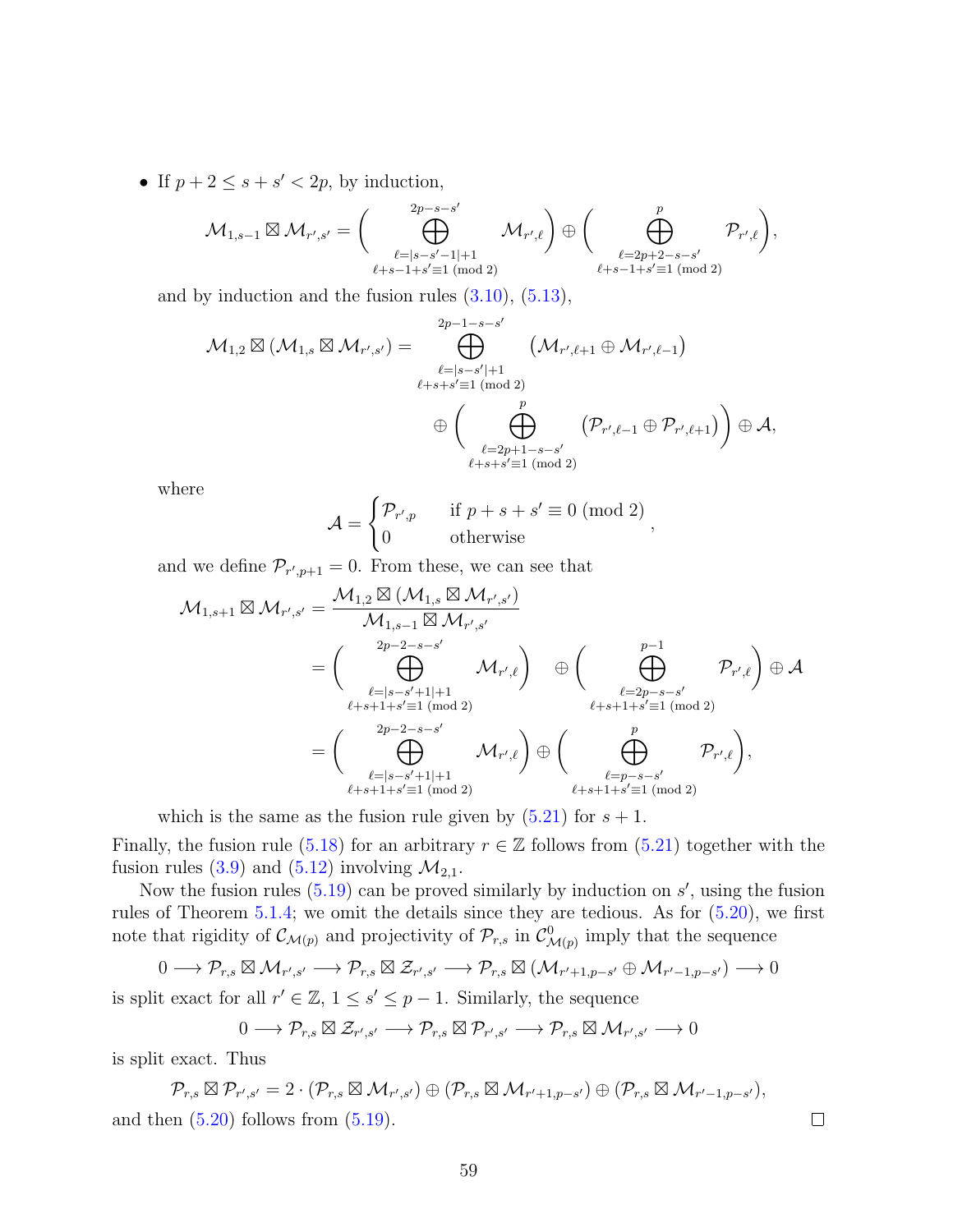# References

- <span id="page-59-2"></span>[Ad1] D. Adamović, Classification of irreducible modules of certain subalgebras of free boson vertex algebra, J. Algebra 270 (2003), no. 1, 115–132.
- <span id="page-59-9"></span>[Ad2] D. Adamović, A construction of admissible  $A_1^{(1)}$  $_1^{(1)}$ -modules of level  $-\frac{4}{3}$  $\frac{4}{3}$ , J. Pure Appl. Algebra, 196 (2005), no. 2-3, 119–134.
- <span id="page-59-7"></span>[ACGY] D. Adamović, T. Creutzig, N. Genra and J. Yang, The vertex algebras  $\mathcal{R}^{(p)}$  and  $\mathcal{V}^{(p)}$ , Comm. Math. Phys. **383** (2021), no. 2, 1207–1241.
- <span id="page-59-6"></span>[AM1] D. Adamović and A. Milas, Vertex operator algebras associated to modular invariant representations for  $A_1^{(1)}$  $_{1}^{(1)}$ , *Math. Res. Lett.* **2** (1995), no. 5, 563–575.
- <span id="page-59-3"></span>[AM2] D. Adamović and A. Milas, Logarithmic intertwining operators and  $\mathcal{W}(2, 2p-1)$ algebras, J. Math. Phys. 48 (2007), no. 7, 073503, 20 pp.
- <span id="page-59-0"></span>[AM3] D. Adamović and A. Milas, On the triplet vertex algebra  $\mathcal{W}(p)$ , Adv. Math. 217 (2008), no. 6, 2664–2699.
- <span id="page-59-1"></span>[AM4] D. Adamović and A. Milas, Lattice construction of logarithmic modules for certain vertex algebras, Selecta Math.  $(N.S.)$  15 (2009), no. 4, 535–561.
- <span id="page-59-4"></span>[AM5] D. Adamović and A. Milas, Some applications and constructions of intertwining operators in logarithmic conformal field theory, Lie Algebras, Vertex Operator Algebras, and Related Topics, 15–27, Contemp. Math., 695, Amer. Math. Soc., Providence, RI, 2017.
- <span id="page-59-11"></span>[AMW] D. Adamović, A. Milas and Q. Wang, On parafermion vertex algebras of  $\mathfrak{sl}(2)$  and  $\mathfrak{sl}(3)$  at level  $-\frac{3}{2}$  $\frac{3}{2}$ , Commun. Contemp. Math. (2020), 2050086, https://doi.org/10.1142/S0219199720500868.
- <span id="page-59-8"></span>[ACKR] J. Auger, T. Creutzig, S. Kanade and M. Rupert, Braided tensor categories related to  $\mathcal{B}_p$  vertex algebras, *Comm. Math. Phys.* **378** (2020), no. 1, 219–260.
- <span id="page-59-13"></span>[BPZ] A. Belavin, A. Polyakov and A. Zamolodchikov, Infinite conformal symmetry in two-dimensional quantum field theory, *Nuclear Phys. B* 241 (1984), no. 2, 333–380.
- <span id="page-59-12"></span>[BMM] K. Bringmann, K. Mahlburg and A. Milas, Quantum modular forms and plumbing graphs of 3-manifolds, J. Combin. Theory Ser.  $A$  170 (2020), 105145, 32 pp.
- <span id="page-59-10"></span>[BN] M. Buican and T. Nishinaka, On the superconformal index of Argyres-Douglas theories, *J. Phys. A* 49 (2016), no. 1, 015401, 33 pp.
- <span id="page-59-5"></span>[CM] S. Carnahan and M. Miyamoto, Regularity of fixed-point vertex operator subalgebras, arXiv:1603.05645.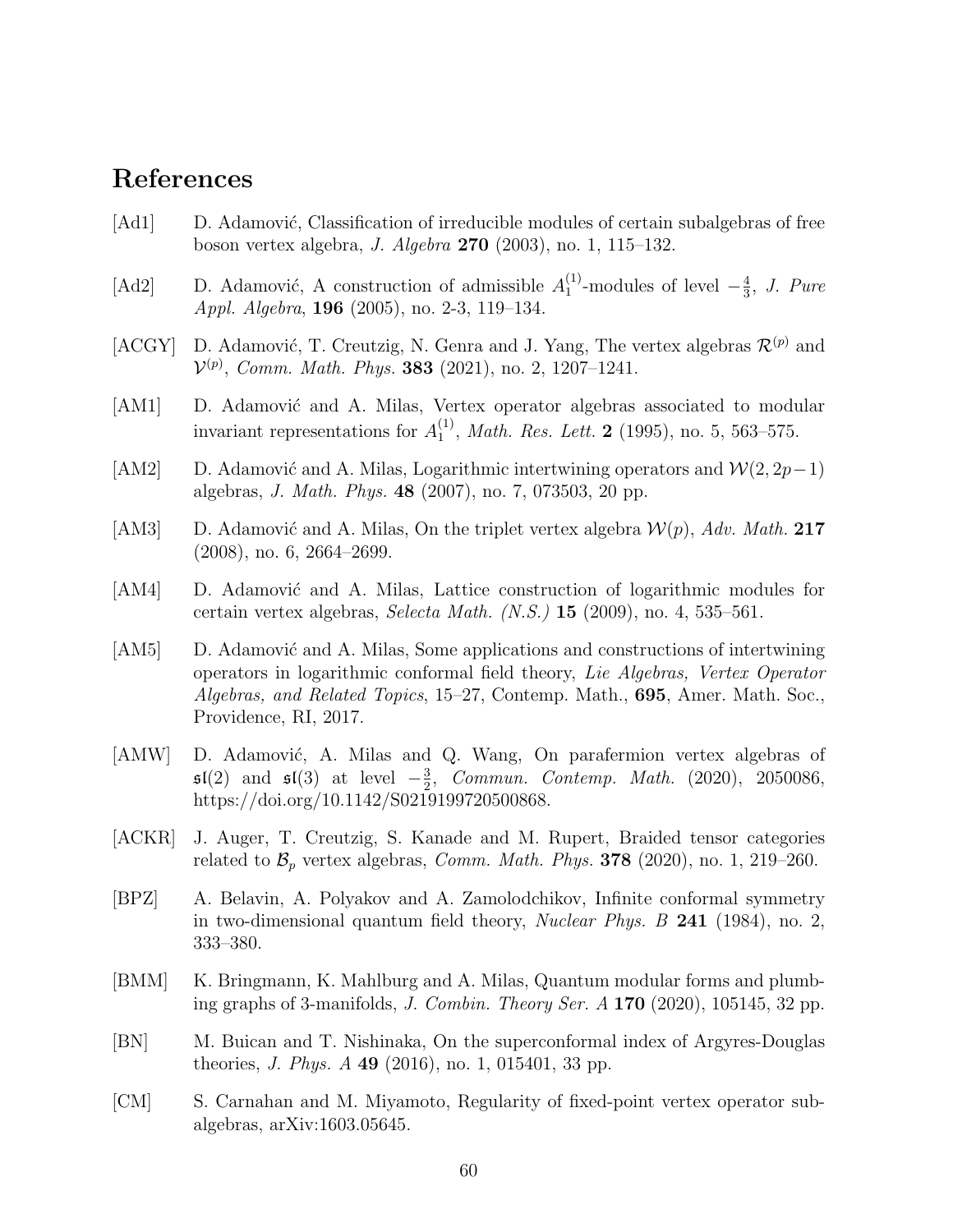- <span id="page-60-0"></span>[CF] N. Carqueville and M. Flohr, Nonmeromorphic operator product expansion and  $C_2$ -cofiniteness for a family of W-algebras, J. Phys. A 39 (2006), no. 4, 951–966.
- <span id="page-60-4"></span>[CCFGH] M. Cheng, S. Chun, F. Ferrari, S. Gukov and S. Harrison, 3d modularity, J. High Energy Phys. 2019, no. 10, 010, front matter + 93 pp.
- <span id="page-60-12"></span>[CS] C. Cordova and S.-H. Shao, Schur indices, BPS particles, and Argyres-Douglas theories, J. High Energy Phys. 2016, no. 1, 040, front matter + 37 pp.
- <span id="page-60-5"></span>[CGP1] F. Costantino, N. Geer and B. Patureau-Mirand, Quantum invariants of 3 manifolds via link surgery presentations and non-semi-simple categories, J. Topol. 7 (2014), no. 4, 1005–1053.
- <span id="page-60-7"></span>[CGP2] F. Costantino, N. Geer and B. Patureau-Mirand, Some remarks on the unrolled quantum group of  $\mathfrak{sl}(2)$ , *J. Pure Appl. Algebra* 219 (2015), no. 8, 3238-3262.
- <span id="page-60-11"></span>[Cr1] T. Creutzig, W-algebras for Argyres-Douglas theories, Eur. J. Math. 3 (2017), no. 3, 659–690.
- <span id="page-60-13"></span>[Cr2] T. Creutzig, Logarithmic W-algebras and Argyres-Douglas theories at higher rank, *J. High Energy Phys.* 2018, no. 11, 188, front matter+17 pp.
- <span id="page-60-9"></span>[Cr3] T. Creutzig, Fusion categories for affine vertex algebras at admissible levels, Selecta Math. (N.S.) 25 (2019), no. 2, Paper No. 27, 21 pp.
- <span id="page-60-6"></span>[CG] T. Creutzig and T. Gannon, Logarithmic conformal field theory, log-modular tensor categories and modular forms, J. Phys.  $A$  50 (2017), no. 40, 404004, 37 pp.
- <span id="page-60-1"></span>[CGR] T. Creutzig, A. Gainutdinov and I. Runkel, A quasi-Hopf algebra for the triplet vertex operator algebra, *Commun. Contemp. Math.* **22** (2020), no. 3, 1950024, 71 pp.
- <span id="page-60-10"></span> $[CGN]$  T. Creutzig, N. Genra and S. Nakatsuka, Duality of subregular W-algebras and principal W-superalgebras, Adv. Math. 383 (2021), 107685, 52 pp.
- <span id="page-60-8"></span>[CHY] T. Creutzig, Y.-Z. Huang and J. Yang, Braided tensor categories of admissible modules for affine Lie algebras, Comm. Math. Phys. 362 (2018) no. 3, 827–854.
- <span id="page-60-2"></span>[CJORY] T. Creutzig, C. Jiang, F. Orosz Hunziker, D. Ridout and J. Yang, Tensor categories arising from Virasoro algebras,  $Adv. Math. 380 (2021), 107601, 35 pp.$
- <span id="page-60-14"></span>[CKLR] T. Creutzig, S. Kanade, A. Linshaw and D. Ridout, Schur-Weyl duality for Heisenberg cosets, Transform. Groups 24 (2019), no. 2, 301–354.
- <span id="page-60-3"></span>[CKM1] T. Creutzig, S. Kanade and R. McRae, Tensor categories for vertex operator superalgebra extensions, to appear in Mem. Amer. Math. Soc., arXiv:1705.05017.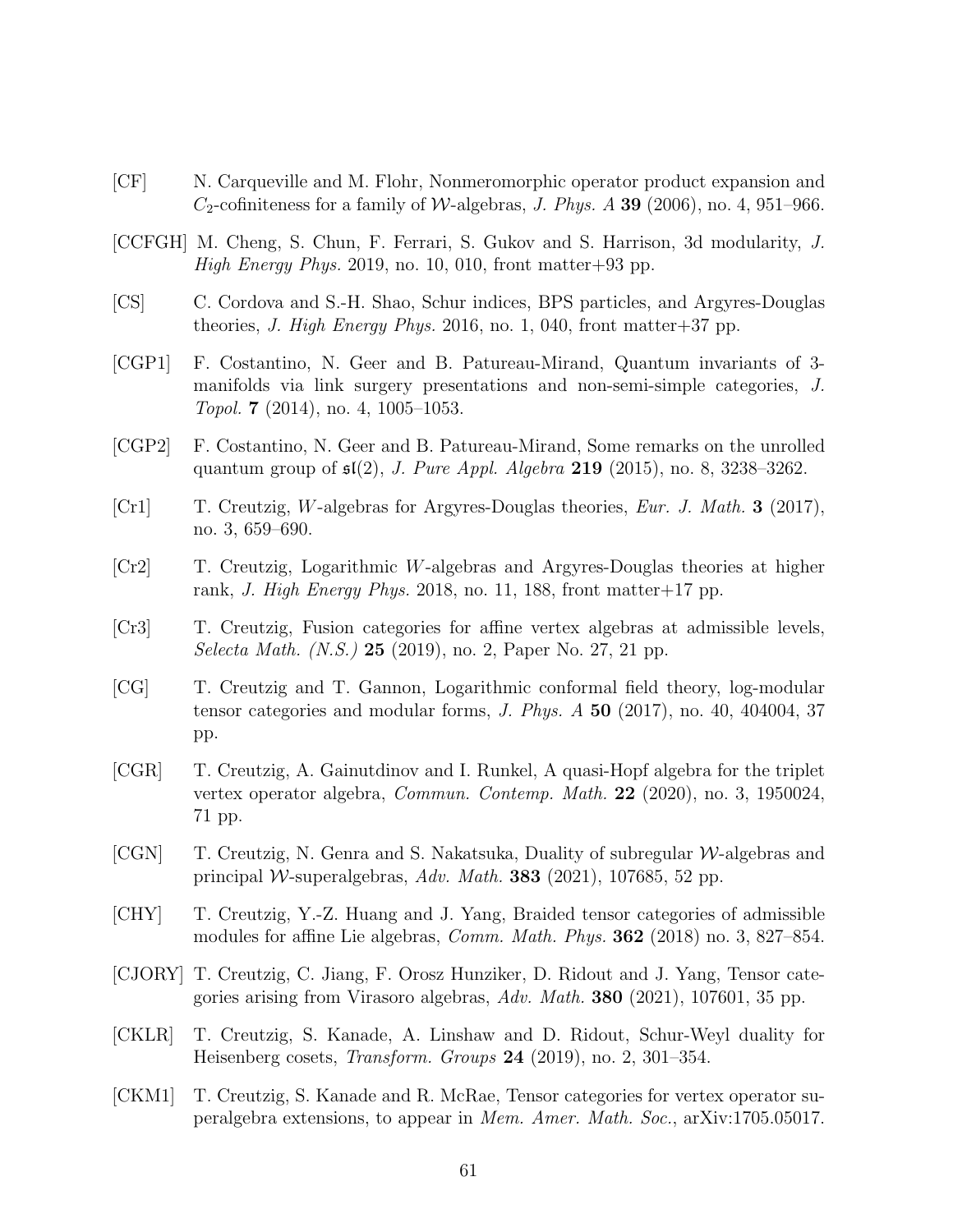- <span id="page-61-13"></span>[CKM2] T. Creutzig, S. Kanade and R. McRae, Gluing vertex algebras, arXiv:1906.00119.
- <span id="page-61-3"></span>[CMY] T. Creutzig, R. McRae and J. Yang, Direct limit completions of vertex tensor categories, to appear in Commun. Contemp. Math., arXiv:2006.09711.
- <span id="page-61-1"></span>[CM1] T. Creutzig and A. Milas, False theta functions and the Verlinde formula, Adv. *Math.* **262** (2014), 520–545.
- <span id="page-61-9"></span>[CM2] T. Creutzig and A. Milas, Higher rank partial and false theta functions and representation theory, Adv. Math. **314** (2017), 203-227.
- <span id="page-61-2"></span>[CMR] T. Creutzig, A. Milas and M. Rupert, Logarithmic link invariants of  $\overline{U}_q^H$  $\frac{n}{q}(\mathfrak{sl}_2)$ and asymptotic dimensions of singlet vertex algebras, J. Pure Appl. Algebra 222 (2018), no. 10, 3224–3247.
- [CRi1] T. Creutzig and D. Ridout, Relating the archetypes of logarithmic conformal field theory, Nuclear Phys. B 872 (2013), no. 3, 348–391.
- <span id="page-61-7"></span>[CRi2] T. Creutzig and D. Ridout, Modular data and Verlinde formulae for fractional level WZW models II, Nuclear Phys. B 875 (2013), no. 2, 423–458.
- <span id="page-61-8"></span> $[CRW]$  T. Creutzig, D. Ridout and S. Wood, Coset constructions of logarithmic  $(1, p)$ models, Lett. Math. Phys. 104 (2014), no. 5, 553–583.
- <span id="page-61-10"></span>[CRu] T. Creutzig and M. Rupert, Uprolling unrolled quantum groups, Commun. Contemp. Math. (2021), 2150023, https://doi.org/10.1142/S0219199721500231.
- <span id="page-61-4"></span>[CY] T. Creutzig and J. Yang, Tensor categories of affine Lie algebras beyond admissible level, *Math. Ann.* (2021), https://doi.org/10.1007/s00208-021-02159-w.
- <span id="page-61-5"></span>[DeR] M. De Renzi, Non-semisimple extended topological quantum field theories, arXiv:1703.07573.
- <span id="page-61-6"></span>[DGP] M. De Renzi, N. Geer and B. Patureau-Mirand, Non-semisimple quantum invariants and TQFTs from small and unrolled quantum groups, *Algebr. Geom.* Topol. 20 (2020), no. 7, 3377–3422.
- <span id="page-61-11"></span>[DL] C. Dong and J. Lepowsky, Generalized Vertex Algebras and Relative Vertex Op $erators$ , Progress in Mathematics, 112, Birkhäuser Boston, Inc., Boston, MA, 1993. x+202 pp.
- <span id="page-61-12"></span>[DLM] C. Dong, H. Li and G. Mason, Compact automorphism groups of vertex operator algebras, Internat. Math. Res. Notices 1996, no. 18, 913–921.
- <span id="page-61-0"></span>[FGST1] B. Feigin, A. Gainutdinov, A. Semikhatov and I. Tipunin, Modular group representations and fusion in logarithmic conformal field theories and in the quantum group center, *Comm. Math. Phys.* **265** (2006), no. 1, 47–93.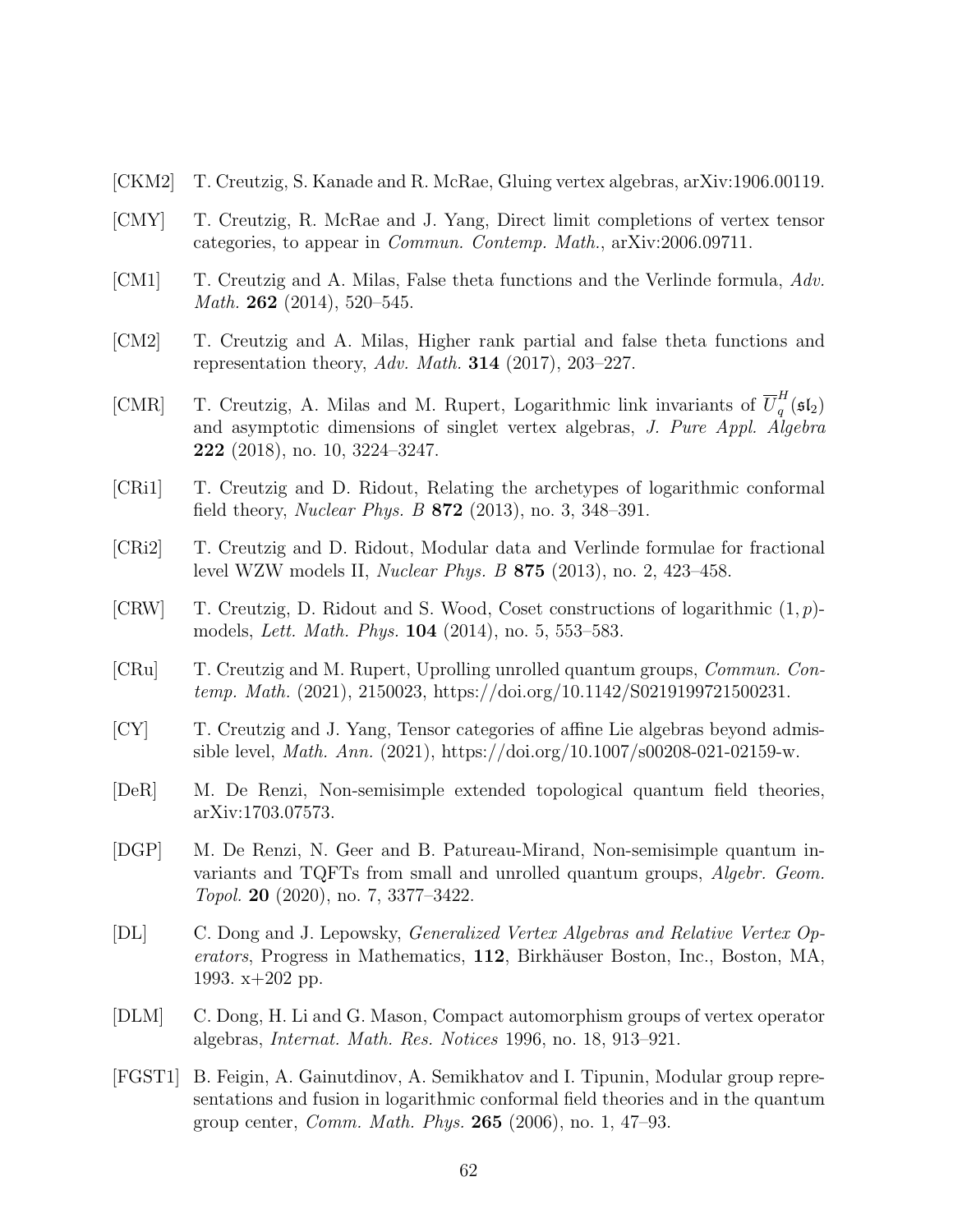- <span id="page-62-1"></span>[FGST2] B. Feigin, A. Gainutdinov, A. Semikhatov and I. Tipunin, Logarithmic extensions of minimal models: characters and modular transformations, Nuclear Phys. B 757 (2006), no. 3, 303–343.
- <span id="page-62-9"></span>[FT] B. Feigin and I. Tipunin, Logarithmic CFTs connected with simple Lie algebras, arXiv:1002.5047.
- <span id="page-62-10"></span>[FL] I. Flandoli and S. Lentner, Logarithmic conformal field theories of type  $B_n$ ,  $\ell = 4$ and symplectic fermions, J. Math. Phys. 59 (2018), no. 7, 071701, 35 pp.
- <span id="page-62-5"></span>[FHL] I. Frenkel, Y.-Z. Huang and J. Lepowsky, On axiomatic approaches to vertex operator algebras and modules, Mem. Amer. Math. Soc. 104 (1993), no. 494, viii $+64$  pp.
- <span id="page-62-0"></span>[FHST] J. Fuchs, S. Hwang, A. Semikhatov and I. Tipunin, Nonsemisimple fusion algebras and the Verlinde formula, Comm. Math. Phys. 247 (2004), no. 3, 713–742.
- <span id="page-62-6"></span>[GPPV] S. Gukov, D. Pei, P. Putrov and C. Vafa, BPS spectra and 3-manifold invariants, J. Knot Theory Ramifications 29 (2020), no. 2, 2040003, 85 pp.
- <span id="page-62-11"></span>[Hu1] Y.-Z. Huang, Virasoro vertex operator algebras, the (nonmeromorphic) operator product expansion and the tensor product theory, J. Algebra 182 (1996), no. 1, 201–234.
- <span id="page-62-7"></span>[Hu2] Y.-Z. Huang, Vertex operator algebras and the Verlinde conjecture, Commun. Contemp. Math. 10 (2008), no. 1, 103–154.
- <span id="page-62-8"></span>[Hu3] Y.-Z. Huang, Rigidity and modularity of vertex tensor categories, Commun. Contemp. Math. 10 (2008), suppl. 1, 871–911.
- <span id="page-62-2"></span>[Hu4] Y.-Z. Huang, Cofiniteness conditions, projective covers and the logarithmic tensor product theory, *J. Pure Appl. Algebra*, **213**, no. 4,  $(2009)$ ,  $458-475$ .
- <span id="page-62-3"></span>[HKL] Y.-Z. Huang, A. Kirillov, Jr. and J. Lepowsky, Braided tensor categories and extensions of vertex operator algebras, *Comm. Math. Phys.* **337** (2015), no. 3, 1143–1159.
- <span id="page-62-4"></span>[HLZ1] Y.-Z. Huang, J, Lepowsky and L. Zhang, Logarithmic tensor category theory for generalized modules for a conformal vertex algebra, I: Introduction and strongly graded algebras and their generalized modules, Conformal Field Theories and Tensor Categories, 169–248, Math. Lect. Peking Univ., Springer, Heidelberg, 2014.
- <span id="page-62-12"></span>[HLZ2] Y.-Z. Huang, J. Lepowsky and L. Zhang, Logarithmic tensor category theory for generalized modules for a conformal vertex algebra, II: Logarithmic formal calculus and properties of logarithmic intertwining operators, arXiv:1012.4196.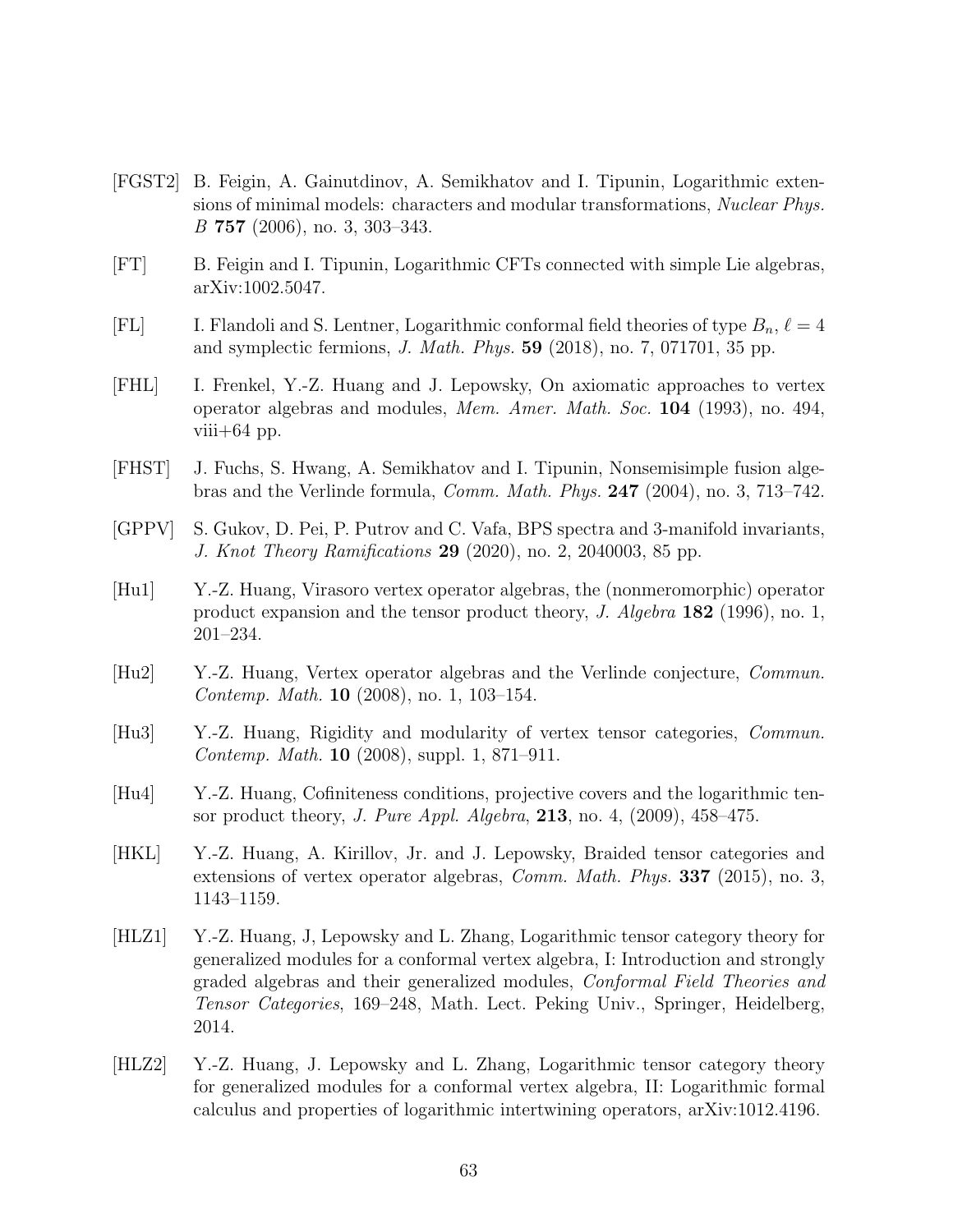- <span id="page-63-4"></span>[HLZ3] Y.-Z. Huang, J. Lepowsky and L. Zhang, Logarithmic tensor category theory for generalized modules for a conformal vertex algebra, III: Intertwining maps and tensor product bifunctors, arXiv:1012.4197.
- [HLZ4] Y.-Z. Huang, J. Lepowsky and L. Zhang, Logarithmic tensor category theory for generalized modules for a conformal vertex algebra, IV: Constructions of tensor product bifunctors and the compatibility conditions, arXiv:1012.4198.
- [HLZ5] Y.-Z. Huang, J. Lepowsky and L. Zhang, Logarithmic tensor category theory for generalized modules for a conformal vertex algebra, V: Convergence condition for intertwining maps and the corresponding compatibility condition, arXiv:1012.4199.
- <span id="page-63-5"></span>[HLZ6] Y.-Z. Huang, J. Lepowsky and L. Zhang, Logarithmic tensor category theory for generalized modules for a conformal vertex algebra, VI: Expansion condition, associativity of logarithmic intertwining operators, and the associativity isomorphisms, arXiv:1012.4202.
- [HLZ7] Y.-Z. Huang, J. Lepowsky and L. Zhang, Logarithmic tensor category theory for generalized modules for a conformal vertex algebra, VII: Convergence and extension properties and applications to expansion for intertwining maps, arXiv:1110.1929.
- <span id="page-63-1"></span>[HLZ8] Y.-Z. Huang, J. Lepowsky and L. Zhang, Logarithmic tensor category theory for generalized modules for a conformal vertex algebra, VIII: Braided tensor category structure on categories of generalized modules for a conformal vertex algebra, arXiv:1110.1931.
- <span id="page-63-0"></span>[Ka] H. Kausch, Extended conformal algebras generated by a multiplet of primary fields, *Phys. Lett. B 259* (1991), no. 4, 448–455.
- <span id="page-63-2"></span>[KL1] D. Kazhdan and G. Lusztig, Affine Lie algebras and quatum groups, International Mathematics Research Notices (in Duke Math. J.) 2 (1991), 21–29.
- [KL2] D. Kazhdan and G. Lusztig, Tensor structure arising from affine Lie algebras, I, J. Amer. Math. Soc. 6 (1993), 905–947.
- [KL3] D. Kazhdan and G. Lusztig, Tensor structure arising from affine Lie algebras, II, J. Amer. Math. Soc. 6 (1993), 949–1011.
- [KL4] D. Kazhdan and G. Lusztig, Tensor structure arising from affine Lie algebras, III, J. Amer. Math. Soc. 7 (1994), 335–381.
- <span id="page-63-3"></span>[KL5] D. Kazhdan and G. Lusztig, Tensor structure arising from affine Lie algebras, IV, J. Amer. Math. Soc. 7 (1994), 383–453.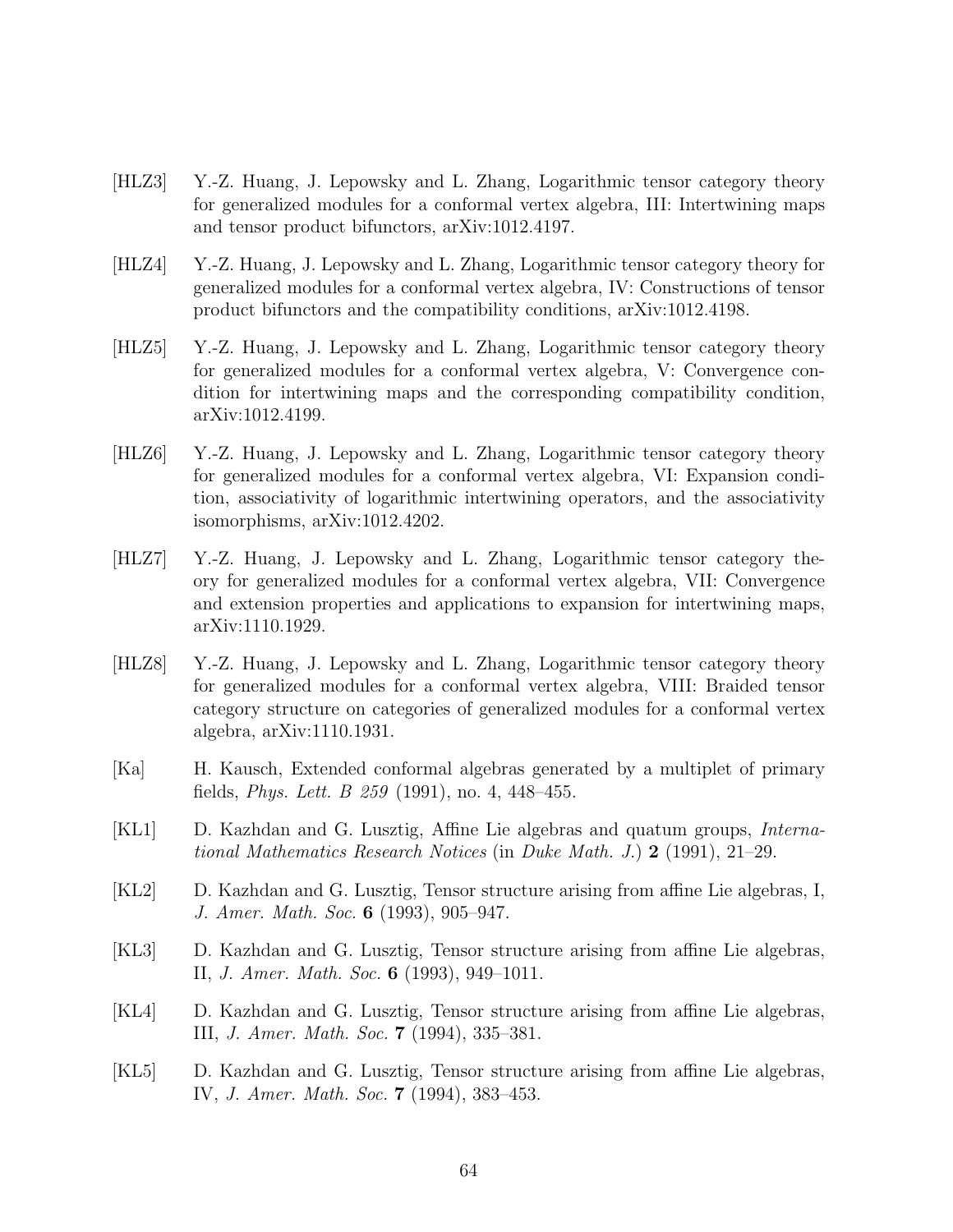- <span id="page-64-13"></span>[Ki] A. Kirillov, Jr., Modular categories and orbifold models, Comm. Math. Phys. 229 (2002), no. 2, 309–335.
- <span id="page-64-1"></span>[KO] A. Kirillov, Jr. and V. Ostrik, On a q-analogue of the McKay correspondence and the ADE classification of  $\mathfrak{sl}_2$  conformal field theories, Adv. Math. 171 (2002), no. 2, 183–227.
- <span id="page-64-4"></span>[KS] H. Kondo and Y. Saito, Indecomposable decomposition of tensor products of modules over the restricted quantum universal enveloping algebra associated to  $\mathfrak{sl}_2$ , J. Algebra 330 (2011), 103-129.
- <span id="page-64-5"></span>[Le] S. Lentner, Quantum groups and Nichols algebras acting on conformal field theories, Adv. Math. **378** (2021), 107517, 71 pp,
- <span id="page-64-9"></span>[Li1] H. Li, Symmetric invariant bilinear forms on vertex operator algebras, J. Pure Appl. Algebra 96 (1994), no. 3, 279–297.
- <span id="page-64-10"></span>[Li2] H. Li, The physics superselection principle in vertex operator algebra theory, J. Algebra 196 (1997), no. 2, 436–457.
- <span id="page-64-3"></span>[McR] R. McRae, On the tensor structure of modules for compact orbifold vertex operator algebras, Math. Z. 296 (2020), no. 1-2, 409–452.
- <span id="page-64-2"></span>[MY] R. McRae and J. Yang, Structure of Virasoro tensor categories at central charge  $13 - 6p - 6p^{-1}$  for integers  $p > 1$ , arXiv:2011.02170.
- <span id="page-64-12"></span>[Mi1] M. Miyamoto, Flatness and semi-rigidity of vertex operator algebras, arXiv: 1104.4675.
- <span id="page-64-11"></span>[Mi2] M. Miyamoto,  $C_1$ -cofiniteness and fusion products of vertex operator algebras, Conformal Field Theories and Tensor Categories, 271–279, Math. Lect. Peking Univ., Springer, Heidelberg, 2014.
- <span id="page-64-0"></span>[NT] K. Nagatomo and A. Tsuchiya, The triplet vertex operator algebra  $W(p)$  and the restricted quantum group  $\overline{U}_q(sl_2)$  at  $q=e^{\frac{\pi i}{p}}$ , Exploring New Structures and Natural Constructions in Mathematical Physics, 1–49, Adv. Stud. Pure Math., 61, Math. Soc. Japan, Tokyo, 2011.
- <span id="page-64-6"></span>[Pa] S. Park, Higher rank  $\hat{Z}$  and  $F_K$ , SIGMA Symmetry Integrability Geom. Methods *Appl.* **16** (2020), Paper No. 044, 17 pages.
- <span id="page-64-7"></span>[Ru] M. Rupert, Categories of weight modules for unrolled restricted quantum groups at roots of unity, arXiv:1910.05922.
- <span id="page-64-8"></span>[Su] S. Sugimoto, On the Feigin-Tipunin conjecture, arXiv:2004.05769.